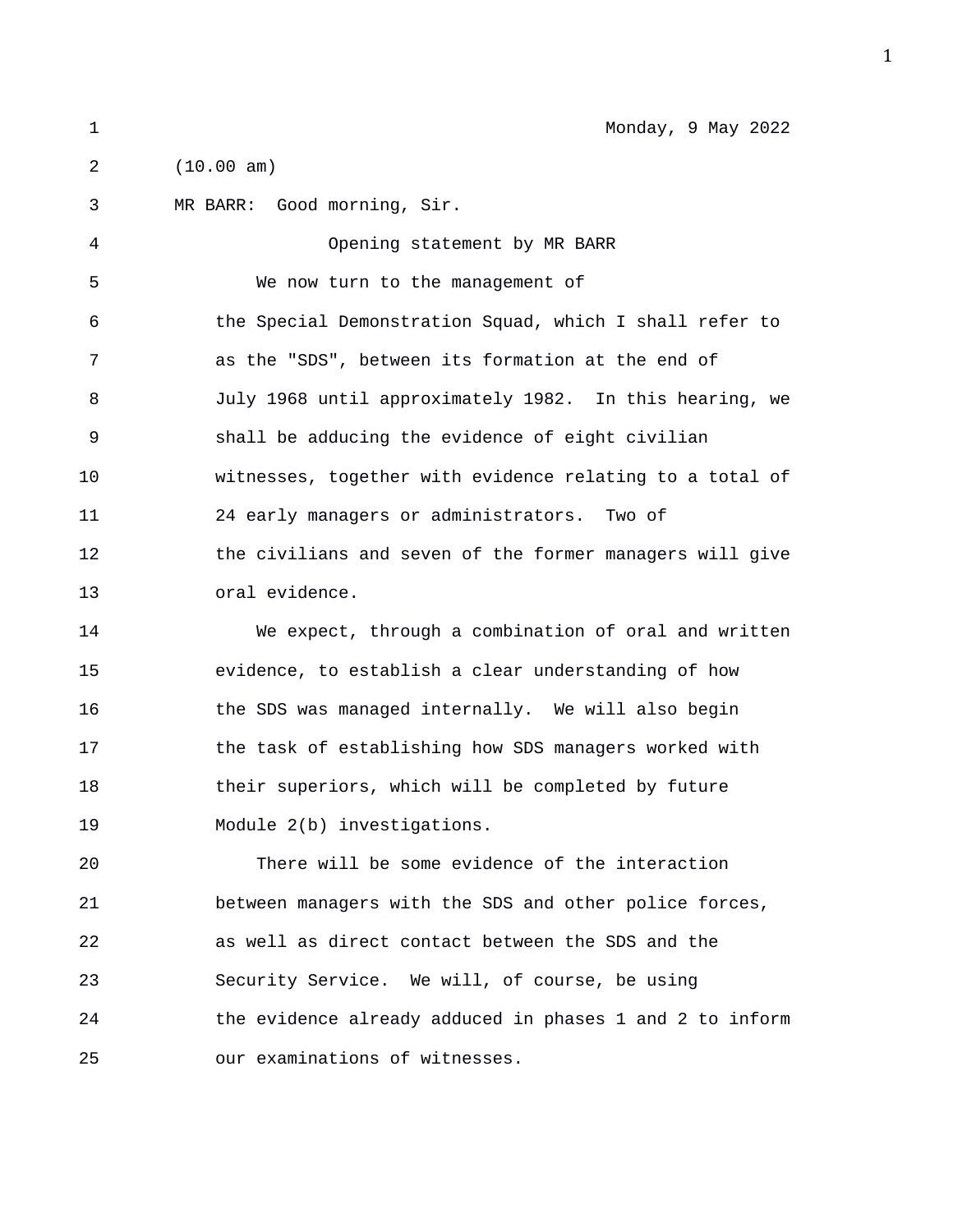1 We are guided by the Module 2(a) 2 Special Demonstration Squad Issues List, which is 3 available on the Inquiry's website. Some of the issues 4 on the list are not engaged at all in the Tranche 1 era, 5 most obviously the disbandment of the SDS. In relation 6 to others, the evidence that will be adduced in 7 Tranche 1 may amount to relevant background or context. 8 For example, in relation to the issue concerning 9 reporting on the Stephen Lawrence Campaign and 10 Duwayne Brooks OBE, there is evidence from the Tranche 1 11 era that the SDS reported on the activities of black 12 justice campaigns and infiltrated far-left groups which, 13 amongst other things, actively promoted racial equality. 14 SDS reporting on such matters formed a part of 15 a wider Special Branch interest in racial tension, and, 16 on the face of documents that we will be putting into

18 persons of colour.

19 Other issues are of central importance to our 20 investigation of the management of the SDS in 21 the Tranche 1 era: how the SDS was formed, constituted 22 and operated; who it targeted, how and why; what the SDS 23 was reporting, to whom and for what purpose; whether, 24 and if so to what extent, its activities were justified; 25 what was known about the sexual contact between some SDS

17 evidence, interactions between far-left groups and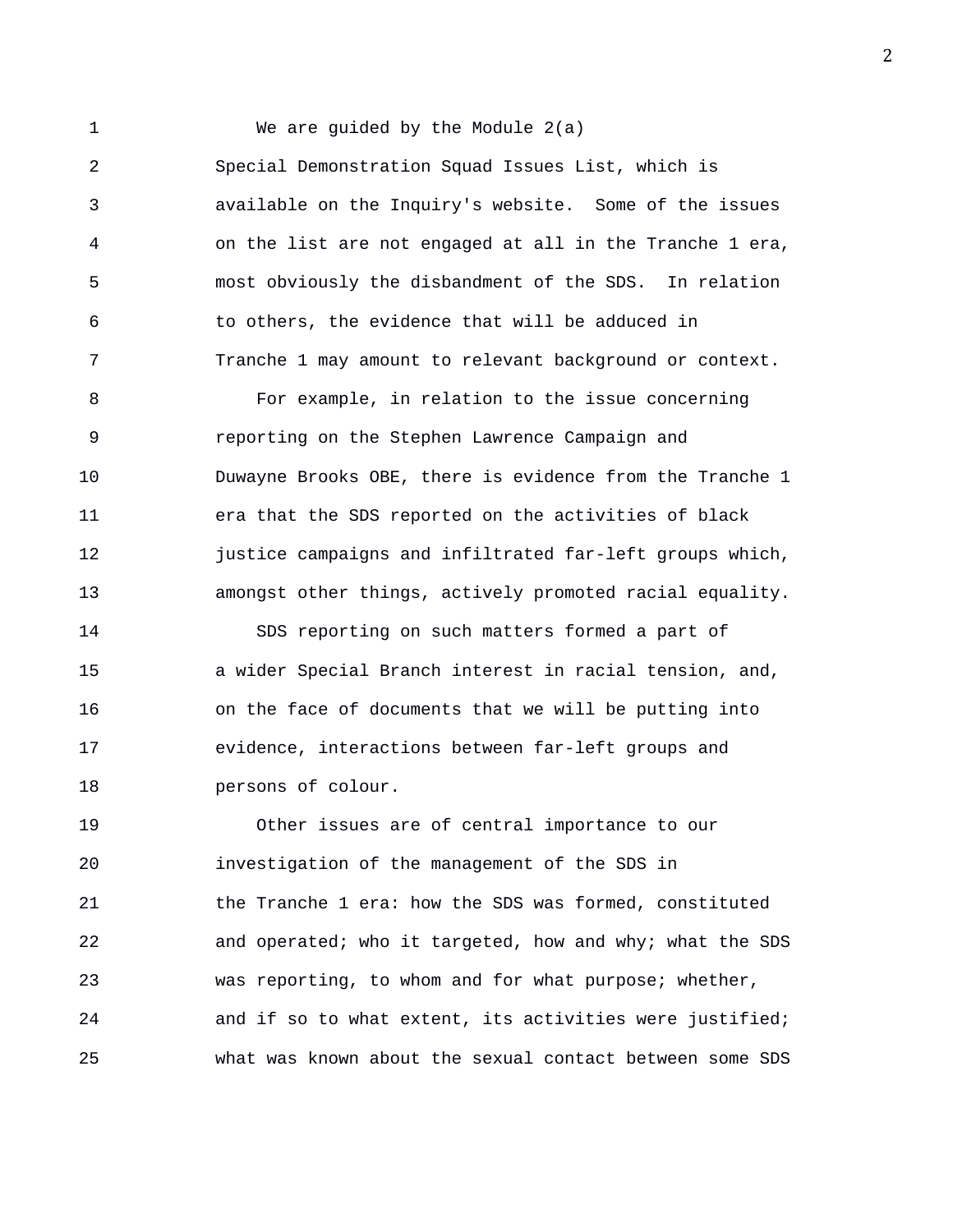1 undercover officers and people they met whilst 2 undercover; whether the risks of such relationships were 3 appreciated; what managers' attitudes to sexual 4 relationships between undercover officers and people 5 they met whilst undercover were; whether anything was 6 done to stop such relationships; management's response 7 to the prosecution of some of its officers; and the use 8 of deceased children's identities.

9 I should make clear first that evidence relating to 10 the management of the SDS is not confined to this 11 hearing. We have already admitted much evidence 12 relevant to the management of the SDS in earlier 13 tranches, which will not need any formal repetition now. 14 Further relevant evidence may be obtained as a result of 15 our ongoing investigations of senior management above 16 the SDS and the state of knowledge of the SDS within 17 **Her Majesty's Government; all of which fall within our** 18 Modules 2(b) and 2(c).

19 Secondly, the approach that we are talking involves 20 the admission of a lot of evidence on paper, an approach 21 which applies both to documents and to the content of 22 all witness statements. Adopting this approach enables 23 us to proceed more quickly and to question witnesses 24 with more focus on the most important issues.

25 Piecing together who the managers and administrators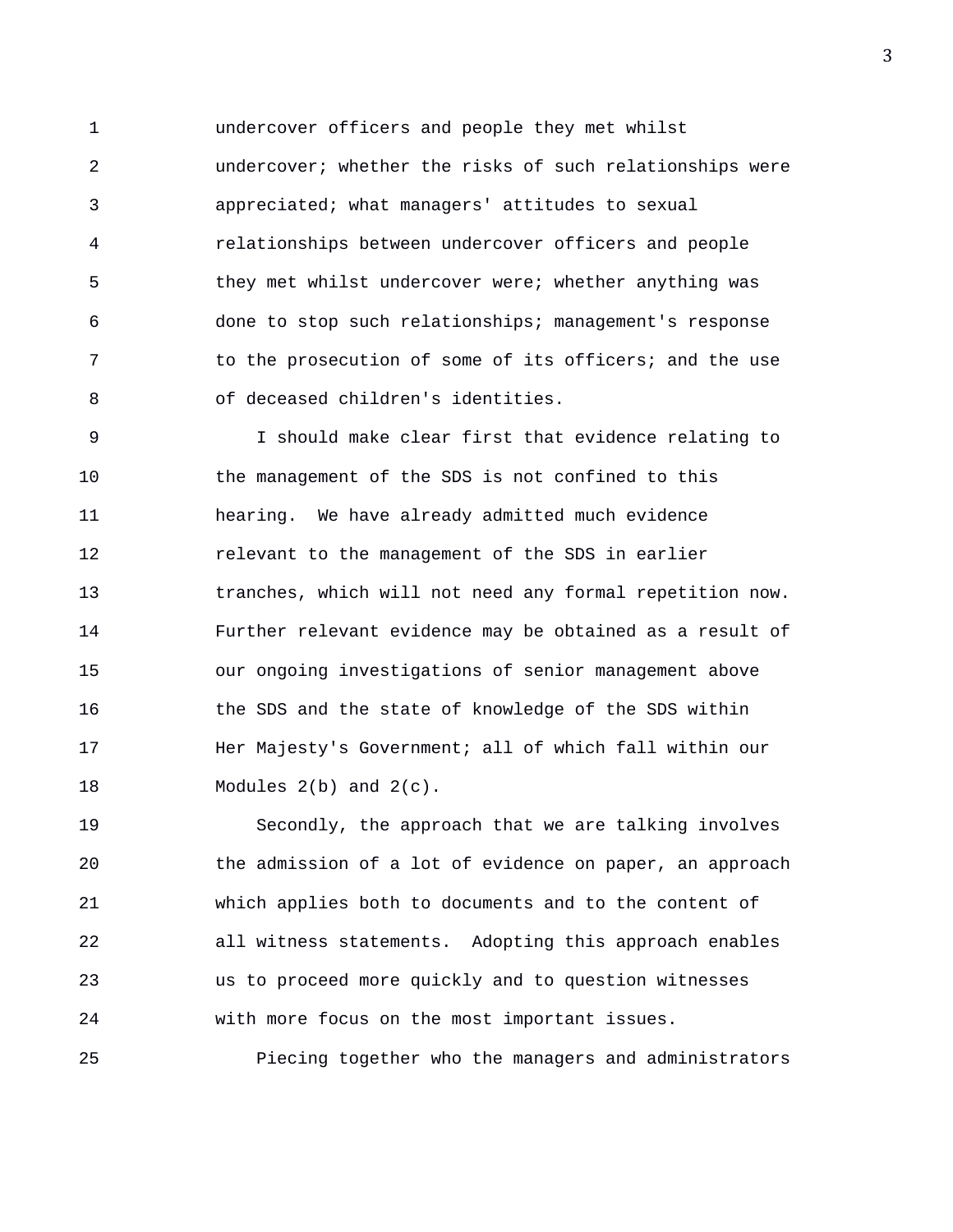1 of the SDS in the Tranche 1 period were, which posts 2 they held, and especially when they were in post, has 3 been a complex and painstaking task. To assist those 4 following the Inquiry, we have produced a timeline 5 together with an accompanying explanatory note. It 6 graphically depicts our understanding of who served in 7 the SDS, when, in what role and at what rank.

8 It is being published on the Inquiry's website 9 today, together with an explanatory note and signature 10 guide. I emphasise that it is based on the Inquiry 11 Legal Team's interpretation of the material that we have 12 seen to date, and is therefore very much subject both to 13 the oral evidence that will be given in Phase 3 and, of 14 course, Sir, your interpretation of the evidence.

15 The head of the SDS was usually a detective chief 16 inspector. There were exceptions to this rule. 17 Occasionally, a detective inspector would fulfil 18 the role. We have obtained witness statements from all 19 three surviving former heads of the SDS, namely 20 Geoffrey Craft, Barry Moss and Trevor Butler. All three 21 are due to give oral evidence in this phase of our 22 hearings. Mr Craft has also provided the Inquiry with 23 a witness statement relating to his subsequent service 24 as a superintendent at the end of the Tranche 1 era, 25 when he had responsibility, amongst other things, for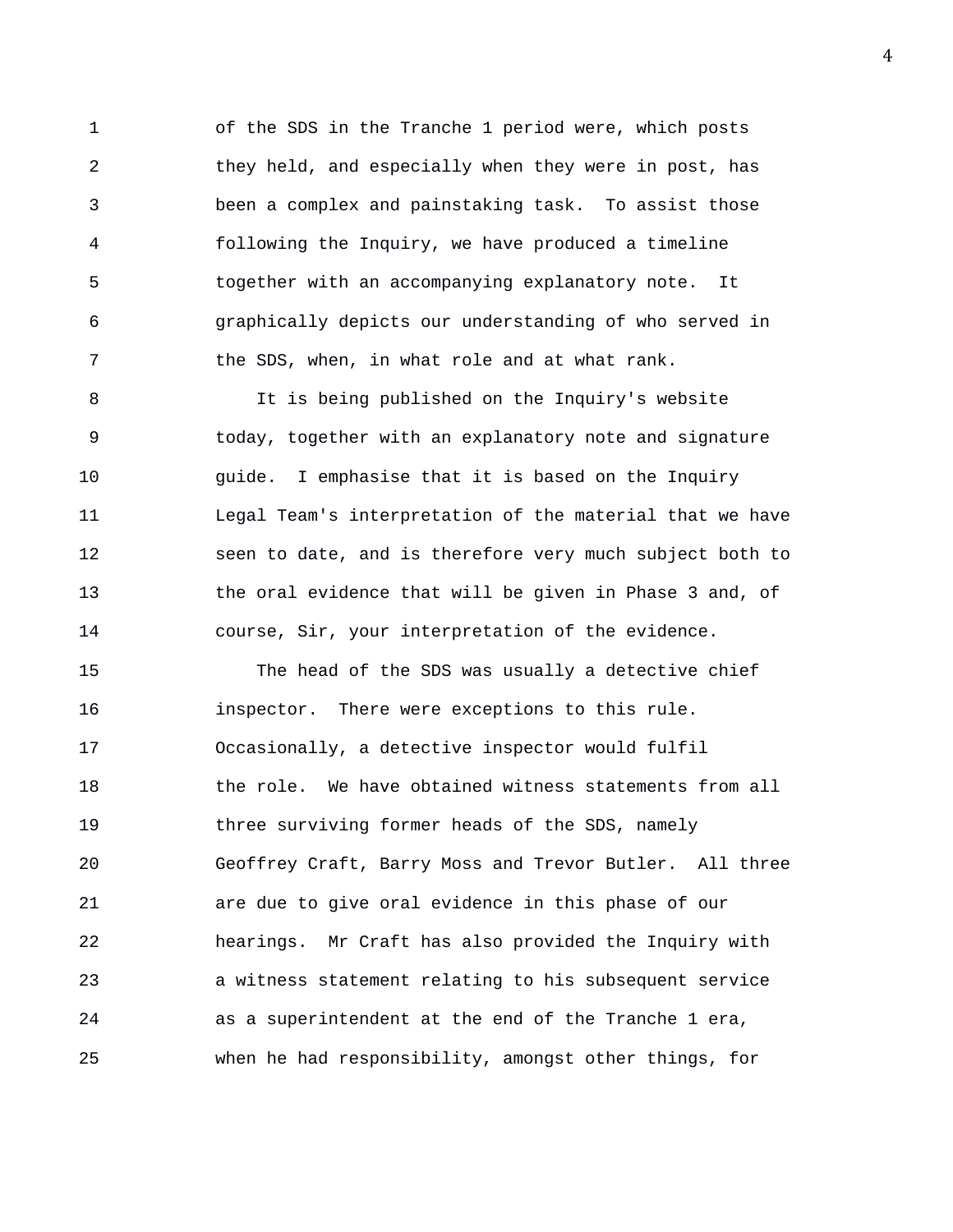1 the SDS.

2 The head of the SDS was usually supported by one or 3 more detective inspectors. The number of detective 4 inspectors serving in the SDS at any one time varies 5 during the Tranche 1 era between one and three. Both 6 Geoffrey Craft and Trevor Butler served as detective 7 inspectors in the SDS before being promoted, and so will 8 give evidence about their service as both detective 9 inspectors and detective chief inspectors.

10 In addition, we have obtained witness statements 11 from the three further surviving former SDS detective 12 inspectors from the Tranche 1 era, Derek Brice, 13 Agnus McIntosh and Anthony Greenslade. Both Mr Brice 14 and Mr McIntosh will give oral evidence in this phase. 15 Mr Brice will give his evidence over a video-link.

16 Beneath the detective inspectors in the rank 17 structure sat sergeants. Normally, there were one or 18 **two sergeants serving in the SDS at any given time.** We 19 have obtained witness statements from Roy Creamer, 20 David Smith, Dick Walker, Richard Scully, Paul Croyden 21 and Christopher Skey. Mr Creamer and Mr Smith will give 22 oral evidence; Mr Creamer's evidence will be given via 23 a video link.

24 At times, there were also constables who served in 25 the SDS office in an administrative capacity. In this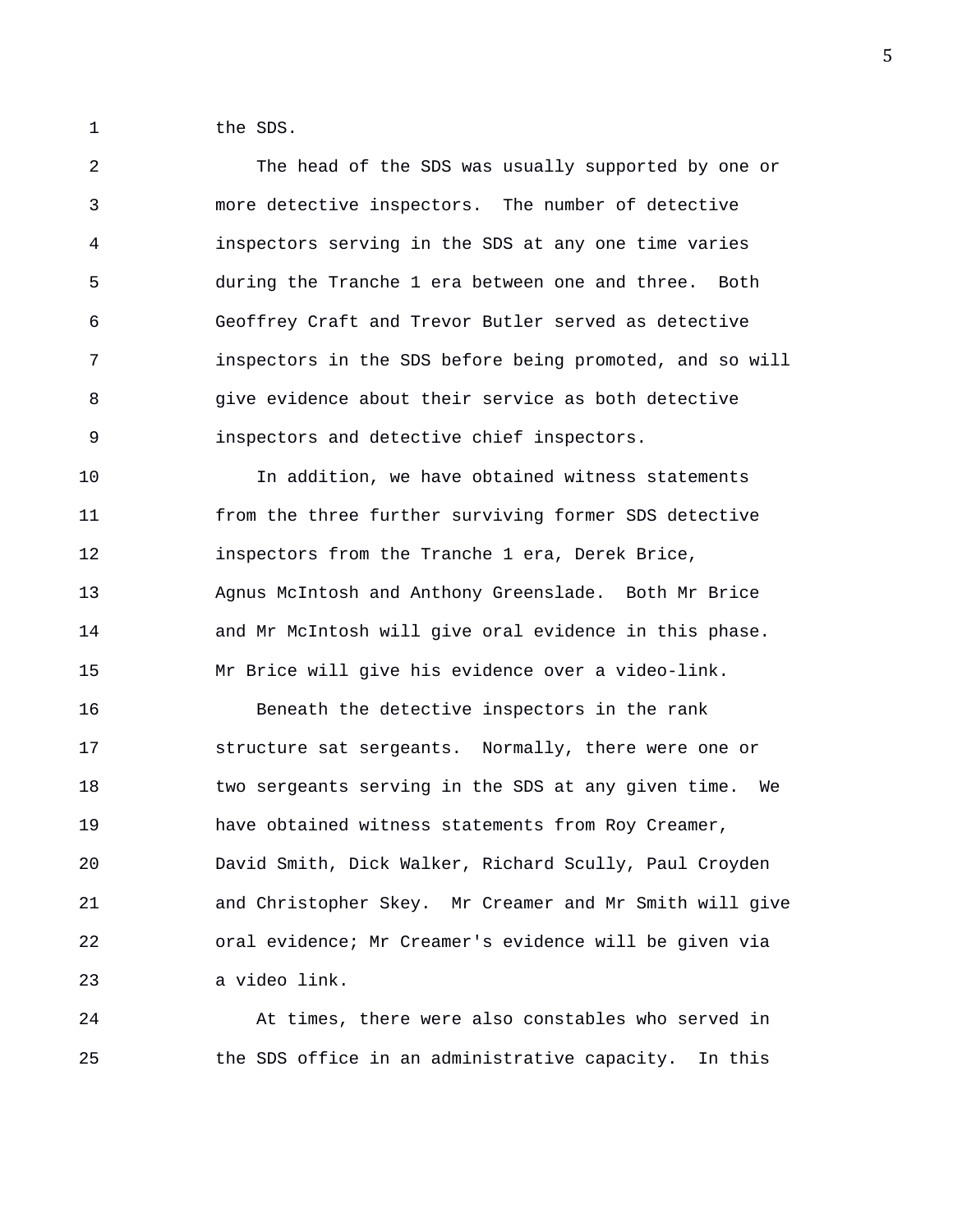1 category, we have obtained a witness statement from 2 William Furner.

3 Appended to the written version of this opening 4 statement is a full list of the 24 managers and 5 administrators in respect of whom evidence is being 6 admitted in this phase, together with ranks and dates of 7 service. Twenty-two of them served in the SDS. 8 The others are Wilf Knight and David Bicknell.

9 Wilf Knight appeared on the BBC programme 10 "True Spies", and recounted anecdotes about the SDS. 11 However, on the evidence available to us, it appears 12 that he did not in fact serve in the unit.

13 David Bicknell served as a superintendent in the SDS 14 chain of command between 1974 and 1975. He is unable to 15 provide a witness statement to the Inquiry, but he is 16 one of the few people involved with the SDS from this 17 era from whom a statement was taken by Operation Herne. 18 We will be publishing his Operation Herne witness 19 statement.

20 The two civilian witnesses from whom we shall be 21 receiving oral evidence are Lindsey German and Elizabeth 22 Leicester.

23 Lindsey German rose to become one of the Socialist 24 Workers Party's senior officials during the Tranche 1 25 era, with a seat on the organisation's central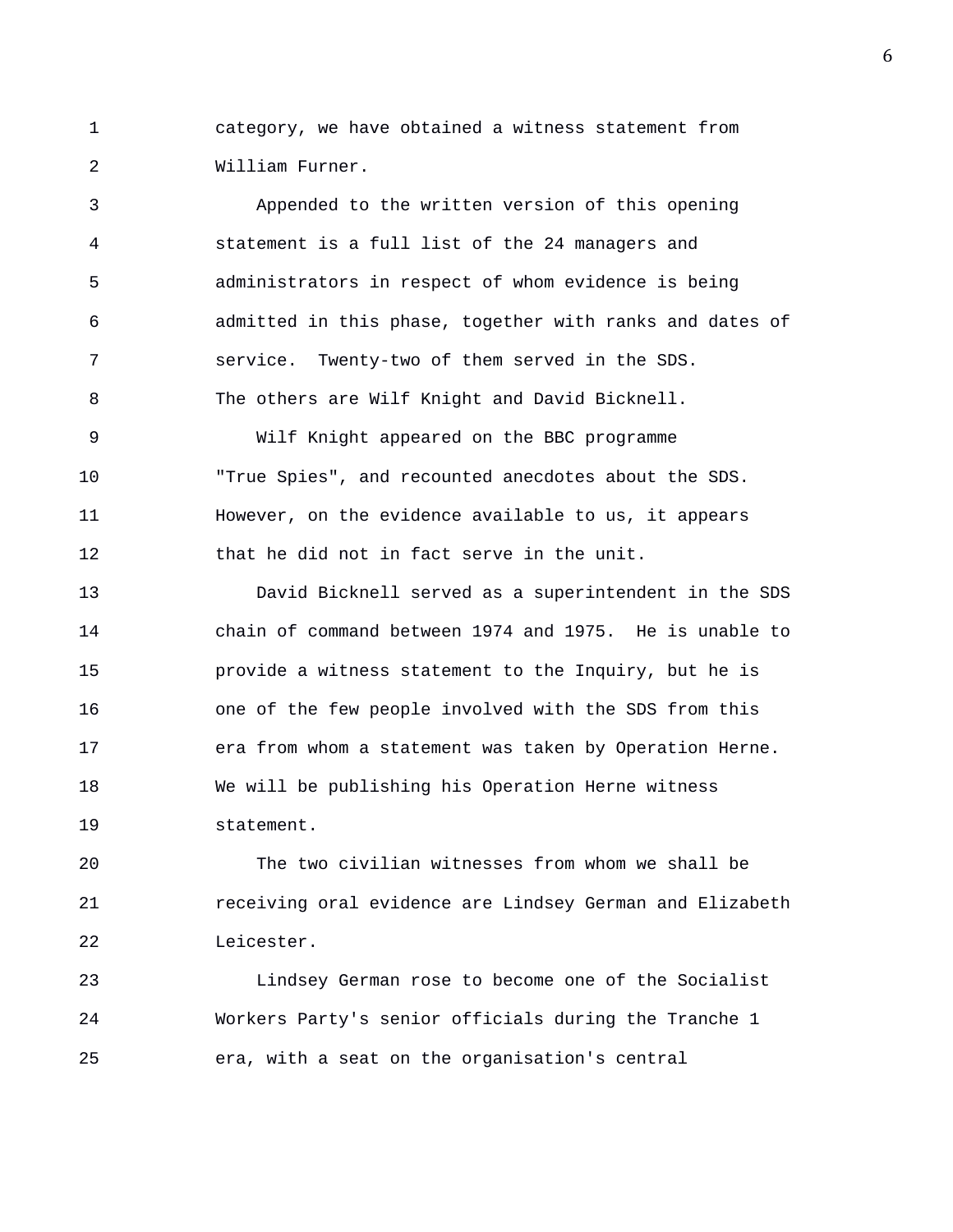1 committee. She also knew and had significant contact 2 with the SDS undercover officer, Colin -- who used 3 a cover name "Colin Clark", during his infiltration of 4 the SDS. Ms German is a core participant who was 5 affected by SDS undercover policing in later tranches. 6 We will be requesting further evidence from her in due 7 course. In this phase, we will be seeking her 8 assistance solely in relation to events which occurred 9 during the Tranche 1 era.

10 Elizabeth Leicester was a member of the Workers 11 Revolutionary Party, or WRP, and for a time one of 12 the permanent residents at its White Meadows education 13 centre in Derbyshire. She has stated that she cannot 14 remember either of the undercover officers whom we heard 15 in Phase 2 had infiltrated the WRP, namely the officers 16 who used the cover names "Mike Scott" and "Peter 17 Collins". However, we anticipate that she will still 18 have valuable evidence to give about the WRP, and 19 White Meadows in particular.

20 Roy Battersby was, at the material time, 21 Elizabeth Leicester's husband and also a member of 22 the WRP. He resided at White Meadows with his then wife 23 and has provided a witness statement to the Inquiry. It 24 will be admitted into evidence in writing and posted on 25 the Inquiry's website today.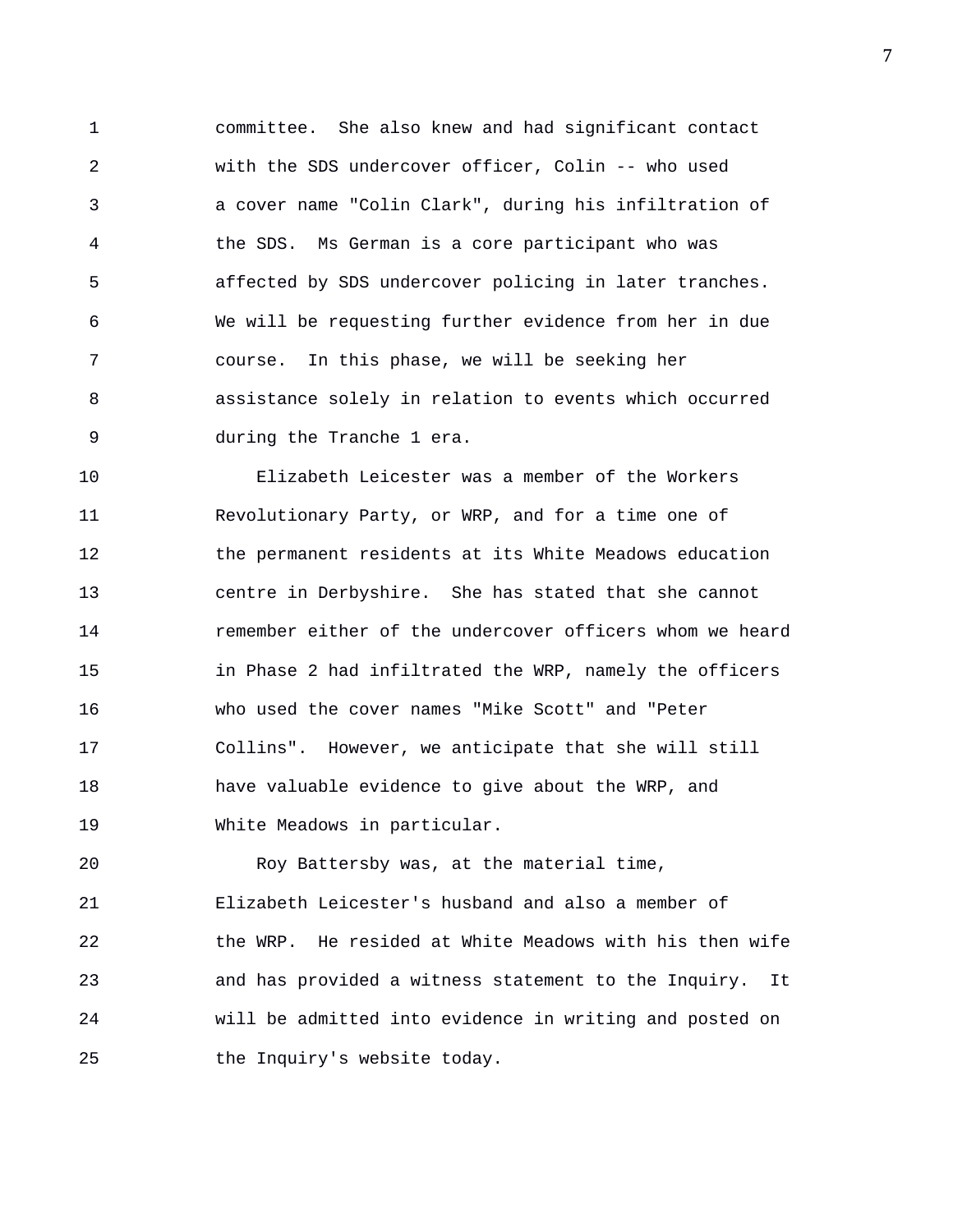1 Five more witness statements have been received by 2 the Inquiry. The core participant who we are 3 referring to as "Madeleine" has provided further 4 evidence about Vince Harvey's treatment of her and her 5 reaction to the publication of his real name. In 6 particular, she has found a postcard which she states 7 was sent to her by Vince Harvey, posing as 8 "Vince Miller", after the end of his deployment.

9 We anticipate hearing more evidence in future 10 tranches about SDS undercover officers sending postcards 11 to their groups as part of their withdrawal strategies. 12 Therefore, I am going to take a moment to ask that 13 the card exhibited to "Madeleine's" further witness 14 statement be displayed. It has the UCPI reference 15 number {UCPI/34819}.

16 Thank you. Could that be taken down now, please. 17 "Madeleine" articulates concerns about the fact that 18 Vince Harvey went on to hold senior positions, including 19 as a detective chief inspector in Special Branch, 20 a Superintendent in another police force, and ultimately 21 as a director in the National Criminal Intelligence 22 Service, work that included responsibility for 23 investigating sexual offences against children.

24 The Inquiry will be investigating the role of former 25 SDS undercover officers who went on to hold managerial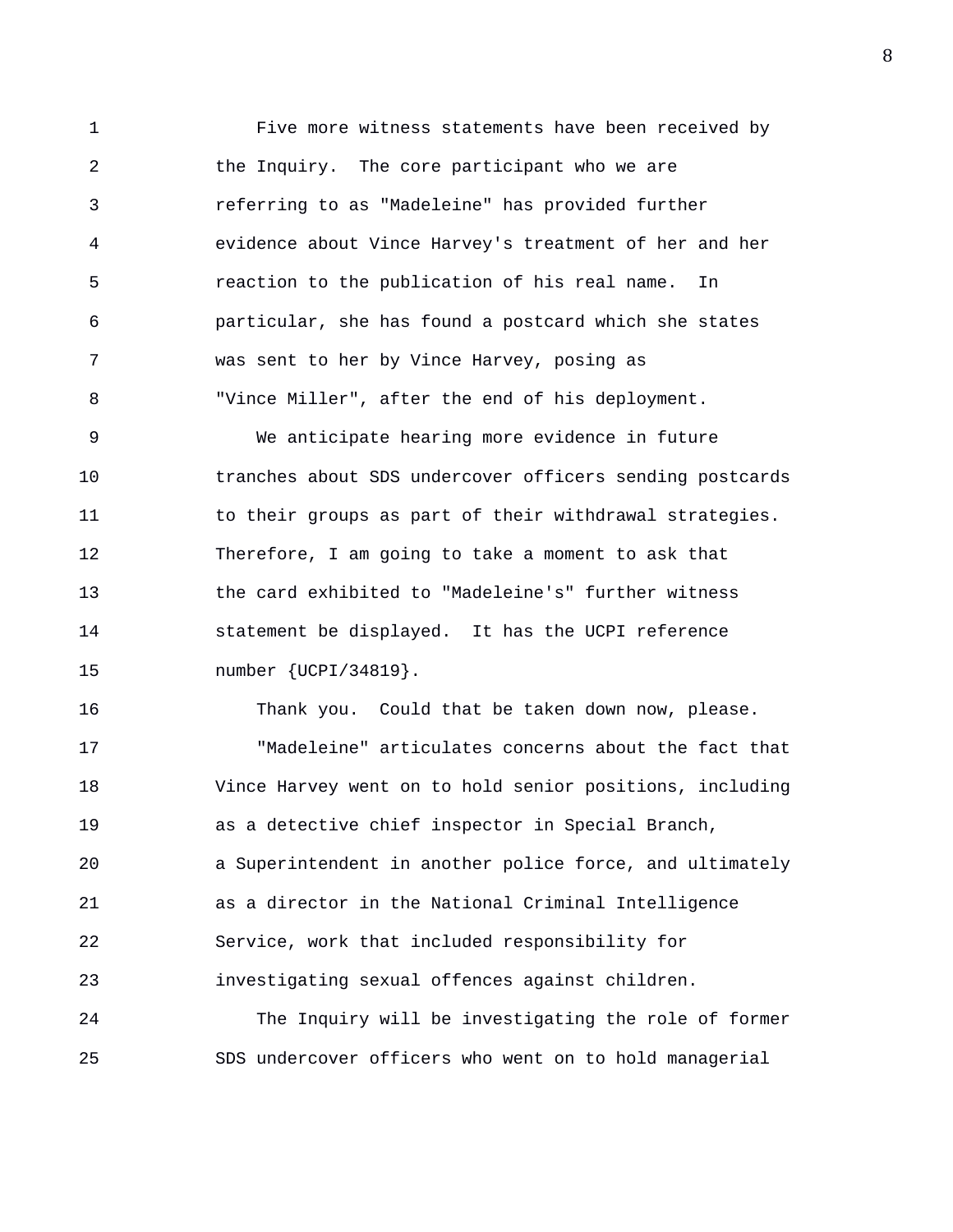1 positions relevant to undercover policing. For example, 2 our investigation of managers in Tranche 1 Phase 3 3 includes Detective Chief Inspector Michael Ferguson and 4 Detective Chief Inspector Barry Moss, both of whom had 5 served as SDS undercover police officers earlier in 6 the life of the unit.

7 There is also reference in the documents to HN68 8 serving as a detective inspector. In this capacity, his 9 service straddles the boundary between tranches 1 and 2. 10 Using the pseudonym "Sean Lynch", he was one of 11 the SDS's earliest undercover officers.

12 Other former SDS undercover officers went on to 13 manage within the unit at later dates. We will be 14 particularly interested in Bob Lambert from this 15 perspective, because he was an SDS manager who is known 16 to have had a number of sexual relationships and 17 fathered a child whilst pretending to be "Bob Robinson".

18 We will also be interested in former SDS 19 undercover officers who rose to very senior rank in 20 the chain of command for the SDS. For example, Mr Moss 21 went on to become Commander Special Branch in the 1990s, 22 and will be asked to make a further witness statement 23 for the purposes of assisting with Tranche 3 of 24 the Inquiry's work. We will be investigating what 25 difference their former service as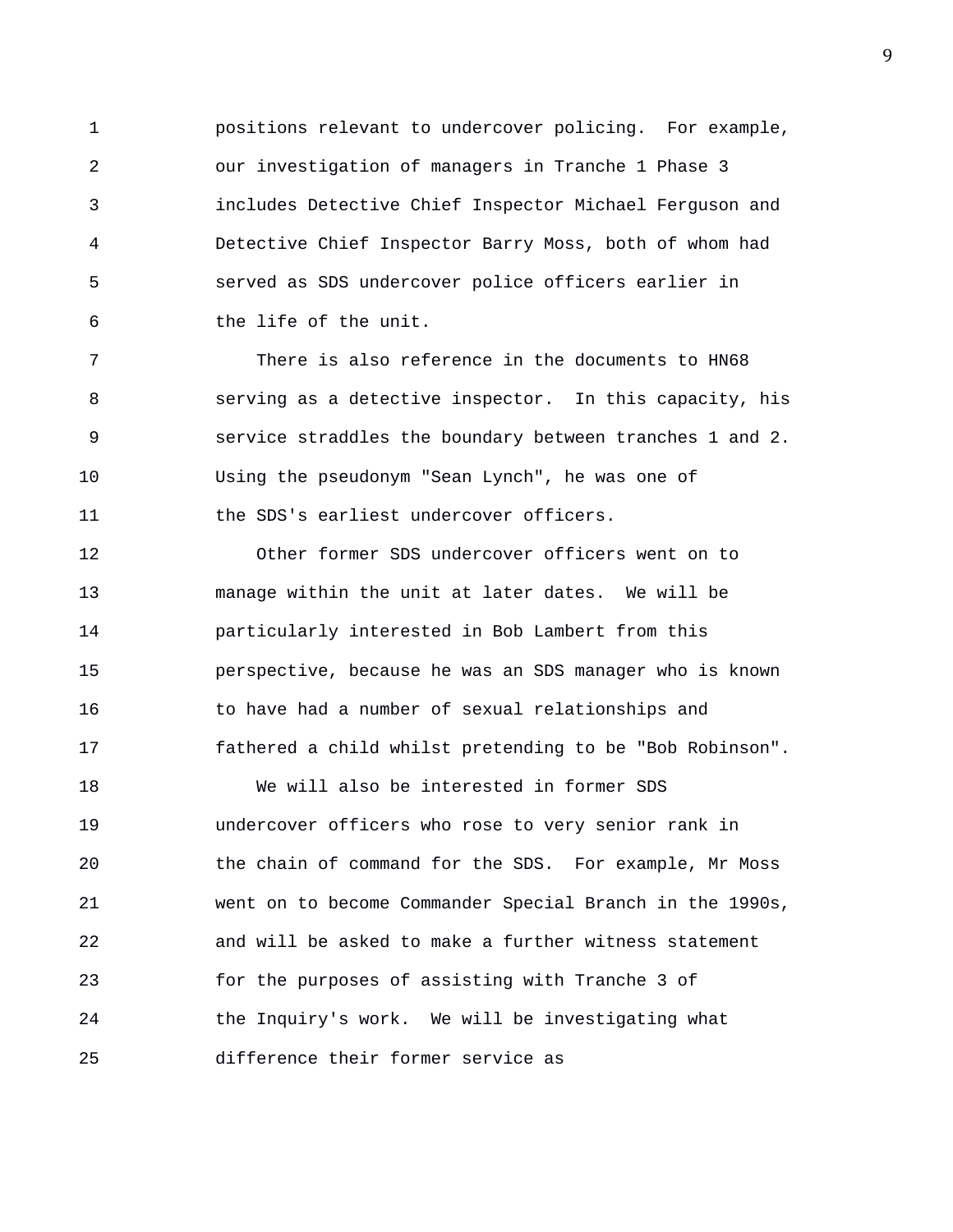1 undercover police officers made to their management of 2 the SDS.

3 "Madeleine" has drawn the Inquiry's attention to one 4 of HN354's intelligence reports, which she states 5 relates to a meeting that she thinks it extremely 6 likely, but cannot be certain, that she attended. Her 7 attendance is not recorded in the report and she 8 suspects that her name was deliberately omitted. 9 Whether names were deliberately omitted from reports, 10 and if so, why, is an issue that we will be considering 11 in relation to HN15 Mark Jenner's deployment in 12 Tranche 3 and, potentially, others.

13 Julia Poynter was a friend of "Madeleine's" and 14 a fellow member of the Socialist Workers Party. She has 15 provided the Inquiry with a statement containing her 16 recollections of Vince Harvey and the officer who used 17 the cover name "Phil Cooper", her response to 18 the extensive reporting which names her, and her 19 evidence about the nature of

20 the Socialist Workers Party.

21 I shall not attempt to summarise all of Ms Poynter's 22 witness statement here, but I should note that she 23 refutes Vince Harvey's evidence that she was keen to 24 start a relationship with him. She also provides 25 evidence corroborative of aspects of "Madeleine's"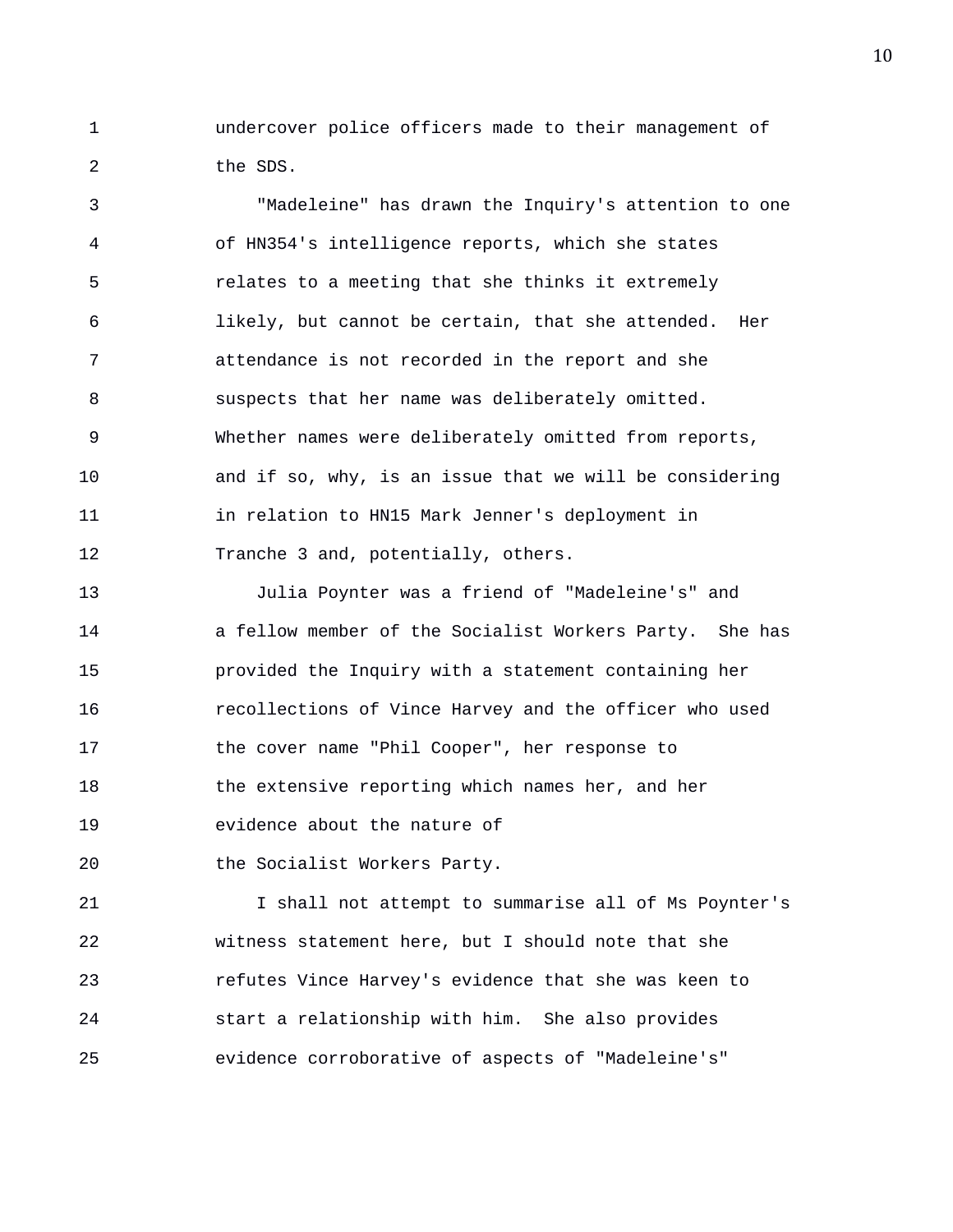1 account. Her evidence about "Phil Cooper" includes 2 evidence of a close friendship that she had with another 3 activist and hearsay evidence to the effect that 4 "Phil Cooper" "would regularly get stoned". She states 5 that he said that he had a girlfriend, and she recalls 6 participating in anti-nuclear and anti-racist 7 campaigning with him.

8 One of the exhibits to her witness statement is 9 a photograph of "Phil Cooper" and herself taken during 10 the course of their anti-nuclear work. it graphically 11 illustrates why SDS undercover police officers were 12 colloquially known as "The Hairies".

13 Please could we have on display {UCPI/34799}. 14 Thank you. Could that be taken down now, please. 15 Both "Madeleine's" and Julia Poynter's statements 16 will be summarised by junior counsel to the Inquiry on 17 Wednesday.

18 John Rees states that he joined 19 the Socialist Workers Party in about 1977, and was also 20 involved with the Anti-Nazi League and 21 Rock Against Racism. Amongst other things, he was 22 present both on the picket line during the Grunwick 23 dispute and at the Battle of Lewisham.

24 Joan Rudder states that she joined the Anti-Nazi 25 League and began working for that organisation in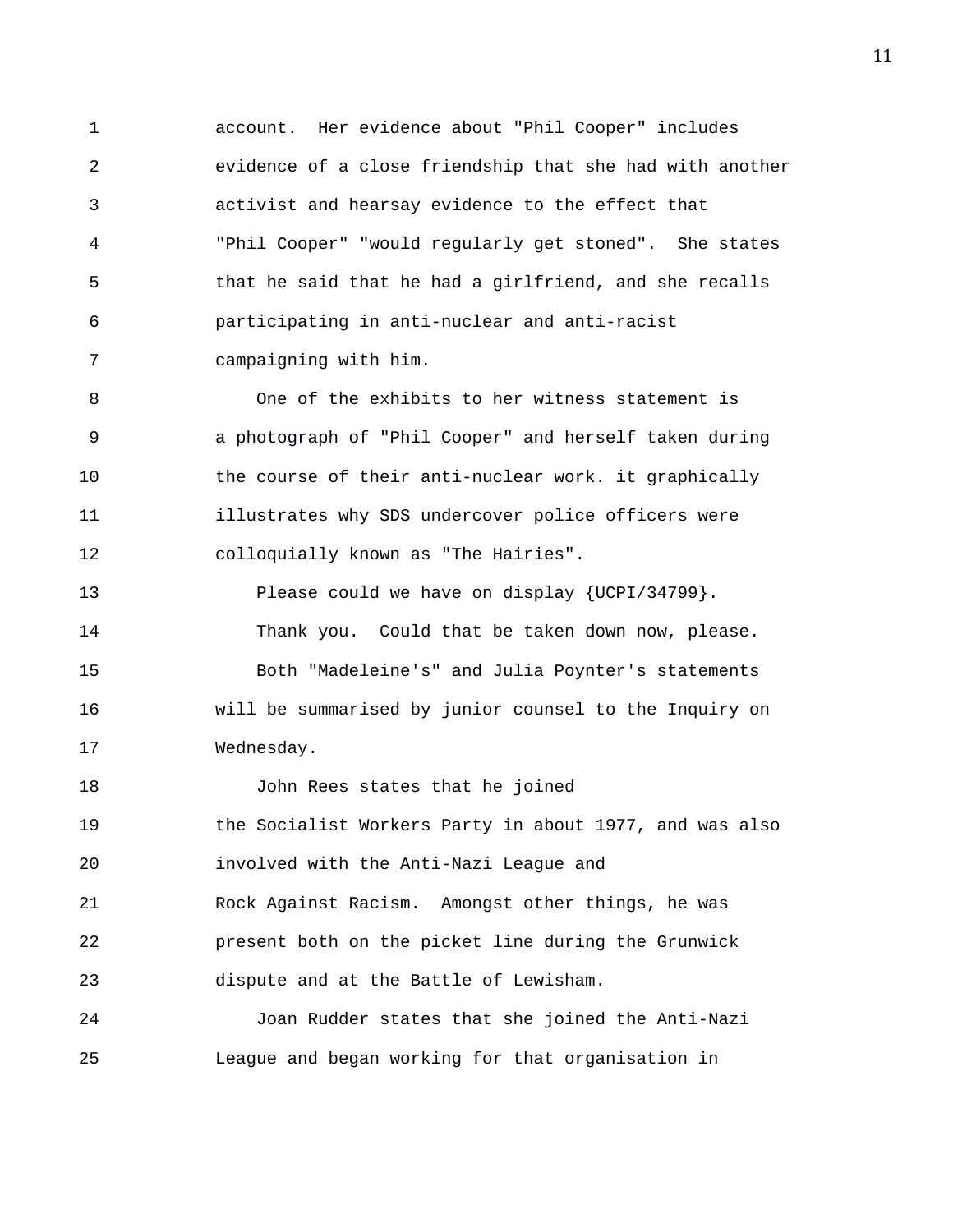1 approximately 1978. She explains her understanding of 2 the ANL's aims and methods, and provides an eyewitness 3 account of her experiences at the Southall demonstration 4 on 23 April 1979 at which Blair Peach was fatally 5 injured. Both of these witness statements will be 6 published on the Inquiry's website today.

7 Diane Langford, who gave oral evidence in our 8 Tranche 1 Phase 2 hearings, has provided the Inquiry 9 with a second witness statement. It addresses two 10 matters.

11 First, Ms Langford explains why she now thinks that 12 her friend Ethel, who recognised the SDS 13 undercover officer who used the cover name 14 "David Robertson", lived in the same block as the SDS 15 safe house rather than in the same block of flats as 16 HN45's cover accommodation.

17 Second, Ms Langford explains that she has now 18 obtained documents from the Metropolitan Police Service 19 in response to a subject access request. She makes 20 observations about and raises questions arising from 21 these documents. We are publishing the record sheet 22 from her registry file, together with a table exhibited 23 to Ms Langford's witness statement which identifies 24 which of the intelligence reports referred to in 25 the record sheet have been published by the Inquiry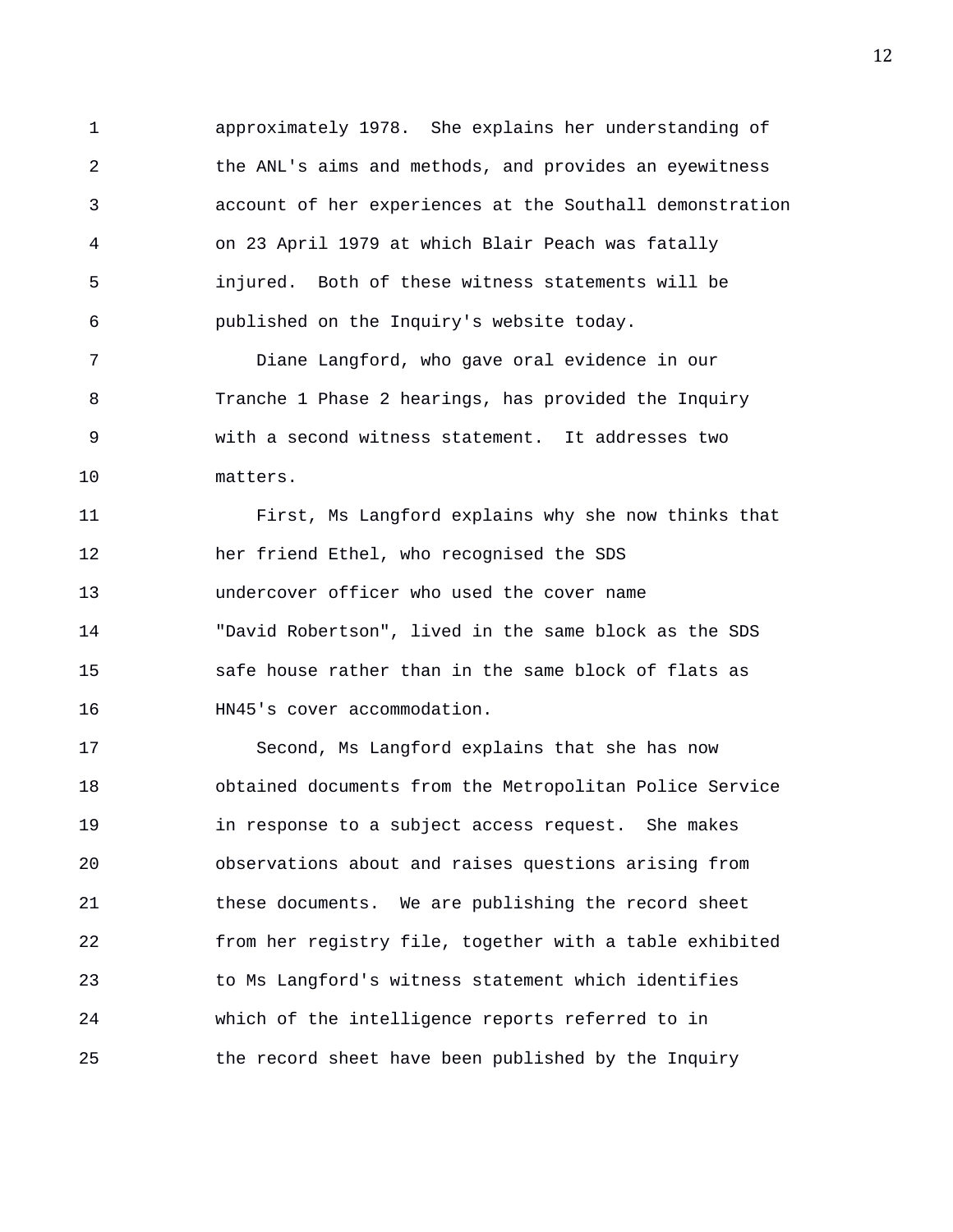1 providing their Inquiry reference numbers. These show 2 that Special Branch's interest in Ms Langford and the 3 intelligence filed about her went well beyond that 4 provided by the SDS.

5 The sequence in which the phase 3 oral evidence will 6 be called, other witness statements summarised and the 7 associated written evidence will be published has been 8 posted on the Inquiry's website.

9 The civilian witnesses will be called first. 10 Thereafter, the evidence relating to the SDS managers or 11 other back office staff will be adduced in broadly 12 chronological order. An exception to this approach is 13 that it is necessary to call Mr Moss this week out of 14 turn.

15 In each case, we will be publishing documents 16 relating to the individual concerned together with their 17 witness statement where we have one.

18 As we did in Tranche 1 Phases 1 and 2, we have 19 produced an appendix to the written version of this 20 opening statement which summarise with some analysis 21 the evidence relating to each manager or member of 22 the back office staff involved in this phase of 23 the Inquiry's hearing.

24 In addition to the witness statements and documents 25 relating to specific individuals to which I have just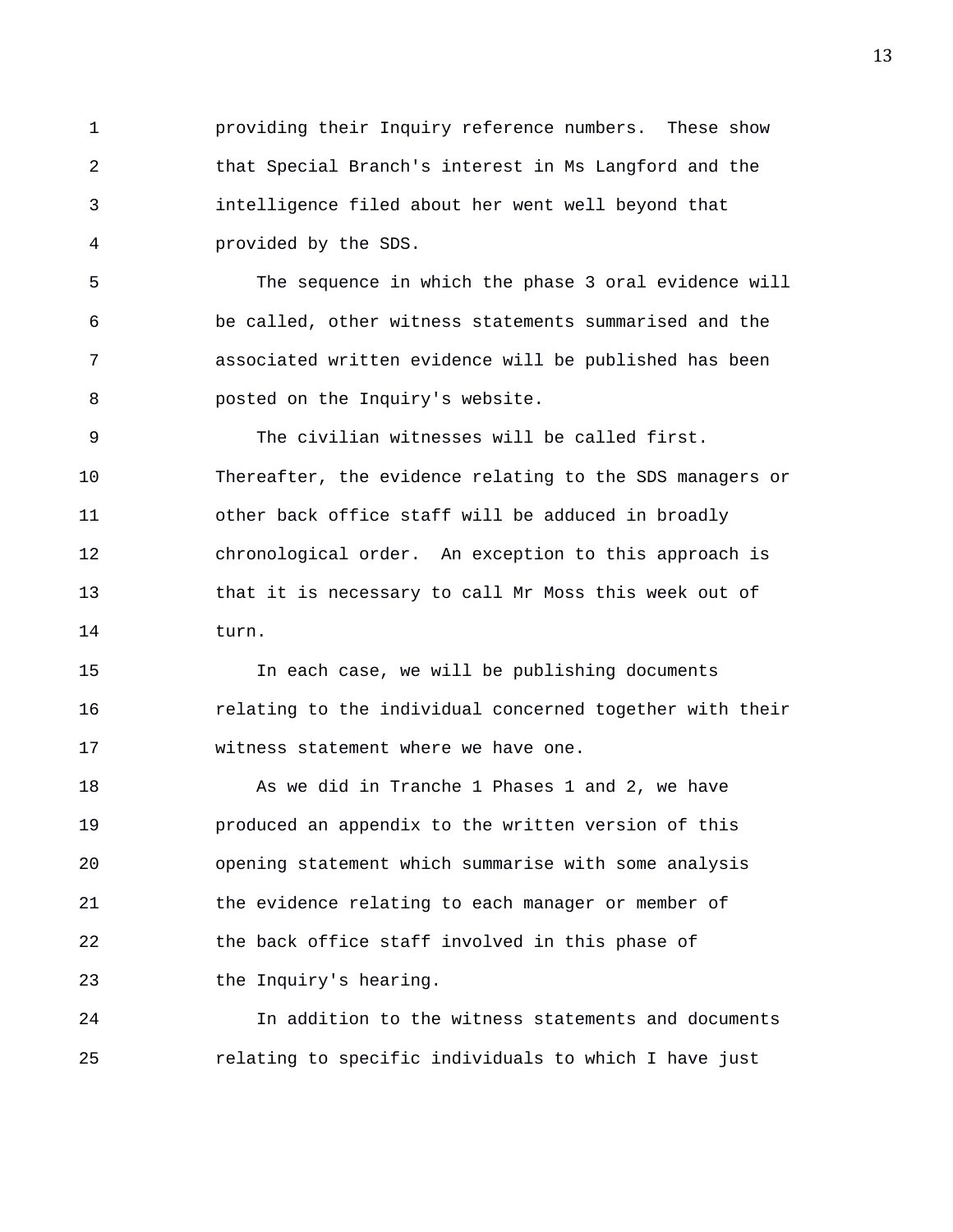1 referred, we will also be adducing in evidence documents 2 in six separate categories.

3 First, some documents obtained from open sources. 4 Secondly, extracts from Special Branch annual reports 5 from the Tranche 1 era. Thirdly, various Special Branch 6 management and Security Service documents. Fourthly, 7 documents from the Home Office. Fifthly, relevant 8 police regulations and general orders. Finally, some 9 further reporting by SDS undercover officers and 10 associated documents. They are being posted on 11 the Inquiry's website today.

12 12 I shall be using much of my time this morning to 13 introduce salient features of this evidence, although 14 I will not cover everything that is in our written 15 opening statement.

16 The earliest of the open-source documents are 17 relevant to the investigation of undercover policing 18 connected with the Vietnam Solidarity Campaign's 19 27 October 1968 mass demonstration. They start with 20 the note of an ad hoc meeting of the Prime Minister, 21 Home Secretary and four other Cabinet Ministers which 22 took place on 16 September 1968, together with some 23 associated notes. The meeting concerned demonstrations 24 and student unrest. The content of these documents 25 evidences the fact that the October demonstration was of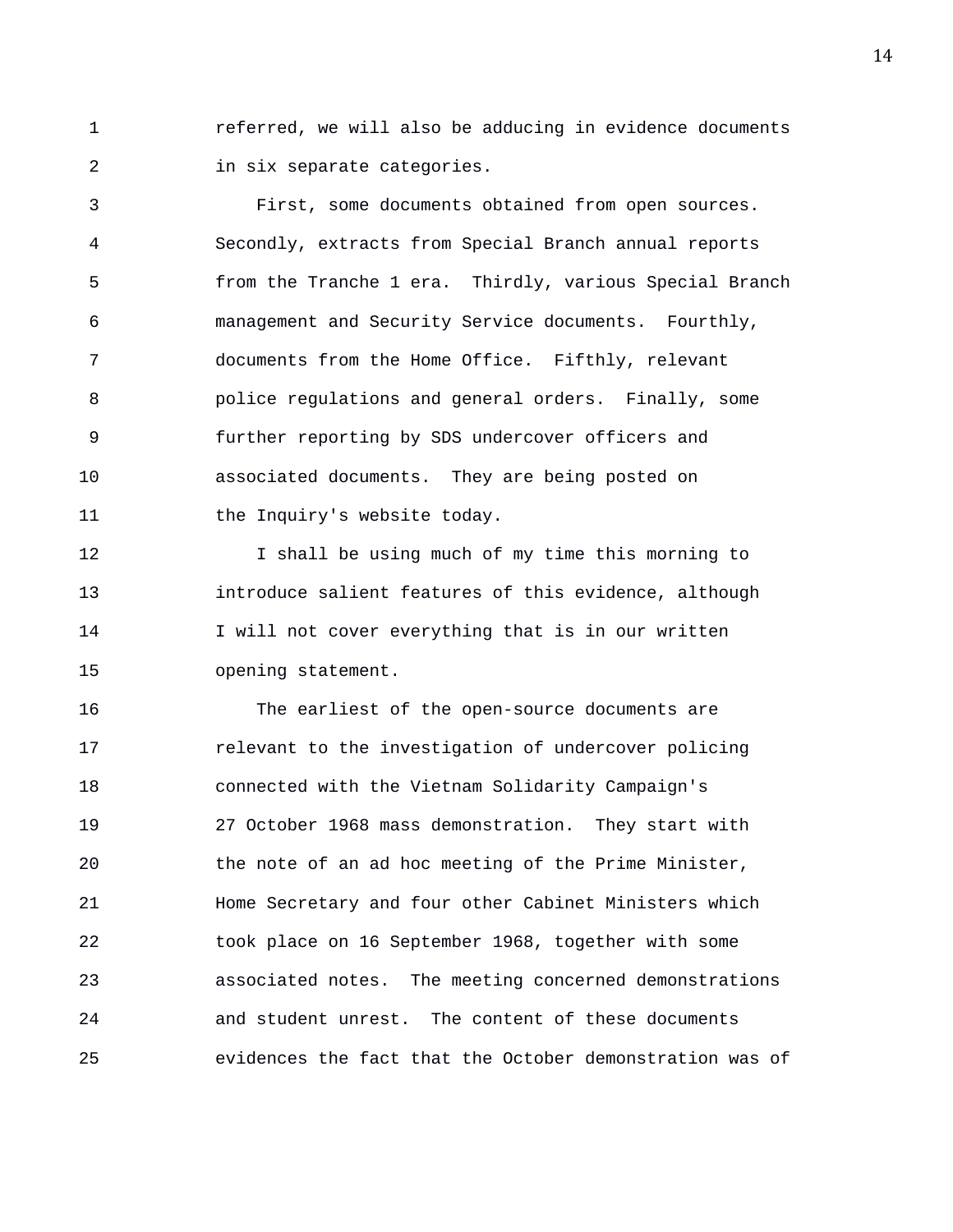1 concern to the country's most senior elected 2 politicians. A wide range of measures were discussed to 3 try and control events.

4 Despite believing there to be a risk of violence at 5 the October demonstration, the Home Secretary, 6 James Callaghan, did not wish to prevent 7 the demonstration taking place. He is recorded as 8 saying that:

9 "Amongst the large number of reasonable and 10 essentially peaceful protesters would be a hard core of 11 agitators and militants, who wanted violence and would 12 seek to provoke the police into responding with 13 violence. Nevertheless, it would be undesirable, even 14 it were practicable, to try to prevent the demonstration 15 or march taking place."

16 The Home Secretary was keen to use the courts to 17 deter violent demonstrations, stating that:

18 "The attitude of the courts was critical, and when 19 the House reassembled he proposed to take a further 20 opportunity to remind magistrates of the need to impose 21 adequate penalties on those brought before the courts on 22 charges arising out of violent demonstrations."

23 The Prime Minister, Harold Wilson, was evidently 24 concerned about media coverage and seeking to influence 25 it. He is recorded as directing the Home Secretary to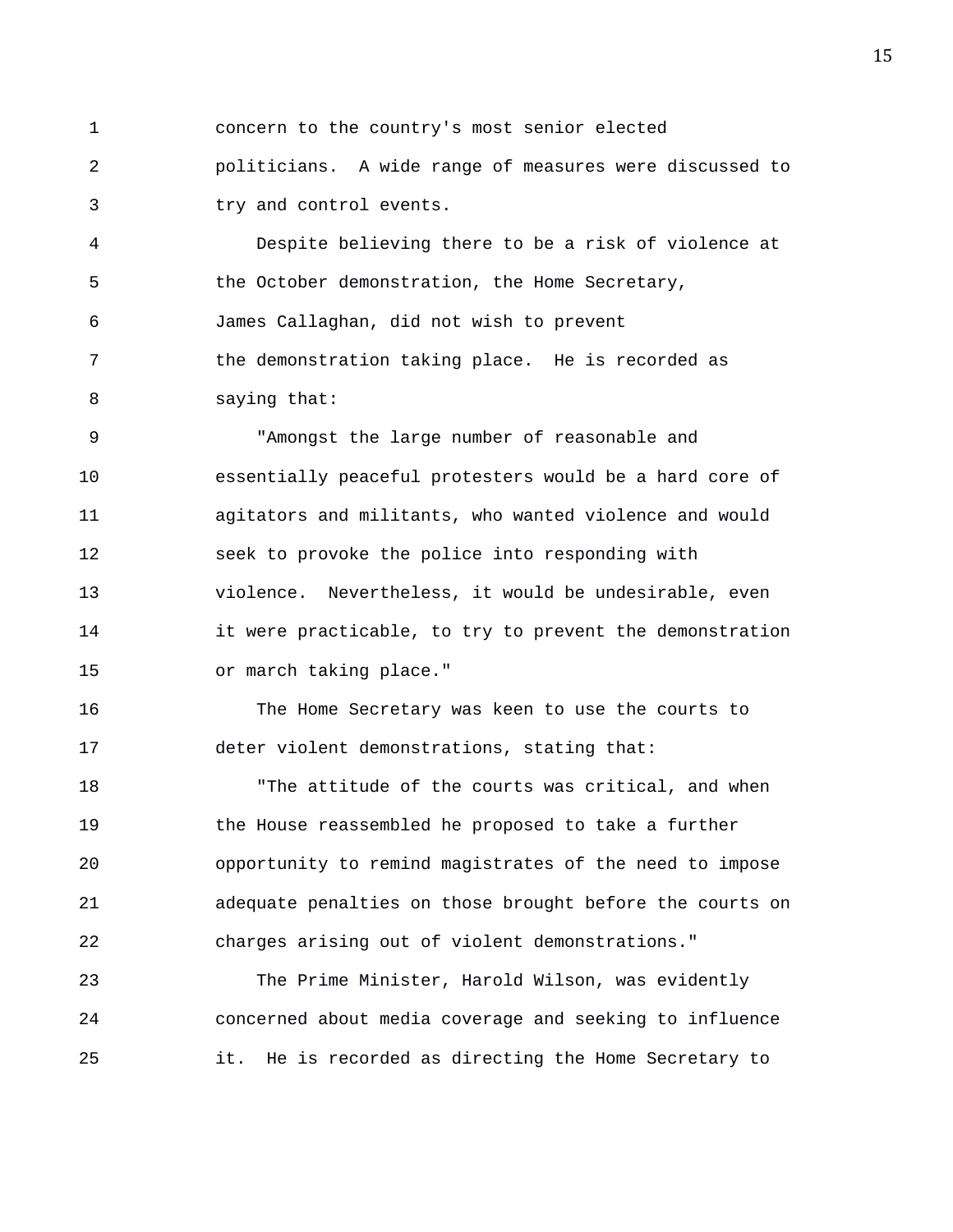1 speak to senior figures in television in these terms:

2 "Ministers had also expressed concern at 3 the irresponsible behaviour of television teams on 4 a number of occasions, and it would be right for 5 the Home Secretary to talk to Lord Hill and Lord 6 Aylestone on this matter and to invite their 7 cooperation."

8 Lord Hill was then the Chairman of the board of 9 governors of the British Broadcasting Corporation. Lord 10 Aylestone was the Chairman of the Independent Television 11 Authority. At that time, the country enjoyed a total of 12 three television channels: BBC 1, BBC 2 and ITV; and so 13 speaking to the two men named in the note would cover 14 the whole of domestic television broadcasting.

15 The Secretary of State for Education and Science, 16 Edward Short, seems to have agreed and is recorded as 17 having proposed a remarkable degree of control over what 18 was broadcast. I quote from page 3 of the note of 19 the ad hoc meeting of ministers:

20 "It might be worthwhile trying to get the television 21 authorities on our side, and to organise, for example, 22 a confrontation between three leading radical students 23 and three tough, intelligent, moderate students. 24 The intellectual destruction of the radicals would have 25 a considerable impact on intelligent student opinion.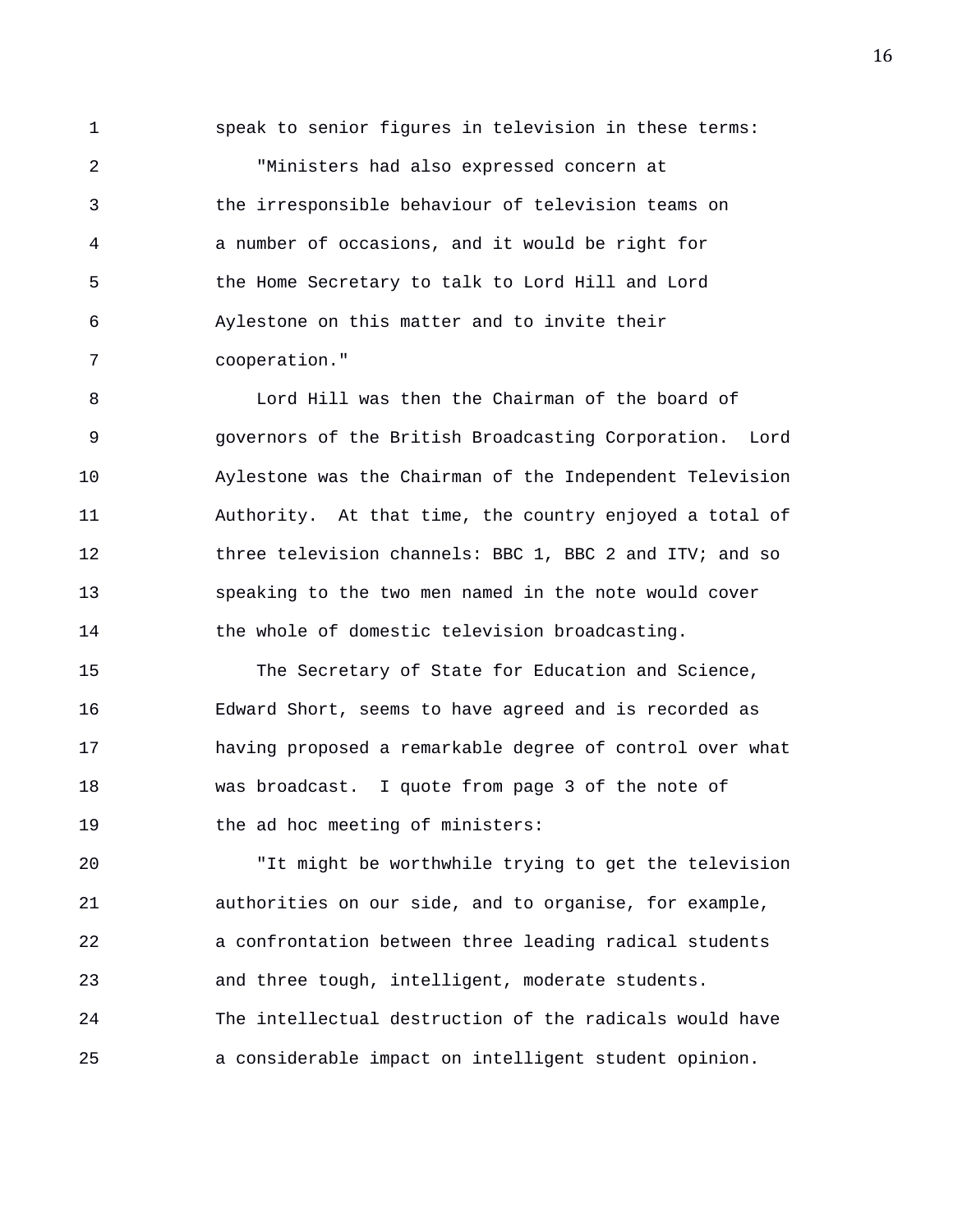1 Alternatively, an interview might be arranged between 2 a BBC interviewer and a group of radical students. Only 3 if the interview went well need it be used."

4 There was also discussion of using the withdrawal of 5 student grants to assert discipline on university 6 campuses. According to the note, the Prime Minister 7 summed up the discussion as follows.

8 "... the meeting had shown general agreement that, 9 while the problem of student unrest was essentially one 10 for university and college authorities to deal with, 11 they would be well advised to adopt a common policy on 12 the question of reporting students with a view to 13 the withdrawal of their grants. There was a strong case 14 for reporting any student who, by boycotting 15 examinations or preventing others from attending 16 lectures, prevented his university from performing its 17 proper function. Every encouragement should be given to 18 moderate bodies of students to assert themselves (as 19 they had done, for example, in Bradford) against a small 20 minority who wished to disrupt the university. He would 21 give further thought to the question of an approach to 22 the television authorities on this subject."

23 The subsequent associated notes contain a number of 24 relevant points. First, a Home Office note for 25 the record dated 24 September 1968, shows that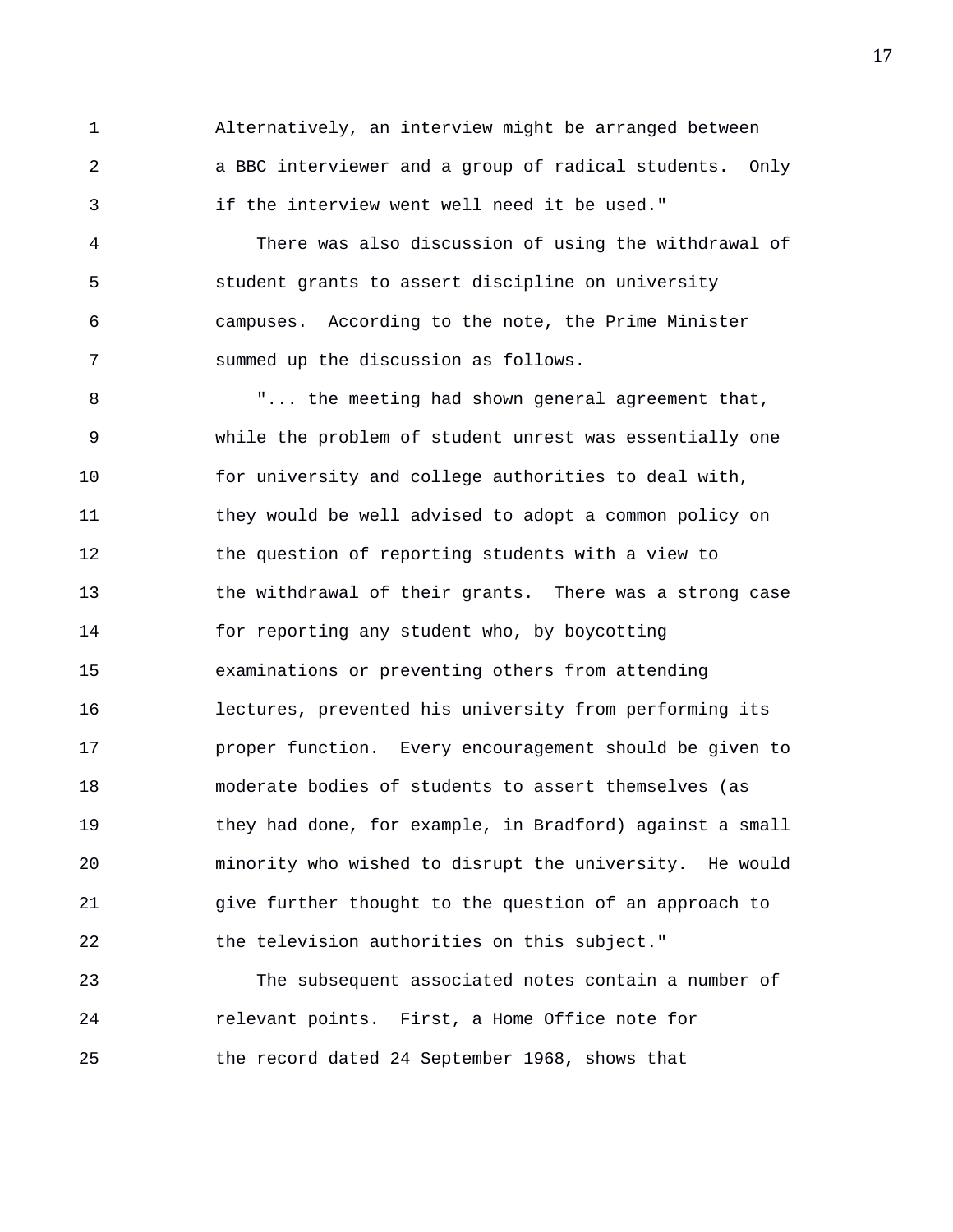1 the authorities believed that the organisers of 2 the October demonstration were not in favour of acts of 3 violence. The Ministry of Defence was nevertheless not 4 reassured that the event would pass off peacefully, and 5 was considering the use of troops to protect 6 MOD property. The note states that.

7 The Ministry of Defence had already made fairly 8 large preparations and were contemplating providing 9 soldiers within their building. They were told that any 10 proposal should be agreed by Ministers as it raised wide 11 and sensitive issues."

12 Another Home Office note for the record, dated 13 September 1968, records behind the scenes efforts to try 14 to steer events such that the October demonstration 15 would take place on the 27th rather than the 26th 16 October and start from Trafalgar Square. The author, 17 Mr James, wrote:

18 "I consulted Mr James Elliott and the Deputy 19 Commissioner of Police. Mr Elliott told me that 20 the Security Service would prefer the Square to be made 21 available to the VSC on October 27th. Mr Mark said that 22 the Commissioner remained of the opinion that there was 23 much advantage in Trafalgar Square being the rallying 24 place for the large scale demonstration on 27th 25 October~...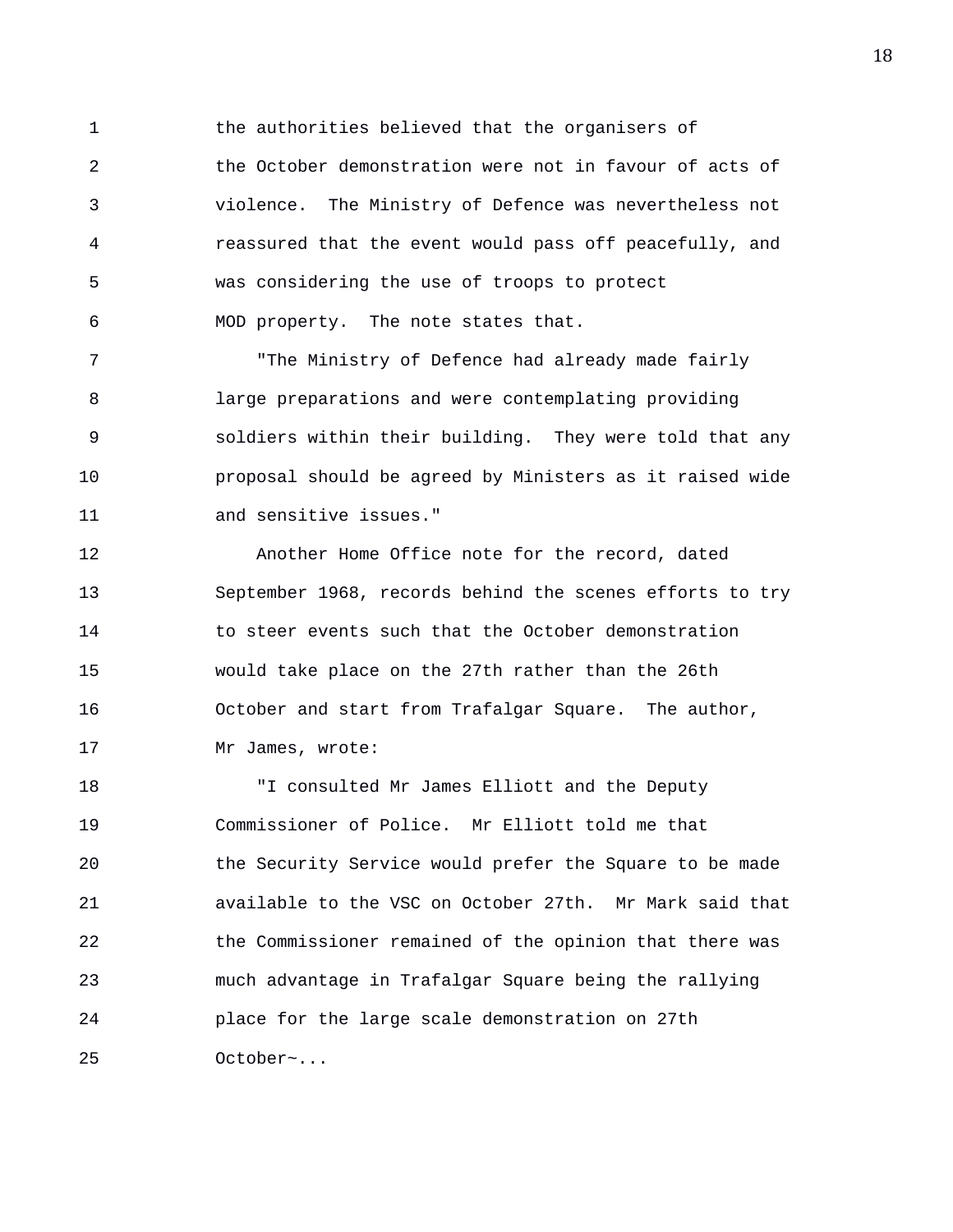1 "I went to see Mr Potts at the Ministry of Works, 2 who is the Principal responsible for applications for 3 use of the Square. He confirmed that the Square 4 remained free and that he would not approve any 5 application for its use on 27th October without prior 6 consultation with the Home Office ...

7 "I reported the position fully to Chief 8 Superintendent Cunningham, Special Branch, and to 9 the Security Service. It was agreed that it was up to 10 Special Branch now to take such steps as they thought 11 appropriate to see that an application by the VSC for 12 the use of the Square, on Sunday 27th October, reaches 13 the Ministry of works at an early date."

14 A remarkable Home Office note records that on 15 the morning of 17 October 1968, the Home Secretary did 16 meet with senior figures from the media. He was 17 accompanied by the then Commissioner of Police of 18 the Metropolis and Sir Philip Allen. Not only was 19 Lord Aylestone present, together with the Chief 20 Assistant to the Director-General of the BBC, 21 representing Lord Hill, so too were the Chairman of no 22 fewer than eight newspaper publishing companies. 23 The note records the gravity with which the Home 24 Secretary regarded the October demonstration and the 25 decisions that he was having to make about it. I quote: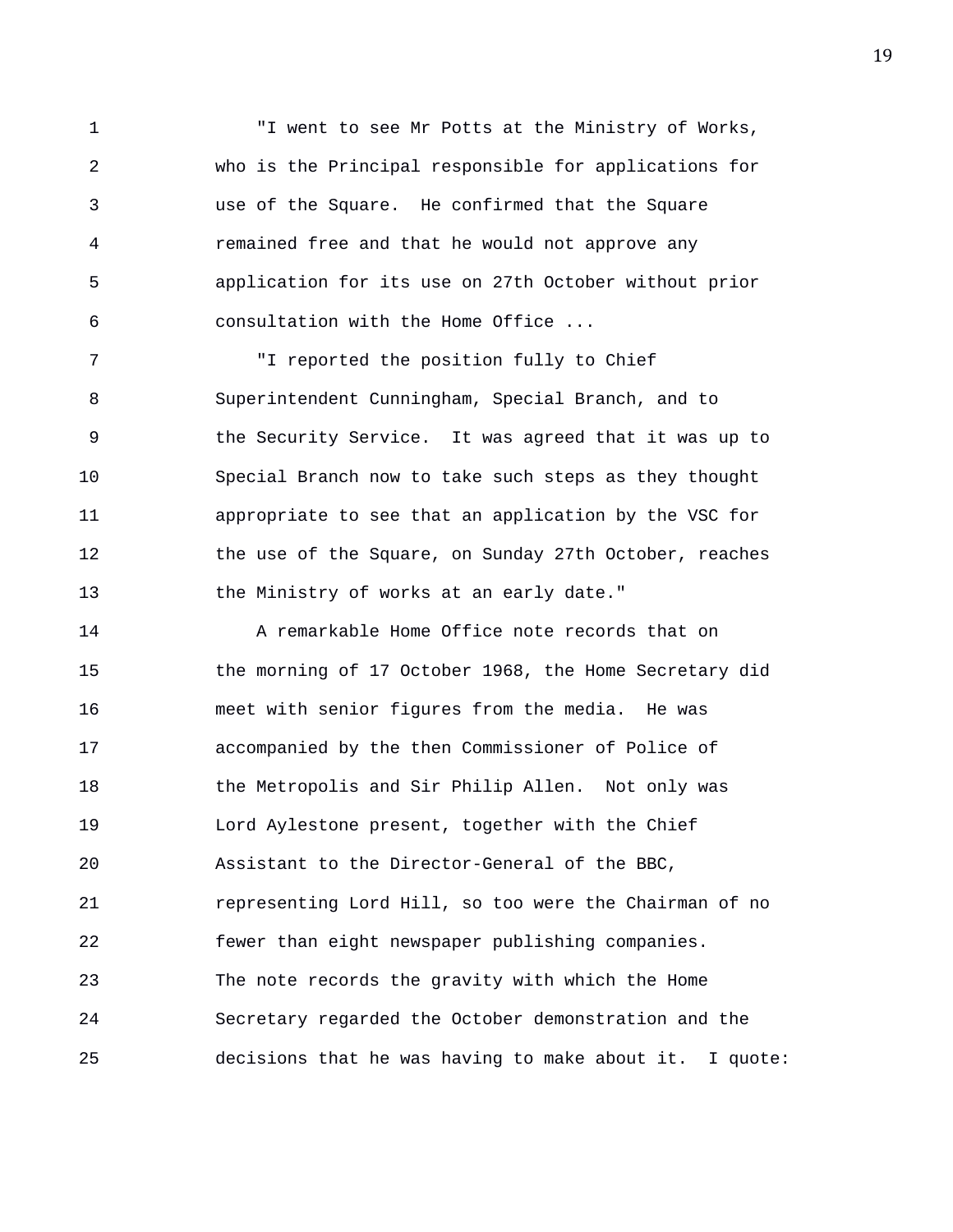1 "The Home Secretary said he had summoned the meeting 2 because the demonstrations raised questions of policy on 3 which he would be answerable to Parliament. The ... 4 demonstration on 27th October was clearly going to be 5 a serious occasion. It raised the question whether 6 exceptional action should be taken to restrict it, but 7 he had decided against this. His attitude was that 8 the demonstrators should have every freedom to 9 demonstrate, but it was a freedom under the law ... 10 the most worrying feature was the appearance of certain 11 splinter groups, mainly Trotskyists and anarchists, who 12 were primarily interested in provoking violence." 13 Mr Callaghan went on to confirm that policing of 14 the demonstration itself would follow traditional lines,

15 and the Commissioner gave the media details of 16 the demonstrators' plans and the policing arrangements 17 that were being made. There were also numerous 18 references to some of the Inquiry's Non-State Core 19 Participants, who were politically active during 20 the Tranche 1 era, for example Diane Langford, 21 Lord Hain, Piers Corbyn, the National Union of Mine 22 Workers, Freedom Press and Dave Morris.

23 I beg your pardon. I think I've taken a wrong turn. 24 Just let me get that right. Forgive me.

25 It is not the role of this Inquiry to examine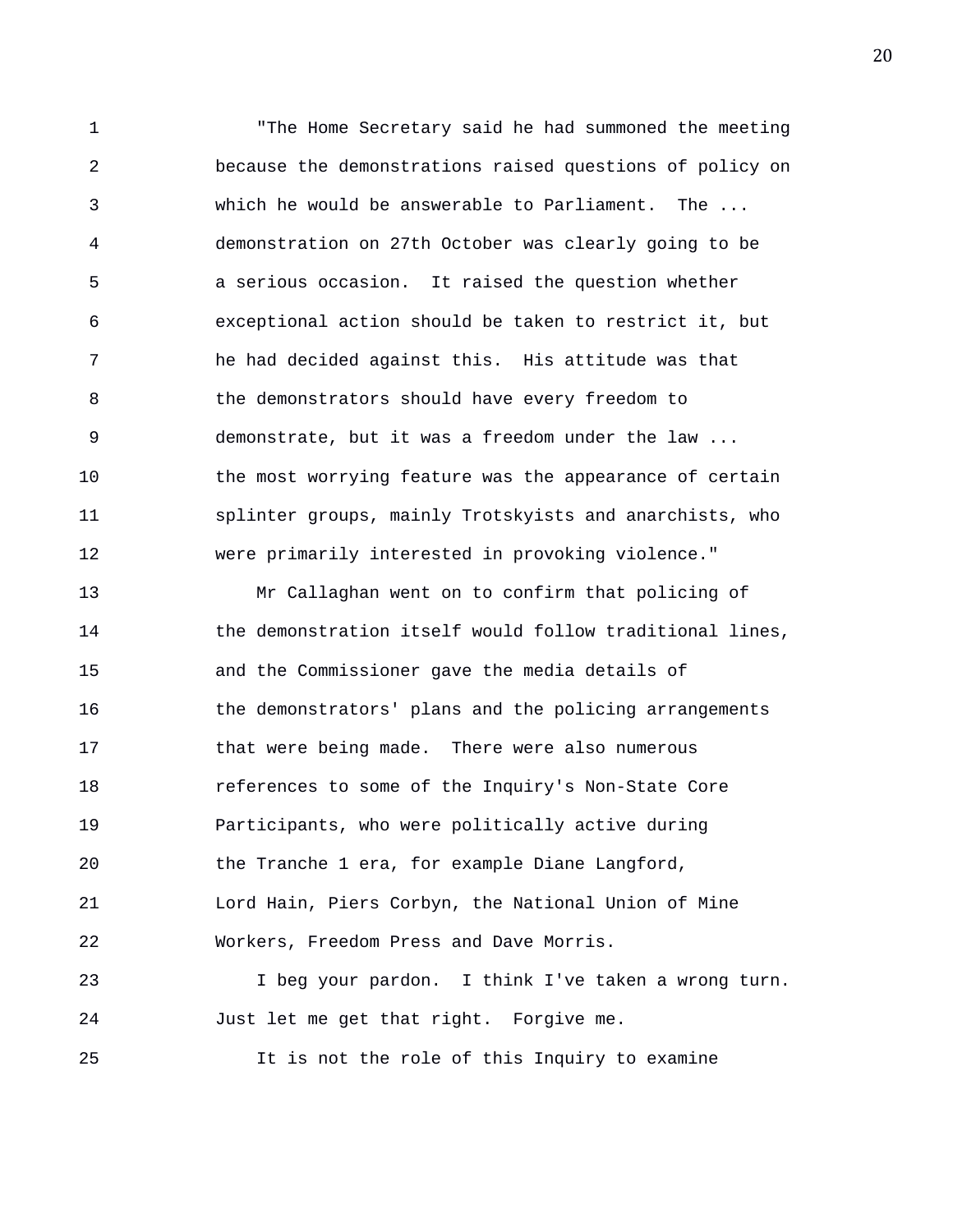1 the relationship between government and the media in 2 1968, interesting as these documents would be for that 3 purpose. For our purposes, this material is relevant as 4 evidence of the importance of the October demonstration 5 to the government of the day, the attention it was being 6 given at the highest levels of government and policing, 7 and the length that both the government and the 8 Metropolitan Police were going to in response to that 9 forthcoming event. It was a big deal.

10 Two contemporary newspaper articles from The Times 11 complete the open-source elements in this phase of 12 the hearings. The first is dated 24 October 1968, three 13 days before the October demonstration, which reported an 14 appeal by core participant Mr Tariq Ali for marchers to 15 avoid a confrontation with the police.

16 The second is dated 28 October 1968 and contains 17 reporting very favourable to both the police and the 18 Home Secretary in the immediate aftermath of the October 19 demonstration. The headlines read:

20 "Police win the day against militant few in march." 21 "6,000 in Grosvenor Square fail against 'calm 22 wall'."

23 "Good sense praised by Callaghan." 24 The latter article includes a passage which may be 25 significant to the issue of justification in relation to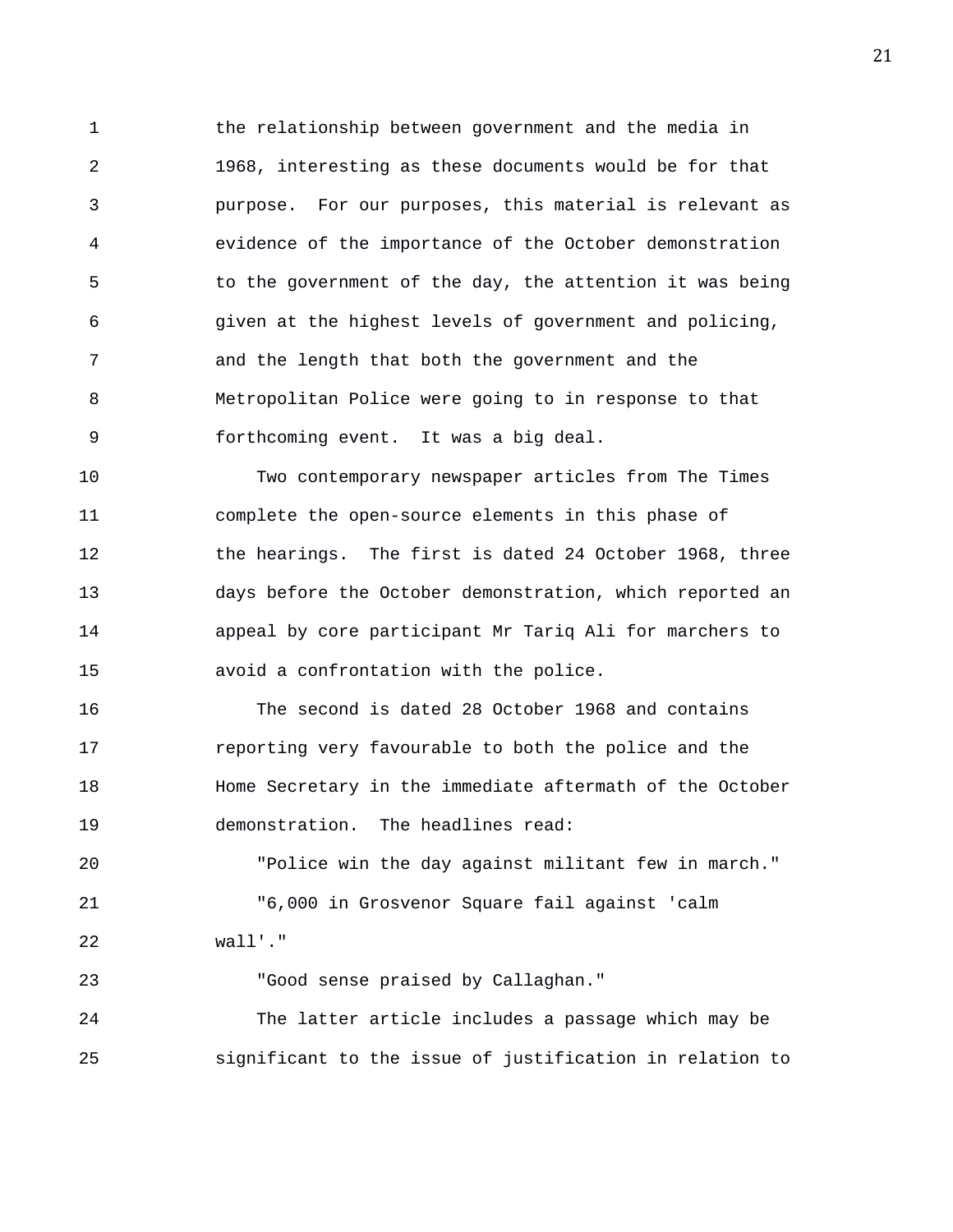1 the formation of the SDS and its operations relating to 2 the October demonstration. It reads:

3 "In political terms, there is no doubt that 4 the biggest success belongs to Mr Callaghan. The Home 5 Secretary had refused to be stampeded into banning 6 the demonstration on the basis of some forecasts of 7 violence, and his judgment proved correct. He relied 8 here on reports reaching him from the police, and he 9 made it quite clear in the Commons last week that he did 10 not expect anything like the 100,000 demonstrators which 11 had been forecast on the march."

12 To what extent the reports reaching the Home 13 Secretary from the police were based upon information 14 obtained by SDS undercover operations needs to be 15 considered and compared to what was available from other 16 sources. But if The Times' report is accurate, then it 17 appears that SDS undercover policing at least 18 contributed to the Home Secretary's decision not to ban 19 the October demonstration and to let uniformed police 20 deal with it in the ordinary way.

21 We are publishing a selection of pages from 22 the autobiography of Sir Robert Mark, who was 23 the Commissioner of Police for the Metropolis between 24 1972 and 1977. Perhaps of greatest relevance to 25 the work of the Inquiry is the passage at page 293 of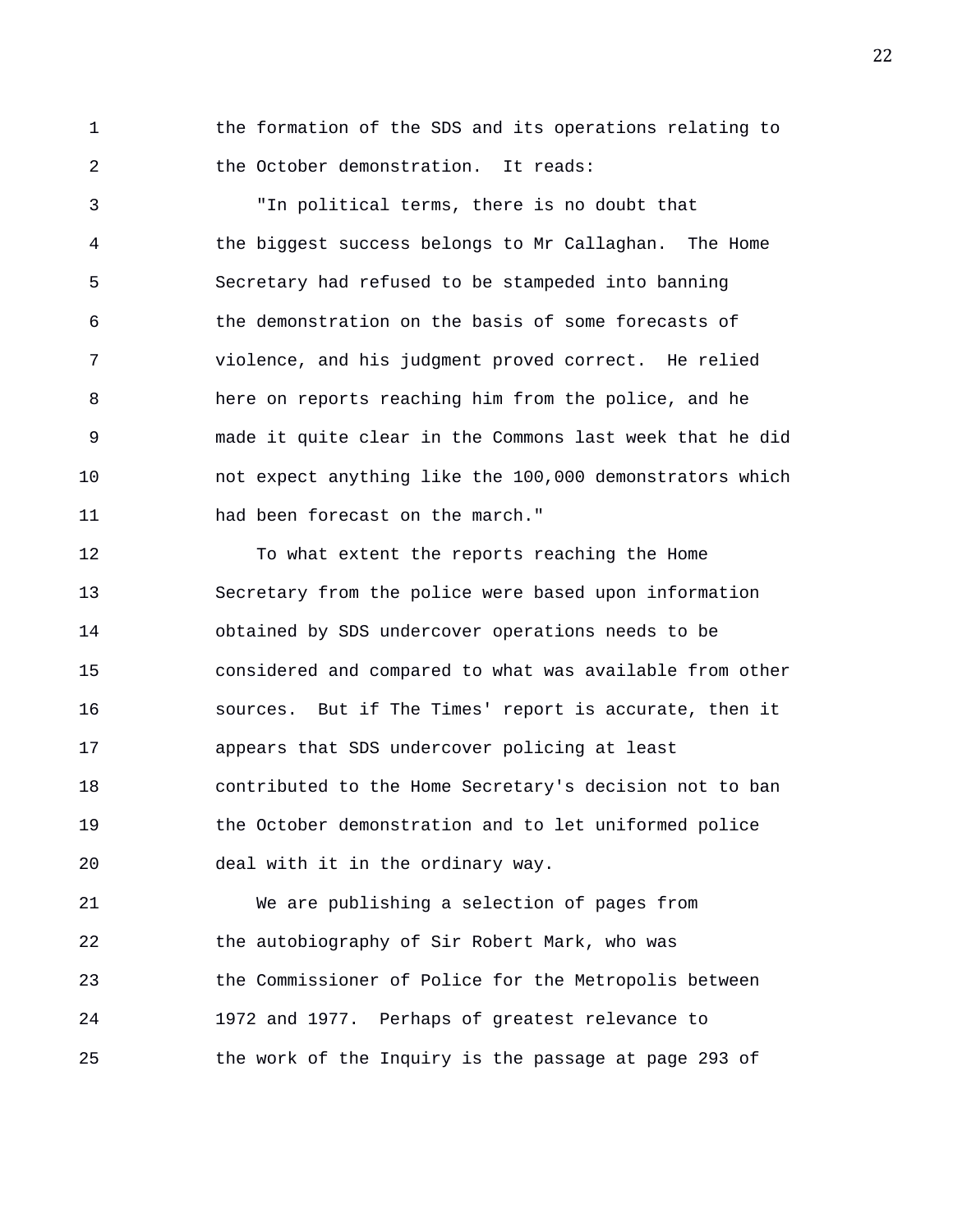1 the internal pagination, which refers to Sir Robert's 2 time in the Manchester Special Branch and includes 3 the following about subversive activity:

4 "The simple truth is that fascists, communists, 5 Trotskyists, anarchists et al are committed to 6 the overthrow of democracy and to the principle that 7 the end justifies the means. Democracy must therefore 8 protect itself by keeping a careful eye on them. It is 9 not difficult because they have never represented 10 a serious threat. Paradoxically, they are less likely 11 to do so if the state continues to treat them, as at 12 present, as a bad joke."

13 These are the words of the man who was ultimately 14 accountable, within the Metropolitan Police, for 15 the SDS, and who, as other documents that we have found 16 demonstrate, undoubtedly knew about the unit's existence 17 and its work. He plainly believed that groups which 18 aimed to overthrow parliamentary democracy should be 19 monitored. However, the final two sentences which 20 I have just quoted seem hard to square with Lord Harris' 21 definition of subversion and the work of the SDS. Lord 22 Harris defined subversive activities as:

23 "... those which threaten the safety or wellbeing of 24 the State, and which are intended to undermine or 25 overthrow Parliamentary democracy by political,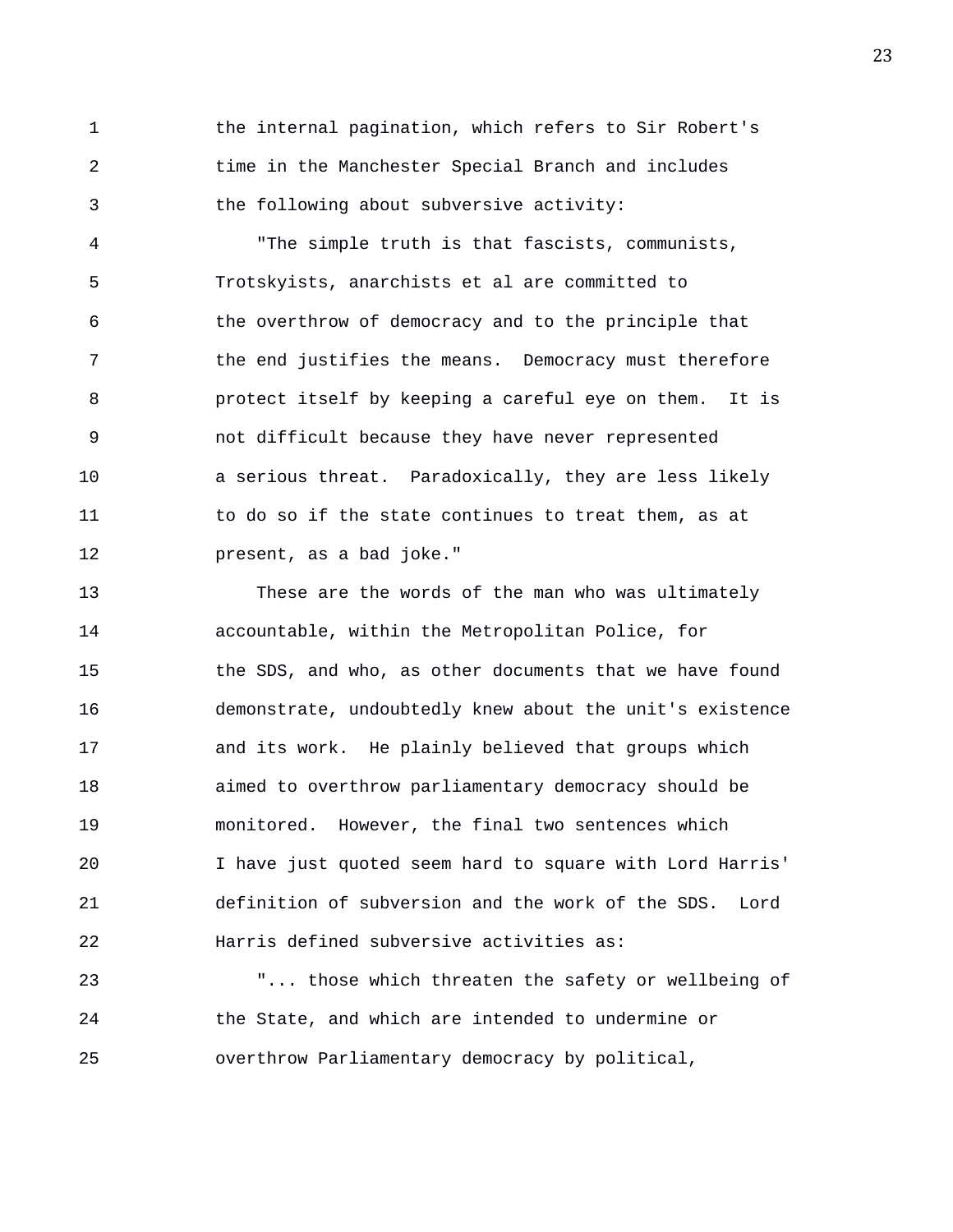1 industrial or violent means."

2 With this definition in mind, Sir Robert's words 3 give rise to two questions, both relevant to 4 the question whether the SDS's infiltration of such 5 groups was justified.

6 First, if these groups never represented a serious 7 threat, why did they require monitoring? Secondly, if 8 the best thing to do was to treat such groups as a bad 9 joke, why infiltrate them on a long-term basis and 10 report information about them in the way that the SDS 11 did?

12 The next open-source document that I need to 13 introduce today is an extract from core participant 14 Diane Langford's dissertation entitled "The Manchanda 15 connection". Ms Langford gave evidence that her 16 dissertation dated from 2007. She undertook to provide 17 this material to the Inquiry at the end of her oral 18 evidence in Phase 2, because it contains a previous 19 account of the incident at which her work colleague, 20 Ethel, recognised the officer who used the cover name 21 "David Robertson" as a police officer. You will recall, 22 Sir, the difference in the evidence given in Phase 2 23 about this incident by Ms Langford and HN45. The key 24 passage in the dissertation reads as follows: 25 "I'd got a job at the Daily Mirror and an Irish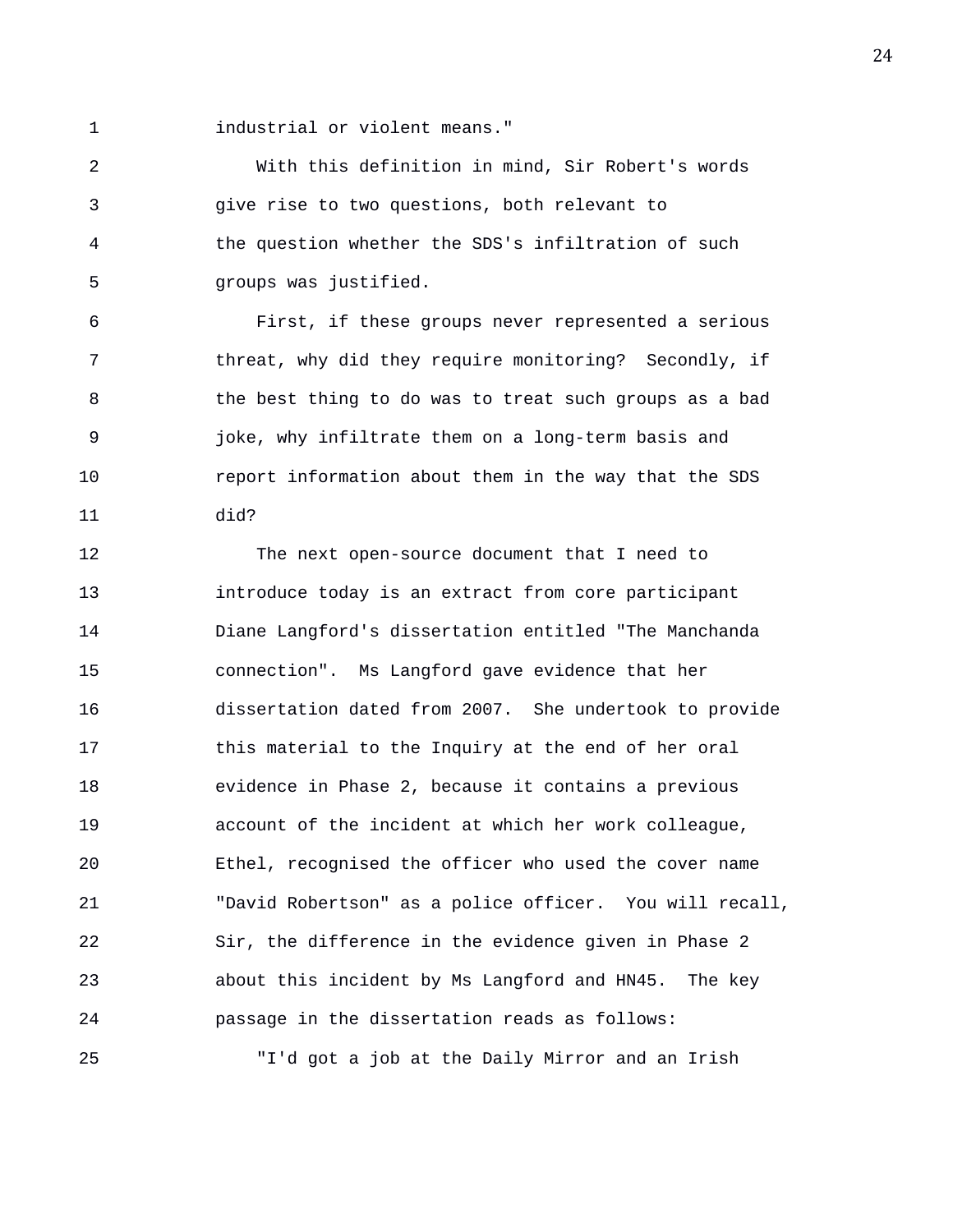1 workmate Ethel, came along with me to a meeting at 2 the London School of Economics. John Gittings, 3 Malcolm Caldwell, Manu and Pat Jordan of 4 the International Socialist Committee were getting an 5 Indo-China Solidarity Committee together. Ethel was 6 interested in becoming involved. Dave was there. When 7 Ethel saw him, she greeted him brightly. 'Oh, I know 8 Dave', she said. He grabbed her by the wrist and 9 said 'I want to talk to you outside'. They didn't come 10 back. Next day at work, Ethel was cool and awkward with 11 me. After a week of this she asked me to meet her for 12 a drink. 'Dave works for the Special Branch,' she told 13 me. 'He's threatened that if I tell you or Manchanda, 14 he'll cause something nasty to happen to my family in 15 Ireland'.

16 "Dave disappeared off the radar and was never seen 17 again ..."

18 We are including an extract from the authorised 19 history of the Security Service 'Defence of the Realm', 20 by Christopher Andrew, which relates to vetting. 21 Information gathered by SDS undercover officers appears 22 to have contributed to the information filed by 23 Special Branch and the Security Service and used for 24 vetting purposes. In establishing the facts, 25 the material extract is relevant, because it dates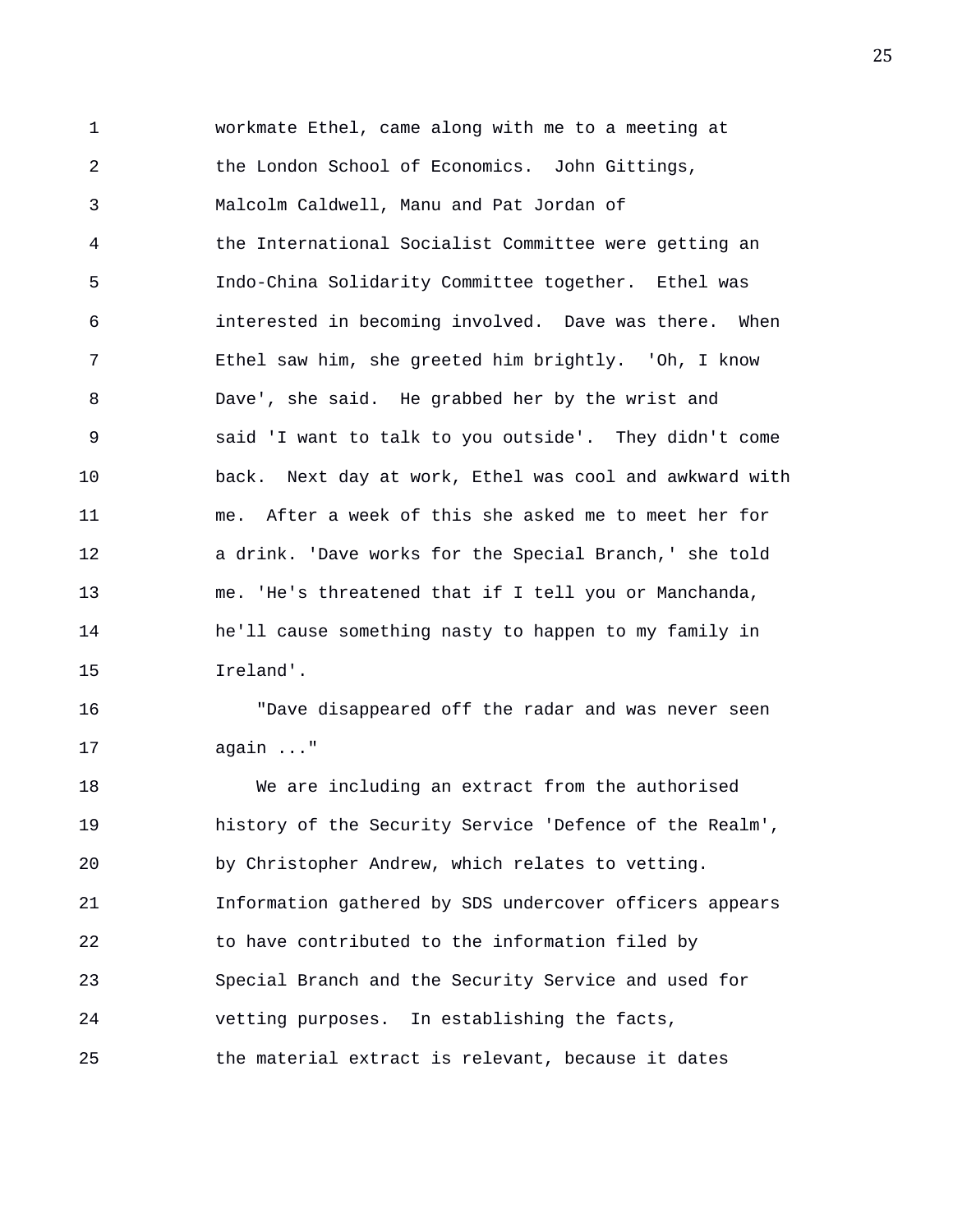1 the point in time at which the Security Service ceased 2 to keep a record of rank-and-file members of 3 the organisations which it considered to be subversive, 4 namely 1992. By that time, the number of groups 5 considered subversive had fallen from over 70 in 6 the 1970s to around 45; none were considered to 7 represent any significant threat to national security; 8 and there had been no evidence in respect years that any 9 subversive group had deliberately set out to obtain 10 classified information.

11 Finally, we are publishing a recording of 12 the World in Action documentary entitled "The State of 13 Britain" from 1980, which covered the 1980 Right to 14 Work March, which was the subject of infiltration by 15 the SDS. HN80, who used the cover name "Colin Clark", 16 and HN155, who used the cover name "Phil Cooper", were 17 both involved.

18 The Inquiry has obtained copies of Special Branch's 19 annual reports for the years 1970 to 1983. We were 20 informed by the Metropolitan Police that annual reports 21 for 1968 and 1969 could not be found.

22 Special Branch annual reports are lengthy, 23 classified documents. Putting them through our 24 restriction orders process in their entirety so that we 25 could put them into open evidence was considered both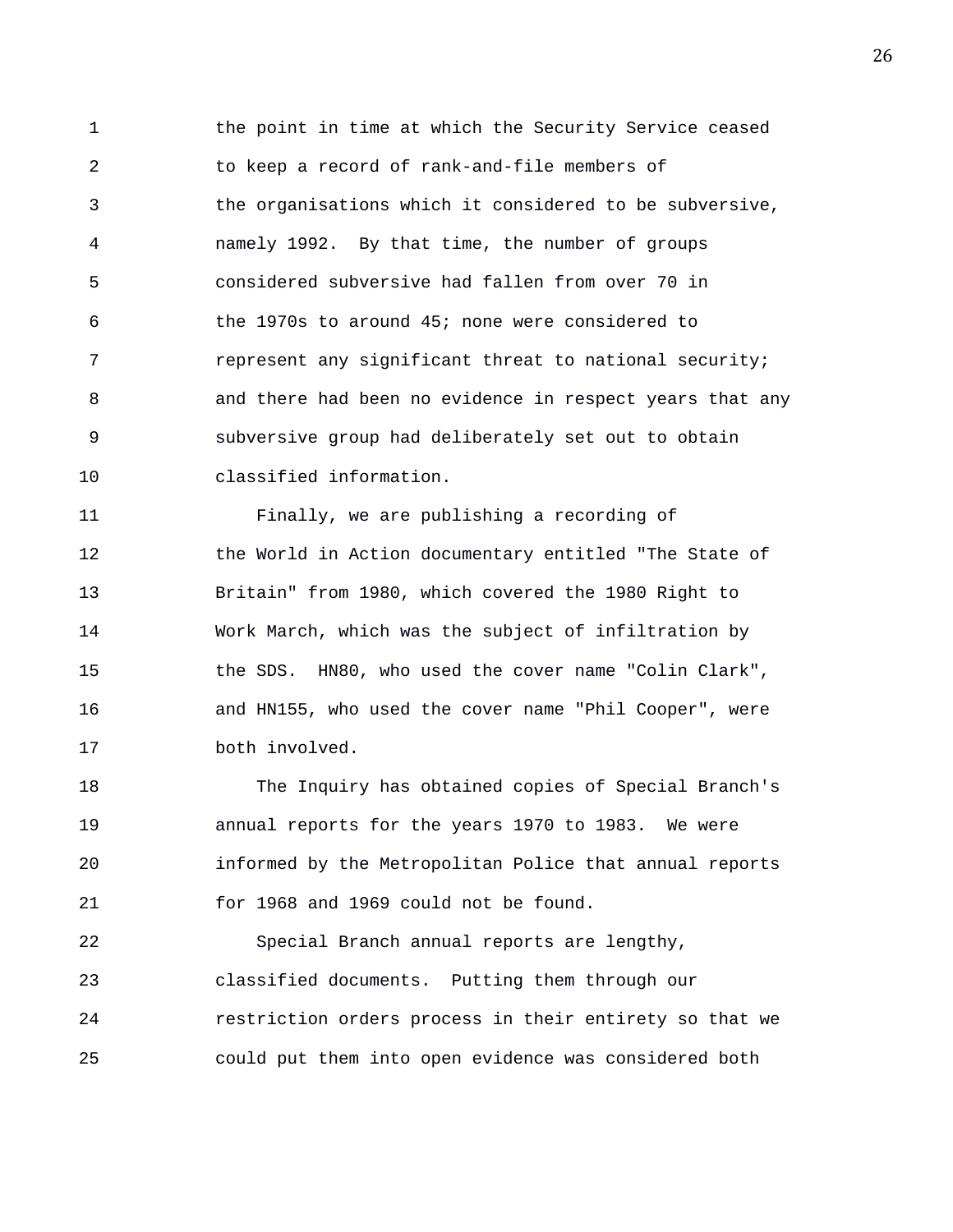1 unnecessary and impractical. Consequently, the approach 2 that we have taken has been to process one report in 3 full for publication, that for 1979. In relation to 4 the others, we have put extracts through the restriction 5 orders process.

6 The significance of these annual reports is that 7 they put the work of the SDS into the wider context of 8 Special Branch's work overall, as represented by 9 Special Branch to the Commissioner of Police for 10 the Metropolis.

11 11 I am going to draw attention to a number of passages 12 and features of the reports, but must first emphasise 13 that this evidence is, of course, subject to evaluation 14 in the light of the evidence that we have and will 15 receive from non-state witnesses and also that of state 16 witnesses, other documents and the legal framework.

17 There is occasional express mention of the SDS in 18 the annual reports. In the introduction to the 1970 19 **report, the author first stated that:** 

20 "Two matters dominated the extremist scene in London 21 during the year -- the campaign against apartheid 22 centred around the South African rugby and cricket 23 teams; and activities of the IRA."

24 The text then continues first to trumpet the role of 25 the SDS (or Special Operations Squad as it was then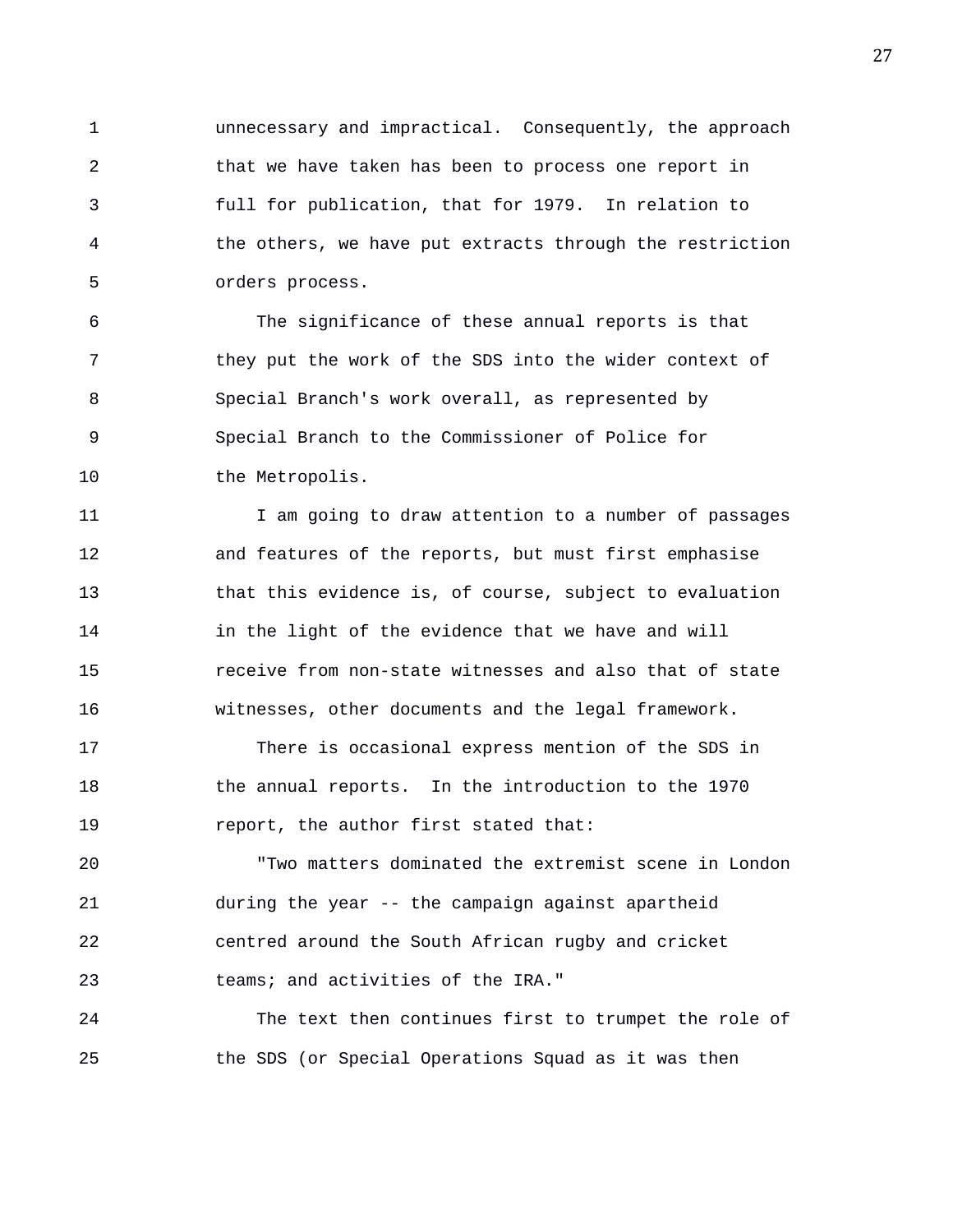1 known) in relation to the Stop the Seventy Tour 2 campaign, but then acknowledges that the anti-apartheid 3 campaign was no threat to the State and that many of 4 the protesters were law-abiding. The material part of 5 the text reads:

6 "Although only one demonstration took place in 7 the Metropolitan Police District -- at Twickenham on 8 31 January -- the agitation around the cricket tour 9 developed strongly and a considerable effort was mounted 10 by the Branch to ascertain the plans of the militants. 11 In this situation the value of the Special Operations 12 Squad was once again emphatically illustrated.

13 "Despite the success of the countryside agitation 14 which resulted in the cancellation of the cricket tour, 15 the extremists (anarchists, Maoists, Trotskyists) were 16 never able to transform the manifestations of protest 17 they had created into anything faintly approaching 18 a revolutionary situation, the ultimate purpose of their 19 participation in all such militant activities. This is 20 indicative of the isolation in which these elements find 21 themselves, for it became obvious that a significant 22 number of those engaged in the protests were not 23 prepared to resort to violence but preferred to make 24 their point in a constitutional and legal way. 25 The backlash of public opinion against the militancy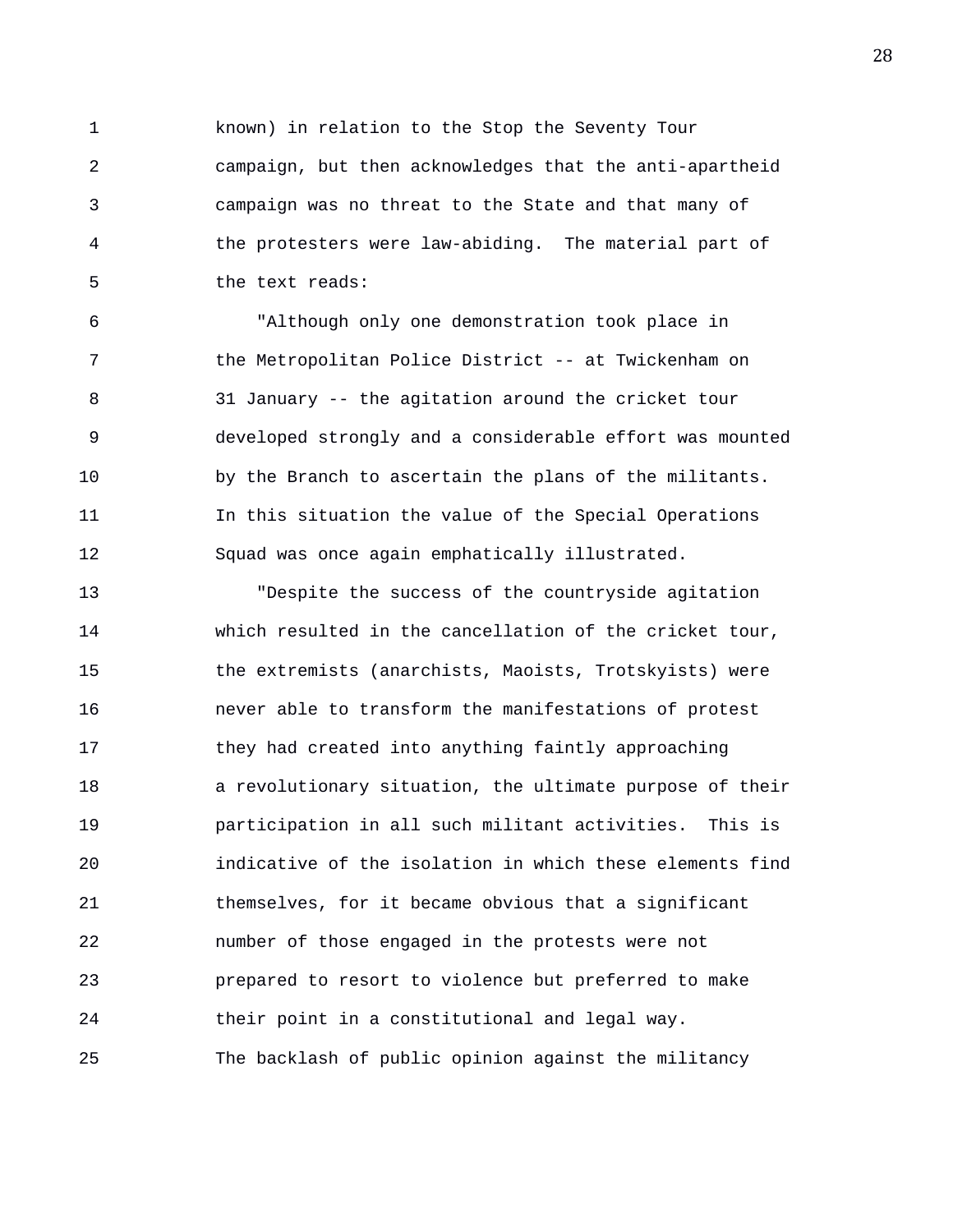1 associated with Anti-Vietnam War demonstrations which 2 was evident in 1968 and 1969 clearly continued into 3 1970."

4 A passage in the 1971 report clearly illustrates 5 a belief that it was worth infiltrating left wing 6 activist groups just in case public disorder were to 7 break out in the future. The material passage relates 8 to a contingency which did not, in fact, eventuate, and 9 reads:

10 "It is, I think, in the order of things that 11 the period of relatively quiet demonstrations must end 12 soon. There are presently stirrings among the students 13 who are protesting over projected Government control of 14 their college union finances, an issue which is 15 attracting very strong support (16,000 turned out in an 16 orderly demonstration in London in November). This 17 could well have the effect of giving them a taste for 18 demonstrating on other controversial matters of wider 19 interest. The question of the Rhodesian settlement has 20 so far produced surprisingly little reaction among 21 extremist groups but it remains an issue which could 22 well bring large numbers on to the streets once again 23 should the British Government formally recognise 24 the independence of the country. In such a situation 25 the patient undercover work at present being done by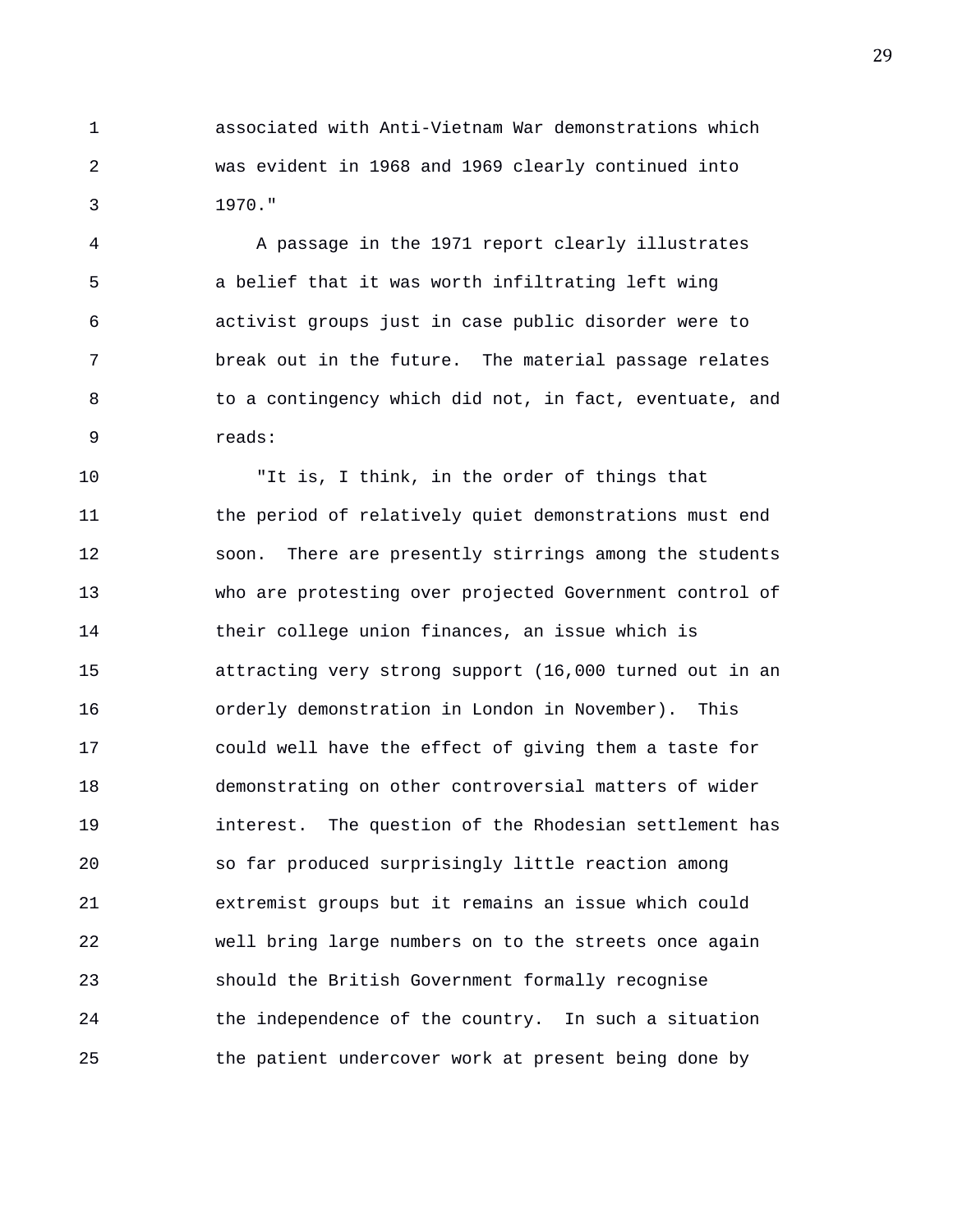1 the Special Squad should prove of no little value to our 2 uniform colleagues."

3 The 1974 report contains another explicit 4 endorsement of the SDS, on this occasion in the context 5 of the reference to the demonstration in 6 Red Lion Square, on 15 June 1974, at which Kevin Gately 7 died. Two parts of the quotation that I am about to 8 read stand out. First, Special Branch's conclusions 9 about the way in which revolutionaries were believed to 10 be operating in the Metropolis and, secondly, the value 11 attaching to public order intelligence provided by 12 the SDS. I quote:

13 "The use of violence in the pursuit of political 14 objectives was not, of course, the prerogative of 15 the IRA. Although our own extremist groups showed 16 little inclination to resort to the bomb or the gun in 17 1974, the hard-core of dedicated, clever revolutionaries 18 which were to be found behind every public 19 demonstration, 'pop festival', or squat or sit-in showed 20 themselves ever ready to exploit such situations and use 21 the police -- as the nearest and most visible form of 22 authority -- as targets for political and sometimes 23 physical attack. The most extreme example of such 24 behaviour was to be seen in Red Lion Square on 15 June, 25 when the combined forces of the extreme left were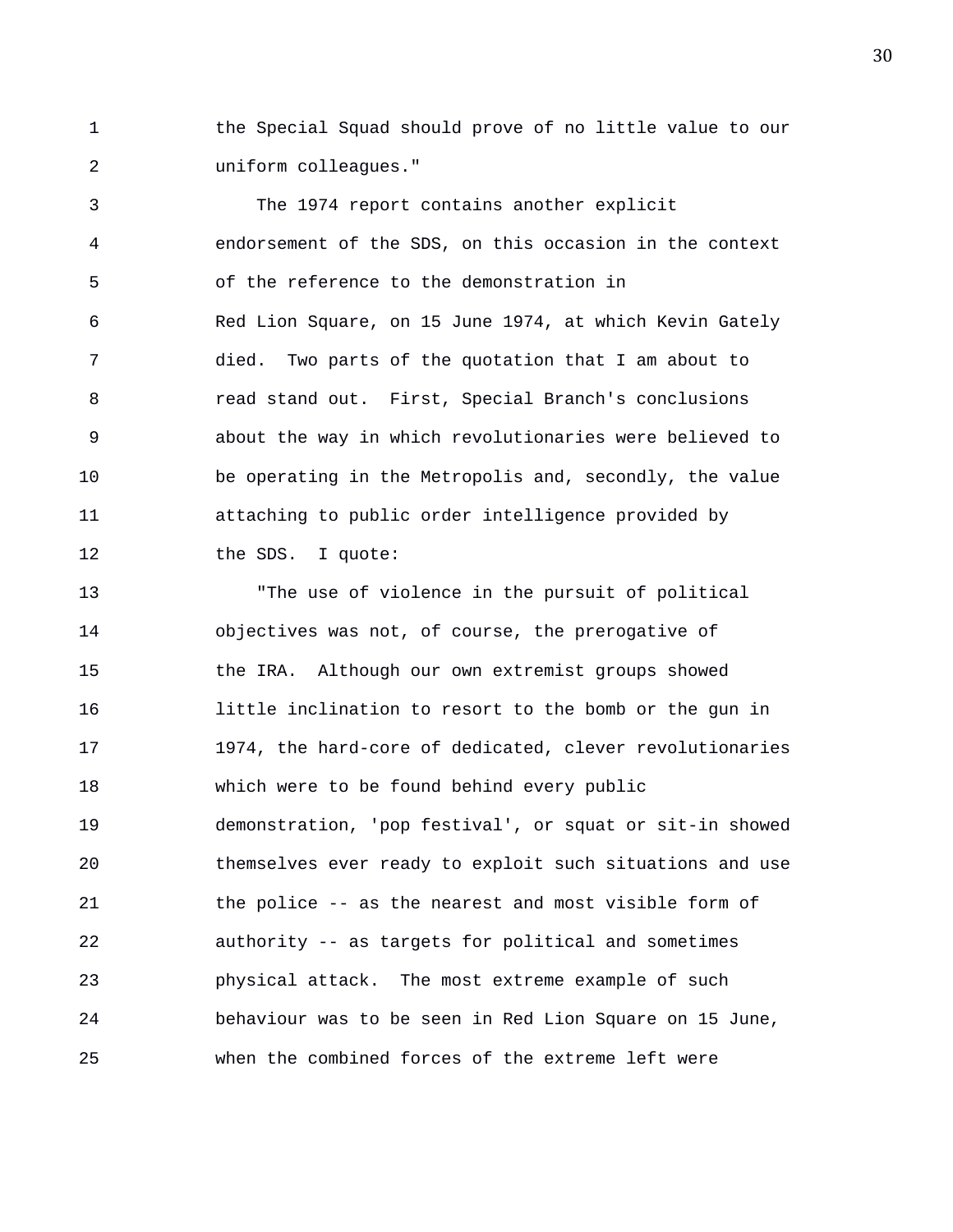1 mounted in opposition to the National Front and, 2 inevitably, against the police who were trying to keep 3 the two factions separated. The outcome of that 4 demonstration, which is now a matter of history, 5 underlined the value of Special Branch intelligence 6 assessments in police preparations for demonstrations, 7 and the major Special Branch effort in London -- apart 8 from the Irish problem -- is now applied to this issue. 9 In this respect the work done by the Special 10 Demonstration Squad, often in difficult and even 11 hazardous circumstances, has proved invaluable in 12 keeping uniformed colleagues informed of the plans of 13 demonstrators."

14 Were revolutionaries behind and exploiting every 15 public demonstration, "pop" festival, or squat or 16 sit-in, or were Special Branch, even allowing for risks 17 to national security generated by the Cold War, looking 18 for Reds under the bed? Was SDS reporting for public 19 order purposes, in all the circumstances, invaluable?

20 There are references in the text which appear to be 21 based upon specific reporting that we published in 22 the course of phases 1 and 2. Some examples are set out 23 in the written version of this opening statement.

24 There are also numerous references to some of 25 the Inquiry's Non-State Core Participants who were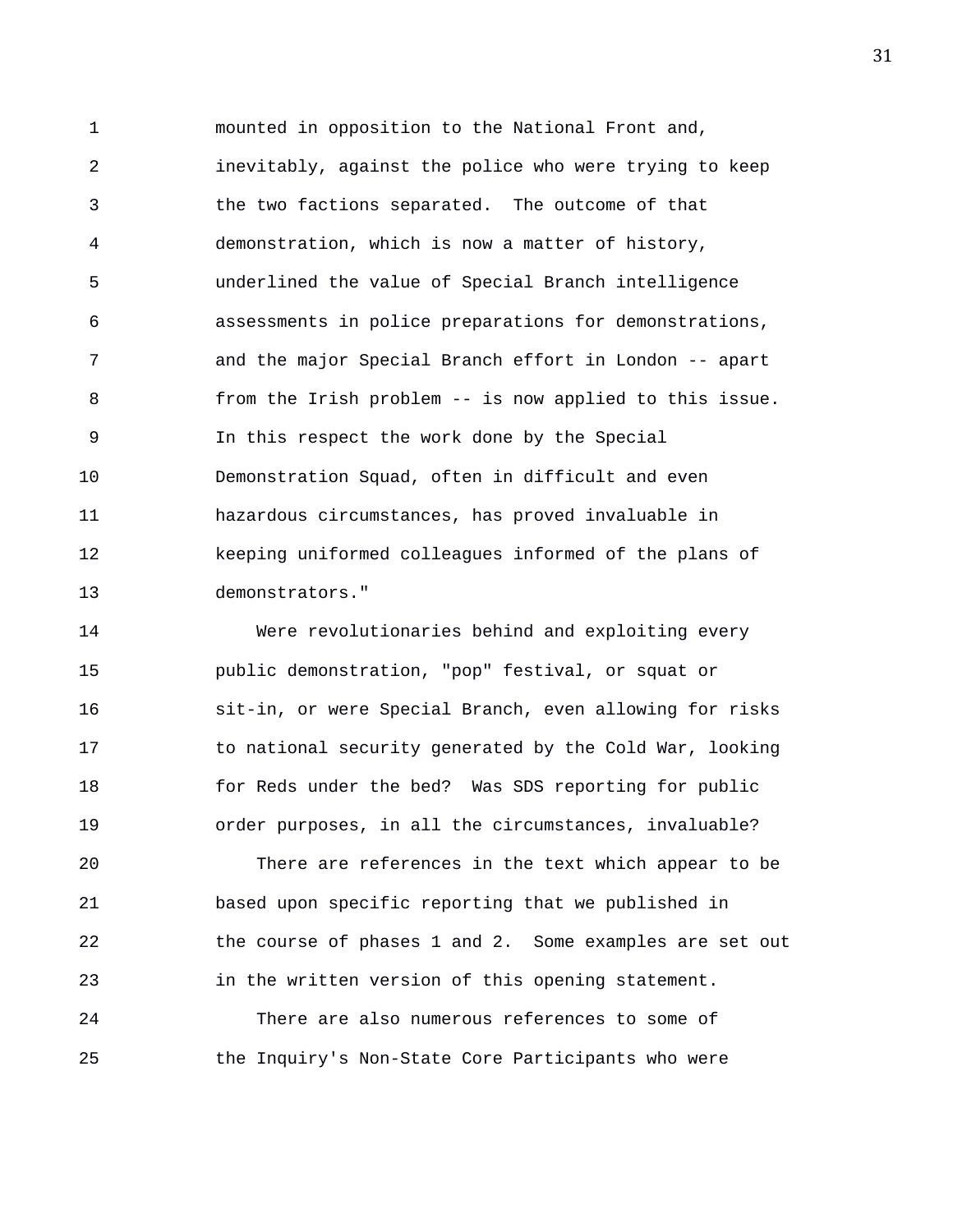1 politically active during the Tranche 1 era: 2 Diane Langford, Lord Hain, Piers Corbyn, Tariq Ali, 3 Joan Ruddock, the National Union of Mine Workers, 4 Freedom Press and Dave Morris, for example. 5 The format of the Special Branch annual reports 6 includes sections on fields of activism of interest to 7 Special Branch. For the purposes of Tranche 1, Phase 3, 8 the contents of the sections on Trotskyists, Maoists, 9 anarchists, Irish-related groups, anti-racists and the 10 far right are of greatest relevance. 11 Trotskyist groups. 12 The 1973 annual report contains the significant 13 observation that: 14 "Unlike the Communist Party and the Maoists, 15 Trotskyists in Britain have no association with, and owe 16 no allegiance to, a foreign country." 17 This observation seems relevant to the question 18 whether, even in the Cold War era, Trotskyist groups in 19 the United Kingdom really threatened the safety of 20 the State. We have heard ample evidence of their 21 subversive aims, but without the backing of a foreign 22 power, were they a sufficient threat to meet 23 the definition? 24 The 1974 Special Branch annual report contains 25 a passage relevant to that question. I quote: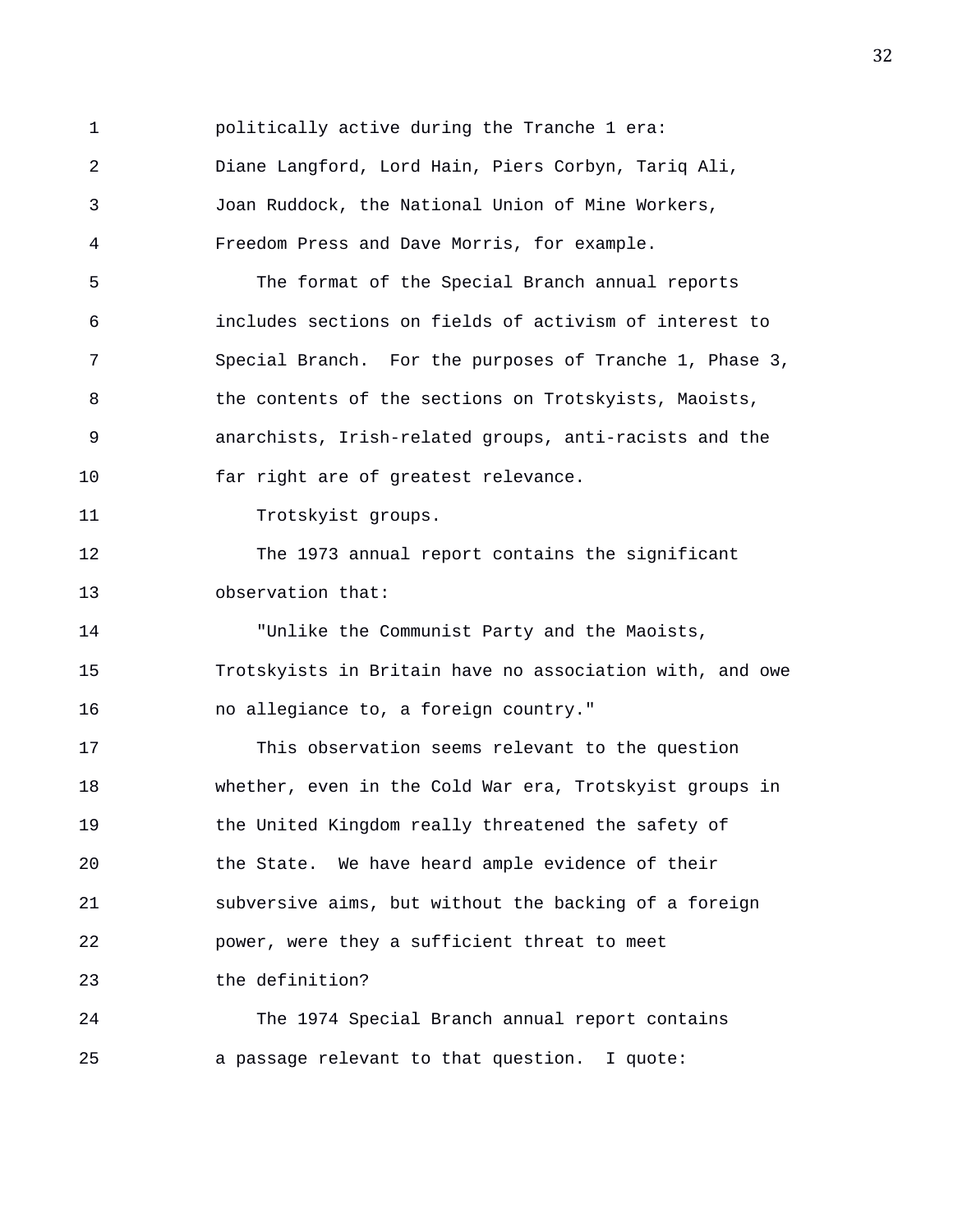1 "Trotskyists share with orthodox Communists the aim 2 of the destruction of capitalism and the establishment 3 of world wide socialism. Unlike Communists, who have 4 seen a partial realisation of their aim, Trotskyists 5 have never come near holding any sway and their failure 6 has led to an almost obsessive indulgence in fine 7 theoretical differences and sterile discussion. This in 8 turn has resulted in a self-defeating and endemic 9 fractionalism which proved, once again, to be 10 the principal characteristic of the British Trotskyist 11 groups in 1974."

12 The section of the 1976 Special Branch annual report 13 which deals with Trotskyism commenced in a similar vein, 14 but with added observations to the effect that one must 15 look through their propaganda to their relatively modest 16 size properly to evaluate their revolutionary potency.

17 In contrast to these disparaging passages about 18 the progress of Trotskyist aims, the annual reports go 19 on to record the successful use of entryism by some 20 Trotskyists. For example, the 1976 report contained 21 the following passage on the use of entryism in the 22 Labour party by the Revolutionary Socialist League, 23 which became Militant Tendency. I quote: 24 "The principle of 'entryism' is classically

25 Trotskyist and consists of working undercover in an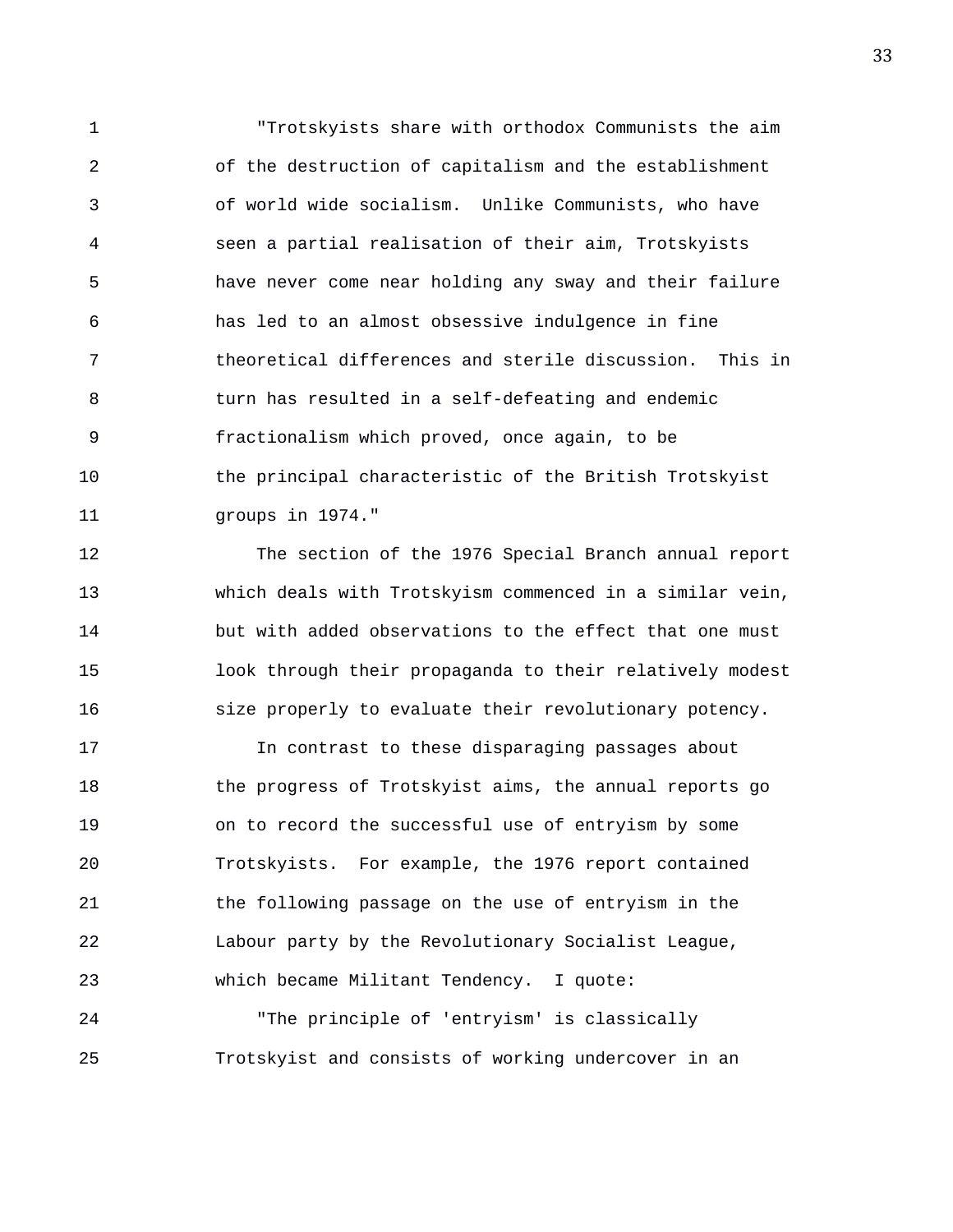1 organisation, political party or industrial concern in 2 order to influence and ultimately control its policies. 3 The tactic was first highlighted last year when attempts 4 were made by the clandestine Revolutionary Socialist 5 League to oppose readoption of Labour's Minister of 6 Overseas Development, Reg Prentice as Parliamentary 7 member for the Newham North-East constituency. Since, 8 then the RSL has changed its name to 9 the Militant Tendency and with approximately 1,000 10 members and 80 branches distributed throughout 11 the country controls the National Organisation of Labour 12 Students and maintains considerable influence over 13 the Labour Party Young Socialists, the youth wing of 14 the Labour Party. Despite the adverse publicity their 15 activities attract, the Militants persist in pursuing 16 their aim and through obtaining control of constituency 17 labour parties have succeeded in threatening 18 the positions of an estimated 12 Members of Parliament. 19 Perhaps the Tendency's most controversial success during 20 the year was in securing the appointment of Andy Bevan, 21 one of its members, to the post of National Youth 22 Organiser of the Labour Party. Being a clandestine 23 organisation, the Militant Tendency, unlike many of its 24 brothers, does not take to the streets on demonstrations 25 in its own name and as such cannot at present be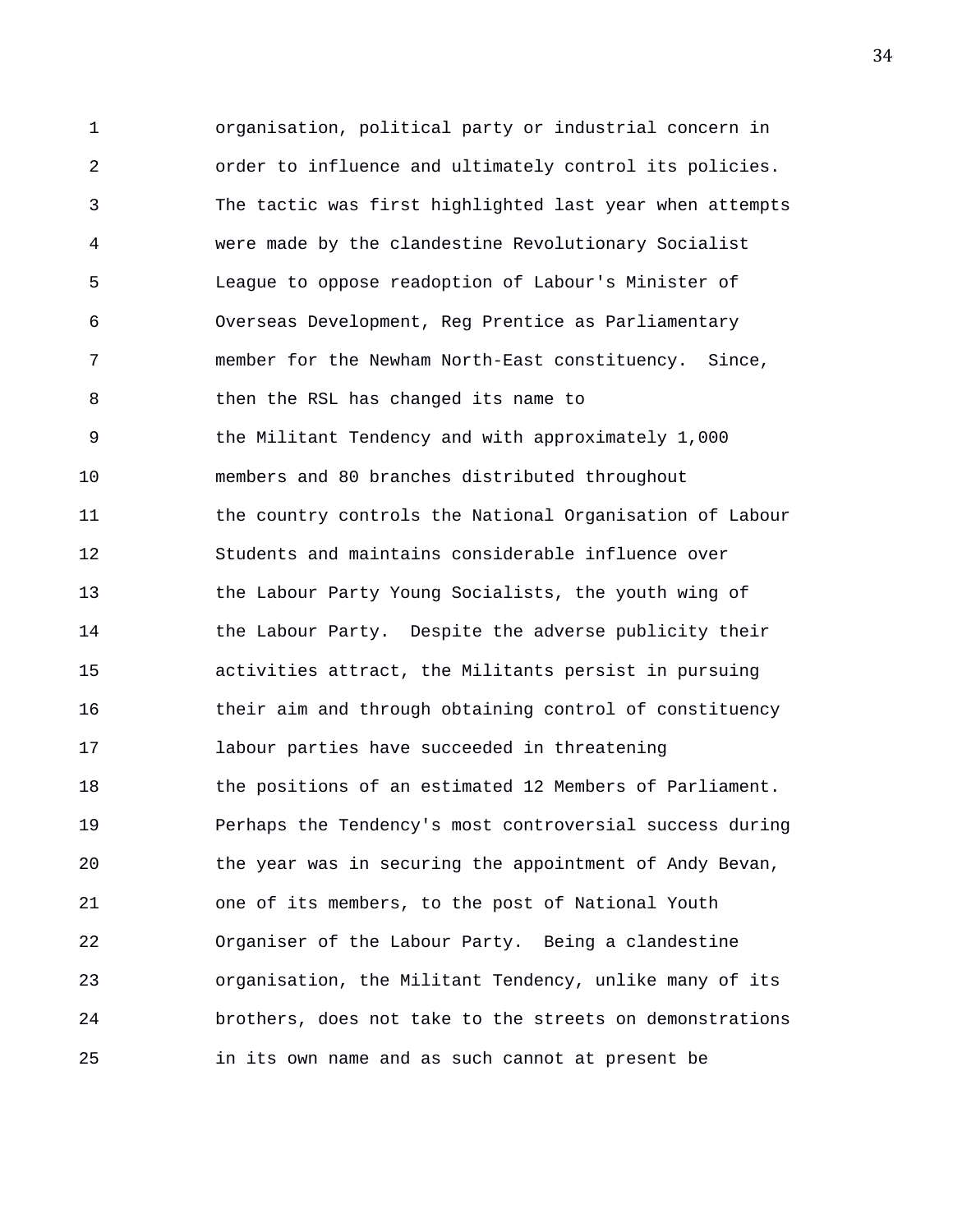1 regarded as a threat to public order."

2 The reports also blame the Trotskyist SWP for major 3 public order problems. In particular, the 1977 report 4 apportions blame to the SWP for violence at what became 5 known as the Battles of Wood Green and Lewisham. It 6 reads:

7 "... The SWP has also made much political capital 8 out of the anti-National Front campaign which brought 9 about particularly violent clashes with police at 10 Duckett's Common, N8, on 23 April and at Lewisham on 11 13 August. The main initiative for the physical attacks 12 on the National Front ... has come from the SWP although 13 the notion of a total ban on [National Front] marches is 14 widely supported by most sections of the Left, 15 the Maoist CPE(ML) have provided small but very violent 16 contingents on anti-National Front marches; the bulk of 17 their membership of about 100 persons is in East London 18 and are a continuing source of trouble to police." 19 There are other passages which attributed violence

20 to the SWP by Special Branch. The 1976 report refers to 21 43 police officers being injured and 44 demonstrators 22 being arrested on 19 March 1976 towards the end of 23 the Right to Work march, which is also described as: 24 "... the most successful Trotskyist-inspired event 25 of 1976."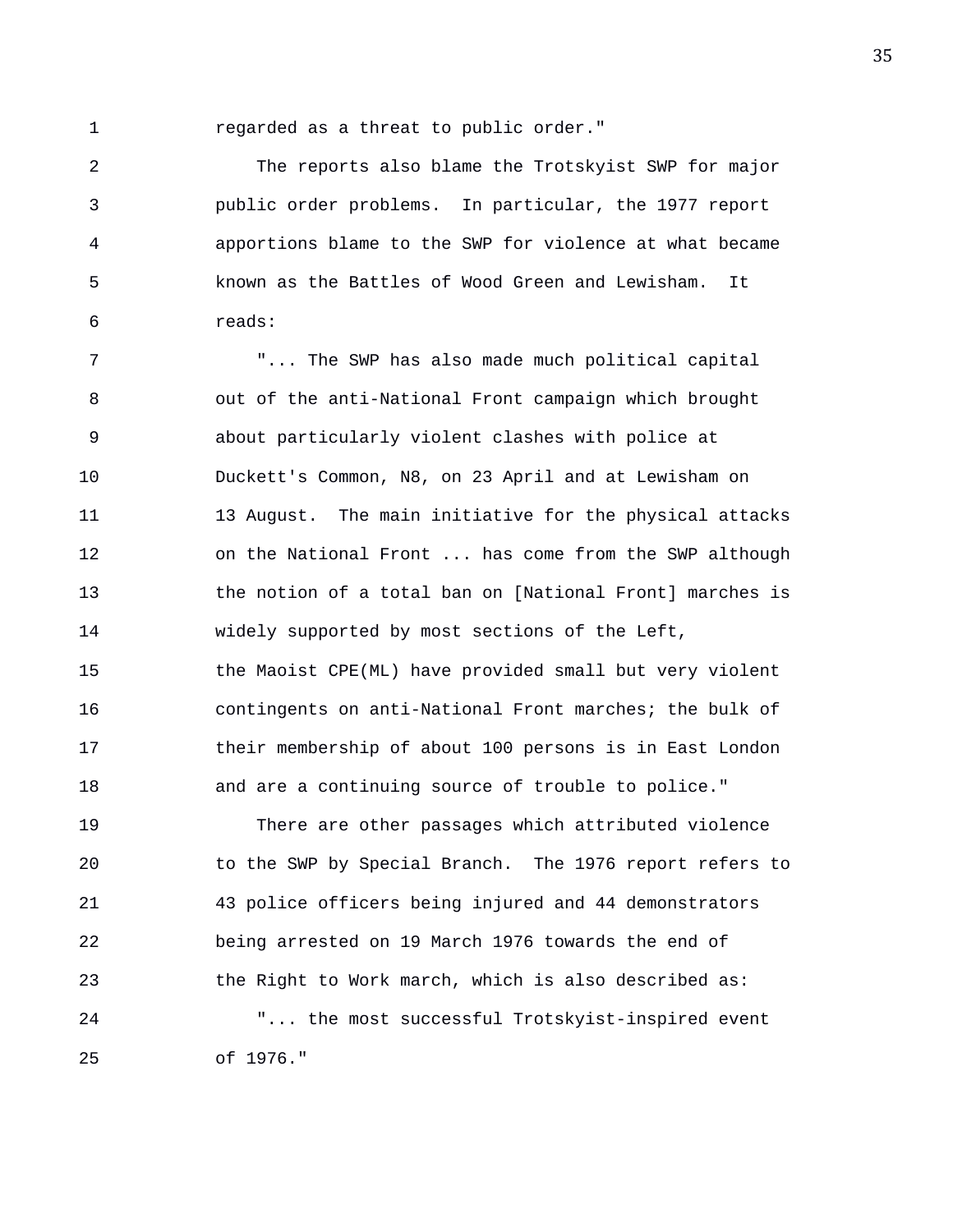1 The same report also states that:

2 "Frequent confrontations took place between 3 IS supporters and members of the National Front, many of 4 them occurring at the latter's weekly meeting place at 5 Brick Lane, E1, and it was only the presence of a strong 6 contingent of uniformed police officers on each occasion 7 that prevented any serious violence from breaking out." 8 Special Branch's perception of the SWP more 9 generally is perhaps exemplified by the 1979 report's 10 coverage of Blair Peach's funeral, SDS reporting on 11 which we heard evidence about in Phase 2. I quote: 12 "On 13 June, Blair Peach was buried at 13 the East London Cemetery, Grange Road, London, E3. 14 The funeral was preceded by a carefully stage-managed 15 'lying in state' the previous night at the Dominion 16 Cinema, Southall. There is little doubt that the great 17 majority of 'mourners', particularly the SWP, regarded 18 the funeral as a secular demonstration of solidarity and 19 a propaganda exercise. Indeed, The Guardian was moved 20 to comment on Tony Cliff saying 'let us mourn, but let 21 us organise and mobilise' at the time of the burial. 22 "... 23 "Regardless of the outcome of the Coroner's inquest

24 on Peach, now adjourned to 17 July, the Peach affair 25 will be used by the left for some time as an instrument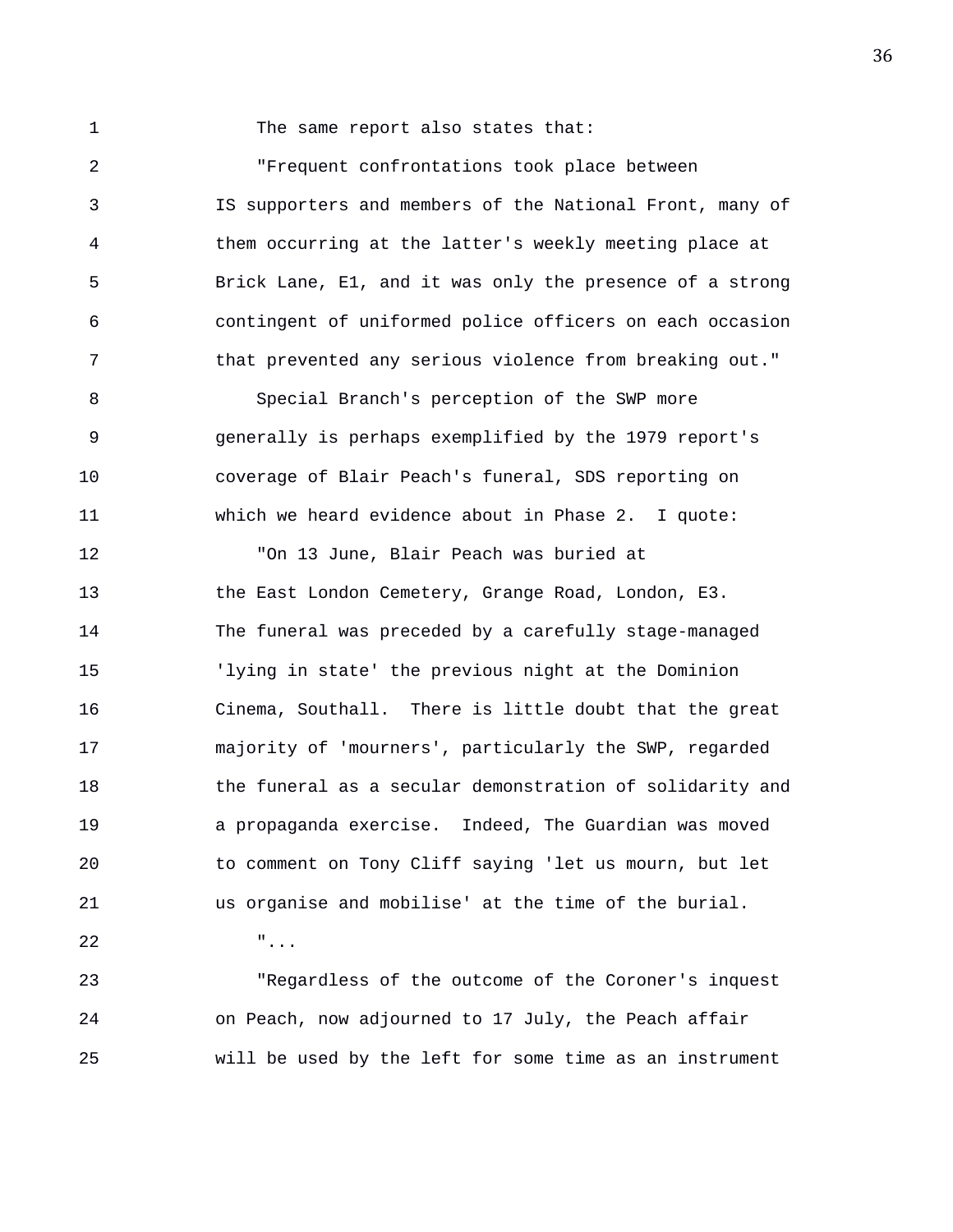1 of propaganda against police."

| 2  | The International Marxist Group (which later became      |
|----|----------------------------------------------------------|
| 3  | the Socialist League in 1983), although small is also    |
| 4  | asserted to be a source of public disorder problems.     |
| 5  | For example, the 1972 report states, I quote:            |
| 6  | " [IMG] members were well to the fore in                 |
| 7  | the militant demonstration held under the auspices of    |
| 8  | the [Anti-internment] League on 5 February when attempts |
| 9  | to breach uniformed police cordons across Downing Street |
| 10 | resulted in 127 arrests."                                |
| 11 | The 1975 report relates Lord Scarman's findings          |
| 12 | about the IMG's role during the disturbance at           |
| 13 | Red Lion Square the year before:                         |
| 14 | "It had assaulted the police in an unexpected,           |
| 15 | unprovoked and viciously violent attack."                |
| 16 | The 1979 report states that the IMG, including           |
| 17 | core participant Piers Corbyn, was expected to           |
| 18 | participate in resisting the Greater London Council's    |
| 19 | efforts to evict squatters.                              |
| 20 | The 1980 report associates the IMG with entryism:        |
| 21 | "IMG now channels its efforts into three main areas;     |
| 22 | namely the infiltration of industry, the Labour Party    |
| 23 | and the Campaign for Nuclear Disarmament."               |
| 24 | So too does the 1982 report.                             |
| 25 | The Socialist Labour League, which became                |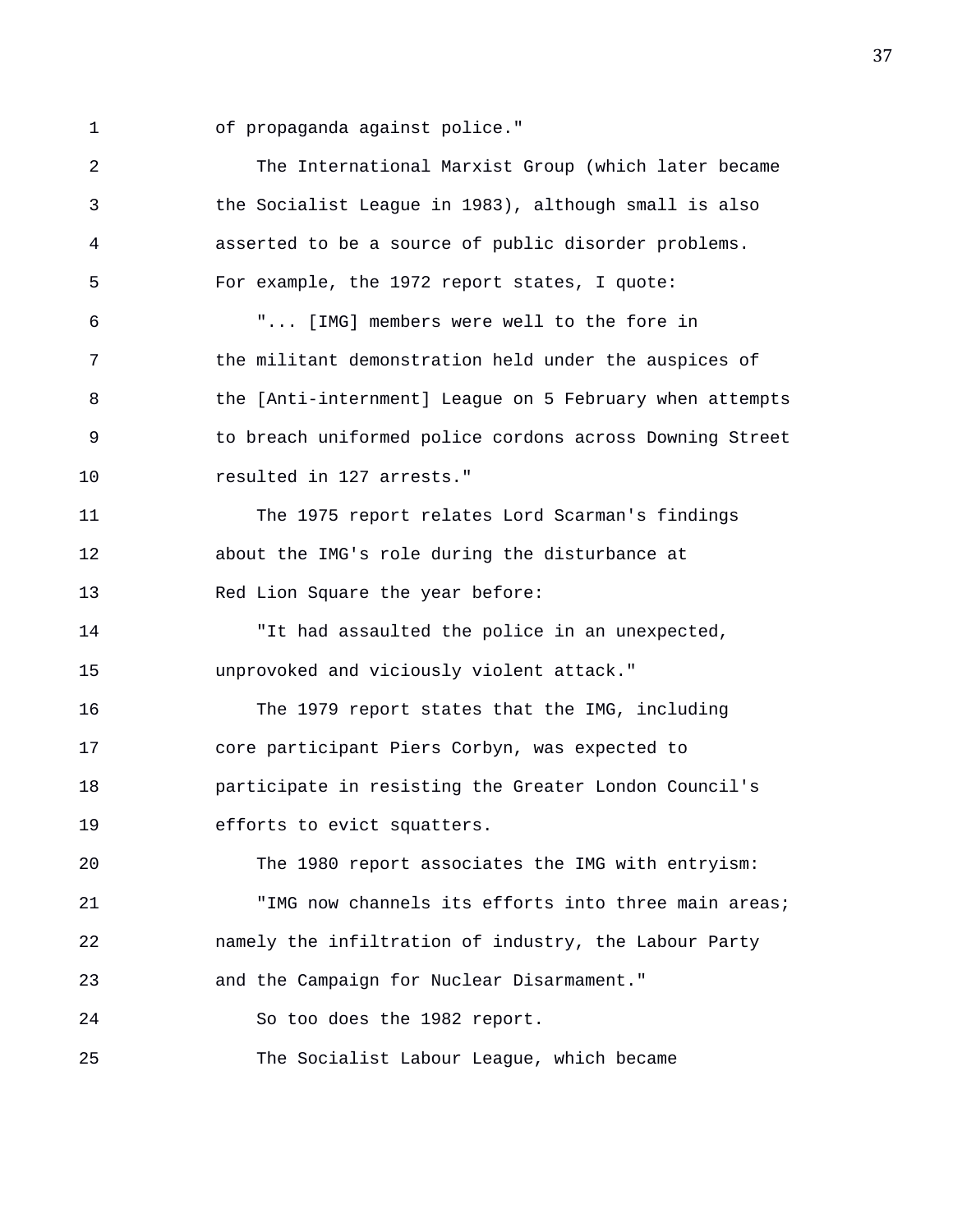1 the Workers' Revolutionary Party in 1973, is frequently 2 referred to in the annual reports. However, it is not 3 referred to as committing crimes, as a public order 4 threat or as an imminent threat to parliamentary 5 democracy. It is recorded as concentrating on 6 industrial issues and organising meetings which were 7 well attended and orderly. It is also recorded as 8 participating in democratic elections. From 1976 9 onwards, there are references to its seeking, and later 10 receiving, funding from Libya's then ruler, 11 Colonel Qaddafi and adopting the Palestinian cause in 12 return. 13 Towards the end of the Tranche 1 era, Red Action 14 emerges as a small, potentially violent Trotskyist

15 group. We will hear more evidence about Red Action and 16 **its infiltration by the SDS later in the Inquiry.** 

17 Maoist groups feature regularly in the excerpts from 18 the annual reports up to 1972, but with fewer references 19 to them thereafter. They are typically described as 20 small. Some, but not all, are described as being 21 associated with violence or disorder.

22 For example, in the 1970 report the 23 Internationalists are described as a considerable public 24 order problem, whereas the Communist Party of Britain 25 (Marxist-Leninist) is described as "a long range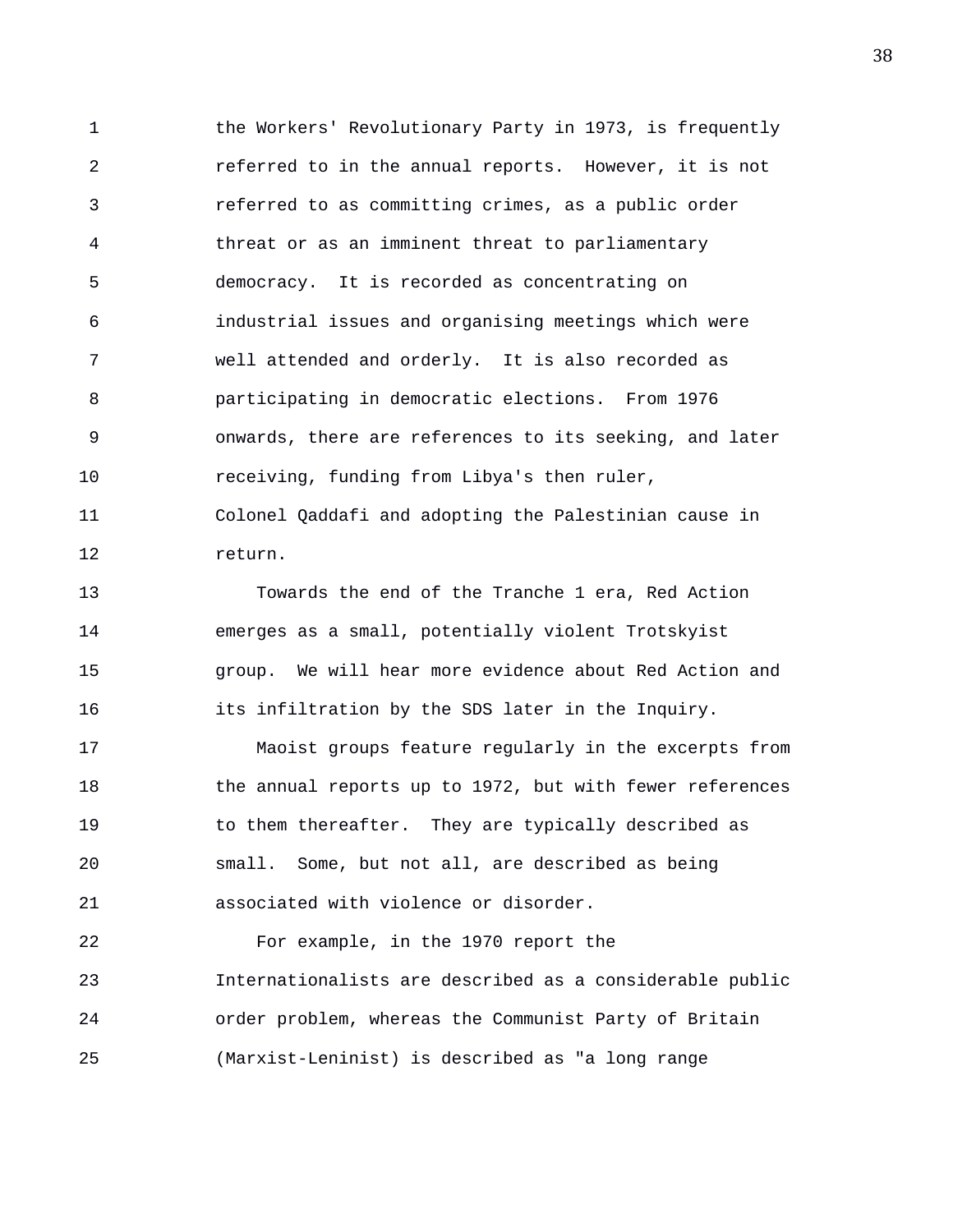1 security problem rather than any immediate challenge to 2 public order".

3 The 1971 report described a reduced level of public 4 order threat:

5 "Although Maoists were active throughout the year, 6 their proclivity to foment disorder was seen on 7 remarkably few occasions and their ardour was confined 8 in the main to a series of internal feuds and schisms."

9 The 1978 report explicitly addresses the impact of 10 political changes in China following Mao's death in 1976 11 upon Maoist groups in this country. It reads:

12 "The political changes in China are perplexing 13 pro-Chinese communist organisations. The Revolutionary 14 Communist League of Britain is gradually absorbing 15 the smaller Maoist groups, and the Communist Party of 16 England (Marxist-Leninist), whose leader, Reg Birch, is 17 the only individual in this area to exercise any real 18 influence as a senior official of the AUEW, has 19 transferred its allegiance to Albania."

20 Although President Nixon's important visit to China 21 in 1972 and the death of Mao in 1976 appear to have 22 brought some changes to the activities of Maoist groups 23 in this country, they continued to exist and to be of 24 interest to Special Branch. Some Maoist groups retained 25 their reputation as a threat to public order. The 1978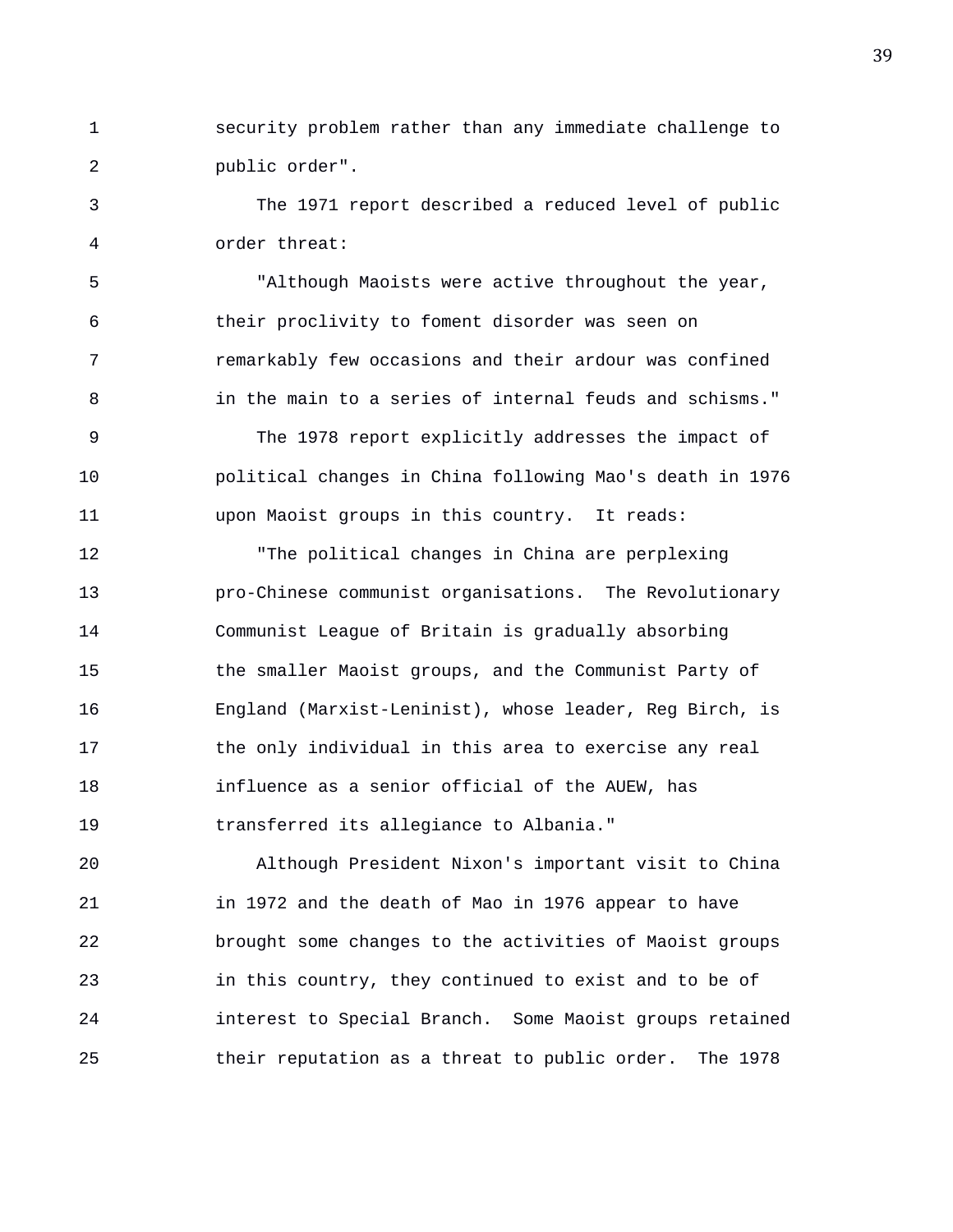1 report includes the following passage about

2 the East London People's Front:

3 "It was, of course, ELPF members who instigated 4 the trouble at the picket of the NF election meeting at 5 Ilford on 25 February. It did not escalate into 6 a larger incident because the Trotskyist elements at 7 the picket would not support the ELPF agitators." 8 Anarchists.

9 Anarchists appear to have been regarded as posing 10 little threat to political stability in this country but 11 as a public order threat. On the extremes of 12 the anarchist scene were people capable of committing 13 very serious acts of violence, notably bombings. Bomb 14 attacks carried out by the Angry Brigade were the most 15 prominent but not the only such incidents.

16 The 1970 report summarised anarchists as:

17 "... essentially so individualistic in outlook and 18 their philosophy is capable of so many diverse 19 interpretations that they offer little threat to 20 political stability in this country. By the same token, 21 however, any type of anti-authoritarian activity, from 22 passive resistance to extreme violence, can be 23 reconciled with anarchism and in consequence its 24 adherents continue to pose a public order problem, 25 despite their small numbers."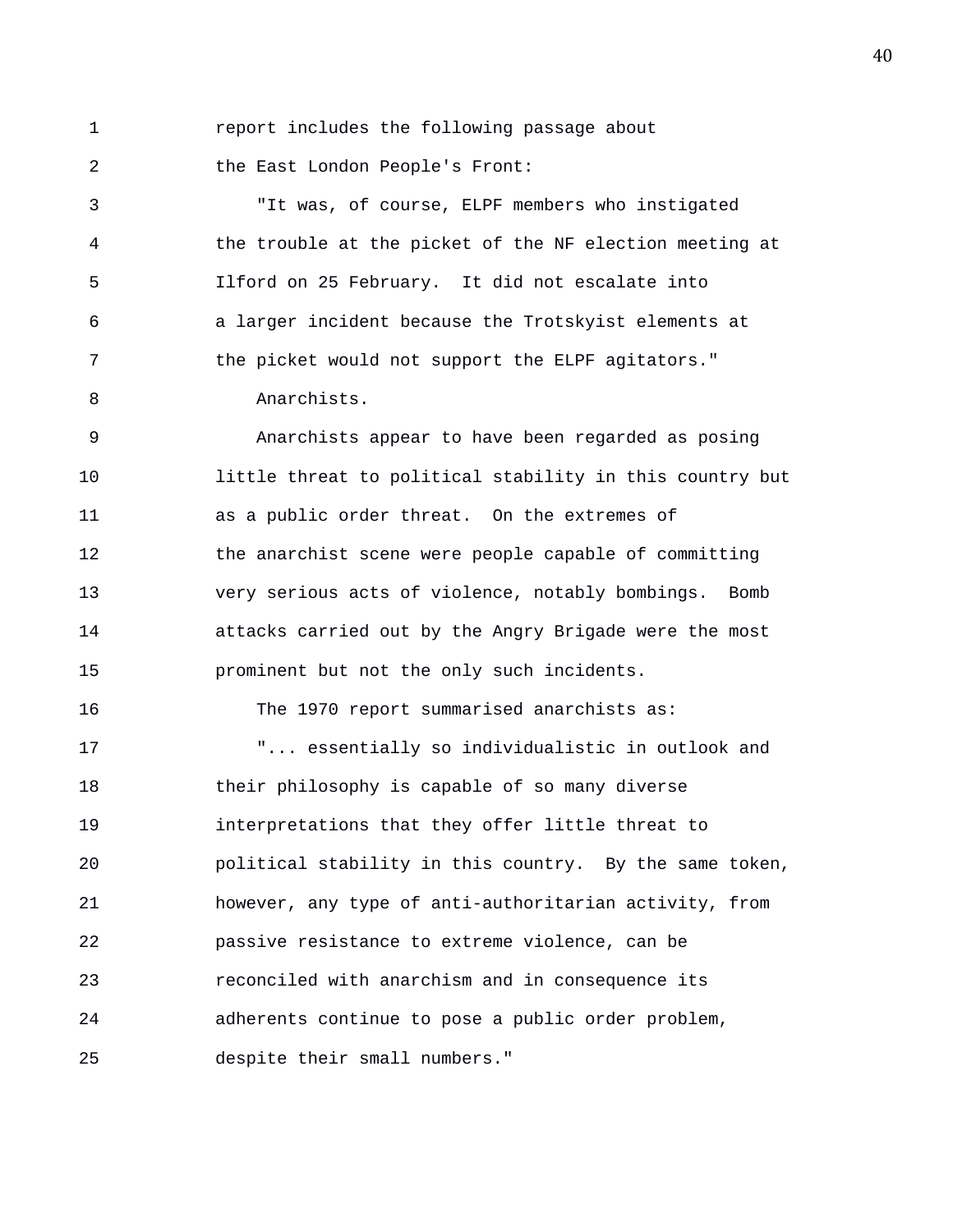1 The same report also recorded petrol bombings by 2 both members of the Ninth of May Movement and four other 3 anarchist-inspired bombings believed to be the work of 4 the Spanish First of May group.

5 The annual reports refer to numerous anarchist 6 groups, as well as connections with activism connected 7 to squatting and the claiming of state benefits; for 8 example the Claimants' Union.

9 Incongruously, and perhaps indicative of attitudes 10 within Special Branch towards women and women's rights, 11 we note that the activities of the Women's Liberation 12 Movement are recorded under the heading "Anarchism and 13 Neo-Anarchism" in some reports. In 1973, under that 14 heading, what is recorded about that movement involved 15 entirely legitimate political expression. It reads:

16 "Most activity within the Women's Liberation 17 Movement is organised at group level, and the movement 18 as a whole had shown itself unable to mobilise large 19 numbers at short notice. The only demonstration of note 20 occurred on 2 February when about 120 women demonstrated 21 outside the House of Commons during a debate on 22 the Anti-Discrimination Bill. Some entered the public 23 gallery where they applauded and cheered; later about 24 200 marched to Downing Street to present a petition ..." 25 The 1976 report described anarchist groups in London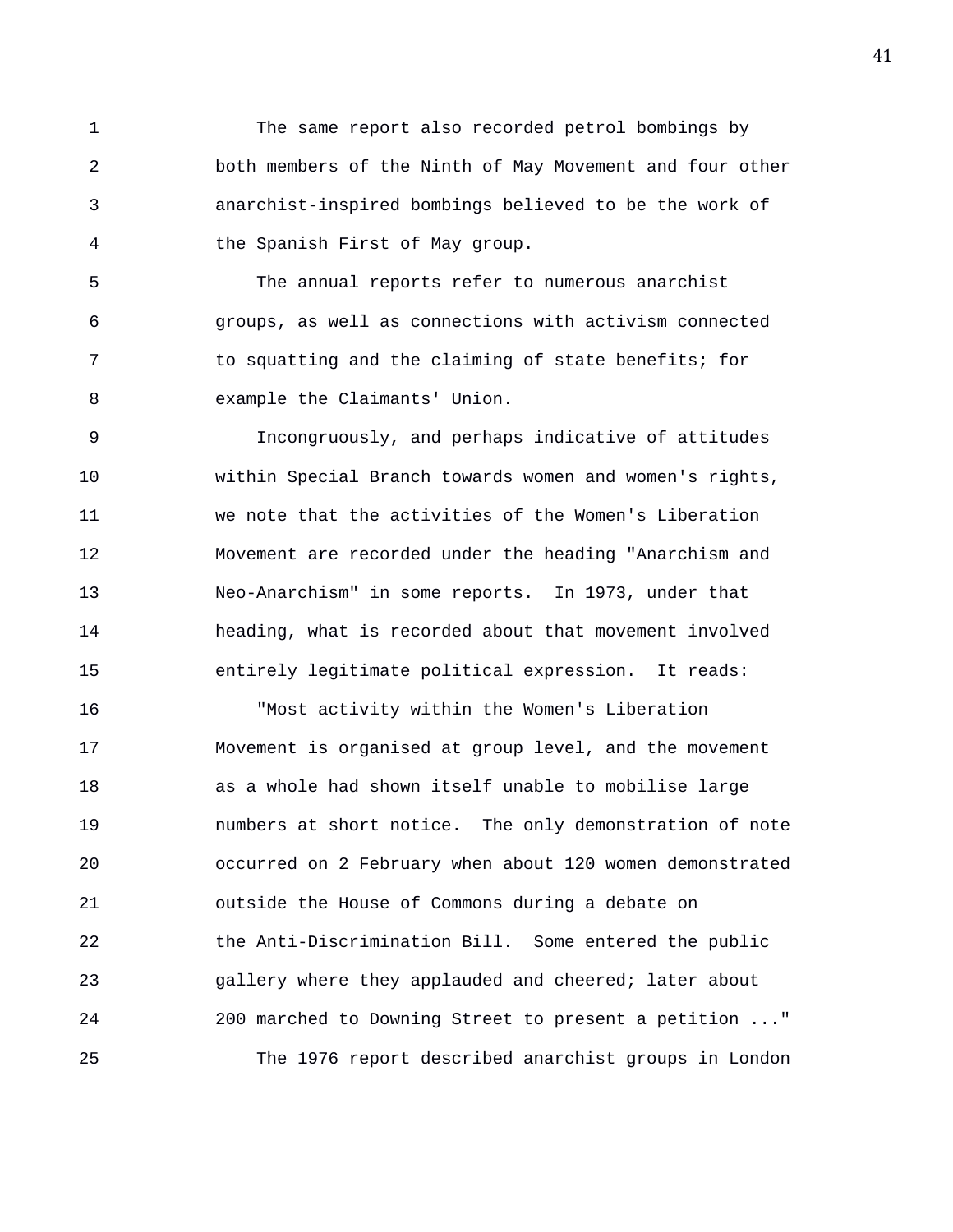1 as generally quiet and seeking a more respectable image: 2 "Anarchist groups in London remained generally quiet 3 during the year, due partly to their inability to bridge 4 the gap between ideology and any kind of effective 5 action, and partly to their noticeable attempts over 6 the past year to present a more respectable image. 7 Anarchist ideas have suffered in reputation from 8 the criminal activities of groups such as 9 the Angry Brigade and the Baader-Meinhof Group, and 10 there are currently no personalities in the anarchist 11 field of sufficient standing to persuade the present 12 student generation that anarchist principles have any 13 relevance to today's political problems."

14 However, the same report also noted that Anarchist 15 Black Cross remained the most potentially dangerous of 16 all anarchist factions, as it advocated individual acts 17 of violence by its members.

18 The 1979 report refers to the trial of 19 the Mills/Bennett group of anarchists, which led to 20 the acquittal of four who pleaded not guilty to 21 conspiring to cause explosions and the conviction and 22 imprisonment for nine years of a fifth who pleaded 23 guilty.

24 It also referred to proceedings at 25 the Anarcho-Syndicalist conference which had taken place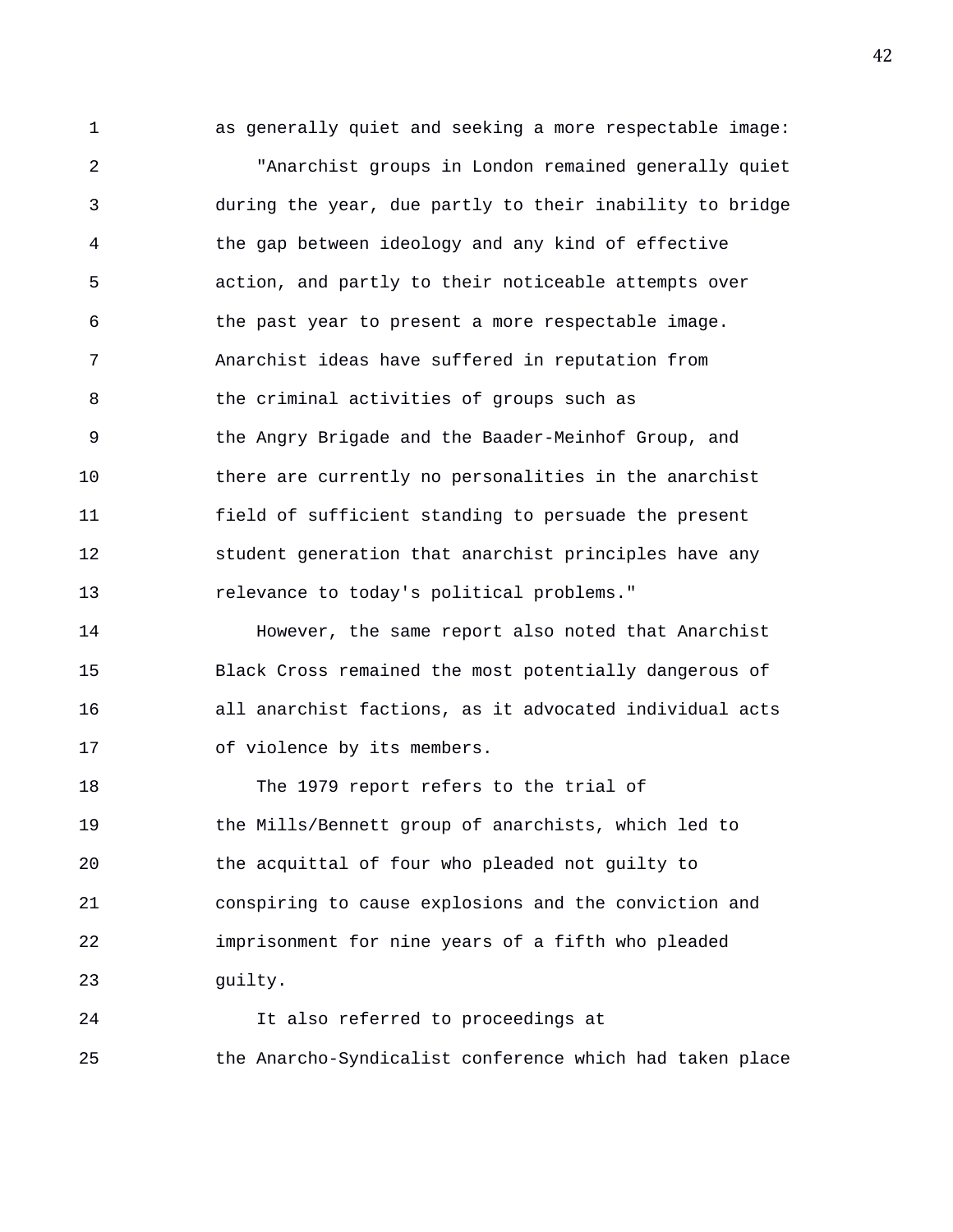1 in November 1978. As well as a reference to 2 core participant Dave Morris, the part of the text is of 3 interest because it sharply contrasts these anarchists 4 with those who perpetrated serious acts of violence. 5 The direct action suggested at the conference was 6 limited to: riding on buses without paying the fare; 7 breaking windows; and the production of stickers for 8 distribution to Anarcho-Syndicalist groups. The latter 9 suggestion received the most support.

10 The May section of the 1979 report contains an 11 unusually lengthy passage about an individual, 12 core participant Dave Morris, who is described as an 13 increasingly key individual and an archetypal anarchist. 14 The June 1979 section relates to the arrest and charging 15 of a young anarchist who had infiltrated 16 the National Front's headquarters and was intending to 17 cause criminal damage there.

18 I referred earlier to the police raid on 19 Freedom Press and Little "A" Printers in 1982, which is 20 the last entry of note about anarchists in 21 the Special Branch annual report from the Tranche 1 era. 22 Anti-racists. 23 Special Branch interest in the activities of

24 anti-racist campaigners is reflected in several ways in 25 its annual reports. In the early years, 1970 to 1973,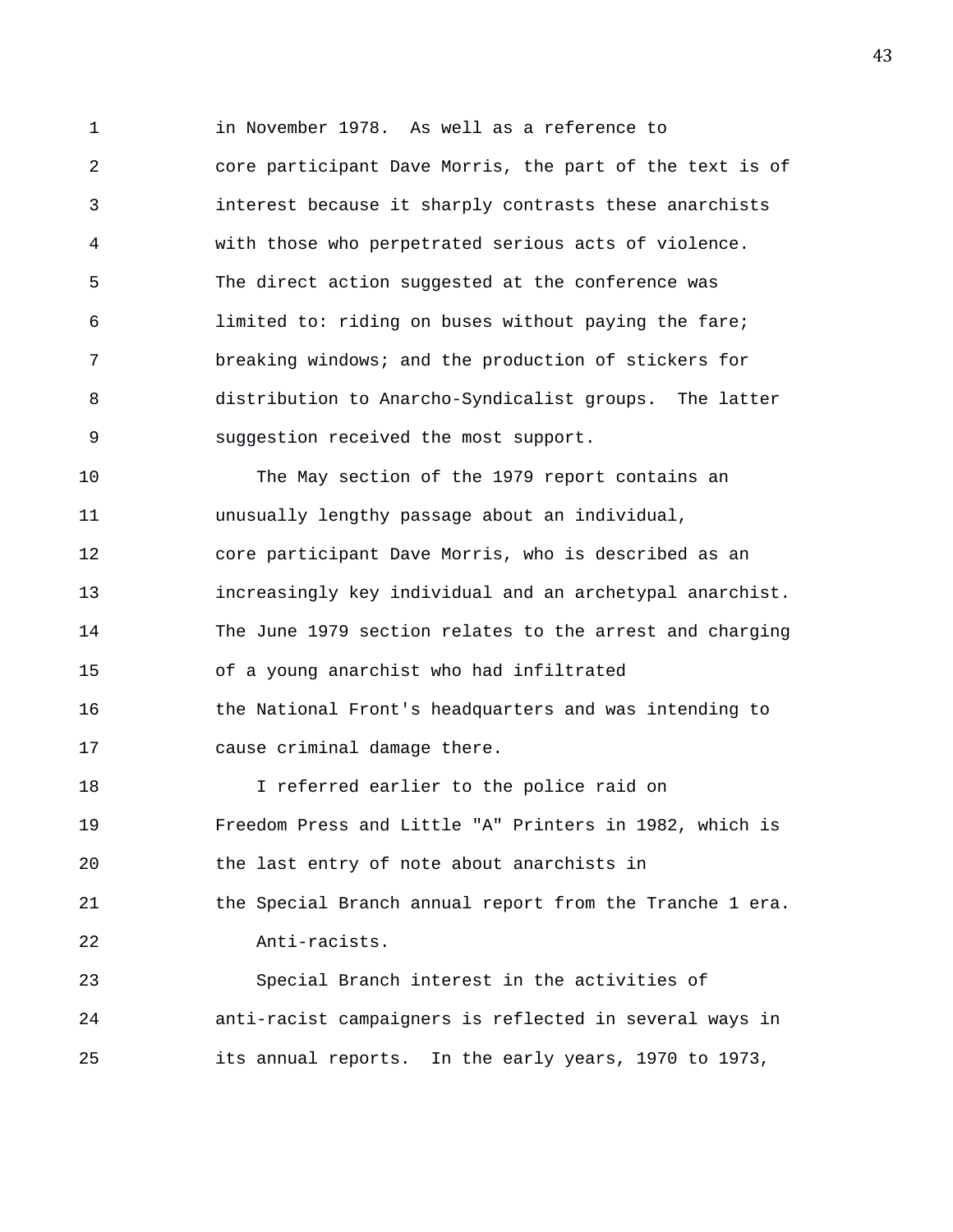1 there are sections entitled "Racialism", which cover 2 specifically anti-racist groups; Stop the Seventy Tour, 3 Black Power, Action Committee Against Racialism, 4 the Anti-Apartheid Movement and Stop All Racialist 5 Tours.

6 Although there are some mentions of disorder, in 7 relation to some of these groups, a good deal of 8 the content of these sections recites the groups' 9 activities.

10 In 1971 there are references in the section to only 11 minor disorder, and the 1973 section states that no 12 serious disorder was expected from the Stop All 13 Racialist Tours campaign.

14 Clashes between the far right and groups which 15 opposed them feature prominently in the reports, 16 particularly from 1974 onwards.

17 The monthly sections of the 1979 report include many 18 subsections which concern or touch upon racial issues. 19 A good deal of the content does not expressly concern 20 public disorder but recites the activities of groups or 21 instances of racial tension, for example there is 22 a section on community relations in Islington.

23 The race riots of 1981 feature prominently in 24 the 1981 annual report.

25 The far right.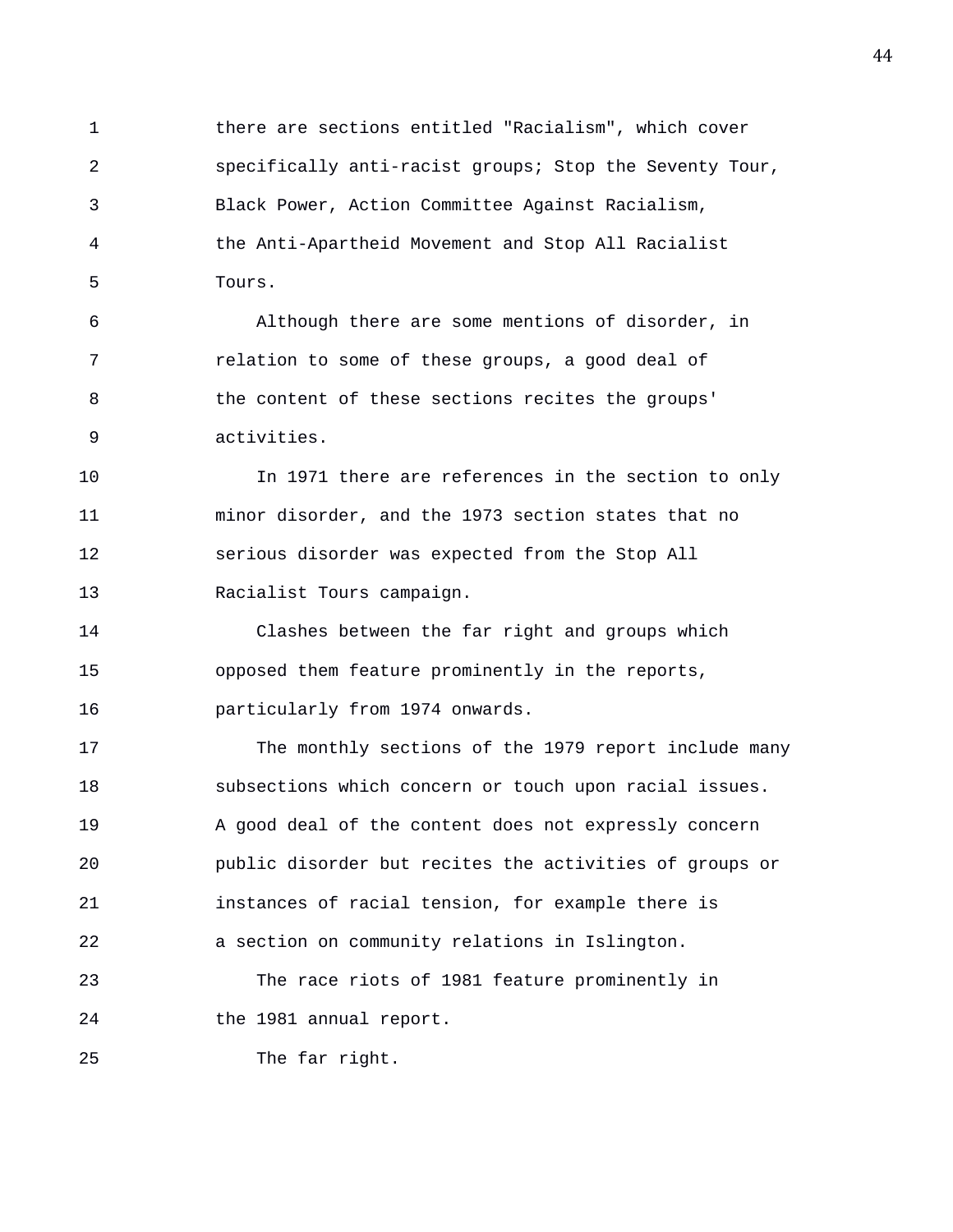1 The public order section of the 1977 Special Branch 2 annual report succinctly confirms over evidence before 3 the Inquiry which might explain why the SDS in this era 4 infiltrated far-left organisations but not the far 5 right. Special Branch had other sources. The relevant 6 passage reads -- I quote:

7 The internal threat to public order has come mainly 8 from the organisations of the extreme left with 9 the occasional incursion from their opponents at 10 the opposite end of the spectrum. Both factions are 11 under close scrutiny by the Branch."

12 Irish related groups.

13 Events relating to the Troubles were plainly high on 14 Special Branch's agenda during the Tranche 1 era, 15 because at that time it had responsibility for 16 Irish-related terrorism on the mainland.

17 In addition to the terrorist organisations 18 responsible for atrocities, the annual reports refer to 19 many Irish-related campaign groups, most of which are 20 familiar to us from the SDS's reporting. There is some 21 reference to public disorder, but many demonstrations 22 are described as passing off without disorder. There is 23 limited reference to fundraising for terrorist purposes.

24 A good deal of the relevant content of the annual 25 reports concerns the internal affairs of the groups.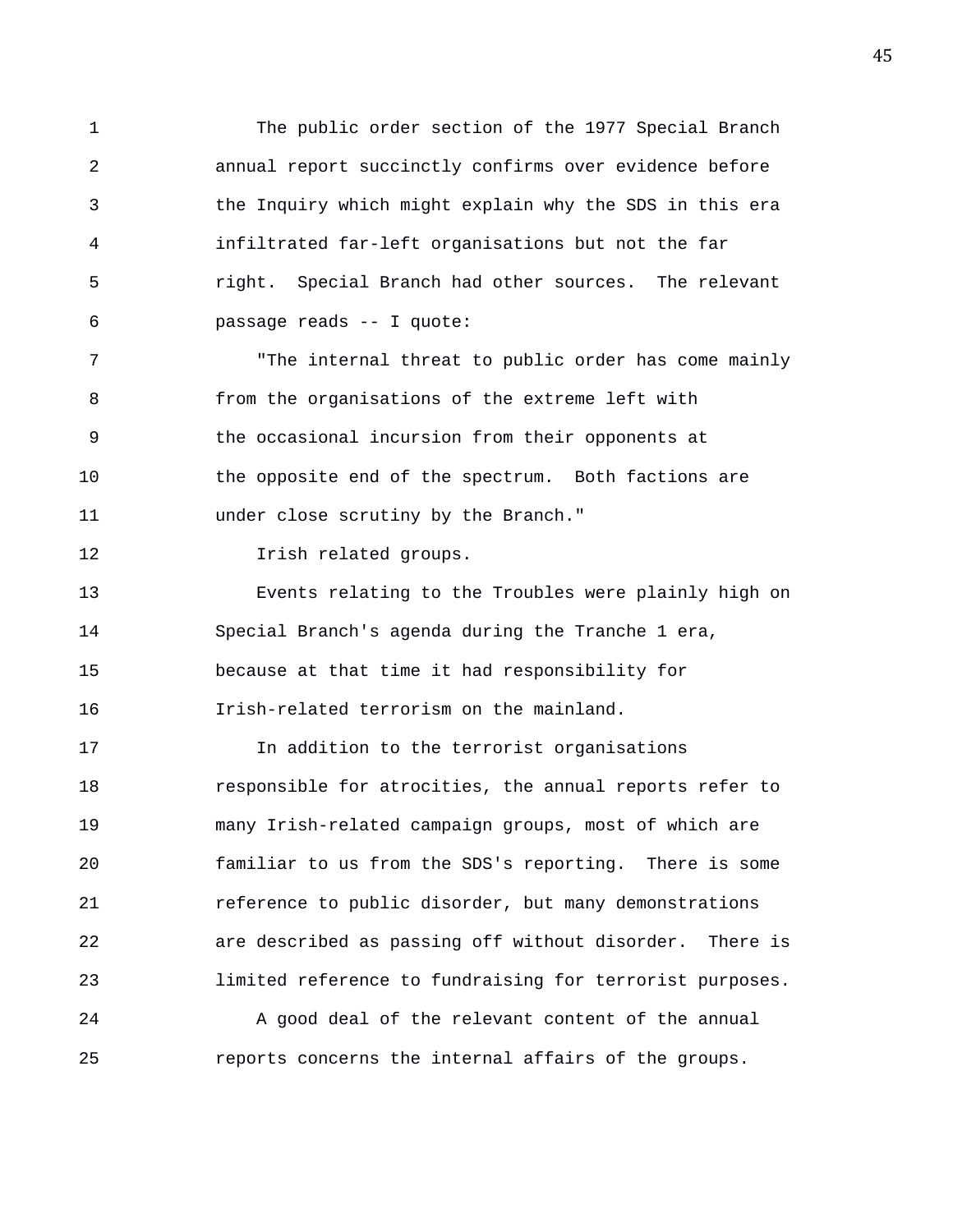1 The 1972 report contains a significant observation about 2 groups campaigning about events in Ireland -- I quote: 3 "Our monitoring of Irish Republican extremist groups 4 have shown a distinct bias in favour of relatively 5 innocuous political and fundraising roles rather than 6 a move towards violence." 7 This conclusion accords with and may well have been 8 based upon SDS reporting on Irish-related groups at the 9 time. 10 Recordkeeping. 11 Awareness of the political sensitivity attaching to 12 the keeping of records relating to public disorder is 13 expressly acknowledged by Deputy Assistant 14 Commissioner Bryan. He signed the 1979 report, which 15 included the passage: 16 "A substantial increase in civil staff and 17 the formation of a data entry team ensured significant 18 progress in the computerisation of those selected 19 Special Branch records concerned with terrorism and 20 public disorder. I am aware of its political 21 sensitivity." 22 An insight into the scale of Special Branch 23 recordkeeping is afforded by statistics in the 1979 24 report. In that year, 5,268 dockets were opened, there 25 were 1,179,503 entries in the nominal index and 229,314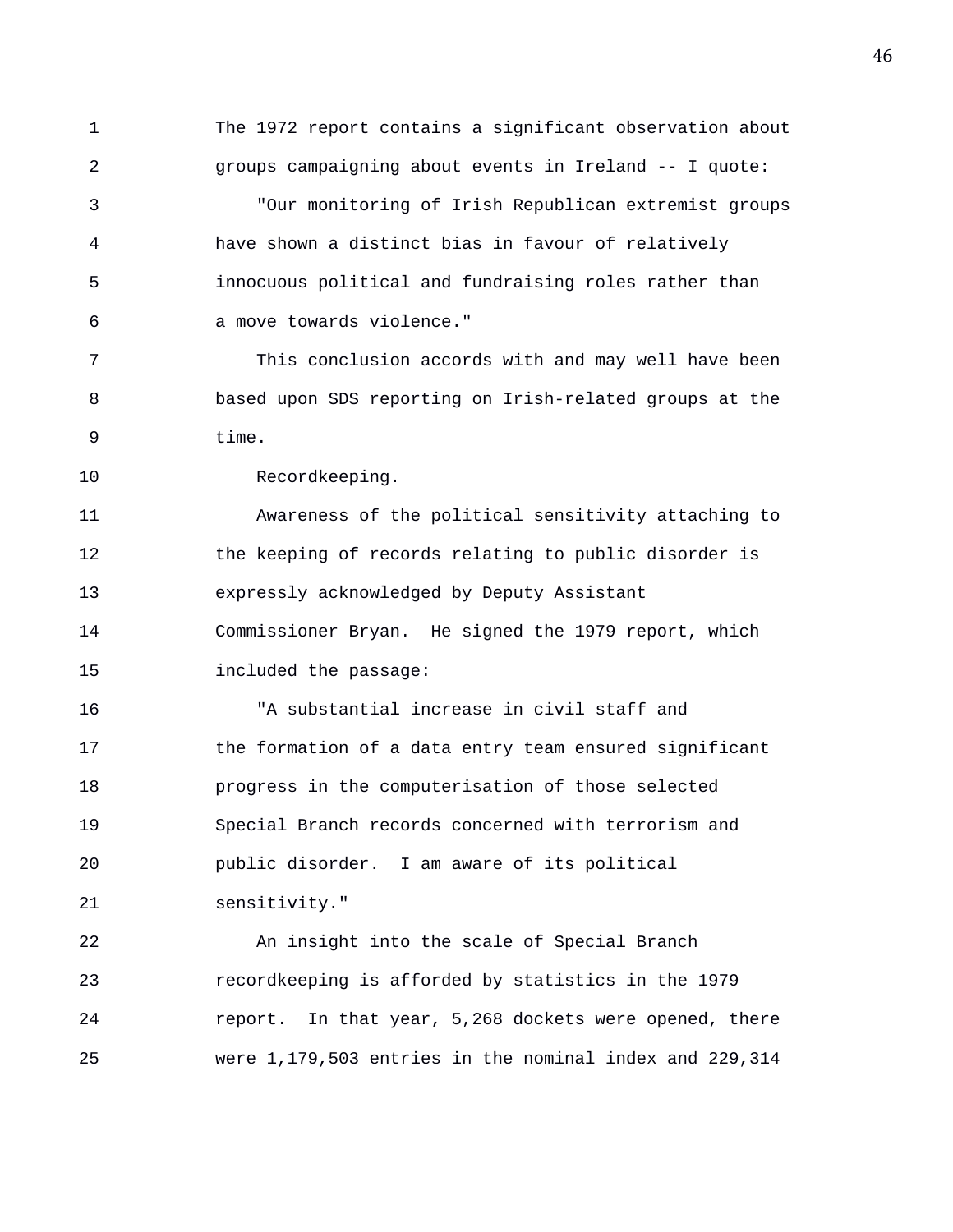1 searches made.

| $\overline{2}$ | A snapshot of the size and composition by rank of           |
|----------------|-------------------------------------------------------------|
| $\mathfrak{Z}$ | Special Branch is included in the 1979 report.              |
| 4              | The effective strength of Special Branch at that time       |
| 5              | was 386. Sergeants and constables were by far the most      |
| 6              | populous ranks.                                             |
| 7              | The 1979 report also provides an insight into               |
| 8              | the scale of Special Branch's vetting work at the time.     |
| 9              | Amongst other things, in 1979 there were 8,025 "Reports     |
| 10             | on information obtained by individual officers" and         |
| 11             | 2,846 "Enquiries for Box 500", that is to say,              |
| 12             | the Security Service.                                       |
| 13             | Sir, would now be a convenient moment to break?             |
| 14             | THE CHAIRMAN: Yes, indeed it would. We will break now for   |
| 15             | 15 minutes.                                                 |
| 16             | May I, first of all, apologise to those in                  |
| 17             | the public gallery to whom I had intended to extend         |
| 18             | a welcome at the start of our proceedings, but              |
| 19             | difficulties with my equipment prevented me from doing      |
| 20             | I now wish to put that right.<br>SO.                        |
| 21             | Thank you. We'll break for 15 minutes.                      |
| 22             | (11.18 am)                                                  |
| 23             | (A short break)                                             |
| 24             | (11.35 am)                                                  |
| 25             | I'm moving now to Special Branch management and<br>MR BARR: |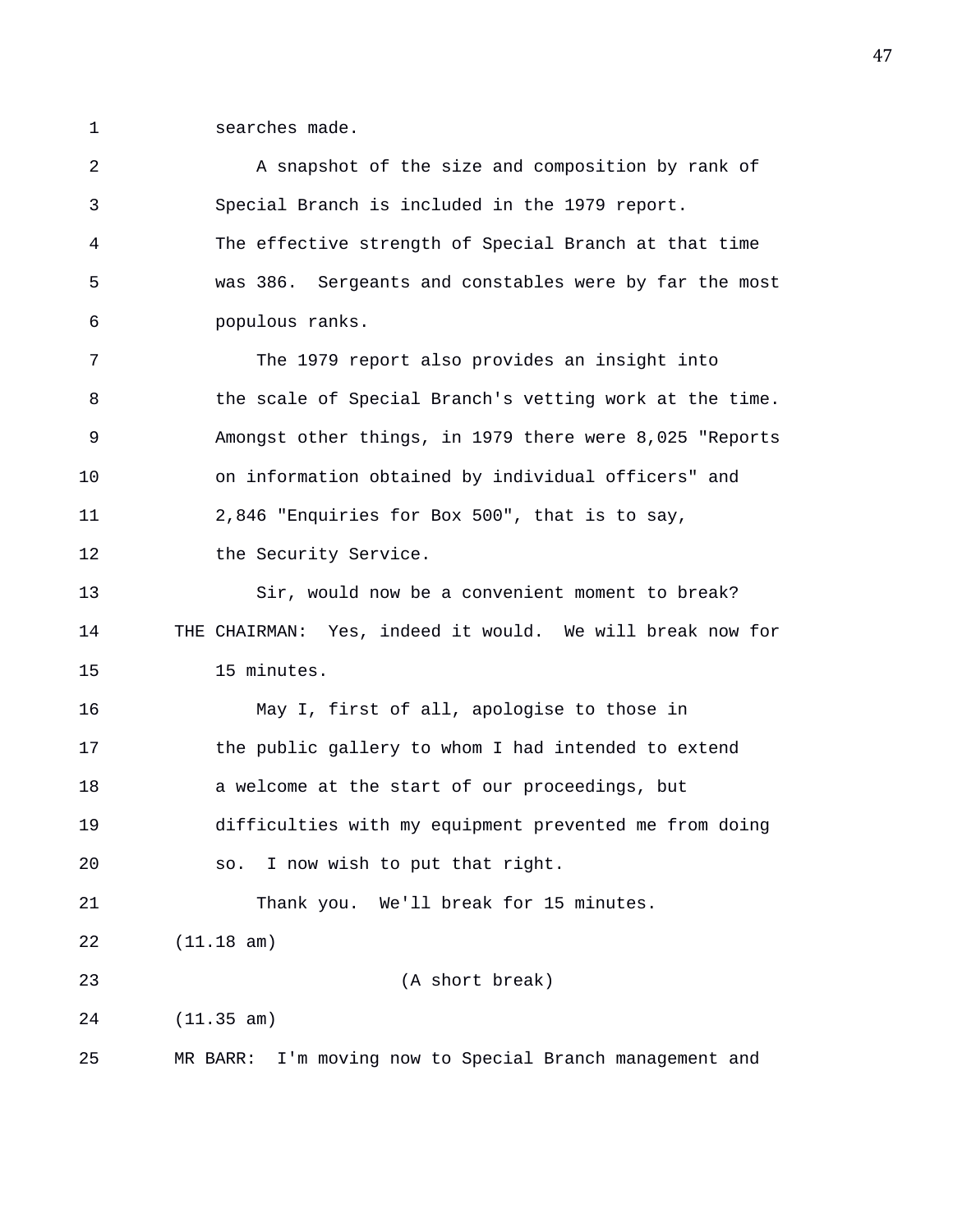1 Security Service documents, Sir.

2 THE CHAIRMAN: Yes.

3 MR BARR: A number of documents evidence liaison between 4 the Metropolitan Police and the Security Service during 5 the Tranche 1 era. They record what appears to have 6 been a complex and fluctuating relationship. 7 The earliest document is a memorandum which shows 8 that on 10 January 1974, the then head of the SDS, 9 HN294, and his deputy, Detective Inspector Derek Brice, 10 attended the Security Service's offices. 11 There, they were informed that the Security Service 12 was forming a new F6 section, which would be responsible 13 for -- I quote -- "extremist politics to the left of 14 the Communist Party, ie Trotskyists, Maoists, 15 anarchists, the alternative society etc". 16 The associated minute sheet records a defensive 17 response from senior police officers. The then Deputy 18 Assistant Commissioner, Vic Gilbert, first wrote on 19 30 January 1974 to the Assistant Chief Constable: 20 "I shall ensure that senior officers here are even 21 more protective of the work of the SDS to ensure that 22 any operation by MI5 which goes wrong does not expose 23 police officers to personal risk or potential 24 embarrassment. In particular, I propose to limit 25 further the opportunities MI5 may have for personal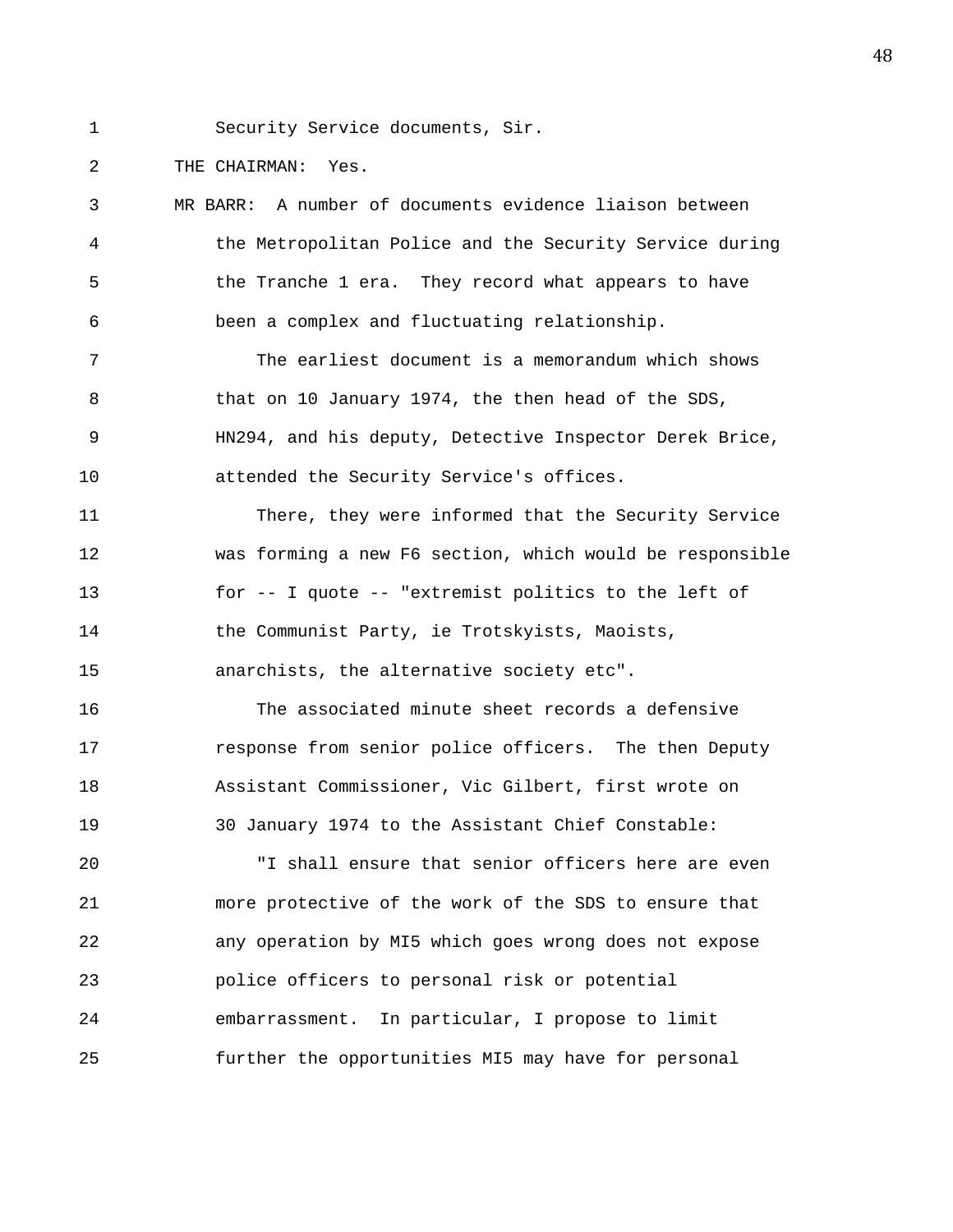1 contact with supervising officers in charge of the SDS." 2 Shortly afterwards, he passed the instruction down 3 the chain of command to the Chief Superintendent of 4 C Squad, through Commander Operations, describing it as 5 a prudent precaution.

6 A police memorandum later the same year, dated 7 13 November 1974, records further measures being taken 8 to safeguard the SDS in its dealings with 9 the Security Service. The material part reads:

10 "In future all copy reports from this section will 11 bear the initials 'SDS' at the top of the reports by 12 the classification stamp and the file or minute sheet to 13 which the report is attached will carry the words -- 'If 14 a copy report is sent to Box 500 it must be sent under 15 cover to "F6 [redacted]" only.

16 "As at present the decision to forward such a copy 17 will rest with the Chief Superintendent of the squad 18 concerned'."

19 This change to the filing system, which was made to 20 enable dissemination of SDS intelligence within 21 the Security Service to be controlled, has been of great 22 significance to our investigation. The resulting files 23 contain solely SDS reporting, which has greatly assisted 24 us in identifying what was sent to the Security Service 25 by the SDS. However, the reporting under this system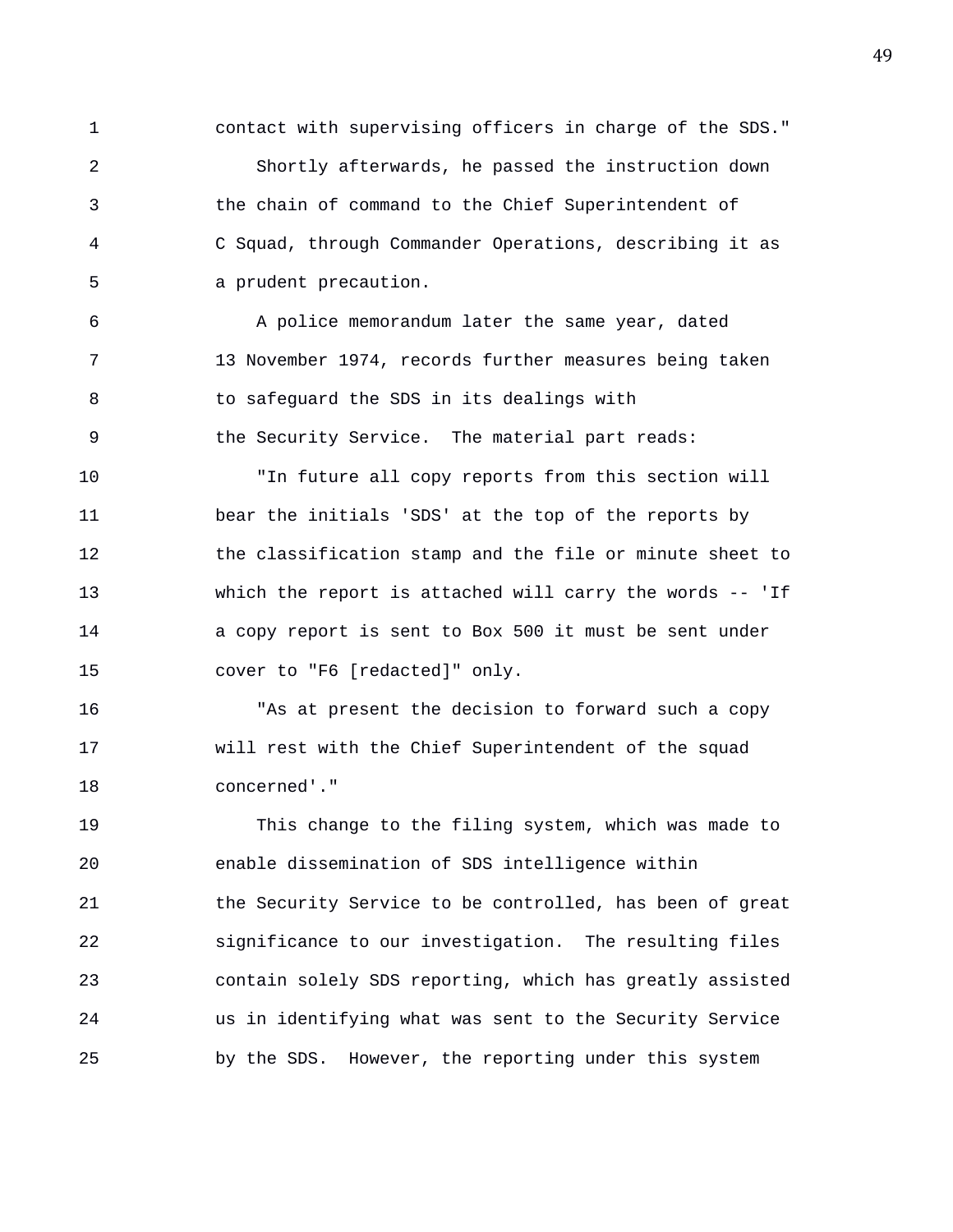1 was not attributed to individual officers. This has 2 made attribution to individual officers difficult in 3 many cases. We note that the decision whether to 4 forward any given report to the Security Service rested 5 with the chief superintendent of the Squad within 6 Special Branch which had received the report from 7 the SDS. Although it is clear that a great deal of SDS 8 reporting was sent to the Security Service, it follows 9 that we cannot assume that it all was.

10 A series of three documents records an exchange, in 11 late 1975/early 1976, between the Security Service and 12 Special Branch about their respective role in relation 13 to the passing of "security information" about employees 14 to certain employers.

15 The relevant employers were described as Government 16 Departments, List X companies and public corporations, 17 including the Atomic Energy Authority, Bank of England, 18 British Airports Authority, British Airways (European 19 and Overseas Divisions), Post Office Corporation, 20 British Broadcasting Corporation, British Council, 21 National Research Development Council and Crown Agents 22 for Overseas Governments and Administrations. 23 The Security Service described its understanding of its 24 role and the potential consequences for affected 25 individuals as follows.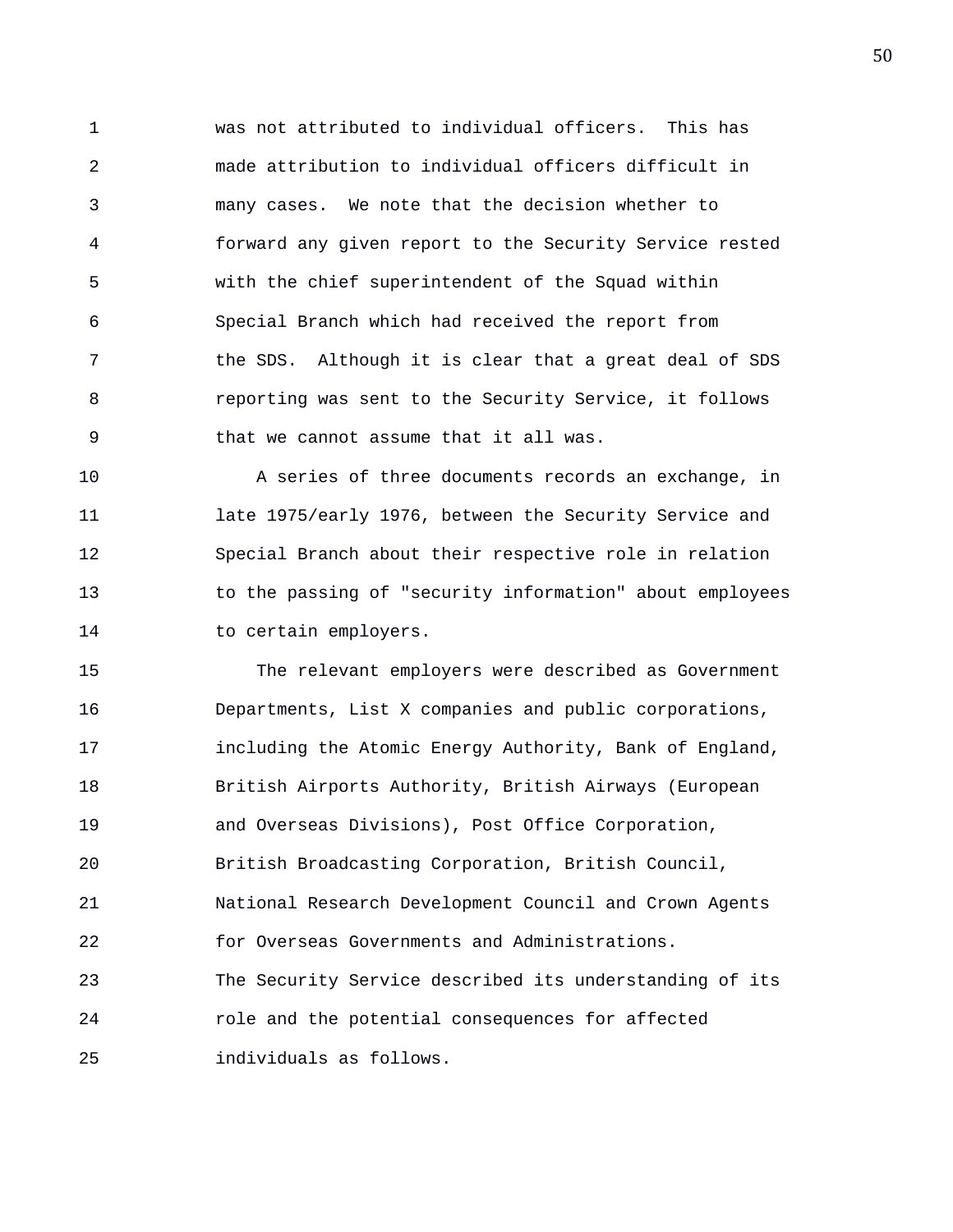1 "Where a person with an adverse security record is 2 found to be employed in the Civil Service,

3 the Security Service has a duty to establish whether or 4 not he has access to classified information, to provide 5 his department with a summary of the information, and to 6 offer an assessment of the risk which the continuation 7 of any such access might entail.

8 The transmission of security information to an 9 employing authority can have serious consequences for 10 the person concerned, leading in extreme cases to purge 11 from the Civil Service or, in other cases, to denial of 12 access to classified information which can have an 13 adverse effect in careers."

14 Three documents evidence the institution of a system 15 of informal twice-yearly meetings between senior 16 Special Branch managers and representatives from 17 the Security Service. We are publishing notes from 18 the first and third such meetings held on 19 11 October 1976 and 27th September 1977. Two of 20 the matters referred to in the notes of the October 1976 21 meeting call for comment.

22 First, there is a reference to 23 the Security Service's vetting role, which I have just 24 touched upon. It suggests a streamlining of the work 25 being done to inform vetting -- I quote: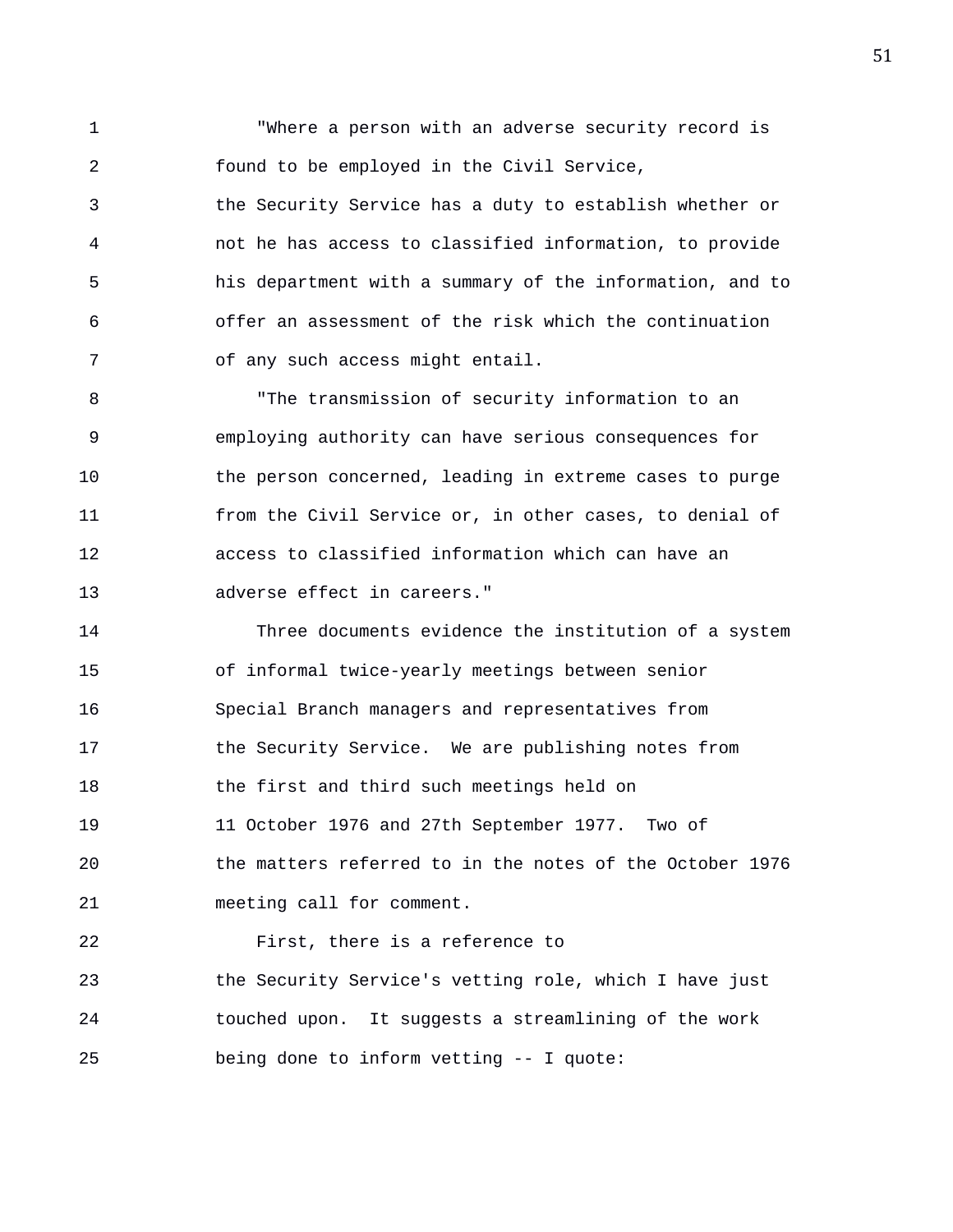1 "There then followed some discussion on Box 500's 2 need to fully identify applicants to join subversive 3 organisations in view of their vetting responsibilities. 4 There was general agreement that basic identification 5 was the main need nowadays and that the days had passed 6 of long involved reports."

7 Many of the reports produced by the SDS, including 8 those sent to the Security Service, were reports about 9 individuals, including identifying information and 10 information about their membership of various left wing 11 groups.

12 Second, there is a reference to Special Branch work 13 relating to racial tension in Brixton and Notting Hill. 14 I quote from the document at paragraph 7:

15 "Commander Watts then turned to the subject of 16 the build up of racial tension in the Brixton and 17 Notting Hill areas, he stated that we were not sure of 18 the potential for serious disorder, but were currently 19 undertaking a study of the problem. A special section 20 led by a DI and consisting of a Sergeant and 21 a DC from 'E' Squad and a Sergeant and a DC from 'C' 22 Squad had been set up for this purpose. The study would 23 commence in the Brixton area and one of its most 24 important aspects was to discover to what extent 25 left-wing extremists were influencing the coloured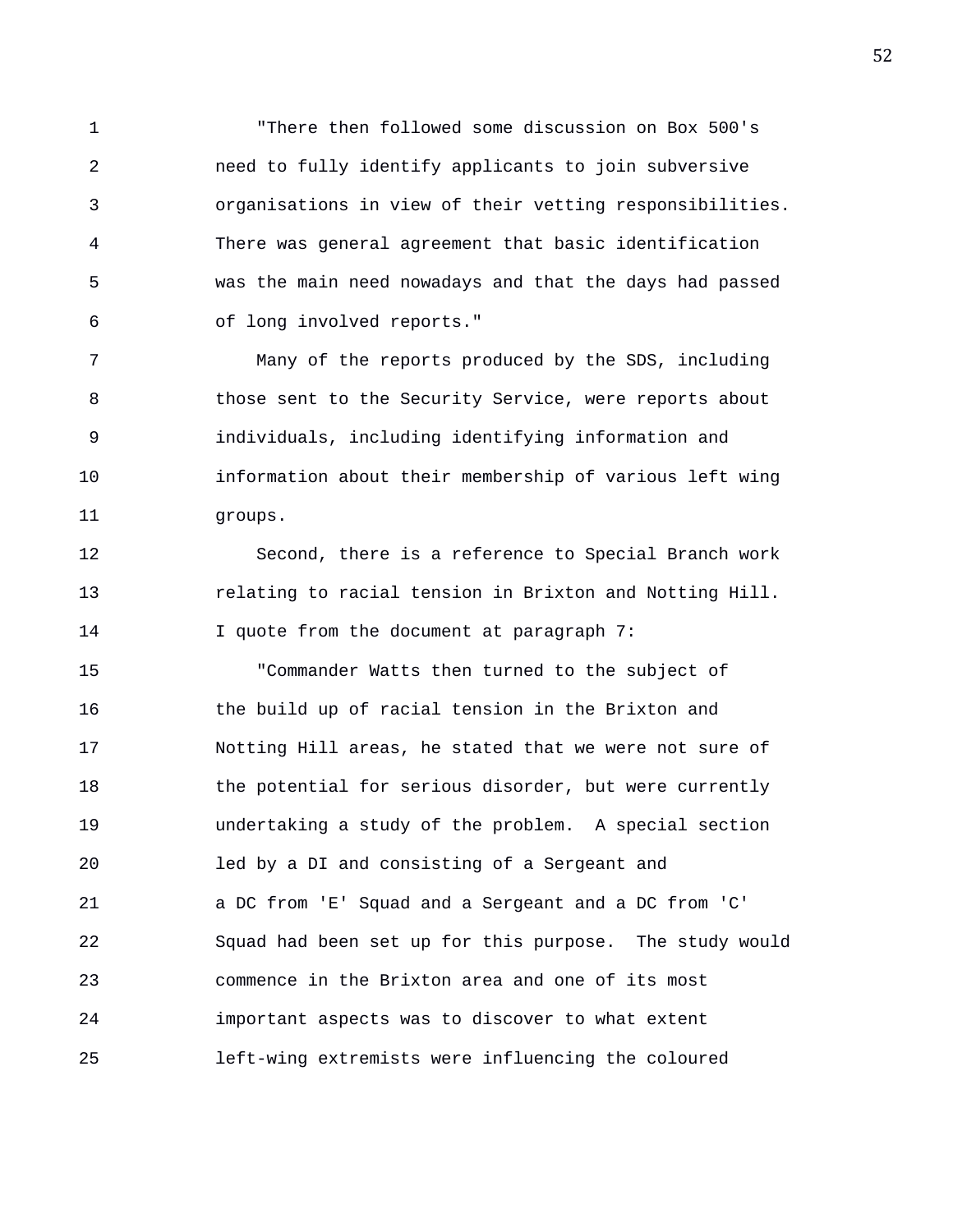1 people in this area."

| 2  | The study referred to does not appear directly to        |
|----|----------------------------------------------------------|
| 3  | have involved the SDS, but it is notable because it may, |
| 4  | together with the Special Branch annual reports, help to |
| 5  | put both isolated SDS reporting on race-related issues   |
| 6  | and specific deployments, for example that a few years   |
| 7  | later of the officer who used the cover name "Barry      |
| 8  | Tompkins" into East London Workers Against Racism group, |
| 9  | into a wider context.                                    |
| 10 | Such reporting and deployments often concern             |
| 11 | the work of left wing activists with people of colour.   |
| 12 | But intelligence-gathering on this topic was clearly not |
| 13 | limited to the SDS. It was being conducted more widely   |
|    |                                                          |
| 14 | by Special Branch and discussed with                     |
| 15 | the Security Service.                                    |
| 16 | A final observation on the October 1976 meeting          |
| 17 | concerns the prevalence of links between                 |
| 18 | the Special Branch attendees and the SDS. The meeting    |
| 19 | was chaired by Commander Watts, under whose command, via |
| 20 | Chief Superintendent Bicknell, the SDS was at the time.  |
| 21 | Commander Saunders was a former SDS manager and          |
| 22 | Superintendent R Wilson had also been involved with      |
| 23 | the SDS in the past. It is an illustration of what       |
| 24 | a small world Special Branch was at senior management    |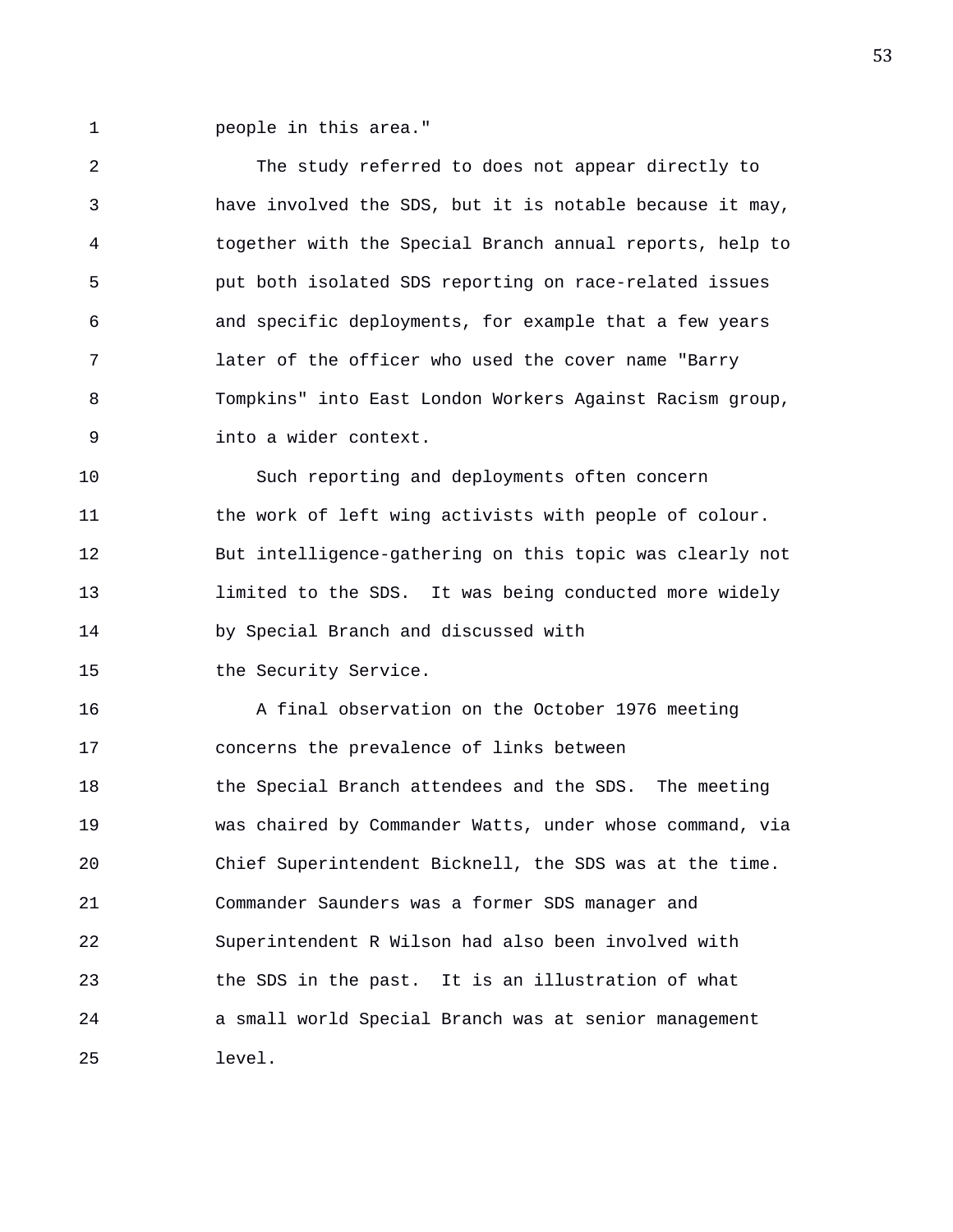1 The September 1977 document is notable for what it 2 records about investigative journalism. Unfortunately, 3 the document does not fully explain the thinking of 4 those involved in a discussion about investigative 5 journalism, but it states that -- I quote: 6 "The Chairman underlined the need to explain 7 the dangers of investigative journalism to 8 Special Branch training courses." 9 We have received evidence in earlier phases of 10 reporting about journalists and on contact between 11 activists and journalists. Whether it was simply 12 the result of an unfiltered approach to reporting or 13 whether there is more to it is presently unclear. 14 Three documents from 1977 evidence 15 the Security Service and Metropolitan Police liaising to 16 make the best use of Metropolitan Police Special Branch 17 and Security Service resources. It was agreed at Deputy 18 Assistant Commissioner level on the police side that 19 detective chief superintendents would meet their 20 Security Service counterparts to discuss what was 21 described as "source planning". 22 For our purposes, a memorandum from the then chief

23 superintendent of C Squad, A Dickinson, and Commander

24 Operations recording the outcome of the former's meeting

25 with his Security Service counterpart is particularly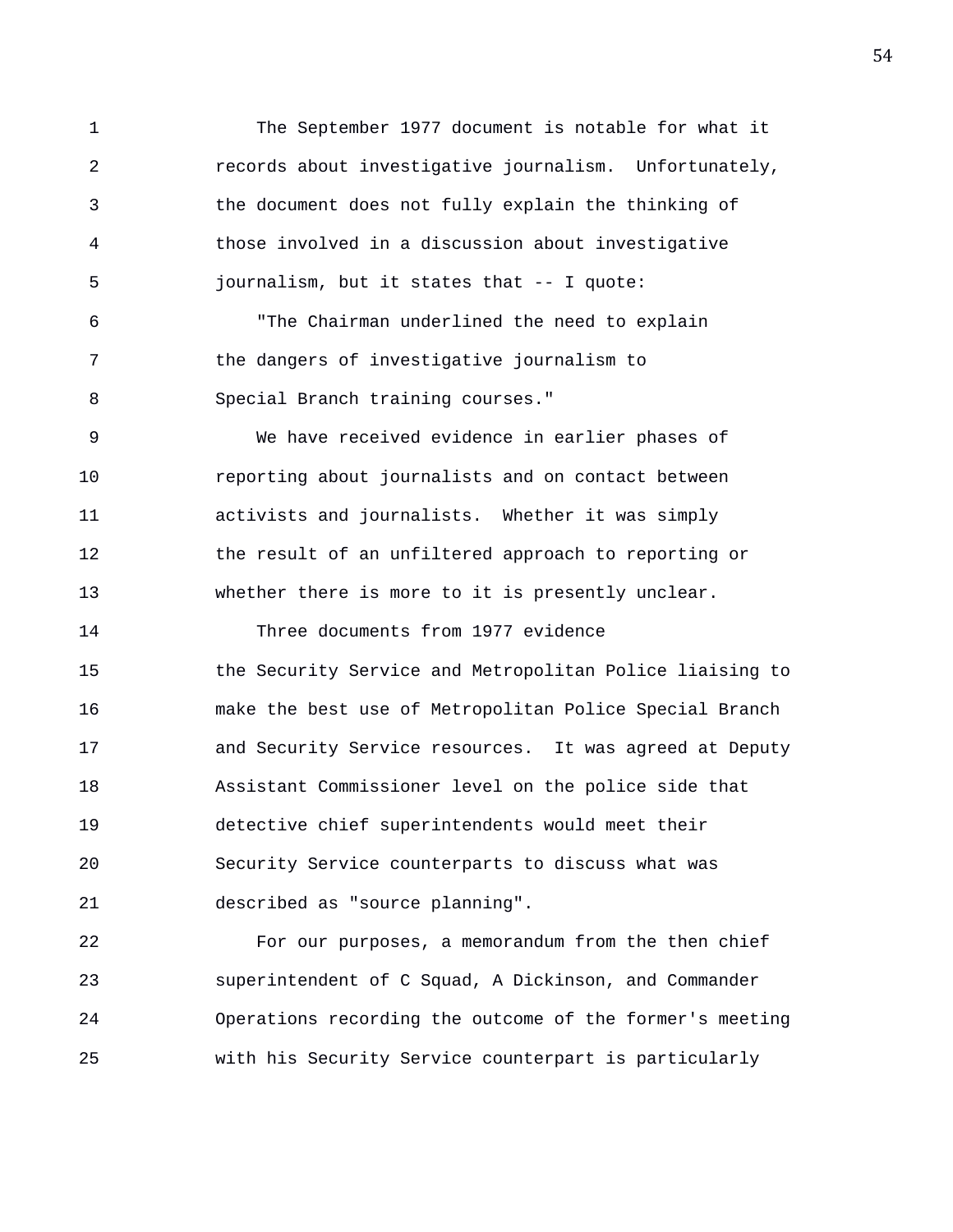1 relevant. It shows an interest in filling gaps in 2 the knowledge of membership of specific groups on 3 the far left and the Security Service requesting 4 information about subversive activity within industry.

5 Finally, in this category are documents which show 6 that the Security Service invited Special Branch 7 officers to a thank you party that was scheduled to take 8 place on 24 October 1983. They include a list of those 9 due to attend which is notable because of the number of 10 attendees with links to the SDS. Commander Phelan had 11 upon his recent appointment just assumed responsibility 12 for the SDS. Commander Bicknell, detective chief 13 superintendents Pryde, Wilson, Kneale, Fisher and Craft 14 had all been involved in the past with the SDS in some 15 capacity. As had Detective Superintendent Greenslade, 16 HN200, who used the cover name "Roger Harris", and HN96, 17 who used the cover name "Michael James". Although 18 altogether they comprised almost a third of the guest 19 list. It is another example of what a small world 20 Special Branch was.

21 **Home Office documents.** 

22 The first two documents that we have obtained from 23 the Home Office date from 1974, and relate to 24 Special Branch activity in the industrial field. 25 The first is a minute of a meeting between the then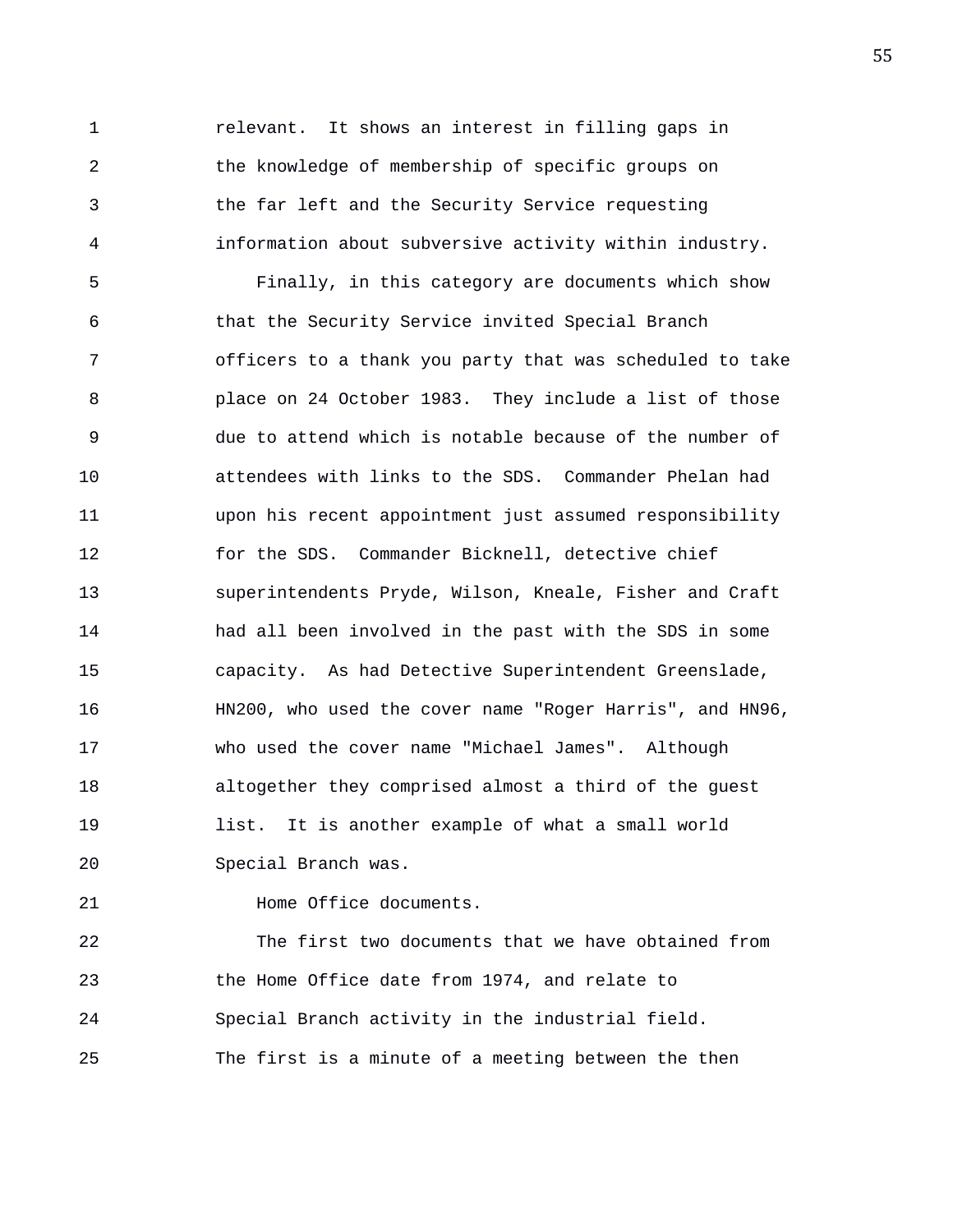1 newly appointed Home Secretary, Roy Jenkins, and seven 2 Labour Members of Parliament, including John Prescott, 3 which took place on 30 April 1974. The MPs were 4 evidently concerned about whether Special Branch was 5 operating appropriately in the industrial field, and the 6 documents are plainly of relevance to blacklisting 7 generally.

8 There is no specific reference to undercover 9 policing or to the Special Demonstration Squad, but the 10 concerns raised are wide enough to include concern about 11 the use to which intelligence about persons active in 12 the trade union movement, gathered by Special Branch as 13 a whole, was being put. That is to say, wide enough to 14 include, amongst other things, intelligence obtained by 15 SDS officers about members of far-left organisations who 16 were also trade unionists.

17 The MPs pressed for an independent inquiry. 18 Mr Wellbeloved expressed the view that it was: 19 "... unacceptable ... to have what amounted to 20 a political police force ..."

21 And Mr Atkinson was concerned about the use to which 22 information gathered by Special Branch was being put. 23 He is recorded as stating that:

24 "... Special Branch activity in the industrial field 25 seems to have intensified in the last two years.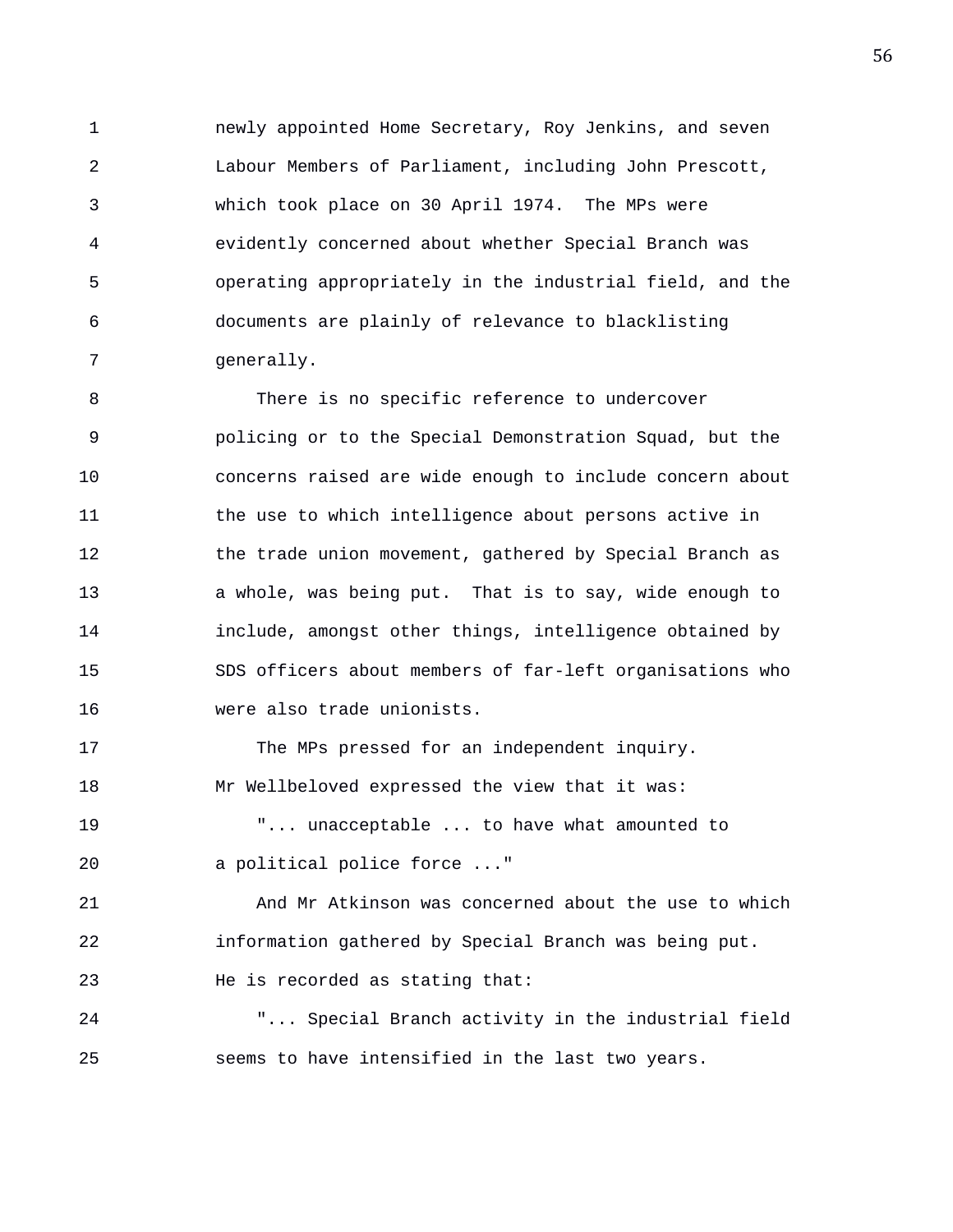1 Enquiries by the police into trade unions had been 2 taking place. It could be seen as a part of a general 3 attempt to smear the trade unions. People were anxious 4 and apprehensive and asked themselves what reason could 5 there be for the police investigating matters relating 6 to trade unions unless it was to enable the management 7 to be warned of likely militancy. Basic questions were 8 whether this was the right use for a branch of the 9 police force and whether employers were entitled to 10 information about employees and potential employees from 11 Special Branch sources. There has been recent 12 discussion in the AUEW of the function of the police."

13 We have recovered an SDS intelligence report about 14 the International Socialists, which covers a strike 15 meeting. The meeting was chaired by an AUEW member who 16 was suspected of being a member of the Communist Party 17 of Great Britain. In other words, collateral reporting 18 on the AUEW.

19 The second document is an internal minute to 20 the Home Secretary, dated 3 June 1974, which is stated 21 to have followed a discussion with Sir Michael Hanley, 22 the then director general of the Security Service, that 23 had taken place on 13 May 1974.

24 The broad conclusions are recorded in these terms: 25 "(i) We ought not to be too sweeping in anything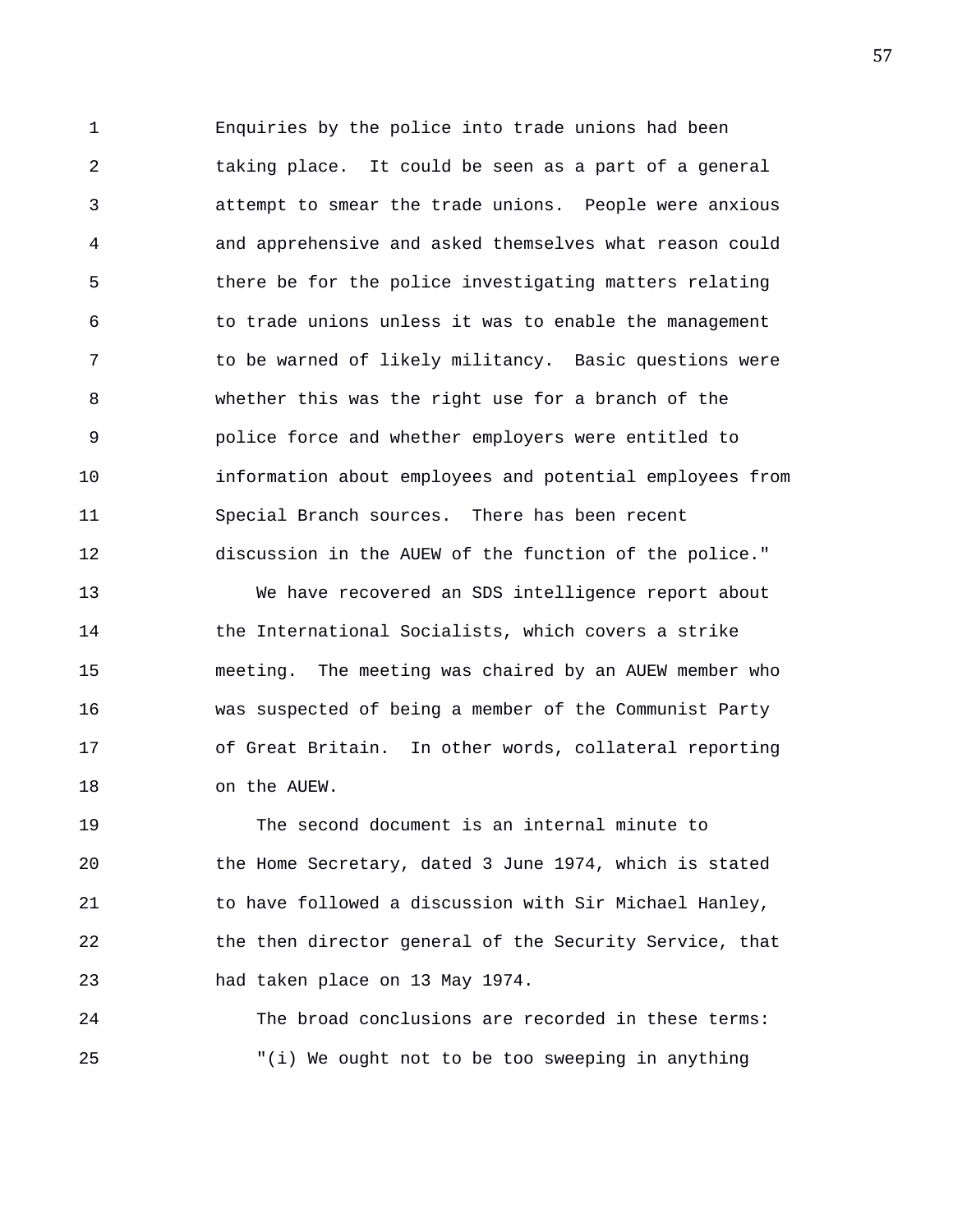1 said about infiltration, because special branches are 2 interested in threats to public order, which are not in 3 themselves the business of the Security Service, as well 4 as with subversive activity which is. But there is 5 certainly no infiltration of trade unions so far as 6 the Security Service is concerned; and, although we have 7 not gone around checking with every chief officer, it 8 would be very surprising if there was any infiltration 9 for ordinary police reasons.

10 "(ii) We ought, however, to recognise that 11 Special Branch officers engaged in finding out either 12 about subversion or about threats to public order may 13 very well be thought to be finding out about trade 14 unions. Since the various subversive bodies make it an 15 object of policy to infiltrate the unions -- not for 16 information but for influence -- and the police may try 17 to infiltrate the subversive bodies, denials about their 18 interest in the unions may be disbelieved (as I gather 19 they were by Mr Atkinson).

20 "(iii) In view of the sensitivity of the subject, it 21 would be as well to remind Special Branch officers about 22 the particular need for more care and discretion in 23 the industrial field."

24 This is clearly related to the additional guidance 25 provided by the Security Service to chief constables,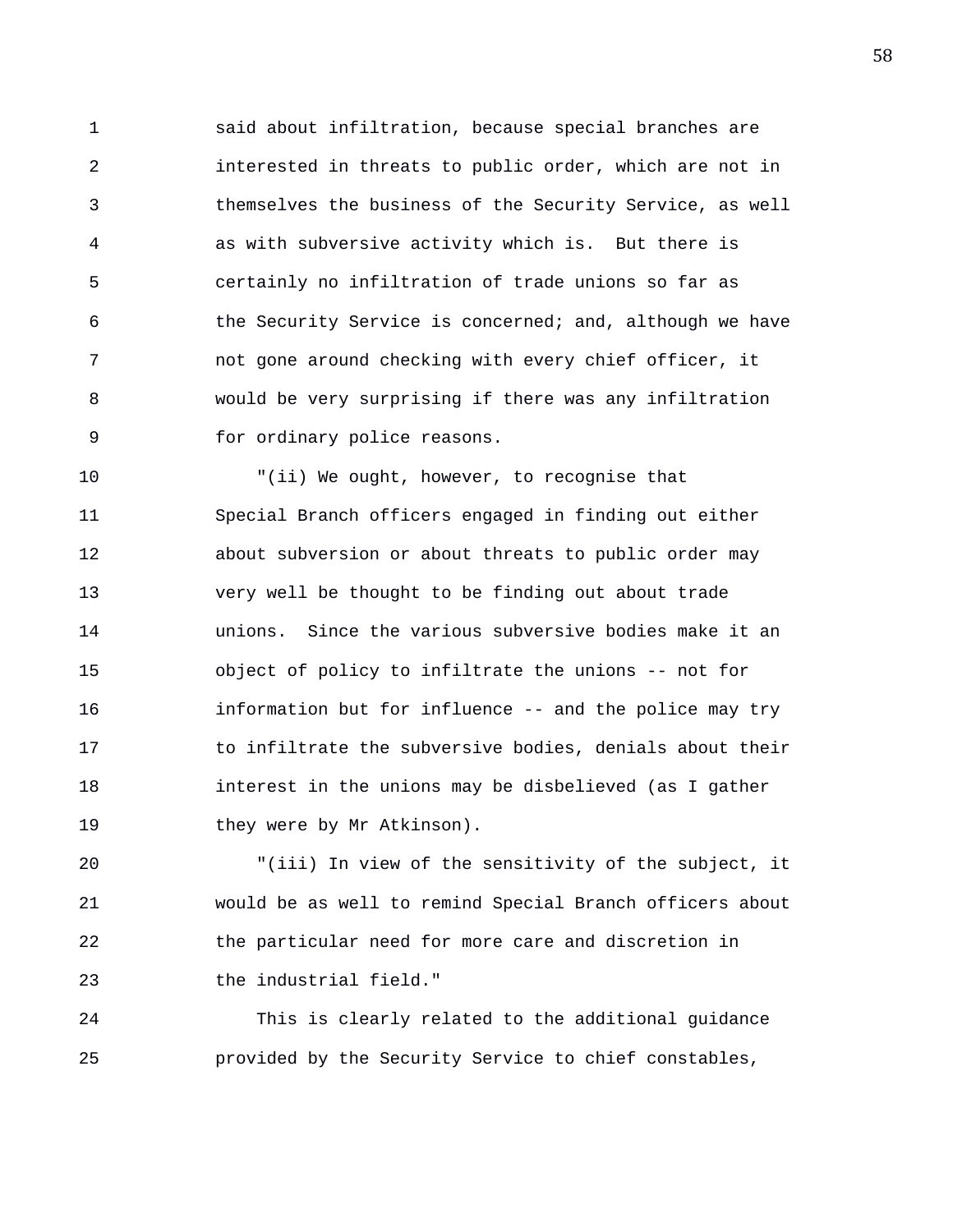1 entitled "Subversive Activity in Industrial Disputes", 2 dated 29 May 1974, which we published in Phase 2.

3 The minute goes on to deal with the use to which 4 information obtained by Special Branch officers was put 5 in a passage which is revealing on three counts. First, 6 because it accepts that this was "dangerous ground". 7 Secondly, because it appears to refer to 8 the Economic League without naming that organisation; 9 and, thirdly, because it also accepts implicitly that 10 information obtained by Special Branch about trade 11 unionists might well be given either to other trade 12 unionists, or to employers, albeit without authority. 13 It reads:

14 "The Members expressed fears that information 15 obtained by Special Branch officers about trade unions 16 might be given either to other trade unionists or to 17 employers. This is difficult ground. We know ourselves 18 that some employers plead to be given warning if known 19 agitators seek or obtain employment with them. 20 The official response has always been refusal, sometimes 21 with a hint that that there are unofficial bodies which 22 might help. But when a Special Branch officer is 23 himself seeking help from an employer, or from a union 24 official, it is asking a good deal to expect him to 25 insist invariably that he is engaged in a one-way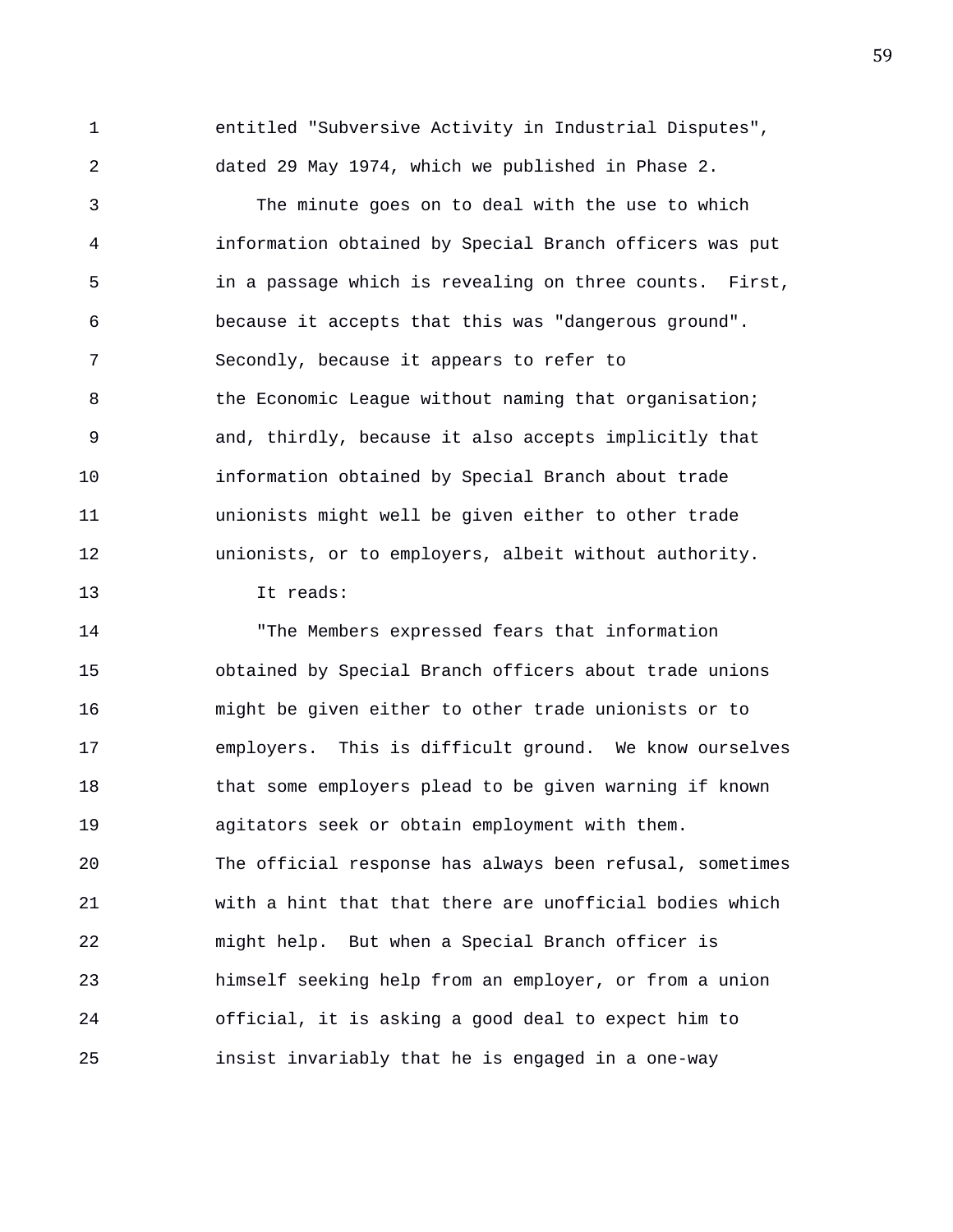1 traffic. Only good and experienced officers can 2 maintain this position and the most we can do is run 3 the point home whenever there is a chance." 4 Subversive activity in schools. 5 The next two documents that we have obtained from 6 the Home Office concern the gathering of information by 7 the police for the Security Service in relation to 8 subversive activities in schools. They may help to 9 explain why we have found SDS reporting on children 10 involved in activism, for example the extensive 11 reporting on School Kids Against the Nazis arising from 12 HN125's, who used the cover name "Paul Gray's", 13 deployment between 1977 and 1982. 14 The first document is a circular produced by 15 the Security Service, dated 16 December 1975, which is 16 addressed to chief constables. It seeks information 17 from police forces about subversive activity in schools, 18 **particularly** -- and I quote:

19 "i. Members of the teaching or administrative staff 20 at a school who are using their position for subversive 21 purposes, eg attempting to convert pupils or making 22 school premises available to subversive organisations;

23 "ii. Older pupils (14 or over) who are active in 24 subversive organisations which are exploited for 25 subversive purposes such as the National Union of School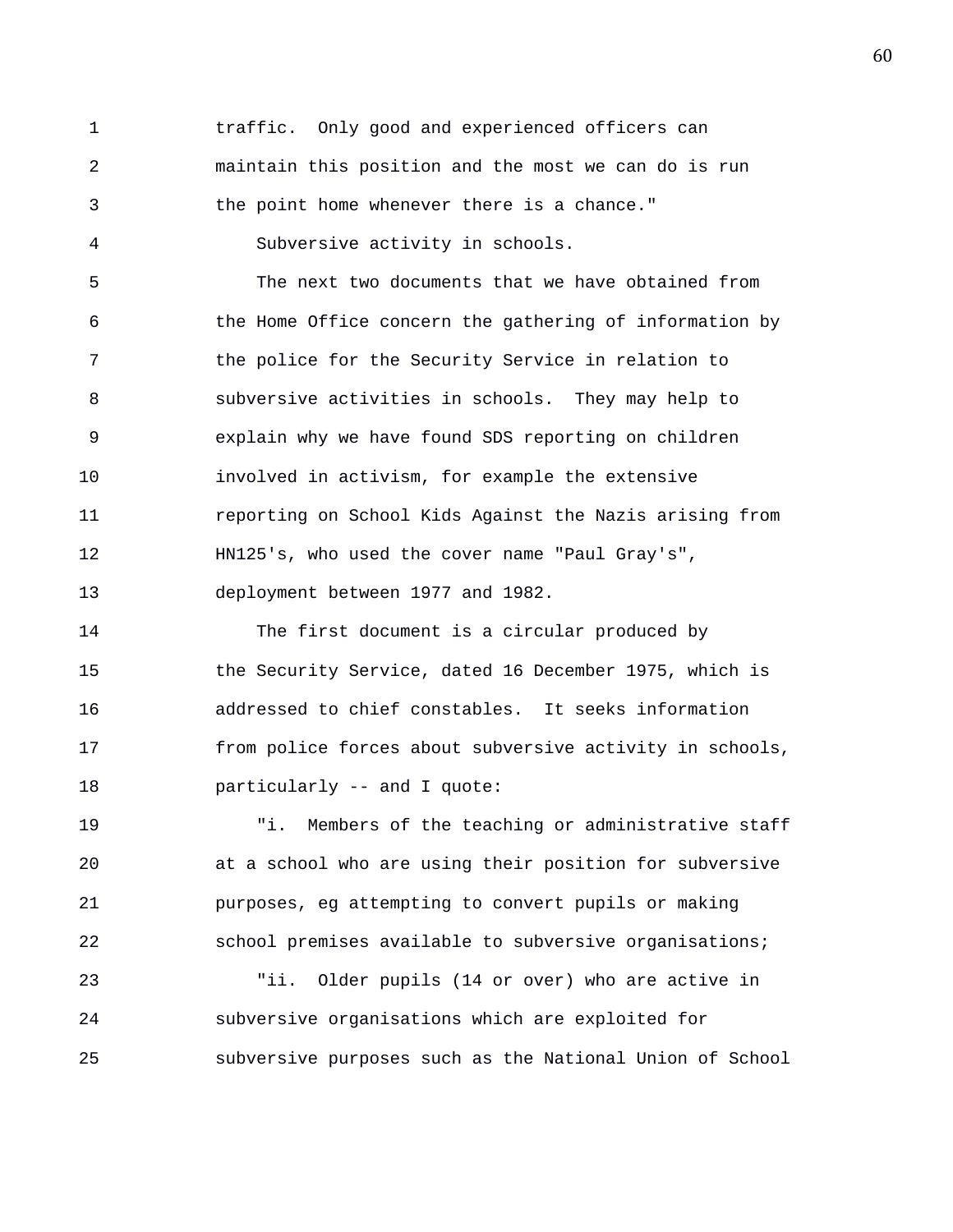1 Students (NUSS);

2 "iii. Members of governing bodies of schools or of 3 other bodies who appear to be promoting subversion in 4 the schools for which they are responsible." 5 Recognising the sensitivity of the territory, 6 the circular goes on to state at paragraph 2: 7 "We do not ask you to make enquiries in schools on 8 our behalf, but we would welcome any help you could give 9 us on the basis of information which comes your way from 10 the local papers or from members of the public, or by 11 recourse to other sources outside schools which you can 12 use without risk of embarrassment." 13 The second document is a letter dated 14 8 December 1978, from the Security Service to 15 the Home Office, which records that the circular was 16 agreed between Sir Michael Hanley and Sir Arthur 17 Peterson. The latter was the Permanent Undersecretary 18 of State in the Home Office at the material time. 19 Special Branch training. 20 The Home Office has provided the Inquiry with a copy 21 of the timetable for the initial training course for 22 Special Branch officers, held between 3 and 23 21 September 1979. This document helps to add some 24 detail to the oral evidence given by numerous of 25 the early SDS officers that they received formal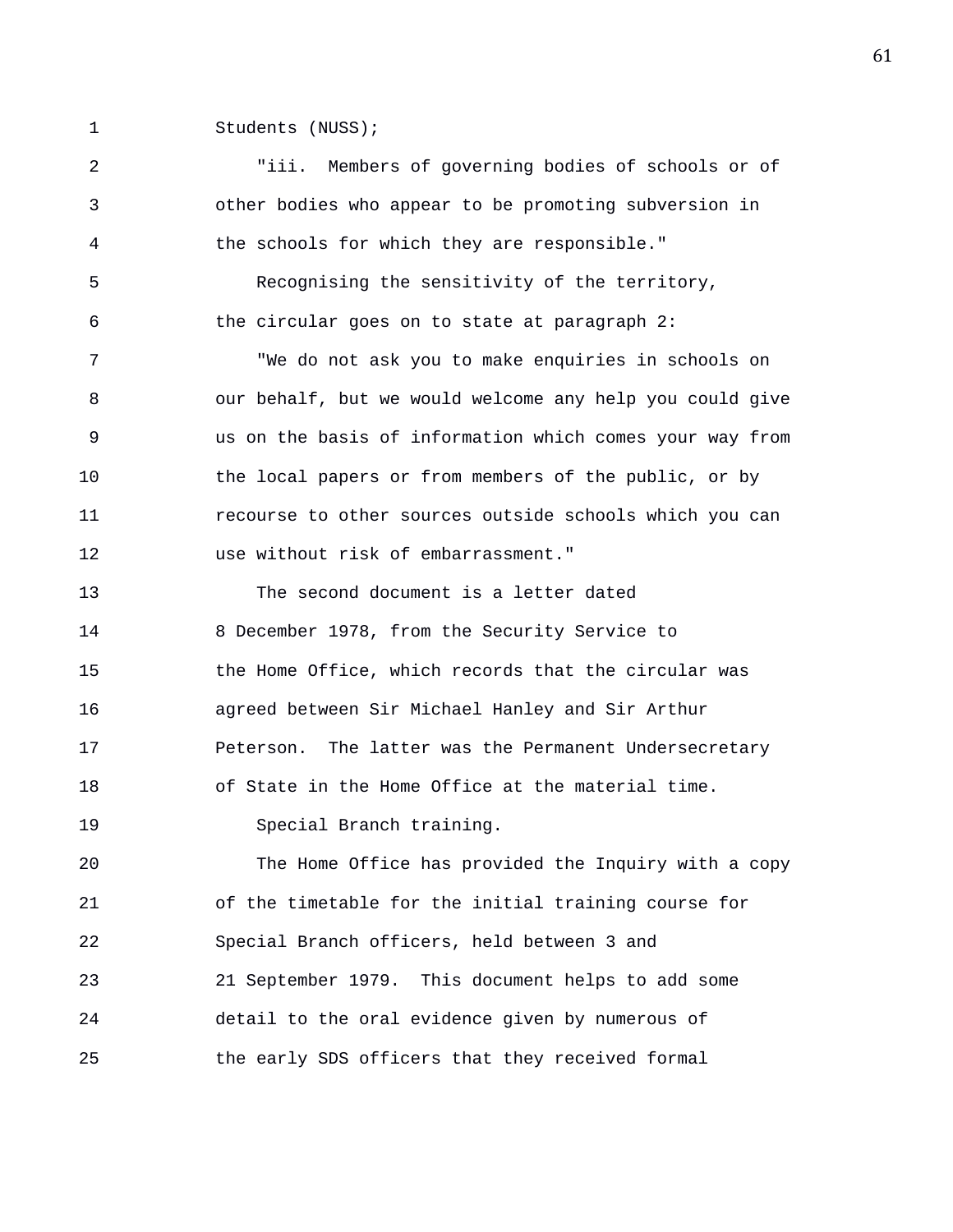1 specialist training when they joined Special Branch.

2 A day and a half of the course is devoted to 3 subversion with, amongst others, sessions devoted to 4 the role of the Security Service,

5 Police/Security Service liaison, subversion in industry, 6 Trotskyists, Anarchists and the Alternative Society and 7 (I quote the language used in the document) "Subversion 8 in the UK Coloured Community".

9 A further day covered public order, including A8 10 Public Order, The Ultra Left, public order in 11 the industrial field and voting offences, Trotskyists 12 and public order and right wing extremism.

13 I pause to note that the speaker for the session on 14 Trotskyists and public order was Detective Inspector 15 Les Willingale, who had served in the SDS as a sergeant 16 and then as a detective inspector between 1975 and 1977.

17 At the end of the first week, there was a 50-minute 18 session entitled "the Racial Scene". During the second 19 week, a day and a half was devoted to the Irish 20 Republican Army (covering both the Official and 21 Provisional IRA) and Protestant extremism. There is no 22 reference in the syllabus either to the SDS or the use 23 of undercover police officers.

24 Terms of reference for Special Branch. 25 The remaining four documents obtained from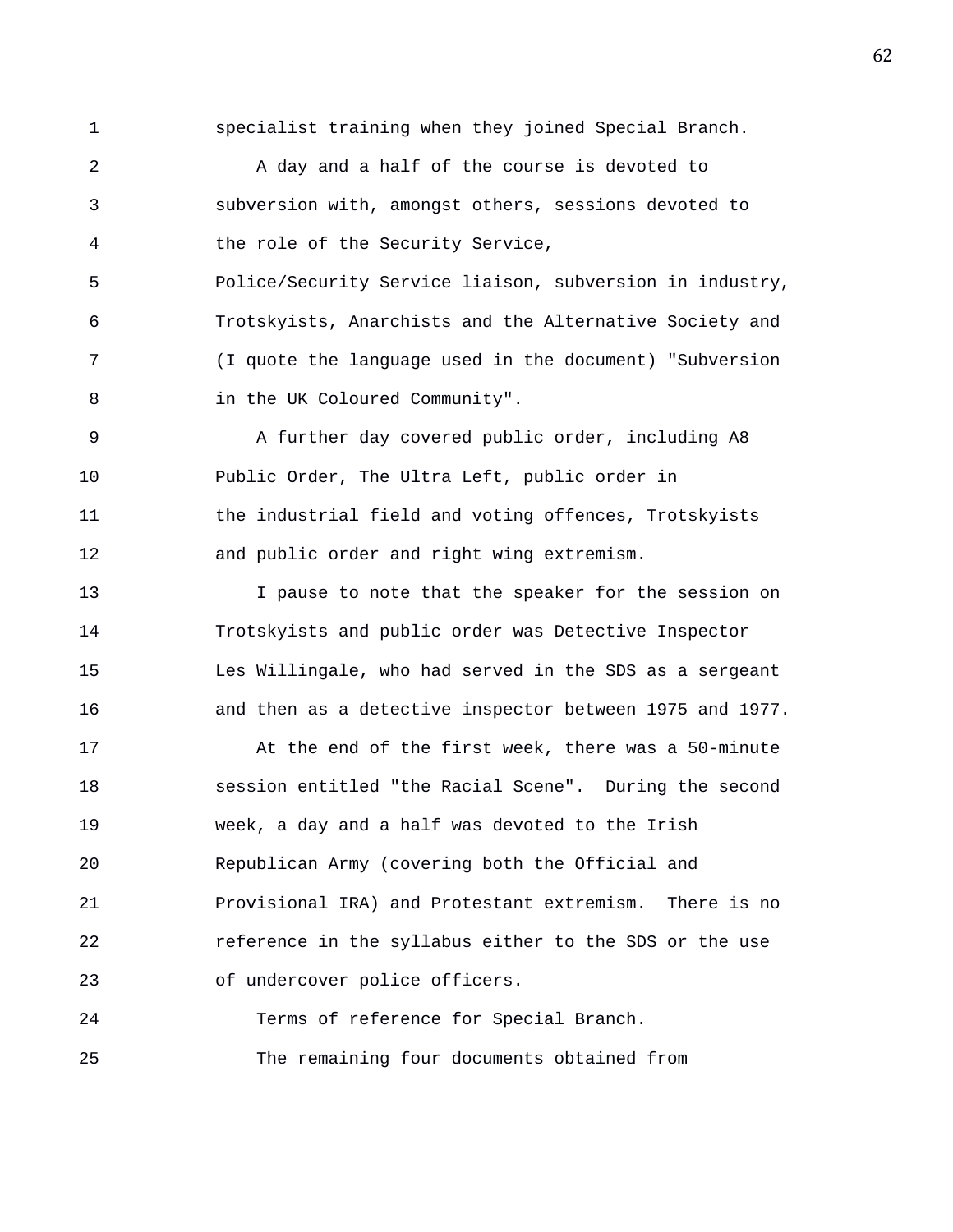1 the Home Office are arguably the most significant. They 2 relate to the terms of reference for Special Branch's 3 assistance to the Security Service. You will recall, 4 Sir, that we published these terms of reference, which 5 are dated 8 April 1970, in Phase 1.

6 The documents that we are now putting into evidence 7 show that at the end of the 1970s, senior officials 8 within the Home Office had a number of concerns about 9 the terms of reference. They were asking fundamental 10 questions about the way in which Special Branch was 11 assisting the Security Service. Insofar as they 12 encompass the work of the SDS, they were questions that 13 remain pertinent to the work of this Inquiry more than 14 40 years later.

15 The Home Office's concerns were such that, at one 16 point, a senior official wrote that the only thing that 17 the Home Office could not do was nothing. However, we 18 have yet to find any evidence that anything of substance 19 was done during the Tranche 1 era. Our investigations 20 are continuing as part of our Tranche 1 Module 2(c) 21 investigation, and will continue into Tranche 2.

22 The documents in question start with a minute from 23 the Home Office's F4 to Mr Phillips dated 2 April 1979. 24 We understand this to be Sir Hayden Phillips, then 25 assistant secretary in the Home Office. It confirms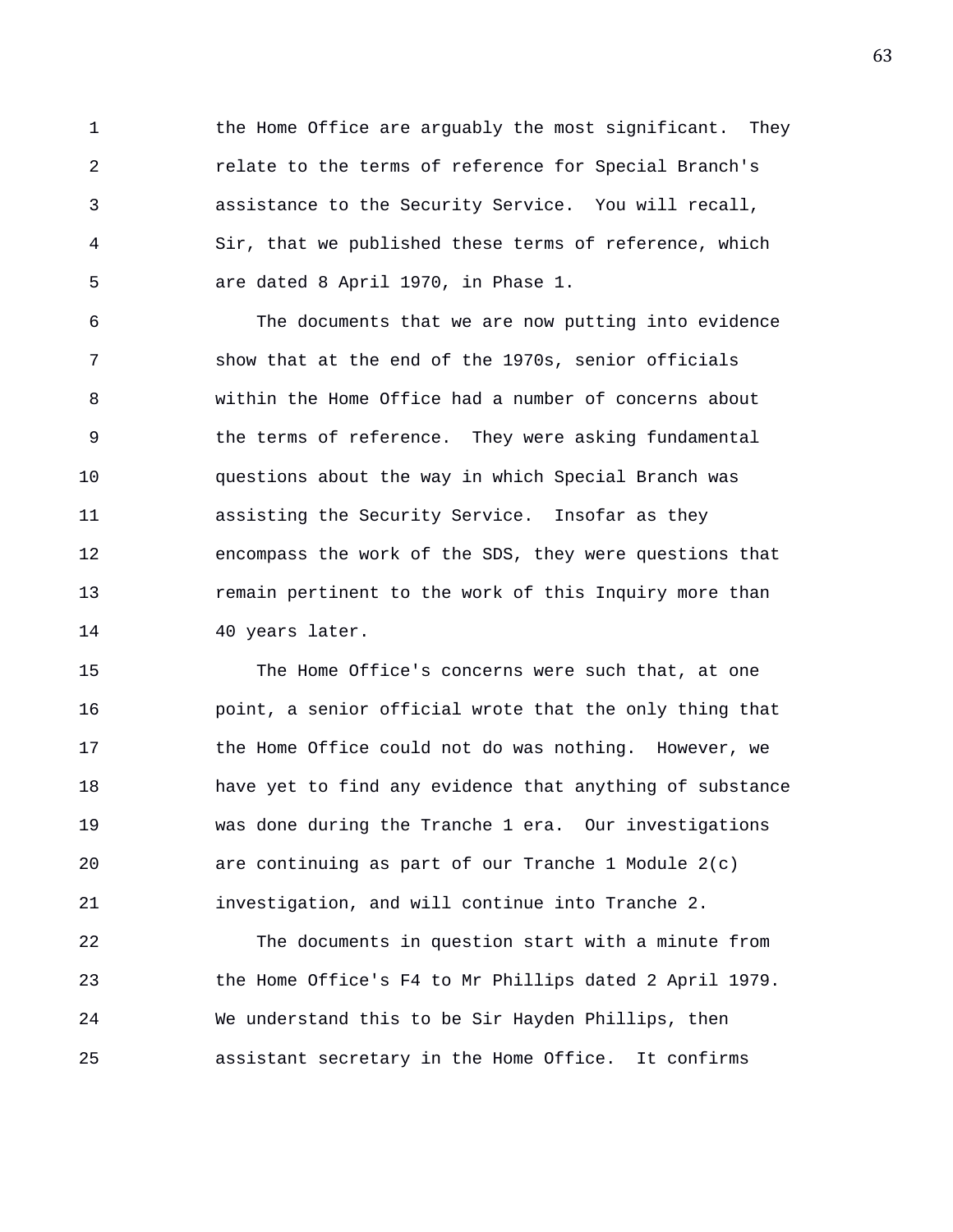1 that the Security Service's June 1970 terms of reference 2 for Special Branch, as supplemented by the circulars on 3 subversive activities in industrial disputes and 4 subversive activities in schools remained current.

5 It then refers to a meeting held by the then 6 Permanent Secretary at the Home Office, 7 Sir Robert Armstrong, on 7 December 1978, which had 8 discussed the work which special branches undertook for 9 the Security Service. At the meeting it appears that it 10 had been the then Chief Inspector of Constabularies who 11 had initially raised concerns about how the relationship 12 between the Security Service and Special Branch was 13 working in practice.

14 The memorandum reads:

15 "... HMCIC had expressed the view on an earlier 16 occasion that the Security Service sought more 17 information from Special Branches than they really 18 needed. And certainly, as Mr Heaton has noted, 19 the question of how far Special Branches should go on 20 behalf of the Security Service and who decides this are 21 begged by the 1970 terms of reference which talk only 22 about Special Branches collecting information about 23 subversives and potentially subversive organisations and 24 individuals, in consultation with the Security Service." 25 The Permanent Secretary is recorded to have rather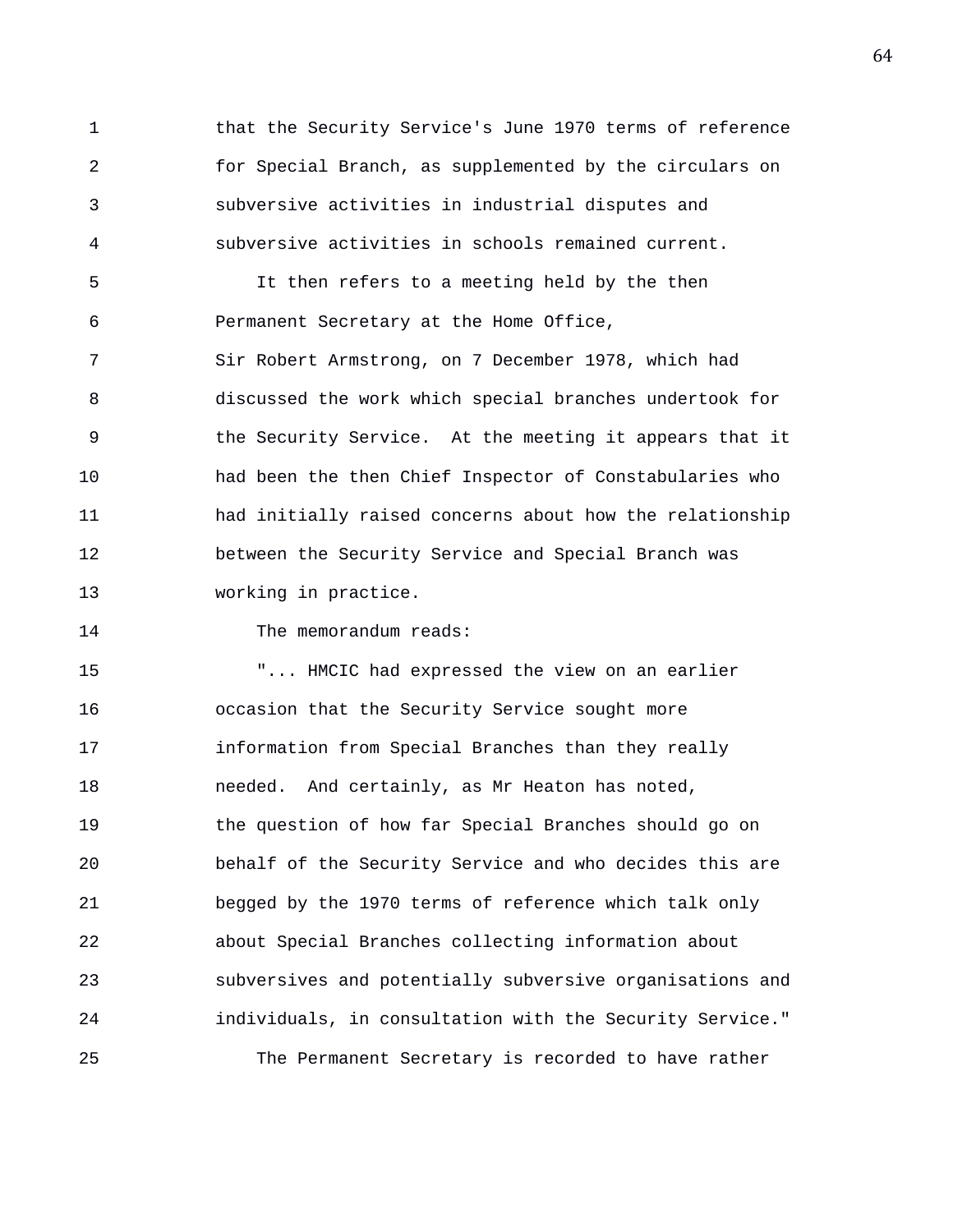1 tentatively proposed agreeing an up-to-date statement. 2 I quote:

3 "... Sir Robert Armstrong indicated that, although 4 we should be in no hurry to reopen the question of 5 the existing terms of reference, we should give 6 consideration to putting forward a note to any new 7 Home Secretary following a general election, which 8 represented an agreed and up to date statement of what 9 was feasible and acceptable to the Security Service and 10 the police."

11 The author of the memorandum records that there had 12 been subsequent discussions about how to proceed, and 13 proposed a working party to produce more detailed 14 guidance for the police.

15 The only other document in the group of four 16 documents which bears a date is a note from David Heaton 17 to Mr Andrew and Sir Brian Cubbon, copied to 18 Mr Phillips. It is dated 8 October 1980, and attaches 19 an internal discussion paper about special branches, 20 also dated October 1980. The note appears to have 21 followed a meeting between (at least) Mr Andrew and 22 Sir Brian Cubbon the day before at which the internal 23 discussion paper had been mentioned. Sir Brian was by 24 then the permanent Undersecretary of State at 25 the Home Office, having succeeded Sir Robert Armstrong.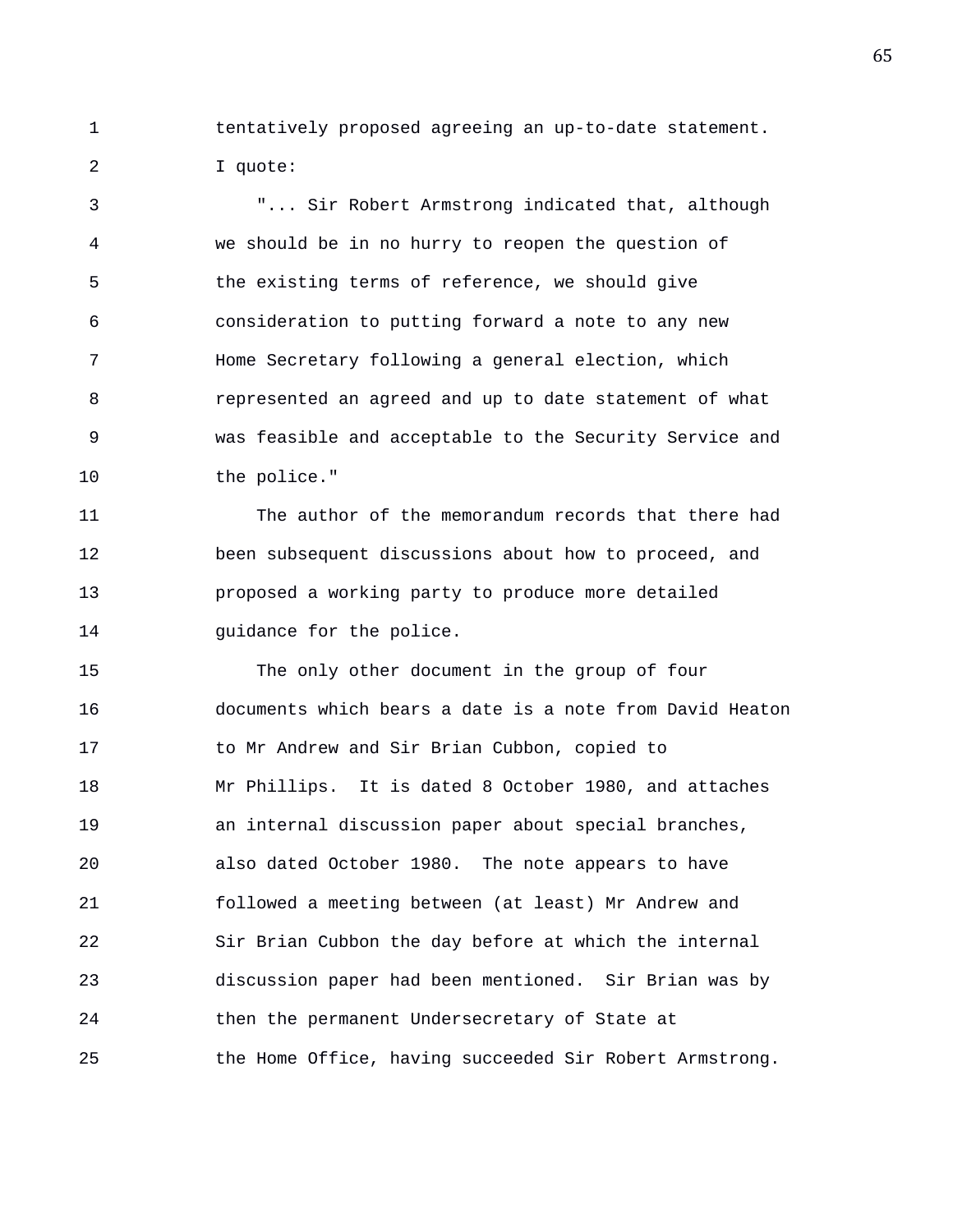1 The discussion paper repays careful reading, and 2 I do not pretend to be able to do it full justice here. 3 However, I will seek to alight upon some of its more 4 salient features. It sought to identify current issues 5 and, in a preliminary way, how they might be tackled. 6 It begins by noting that the 1970s had seen: 7 "... a growth in the proportion of Security Service 8 effort devoted to monitoring terrorism and subversion as 9 opposed to counter-espionage work." 10 Which meant that special branches had in recent 11 years: 12 "... become more heavily involved in those aspects 13 of their duties which are the most politically 14 sensitive." 15 The paper then moves on to summarise criticisms of 16 Special Branch: 17 "Generally, [the criticisms] are that Branches are 18 over-secretive and under-accountable, and that they 19 interest themselves in, and record the activities of, 20 people who are merely undertaking proper political or 21 industrial activity. Specifically, criticism has 22 centred on Special Branch work in monitoring subversion, 23 an activity Branches undertake largely on behalf of 24 the Security Service. There has been concern about 25 the records kept by Special Branches on individuals,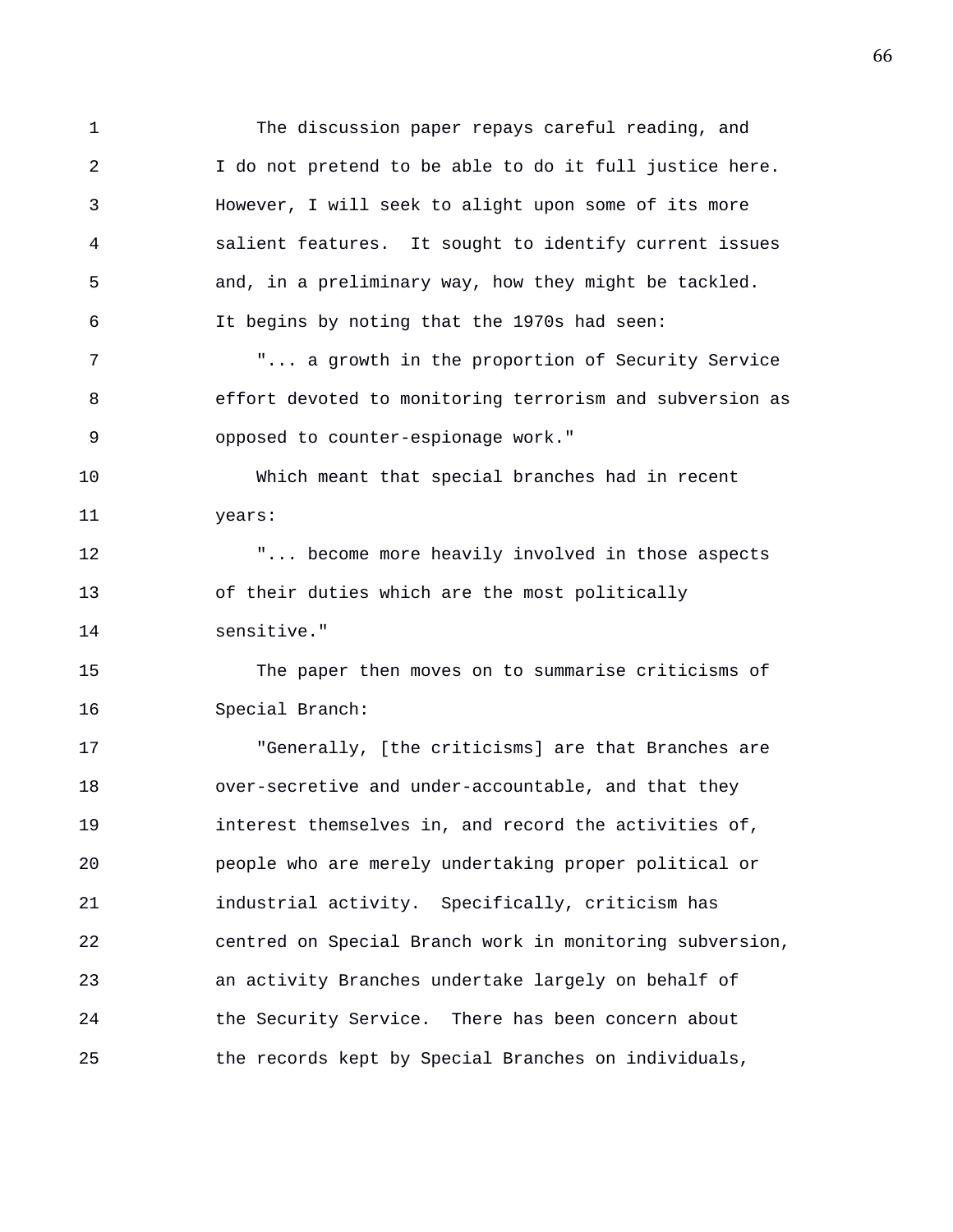1 particularly on those judged to be subversive."

2 Specific recent incidents which are described as 3 having fuelled criticism of Special Branch are then 4 enumerated. None directly concern the SDS, but 5 the nature of the information gathered in these 6 incidents is often not unlike that which we know was 7 gathered by the SDS. One records the elision of 8 opposition to racism with subversion:

9 "... a young man who was recorded as of potential 10 subversive interest because of some badges he was 11 wearing when he passed through Dover which indicated 12 that he was opposed to racism."

13 I also note in passing that the police had distanced 14 themselves from the raid on the WRP's White Meadows 15 education centre:

16 "The raid by the Derbyshire Police on 17 the Workers Revolutionary Party Training Centre on 18 the advice of the Security Service, but much against 19 the advice of the Metropolitan Police Special Branch." 20 Concerns on the part of chief constables about their 21 work for the Security Service are recorded:

22 "There have in the relatively recent past been 23 indications that some chief constables are not entirely 24 at ease about the work of Special Branches. 25 Specifically, their anxieties seemed to be about: (a)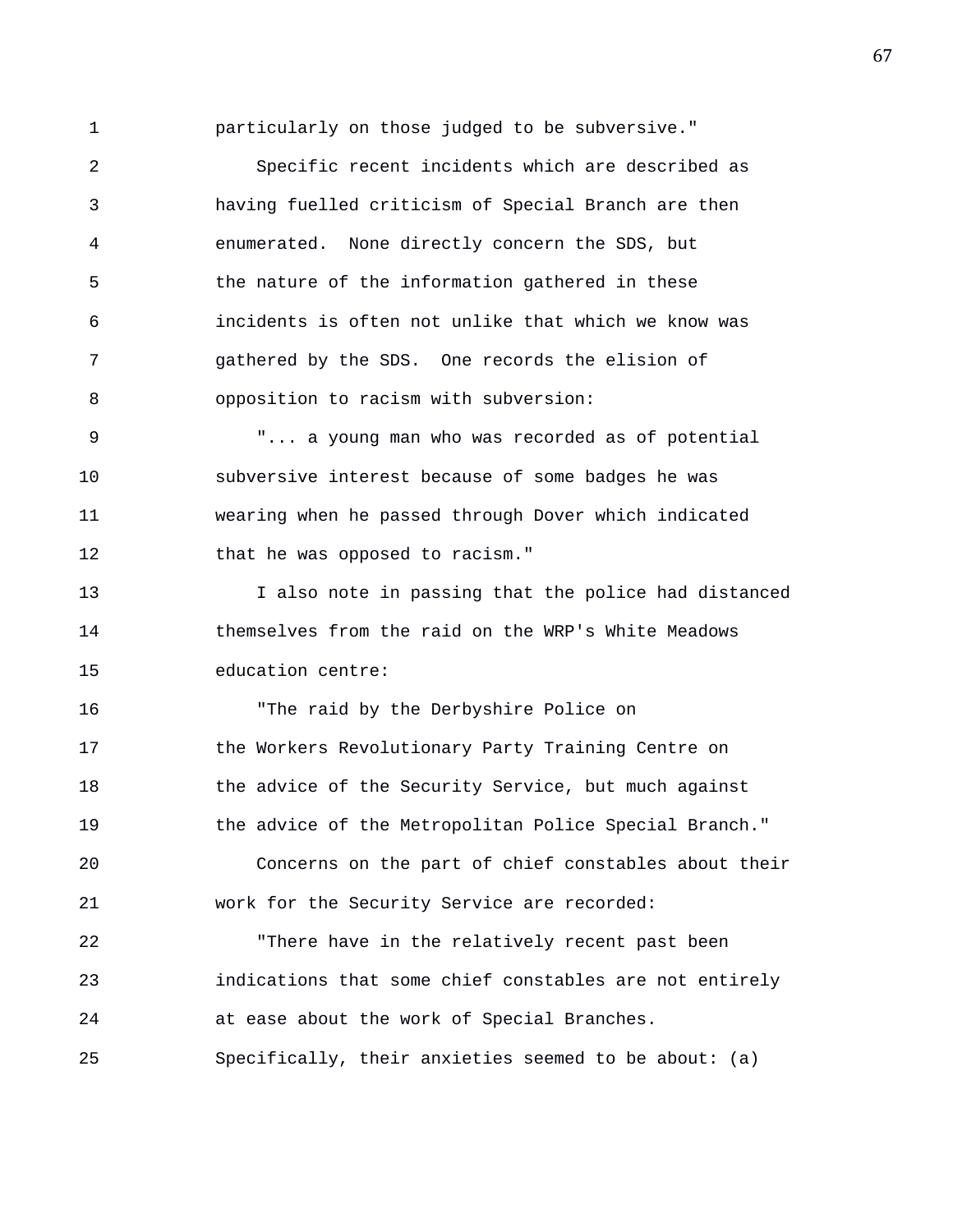1 whether there was Ministerial approval and authority for 2 the work done by Special Branches on behalf of 3 the Security Service; (b) the nature of the work done on 4 behalf of the Security Service and its potential for 5 creating difficulties in ordinary police work and 6 damaging relations between the police and the public; 7 (c) the weight to put on Security Service requests for 8 Special Branch to undertake particular tasks."

9 So, too, are concerns that operational officers in 10 special branches seem uncertain about the proper extent 11 of their role. In the context of whether information 12 that was being recorded was really of security interest, 13 an example is given of the practice which is stated to 14 have grown up amongst Port Officers "of reporting 15 trade union office holders who left the UK on holiday or 16 to attend a union meeting abroad".

17 Having noted that the growth in Special Branch's 18 assistance to the Security Service is likely to 19 continue, the discussion paper proceeds to consider in 20 turn:

21 "... those issues on which there is at present 22 uncertainty and to prepare answers to those on which 23 there is criticism."

24 The first such issue is the Special Branch terms of 25 reference, and on this topic the paper contains two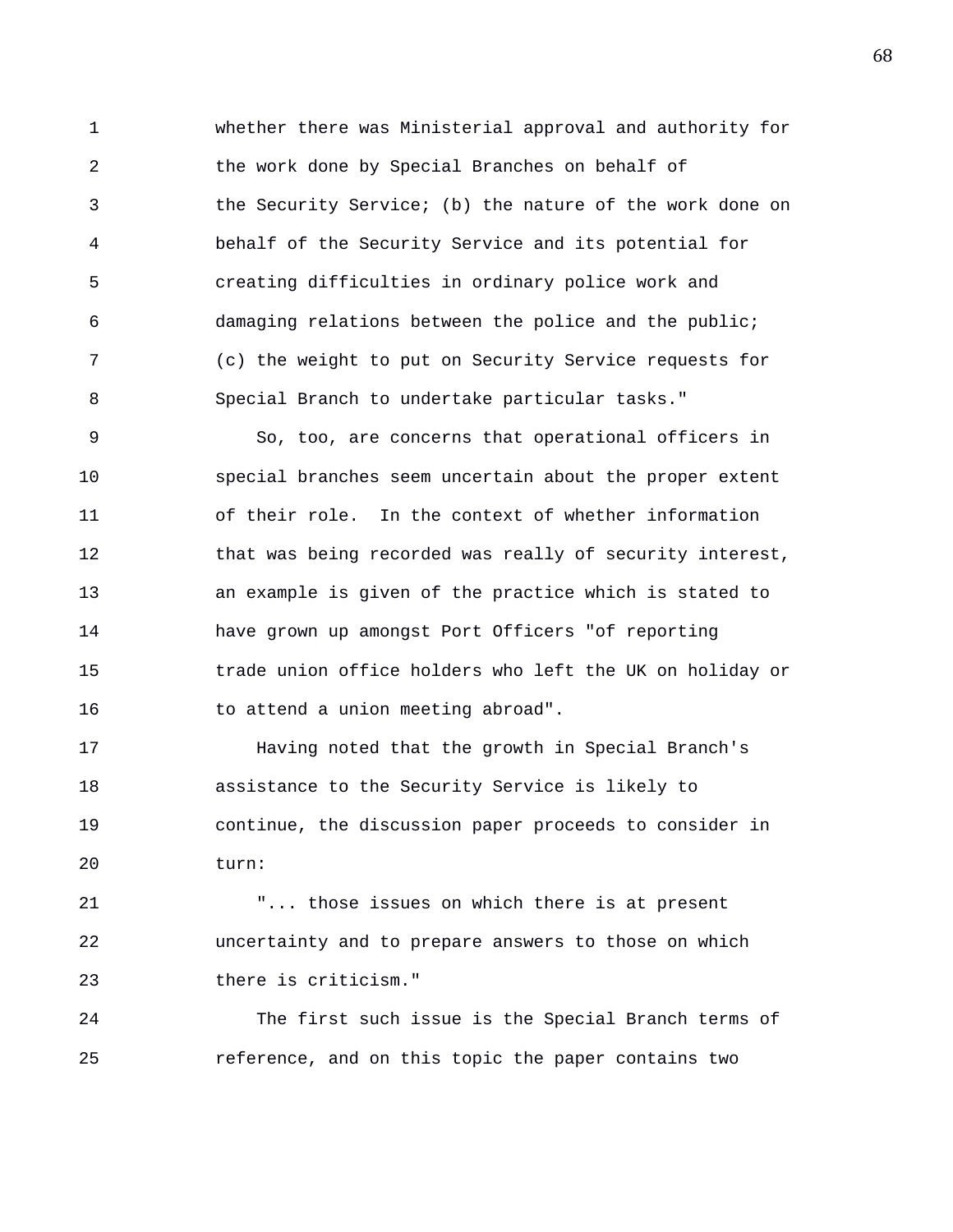1 particularly important paragraphs:

2 "In the course of last year and in response to 3 the public and police concern mentioned earlier, F4 4 Division attempted a consolidation and up-dating of 5 the 1970 terms of reference and subsequent letters of 6 guidance: a copy of the resulting document was welcomed 7 by HMCIC and the head of MPSB, the Security Service saw 8 no case for revising the terms of reference and indeed 9 likely disadvantages in so doing. They suggested that 10 all that might be needed was for some arrangement 11 whereby the attention of newly appointed chief officers 12 would be drawn to the 1970 terms of reference and other 13 relevant documents.

14 "The difficulty with this and indeed with the draft 15 revision of the terms of reference produced last year is 16 that the 1970 document begs a number of very important 17 questions. Some of the more difficult aspects of 18 the document are indicated by underlying on the copy at 19 Annex A. It therefore seems that:

20 "(a) The 1970 document plus additions may not be 21 a satisfactory starting point as a statement of 22 Special Branch functions;

23 "(b) Before a revision of the documents can be 24 attempted, however, certain central questions need to be 25 answered;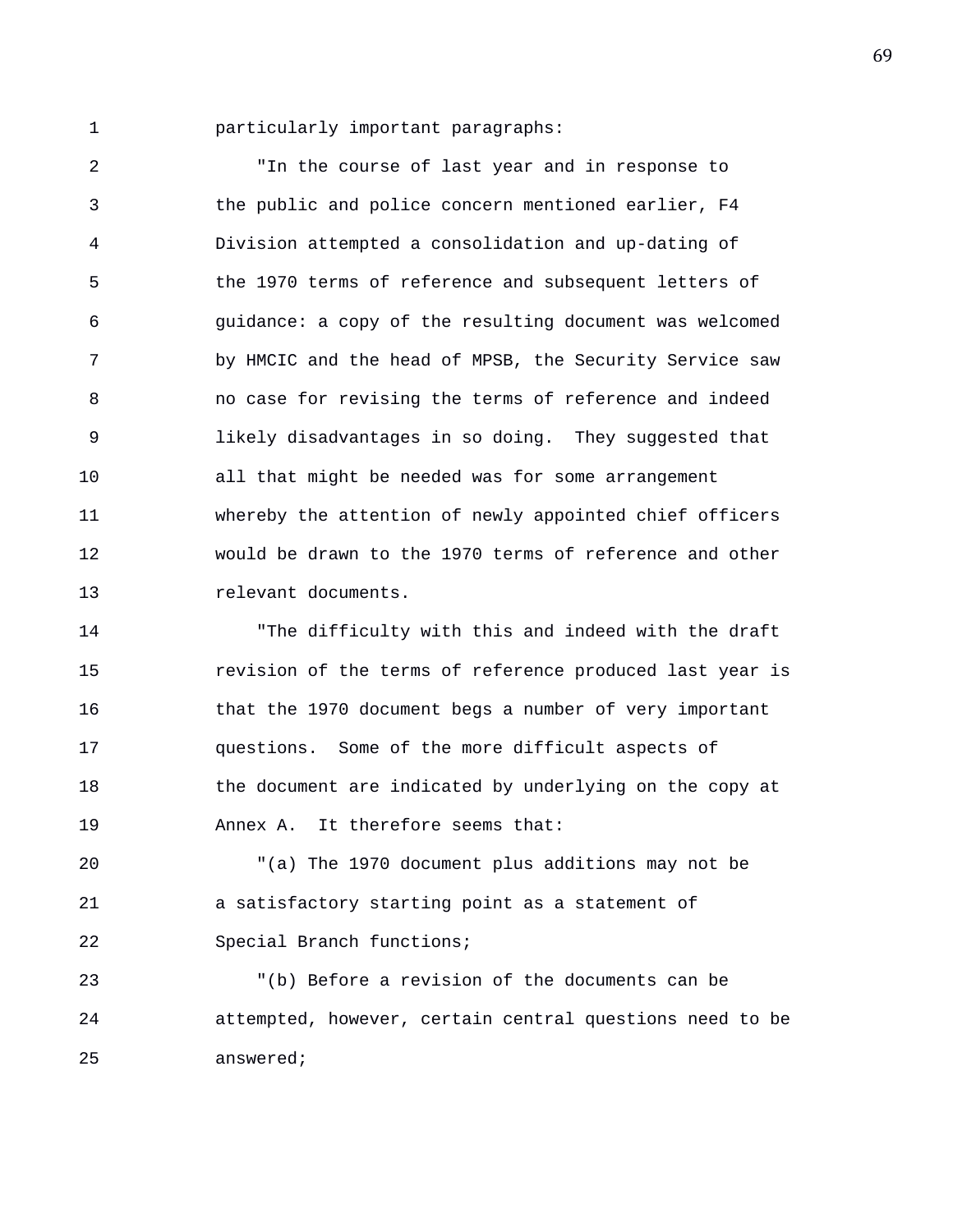1 "(c) Any attempt to continue with a revision of 2 the terms of reference is going to require careful 3 explanation to and discussion with the Security Service 4 and the police." 5 We believe that we have a copy of the underlined 6 Annex A referred to in the discussion document which 7 identifies those parts of the terms of reference which 8 the Home Office's F4 Division were particularly 9 concerned about. 10 Could we display, please, {UCPI/4459}. 11 If we can scroll down now, please. On to the next 12 page, please, {UCPI/4459/2}. Thank you. 13 Could we scroll down to the bottom half of that 14 page. Thank you. 15 Could we go further down, please. Thank you. 16 Could we go to the next page, please {UCPI/4459/4}. 17 Can we scroll further down, please. Keep going. 18 I'm looking for the next underlining. Thank you. 19 {UCPI/4459/5}. 20 And could you scroll down to the bottom, please. 21 Thank you. Could you scroll further down, please. 22 Could you just scroll down to the very bottom. 23 Thank you. 24 Could that be taken down now, please. 25 The second and related issue considered in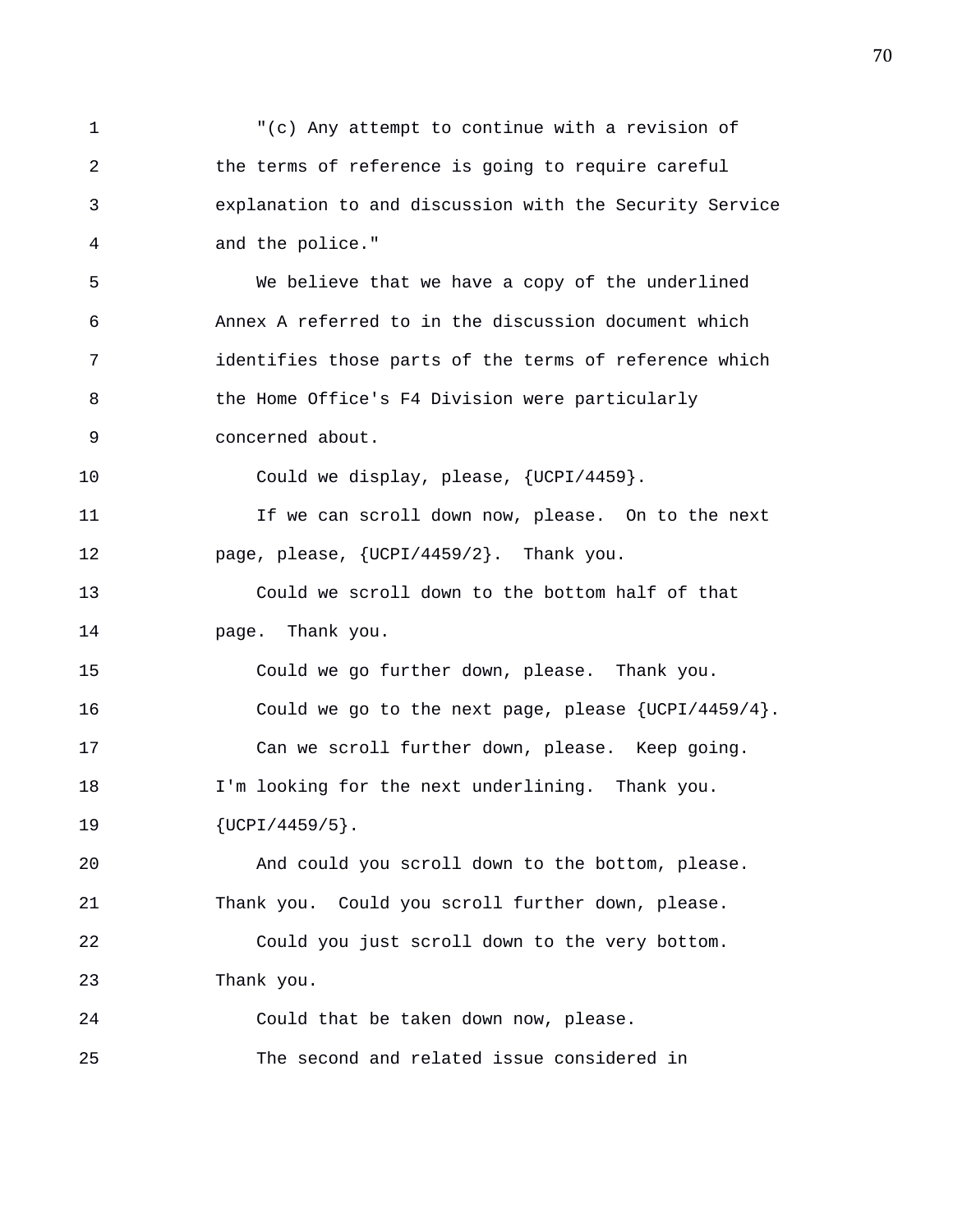1 the papers is the work of the special branches on behalf 2 of the Security Service. F4 describes this work as 3 the most sensitive aspect of the work of Special Branch 4 and:

5 "... the work which can most easily jeopardise 6 police -- public relations and ... also the area in 7 which the police themselves, or some of them, seem least 8 certain of the authority for their role."

9 The papers go so far as to state:

10 "... it may be appropriate to ask how valuable is 11 the work which Special Branches do on behalf of 12 the Security Service and what would be the implications 13 of dropping or curtailing it."

14 The paper next moves to consider the definition of 15 subversion, and contains important passages which 16 criticise the use of the Harris definition of 17 subversion. Of particular concern to F4 was the lack of 18 any requirement for conduct to be unlawful before it 19 could fall within the Harris definition. The relevant 20 passages read:

21 "This definition has been repeatedly criticised by 22 Mr Robin Cook MP and others, and contrasted with 23 the definition of Lord Denning in his 1963 report that 24 subversives are those who would 'contemplate 25 the overthrow of the Government by unlawful means'.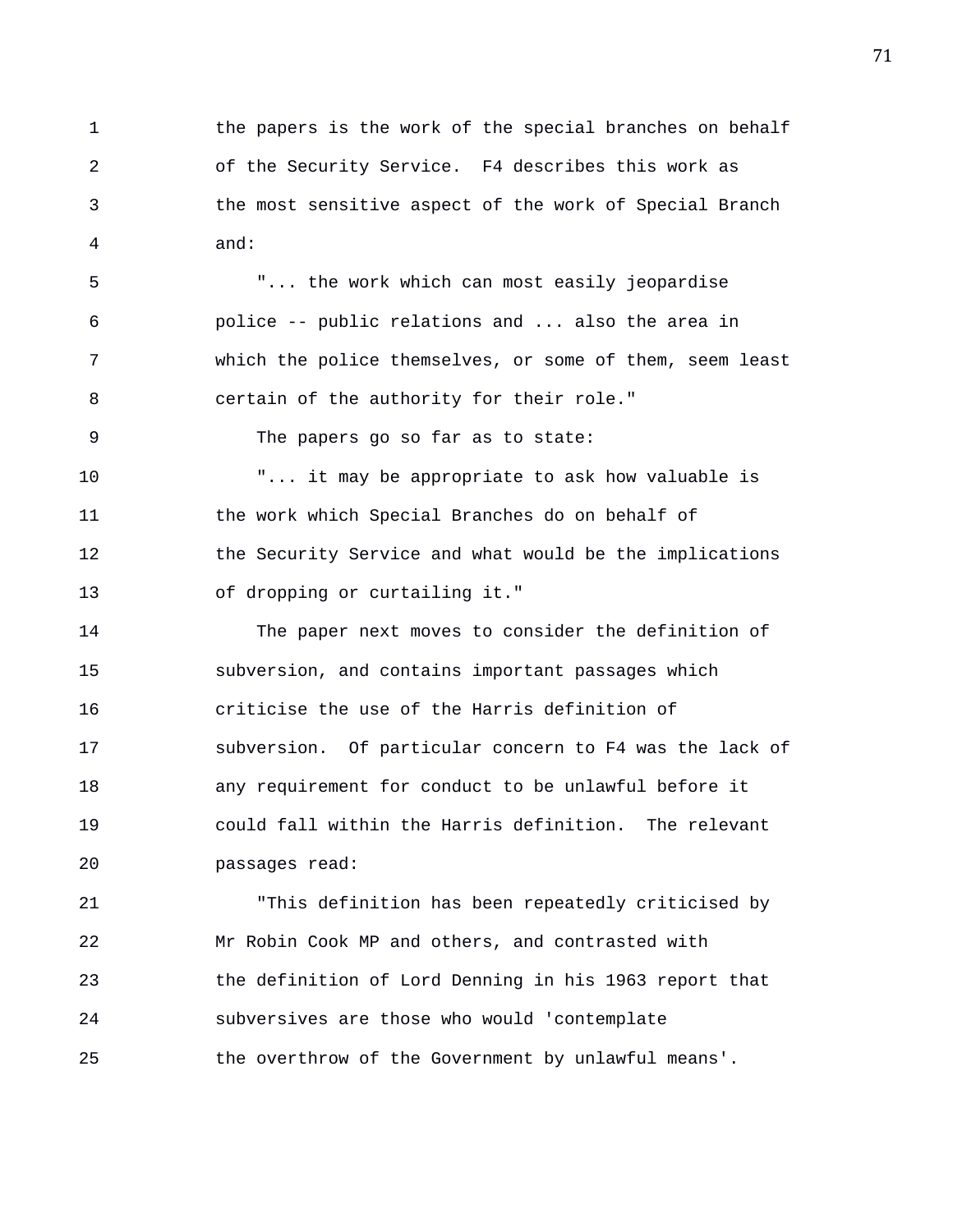1 "It is the absence in the present definition of 2 a clear reference to unlawful activities which prompts 3 most of the criticism. In the Adjournment debate 4 initiated by Mr Cook on 7 November last year, Mr Brittan 5 answered criticism that the present definition enabled 6 Special Branches to spy on perfectly proper political or 7 trade union activity by saying that the 'definition is 8 such that both limbs must apply before an activity can 9 properly be regarded as subversive'. In other words, 10 there has to be an actual or potential threat to 11 the safety or wellbeing of the State and an intention to 12 undermine Parliamentary democracy which, taken together, 13 in police terms will mean the detection of an illegal 14 act or the prevention of a possible illegal act. In 15 correspondence with Kevin McNamara MP we used the phrase 16 that Special Branch officers are properly concerned with 17 information relating to terrorism, subversion, or other 18 breaches of the law. But it may be doubted whether 19 these attempts to impart the concept of unlawfulness 20 into the present definition of subversion are wholly 21 successful."

22 I note that whilst focusing on whether 23 the definition of subversion should require illegality, 24 the paper dilutes the requirements of the Harris 25 definition as to the degree of threat required by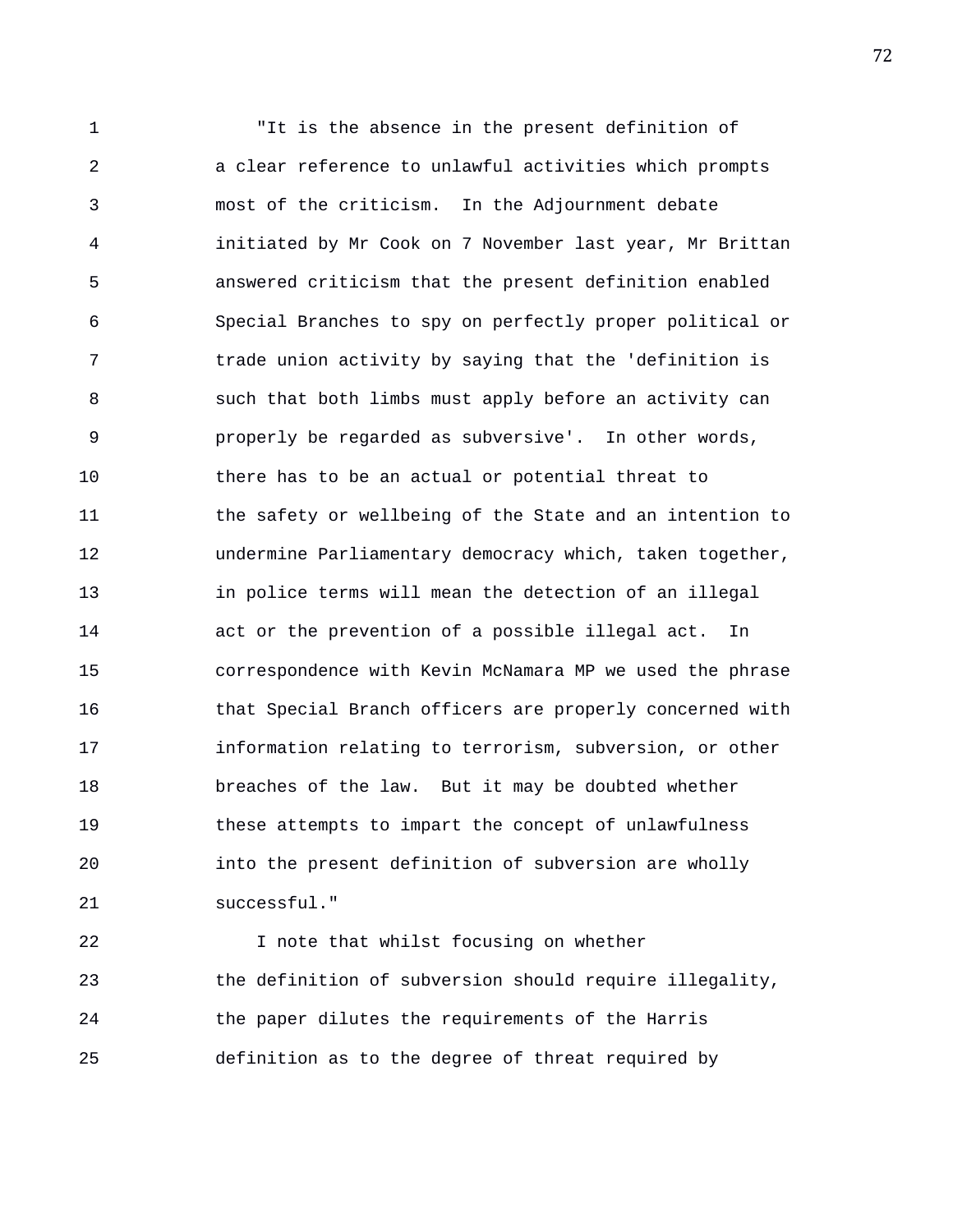1 interpreting it widely enough to include not only an 2 actual but also a potential threat.

3 The paper records the difficulty that Special Branch 4 officers were finding in practice in defining 5 subversion. It states:

6 "There is certainly evidence that Special Branch 7 officers find difficulty in practice in defining 8 the proper boundaries of subversion ..." 9 And (quoting a senior police officer): 10 "... it is nowadays often difficult to establish 11 where legitimate political activities end and subversion

12 begins ... I am sure that no Special Branch officer 13 doing his job efficiently can avoid becoming involved, 14 at least on the fringe of legitimate politics (of either 15 wing) ..."

16 On this issue, the author's conclusions show that 17 they were clearly dissatisfied with the status quo, and 18 felt it to be fundamentally flawed. They wrote:

19 "Neither the present definition of subversion nor 20 the 1970 terms of reference assist officers in resolving 21 this dilemma. Nor do they provide Ministers or chief 22 officers with a water-tight basis on which to justify 23 the work of police officers in investigating and 24 recording the activities of subversives."

25 The concerns about the difficulties with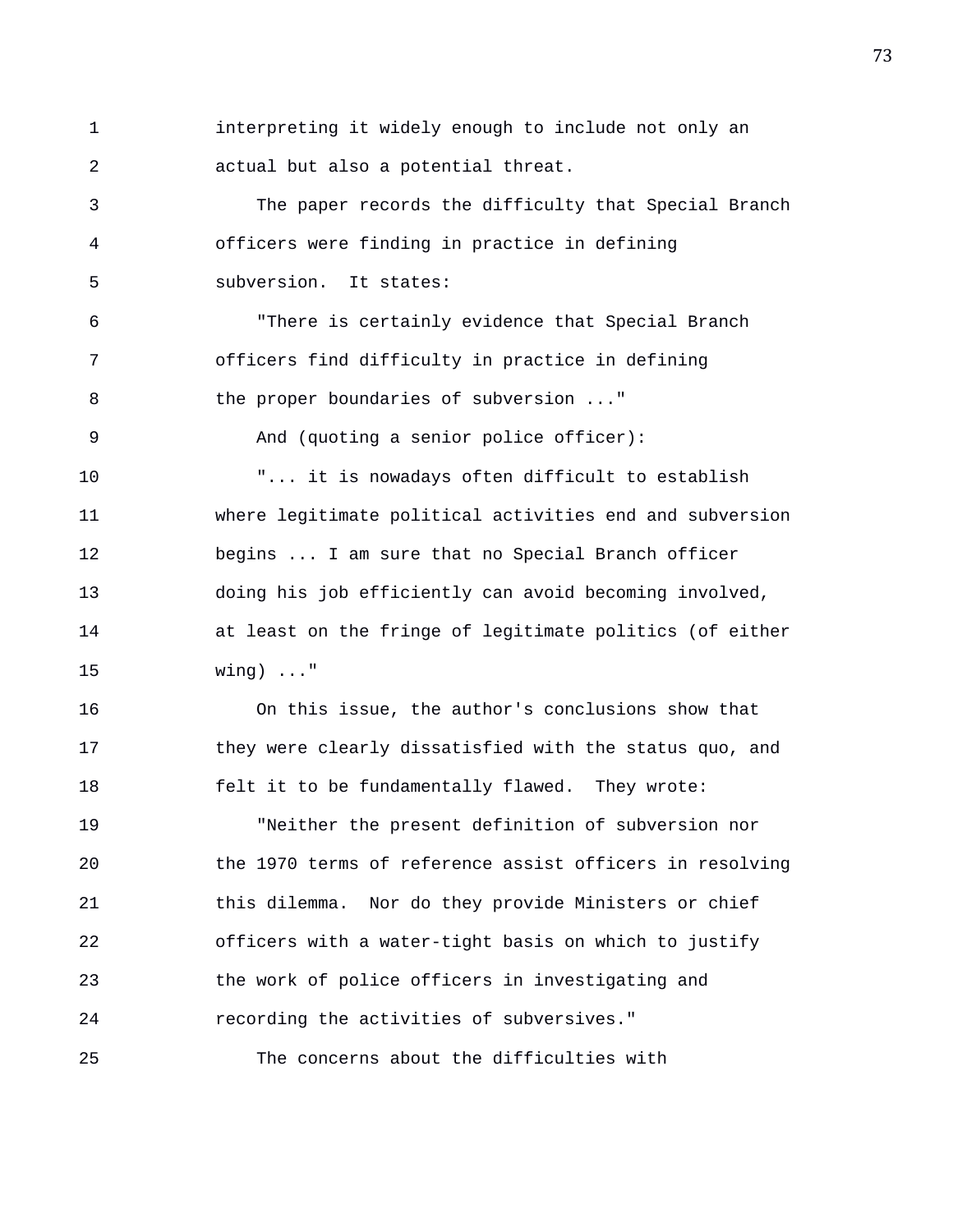1 the definition of subversion are carried over into 2 a discussion about recordkeeping, particularly in 3 the context of the advent of computerised records. 4 The authors wrote:

5 "... it seems reasonable to assume that, in the area 6 of subversion, the difficulty which arises in defining 7 of proper extent of Special Branch interest also arises 8 in deciding what information should be recorded ..." 9 And concluded:

10 "... The nature of information stored by 11 special branches is in many respects secondary to 12 the question what Special Branches are there to do. 13 The more clearly the proper extent of their interest in 14 subversion is defined, for example, the more easy it 15 should be for officers to judge what they should record 16 and what not. But there may also be a case for taking 17 more positive steps, perhaps through HM Inspectorate, to 18 ensure that forces' procedures for judging what to 19 record and for weeding out or disposing of irrelevant 20 information are satisfactory."

21 These are important observations and concerns in 22 the context of our investigation. The intelligence 23 reports from the Tranche 1 era that we have recovered 24 were not computerised but, even so, we have retrieved 25 SDS intelligence reports from both Metropolitan Police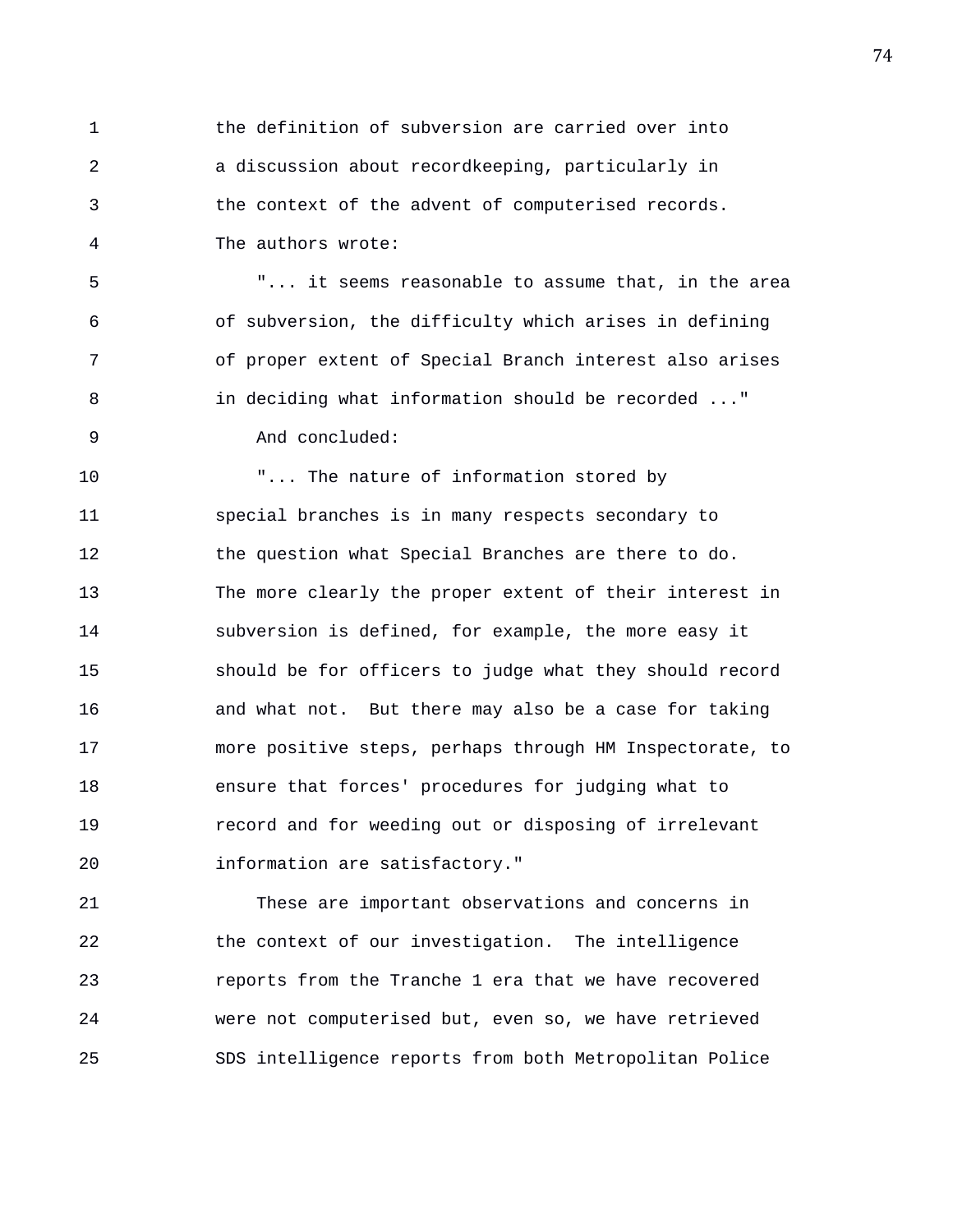1 and Security Service records, in large volumes, that 2 date back 40 or 50 years or more. They contain a great 3 deal of information about the private lives of a large 4 number of people. The questions that you must ask, Sir, 5 are not so very different from those being asked in 6 the Home Office in 1980. Should all of this information 7 have been recorded? Should it have been kept for so 8 long?

9 The authors considered the accountability of 10 special branches, about which they also had concerns. 11 They observed that much of Special Branch's work is 12 carried out on behalf of the Security Service, which 13 meant that the Security Service had an important say in 14 what work special branches actually did. However, they 15 further observed that:

16 "... the Security Service does not, of course, have 17 responsibility for the way in which that work is 18 discharged."

19 As for police authorities and the Home Office, they 20 wrote:

21 "Neither police authorities nor the Home Office have 22 responsibility for Special Branch operations, any more 23 than they have for the operational aspects of other 24 police work. Chief officers are, generally speaking and 25 for understandable reasons, reluctant to disclose to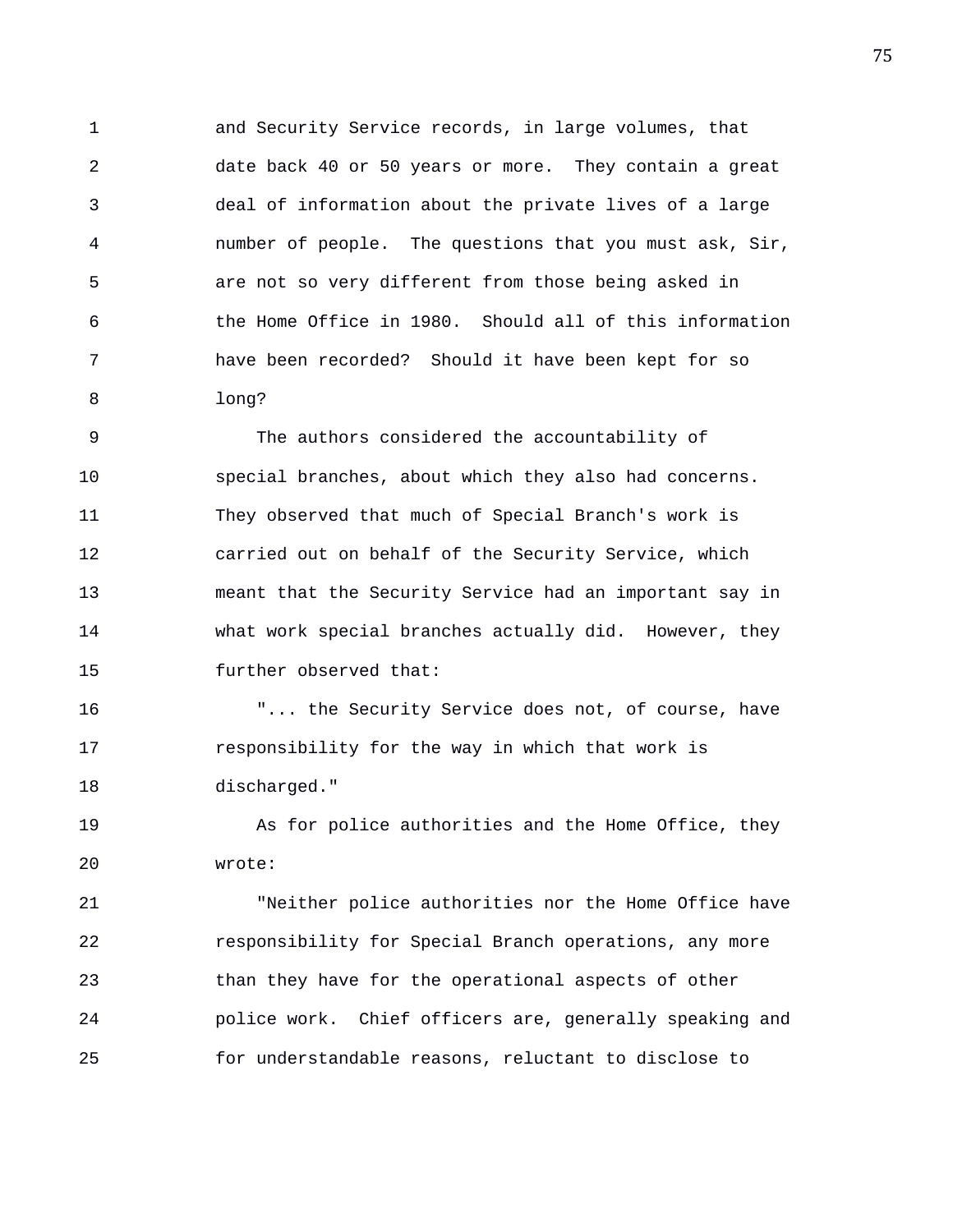1 police authorities anything other than the most general 2 information about their Branches. The Home Secretary's 3 national powers and responsibilities (including his 4 special position in relation to the Security Service and 5 the Metropolitan Police) mean, however, that 6 the Home Office has more of an opportunity for 7 influence. In recent years, a close working 8 relationship has developed between the Home Office, 9 the Security Service and MPSB, particularly on terrorist 10 matters, and under pressure of events, this relationship 11 is gradually being extended into other areas. But there 12 are limits to which this is particularly so, of course, 13 in relation to provincial Special Branches. The role of 14 the Home Office in this area is often limited to picking 15 up the pieces after some unfortunate incident."

16 In their concluding section, the authors returned to 17 their unease about the definition of subversion, writing 18 that:

19 "... there are a number of respects -- most notably 20 that in relation to the monitoring of subversion -- in 21 which it is difficult to ensure that very generalised 22 definitions are easily turned into readily defended 23 operations and procedures."

24 And calling for:

25 "... a more coherent and coordinated approach on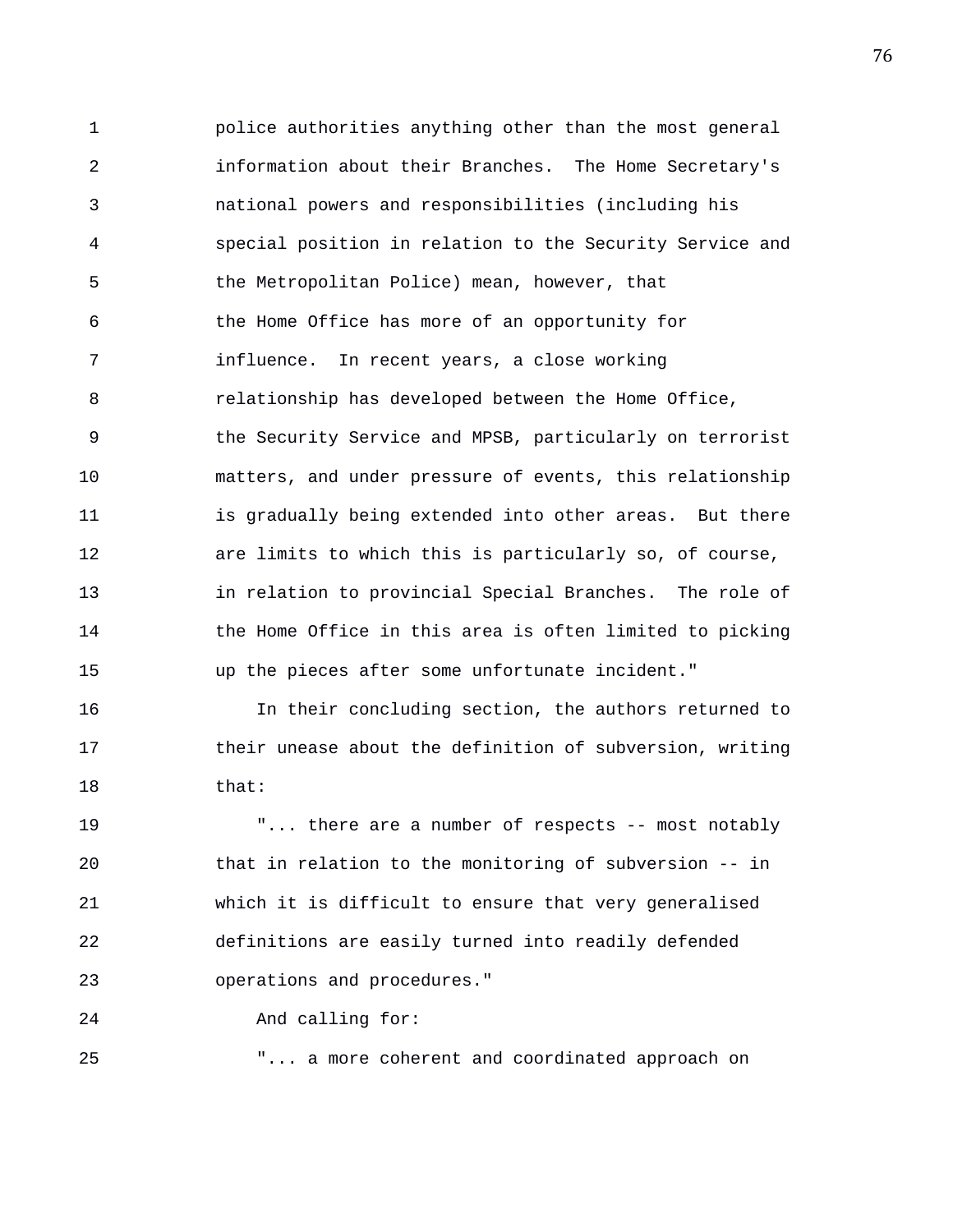1 the basis that we, the Security Service and the police 2 have a clear and common view of what Special Branches 3 are for and what they are doing."

4 They then turned to some of the difficulties which 5 they foresaw in trying to establish such an approach:

6 "The difficulties in the way of developing this sort 7 of approach are obvious. There is the inherent 8 sensitivity of the work Special Branch do. There is 9 the operational independence of Chief officers and, 10 equally important in this case, of the Security Service. 11 There are the operational jealousies of the police and 12 the Service. There is the need for us to define more 13 clearly our own role and to recognise the limitations, 14 eg because of lack of information, and the need to 15 distance the Home Secretary from the details of 16 operations, which must inevitably be placed upon it."

17 The paper concludes by proposing five possible ways 18 in which to take matters forward. Of particular 19 importance for our purposes are the first two, which 20 read:

21 "(i) we might seek a further discussion with 22 the Security Service on the question of the work done by 23 Special Branches on behalf of the Security Service. 24 Sir Robert Armstrong chaired such a discussion in 25 December 1978 but matters have moved on since then and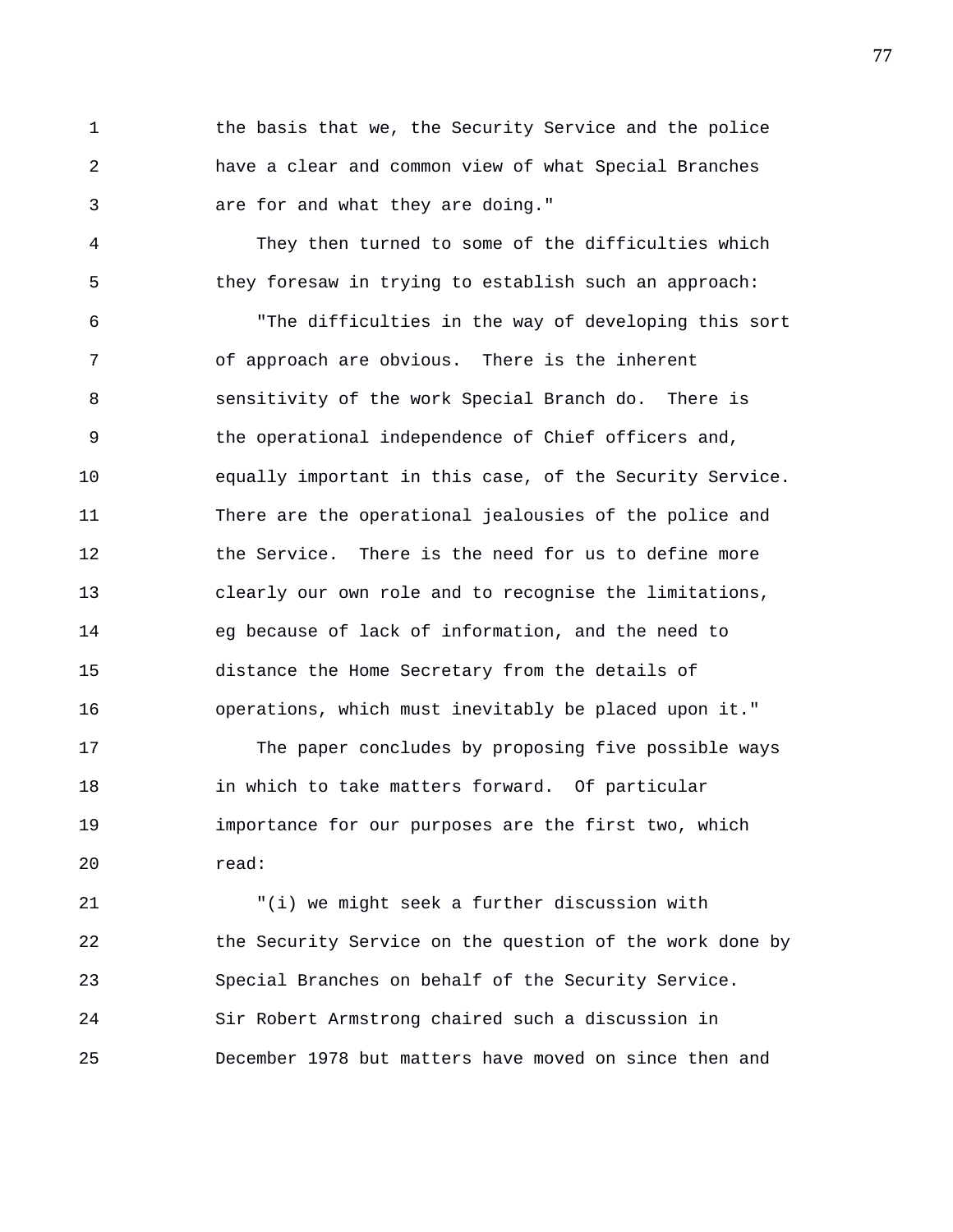1 a meeting now might deal in particular with 2 the questions of the revision of the terms of reference 3 and of the definition of subversion. It is for 4 consideration at what point HMCIC and the head of MPSB 5 should be brought in;

6 "(ii) we might try to define more clearly 7 the justification for and proper limits of Special 8 Branch and Security Service interest in some of the more 9 sensitive issues. A good current example is race ..."

10 We also have annex B to the discussion paper, which 11 is F4's draft consolidation and updating of the 1970s 12 terms of reference for Special Branch. Of particular 13 note are the proposed revision to the definition of 14 subversion and proposed guidance on the collection and 15 dissemination of intelligence about the subversive 16 background to public disorder. The proposed revision to 17 the terms of reference read:

18 "Subversive activities are defined as those which 19 threaten the safety or wellbeing of the state, and which 20 are intended to undermine or overthrow Parliamentary 21 democracy by political, industrial or violent means. 22 This includes the activities of organisations or 23 individuals which, while operating at present within 24 the law, have as their long-term aim the overthrow of 25 Parliamentary democracy."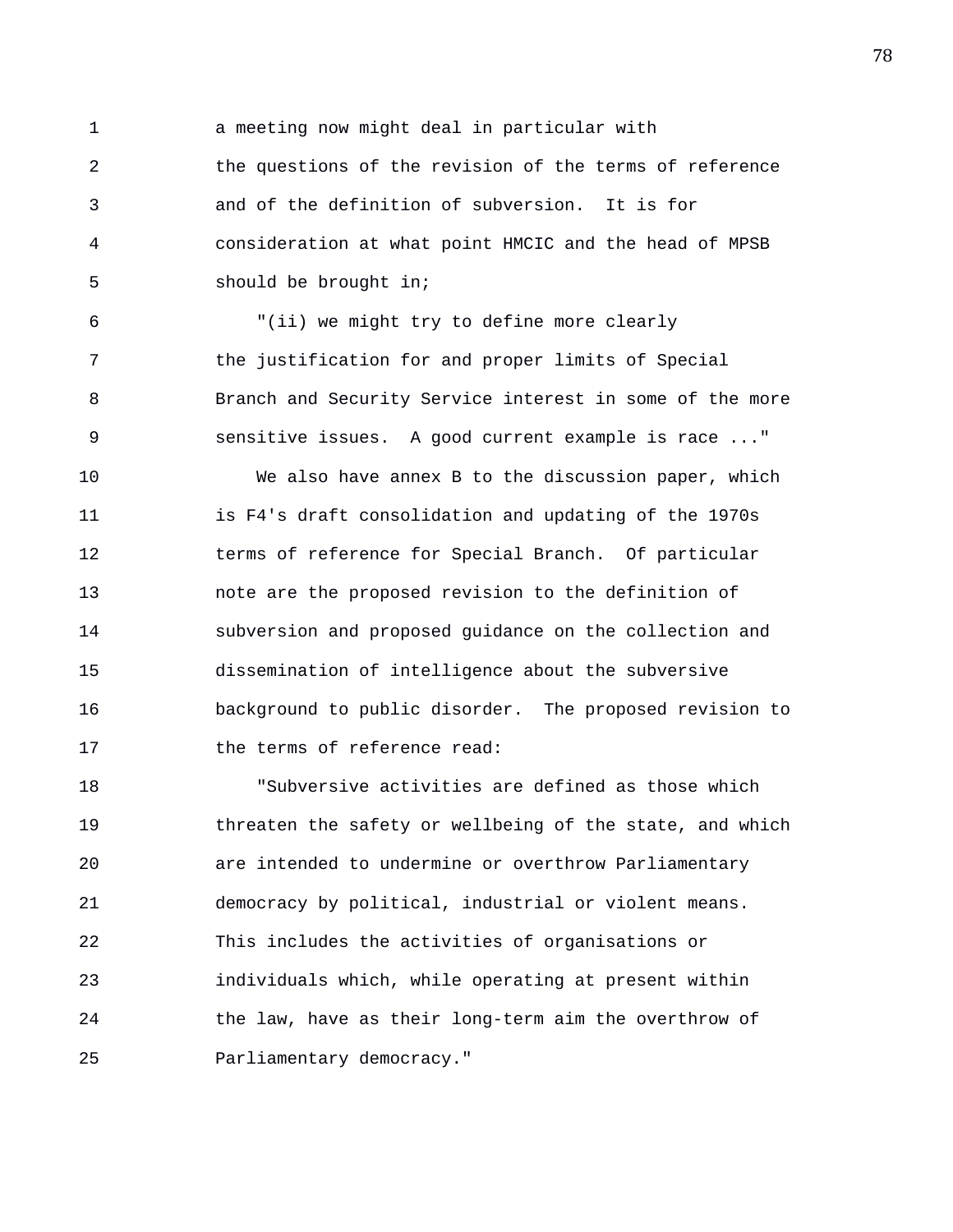1 The proposal is striking. It would have included 2 activity which was both lawful and posed no current 3 threat to the continuation of parliamentary democracy. 4 For example, a group such as the Workers Revolutionary 5 Party, on the evidence that we have received about it, 6 would appear to fall within the proposed definition, 7 whereas it does not appear to fall within the Harris 8 definition.

9 Turning to the guidance on the subversive background 10 to demonstrations, paragraph 7 of the draft revised 11 terms of reference stated:

12 "In consultation with the Security Service, to 13 investigate any subversive background to demonstrations 14 and breaches of public order. The function at 1 above 15 [which is the provision of intelligence affecting public 16 order] will provide the opportunity for the collection 17 of information about subversive elements, whether 18 individuals or organisations, in a particular 19 demonstration. Investigations should go no further than 20 is necessary to fulfil the function and should be 21 conducted with sensitivity in order to avoid any 22 suggestion that the Special Branch is investigating 23 legitimate expression of views."

24 For consideration is whether the above wording, if 25 it had been adopted in the terms of reference, might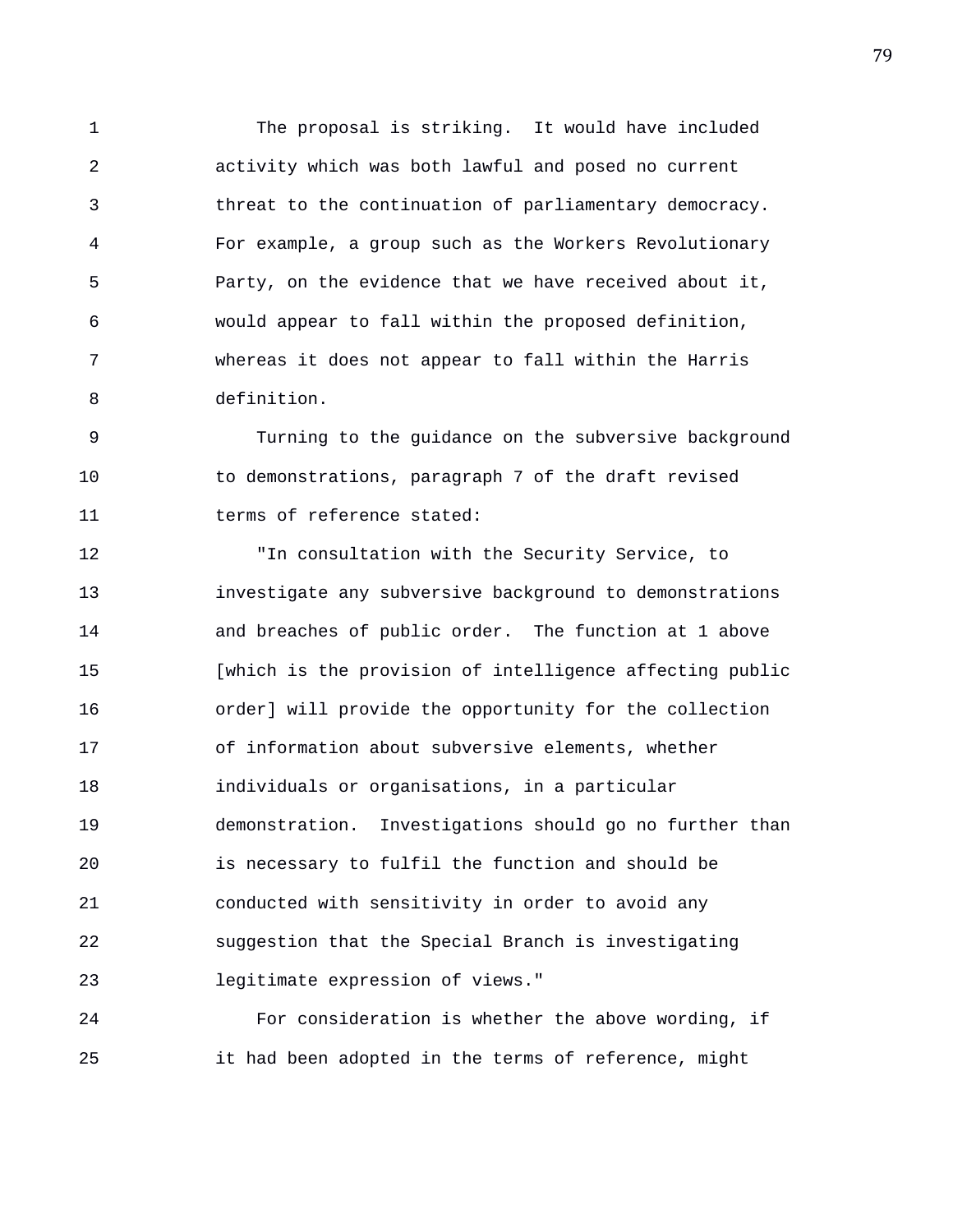1 have brought about a change in the approach to 2 intelligence-gathering which we have heard former SDS 3 officers give evidence about, an approach which seems to 4 have involved applying little if any filter to what was 5 reported and/or recorded.

6 Before I move to the significant covering note which 7 accompanied the internal discussion paper, I pause to 8 deal with an important but undated note from 9 David Heaton to Mr Andrew and Mr Wright. It seeks 10 Sir Brian Cubbon's views about the continuation of 11 the examination of the terms of reference for 12 special branches. Although it is hard to be sure, this 13 document appears to pre-date the discussion paper. Of 14 particular significance is the section of the note which 15 deals with the terms of reference. It is apparent that 16 it was thought that the consolidated and updated terms 17 of reference for Special Branch were needed particularly 18 in order to ensure that there was ministerial approval 19 and authority for the work done by special branches on 20 behalf of the Security Service. However, the draft 21 consolidation had not satisfied David Heaton. It is not 22 absolutely clear whether he is referring to the draft 23 terms of reference which I have just spoken to or some 24 earlier version, but Mr Heaton wrote:

25 "This consolidation has now been done but it has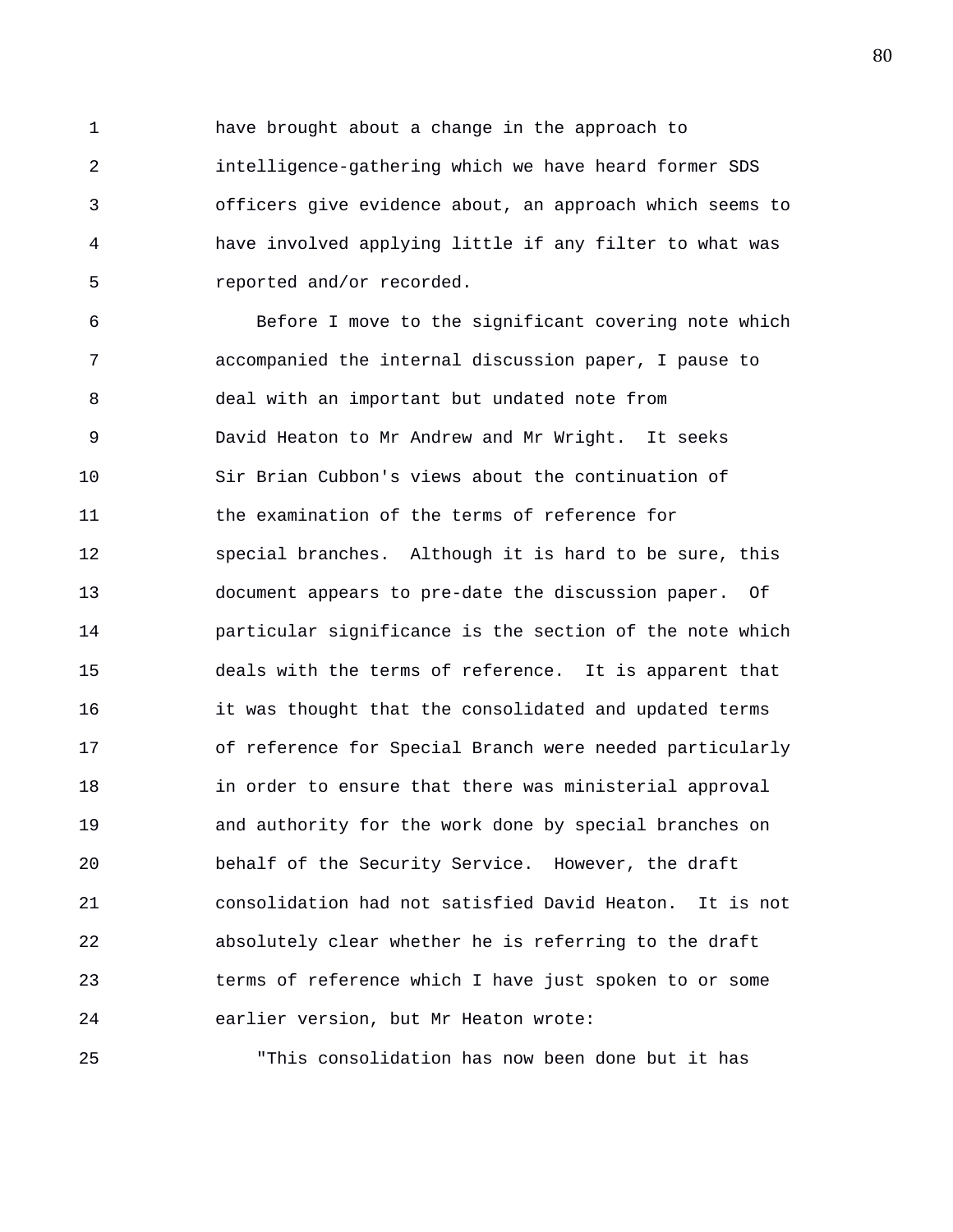1 proved to be more of a shoring up than a pulling 2 together and the result is a poor thing. It is clear 3 that no consolidation based on the 1970 terms of 4 reference can be satisfactory. This is because those 5 terms of reference begged a number of important 6 questions which would have to be examined if 7 consolidated terms of reference were to be issued, 8 whether under the imprimatur of ACPO or the Home Office. 9 These questions are:

10 "a. How can the work of police officers (which all 11 members of Special Branches are) in investigating 12 subversion, as currently defined, be justified given 13 that the definition covers some activities which are 14 not, as such, unlawful? The current working definition 15 of subversion is:

16 "'Activities threatening the safety or well being of 17 the State and intended to undermine or overthrow 18 Parliamentary democracy by political, industrial or 19 violent means'.

20 "b. How valuable is the work which Special Branches 21 do on behalf of the Security Service and what would be 22 the implications of dropping or curtailing it?

23 "c. Should Special Branches be involved at all in 24 such areas as carrying out enquiries relating to 25 immigration control?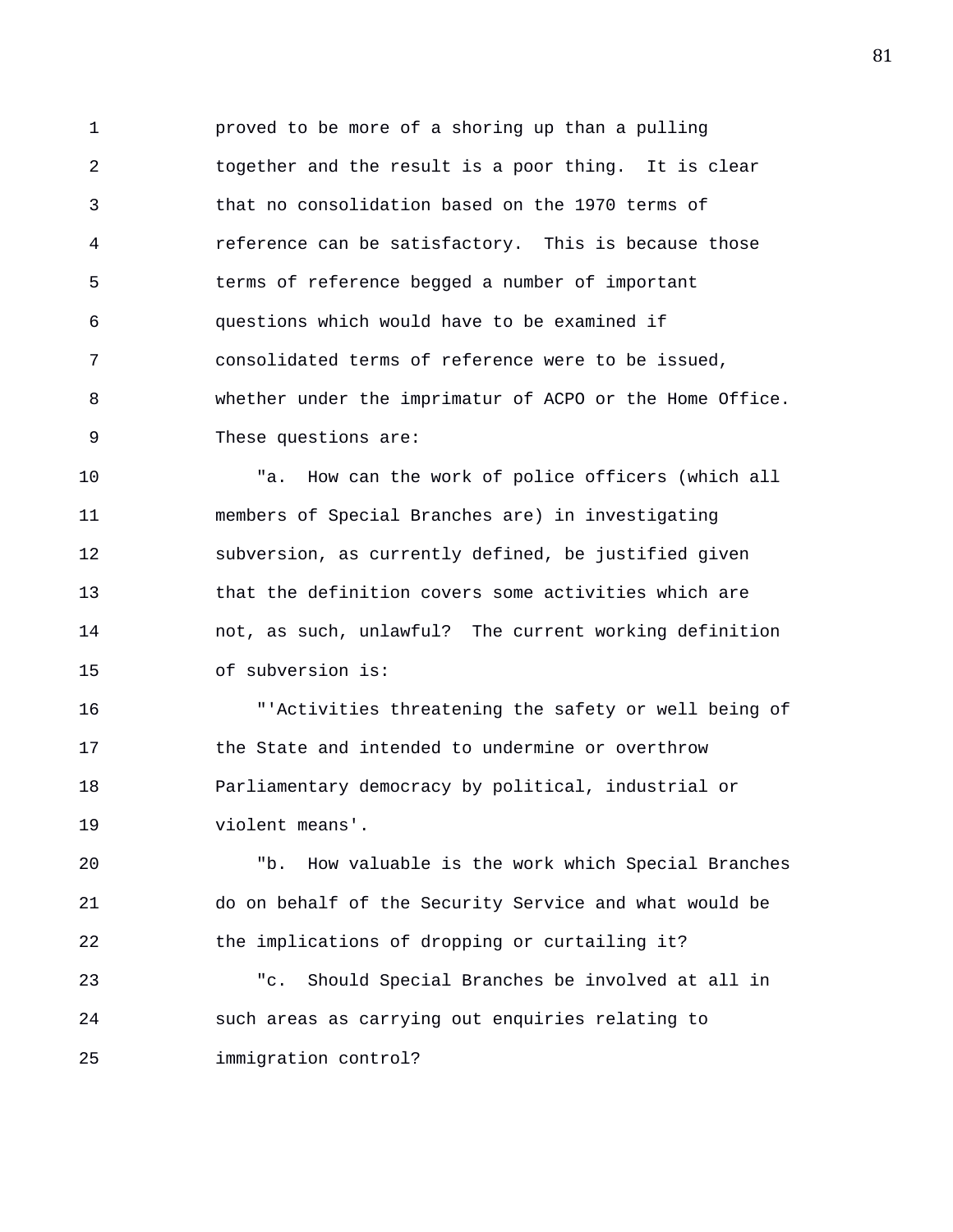1 "d. Who should have effective control over 2 individual Special Branches and decide on the extent of 3 their activities; the chief officer of the force 4 concerned or the Security Service?

5 "These are all questions of major importance which 6 need careful examination before answers can even be 7 sketched out. Time and effort would be needed for such 8 an examination. We now therefore need to decide whether 9 to proceed further or whether to let the current terms 10 of reference and Security Service circulars stand as 11 they are.

12 "The arguments for continuing the examination 13 further are first the simple one that times have changed 14 since the present terms of reference were issued and it 15 seems only prudent to look at them again to see if they 16 are still sensible. Second, there is no point in 17 Special Branches doing sensitive work likely to attract 18 public criticism if examination would show that such 19 work was not really necessary or not necessary to such 20 an extent. Third, new terms of reference issued after 21 such an examination would, it is to be hoped, dispel 22 most of the anxieties felt by Special Branch and chief 23 officers about accountability and control and reassure 24 them about Ministerial approval and support for their 25 work.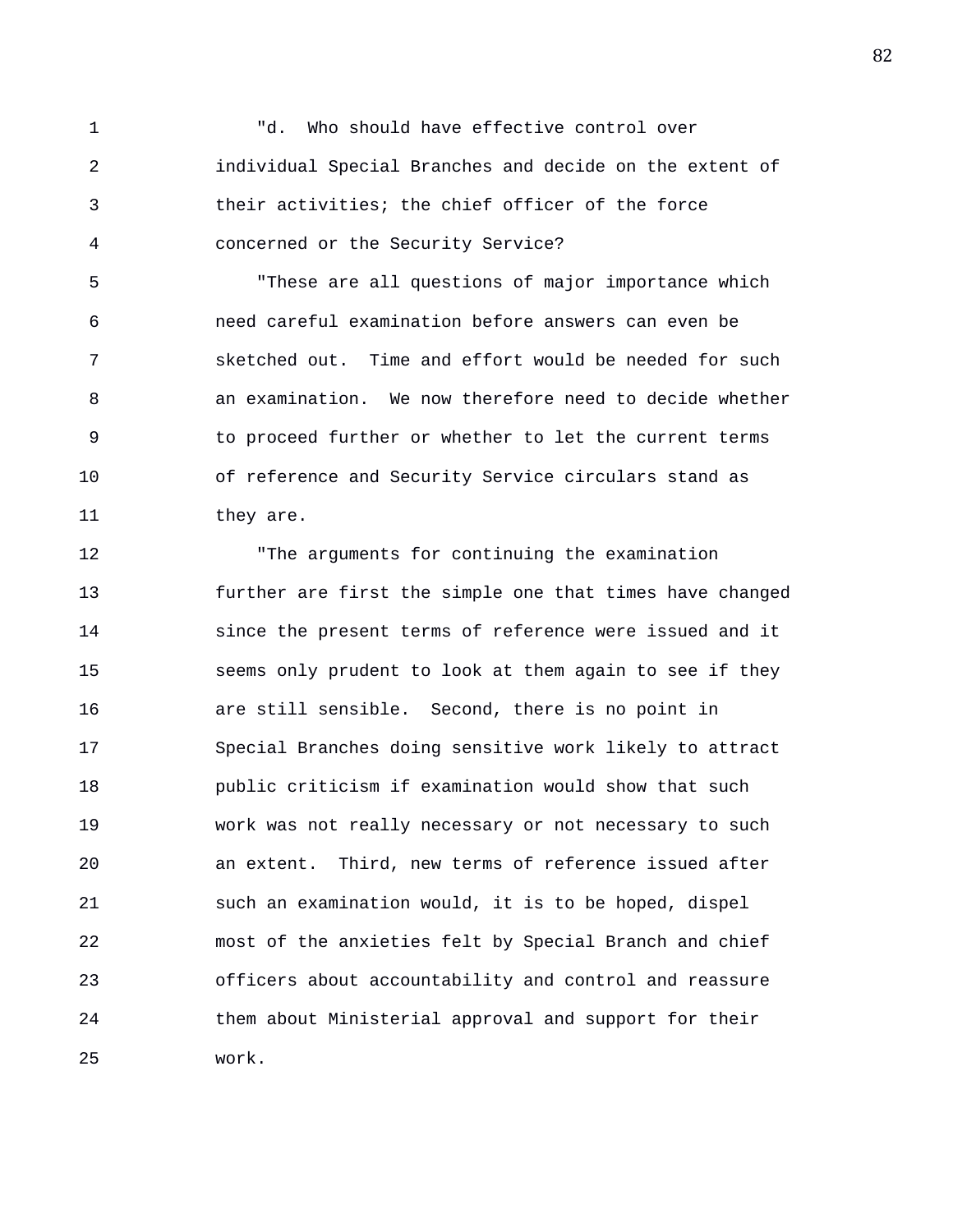1 "Against these arguments stand the Security Service 2 who have pointed out that the original proposal to 3 consolidate the 1970 terms of reference was made at 4 a time of Ministerial questioning of the role of 5 Special Branches, and that part of its purpose was seen 6 as reassurance to Ministers vulnerable to critics of 7 Special Branches. There is also a Pandora's Box 8 argument ie that if we once undertake a radical 9 re-examination of the basis of Special Branches work we 10 may well destroy the confidence built up between 11 chief officers, Special Branches and 12 the Security Service, not to speak of the relationship 13 which the Home Office has with each of them. Finally, 14 there is a question of resources. At present F4 has not 15 the capacity to undertake such a major exercise: either 16 more staff (? A Principal) would be needed (admittedly 17 only for a limited period) or some current work in F4 18 would have to be diverted elsewhere."

19 Returning now to the covering note which accompanied 20 the October 1980 discussion paper, Mr Heaton, in this 21 document, expresses the view that the Home Office could 22 not do nothing.

23 "I attach a copy of the paper. It is an admirable 24 and comprehensive analysis. The question is where do we 25 go from here. There are obvious constraints -- not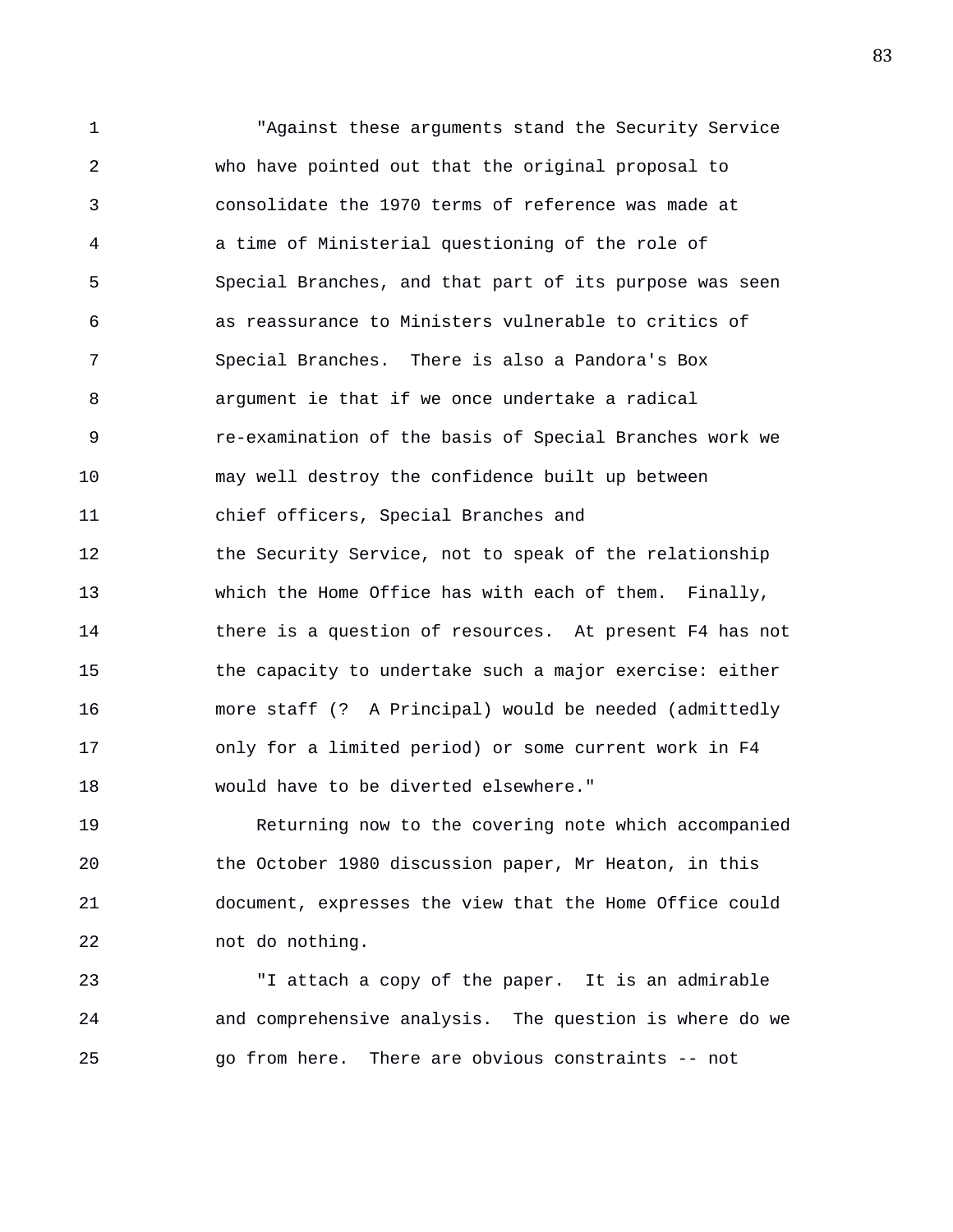1 least the sensitivities of the Security Service, 2 the operational independence of chief officers and 3 the limited resources which, given F4's other heavy 4 commitments, we can afford to devote to this area. But 5 the issues are too important to allow us to do nothing.  $\overline{6}$  "...

7 "The first two proposals, particularly the question 8 of the terms of reference and of the definition of 9 subversion, are more important but also more abstract 10 and difficult. You may like to have the issues in mind 11 when you visit the Security Service with [the Secretary 12 of State] on 22 October, and thereafter to have 13 a meeting with Mr Andrew, Mr Phillips and myself to 14 consider how best to proceed."

15 We are continuing our investigation of the issues 16 raised in these important documents and will need to 17 consider them further once our investigation is 18 complete. In particular, they will need to be analysed 19 in the context of the totality of the Module 2(b) and 20 Module 2(c) evidence and the legal framework. 21 Police regulations and general orders. 22 The police disciplinary regime during the Tranche 1 23 era was provided The police 24 (Discipline)(Amendment) Regulations 1967, a copy of

25 which we are publishing today. I apologise for the poor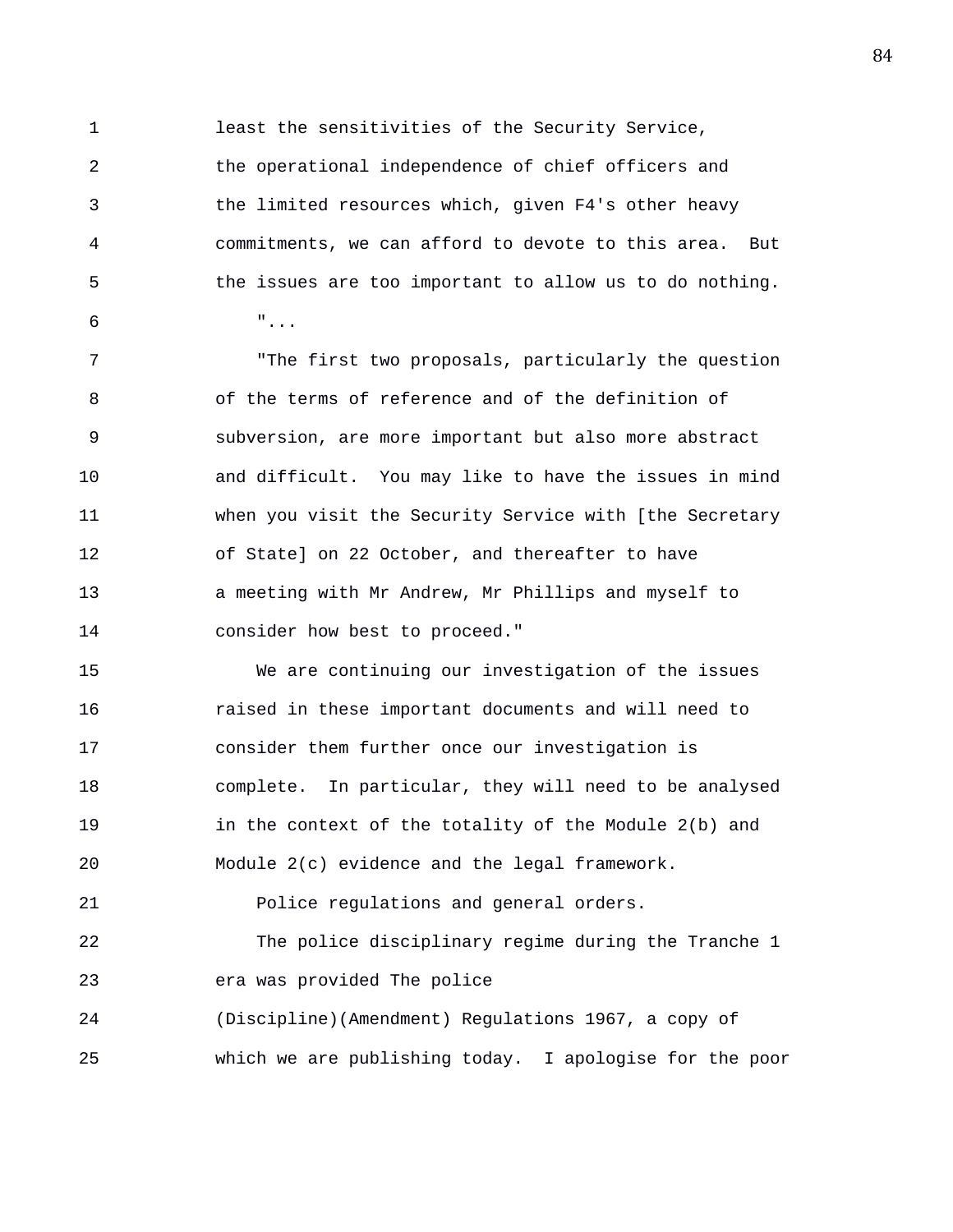1 copy quality. Of particular note is regulation 1, 2 discreditable conduct, which appears wide enough to 3 cover inappropriate sexual activity by 4 undercover police officers. It reads: 5 "Discreditable conduct, which offence is committed 6 where a member of a police force acts in a dis-orderly 7 manner or any manner prejudicial to discipline or 8 reasonably likely to bring discredit on the reputation 9 of the force or the police service." 10 Regulation 15 is relevant to situations where 11 undercover police officers committed criminal offences, 12 at least where the offence is committed without proper 13 authority. It provides: 14 "Criminal conduct, which offence is committed where 15 a member of a police force has been found guilty of by 16 a court of law of a criminal offence." 17 We have obtained and are posting on the website 18 the Public and Other Events section of both the 1969 and 19 1982 editions of the Metropolitan Police General Orders 20 and Regulations. I do not propose to summarise all of 21 the relevant provisions now but make four specific 22 observations. 23 First, the General Orders make clear the role of

24 the section of the Metropolitan Police known as "A8" in 25 relation to public meetings involving groups at the far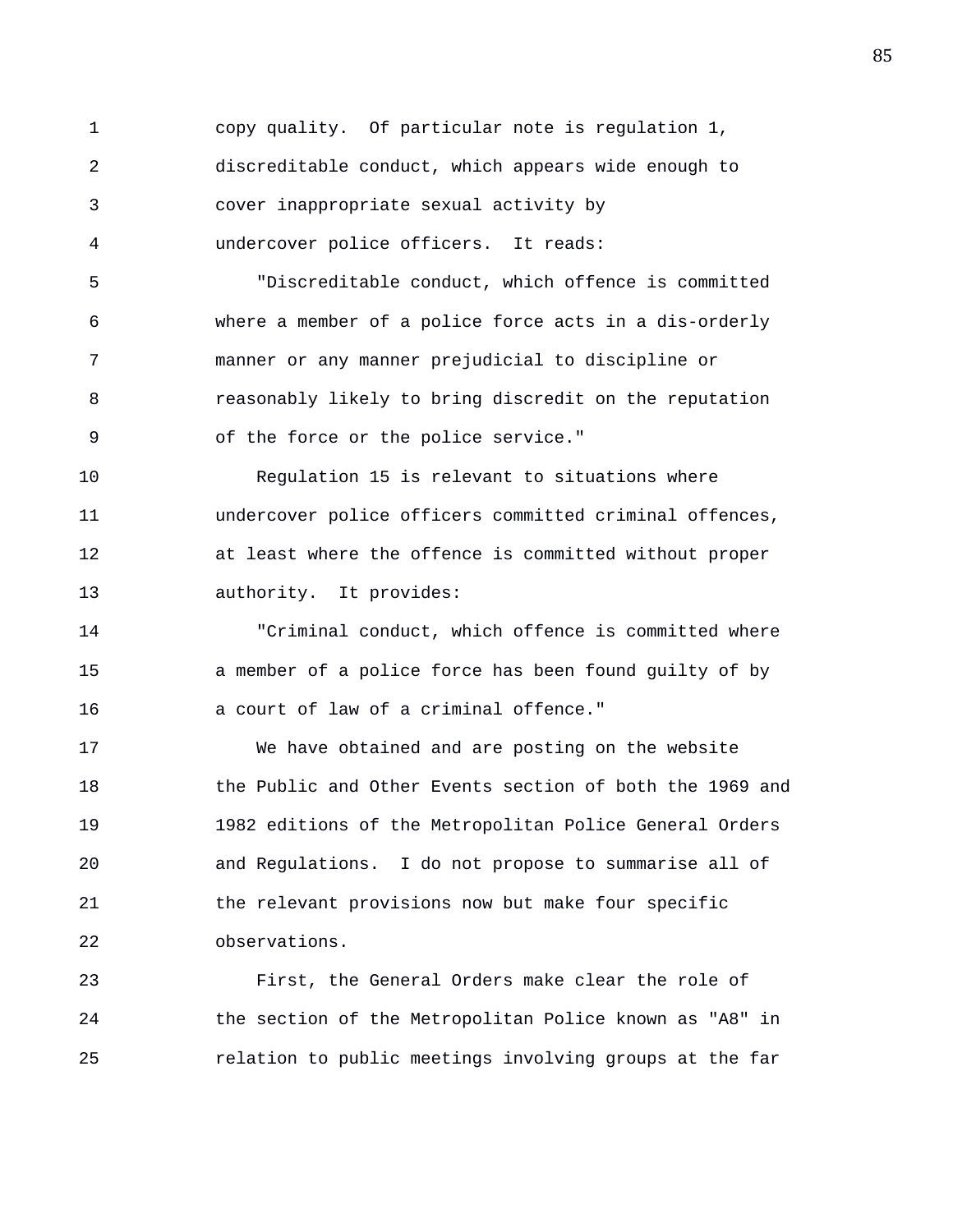1 ends of the political spectrum. Paragraph 59 of both 2 the 1969 and 1982 General Orders reads: 3 "Early notification of all important meetings of

4 communists, fascists, or other similar political 5 organisations is to be sent by telephone in urgent cases 6 to Special Branch and A8, giving the time and place and, 7 if possible, the names of the principal speakers." 8 Secondly, the 1969 and 1982 orders deal at 9 paragraph 67(2) with police powers to enter private 10 **premises**, stating that:

11 "It must be remembered, however, that police have 12 a Common Law right of entry in certain circumstances, eg 13 fear of a breach of the peace or anticipation of 14 seditious speeches."

15 Thirdly, the 1969 and 1982 orders both deal at 16 paragraph 68 with the attendance of plain clothed police 17 officers at meetings, requiring that:

18 "Officers in plain clothes on duty at meetings 19 should obtain copies of all handbills and pamphlets 20 distributed or sold, which will be submitted with their 21 reports. Whenever practicable three copies should be 22 obtained."

23 Fourthly, in relation to racial disturbances, 24 the 1969 orders state at paragraph 76A that: 25 "Brief information of all disturbances or incidents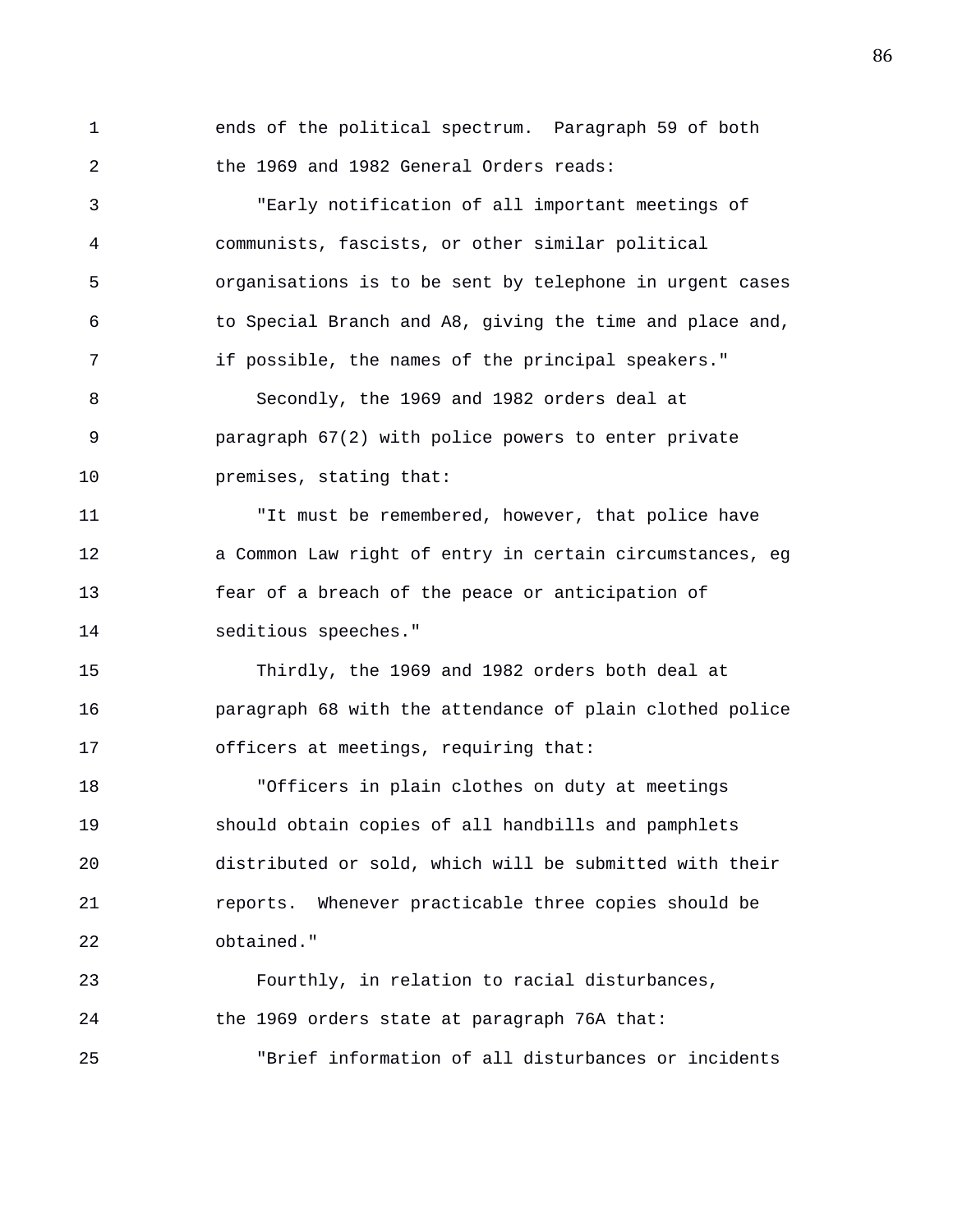1 where there is some racial significance is to be sent 2 forthwith by teleprinter to A7 and confirmed by a report 3 in triplicate, with an additional copy for 4 Special Branch."

5 Paragraph 76A of the 1982 orders contained 6 significantly developed provisions in relation to racial 7 incidents. It provided that:

8 "(1) Any incident, whether concerning crime or not, 9 which is allegedly by any person to include an element 10 of racial motivation, or which appears to the reporting 11 or investigating officer to include such an element, 12 will be reported to the District Community Liaison 13 Officer.

14 "(2) In addition to (1) above, any such incidents 15 which may have serious impact upon community relations 16 or arouse media interest will be reported immediately to 17 A7, A8, Special Branch, Press Bureau and the District 18 CLO by teleprinter using the coded format 'RACINC' which 19 is contained in the MP Directory. A full report will be 20 submitted in confirmation.

21 "(3) Serious racial disturbances will be reported 22 in accordance with the instructions contained in 23 para 95."

24 Further UCO reporting and associated documents. 25 We are adducing 54 further reports and other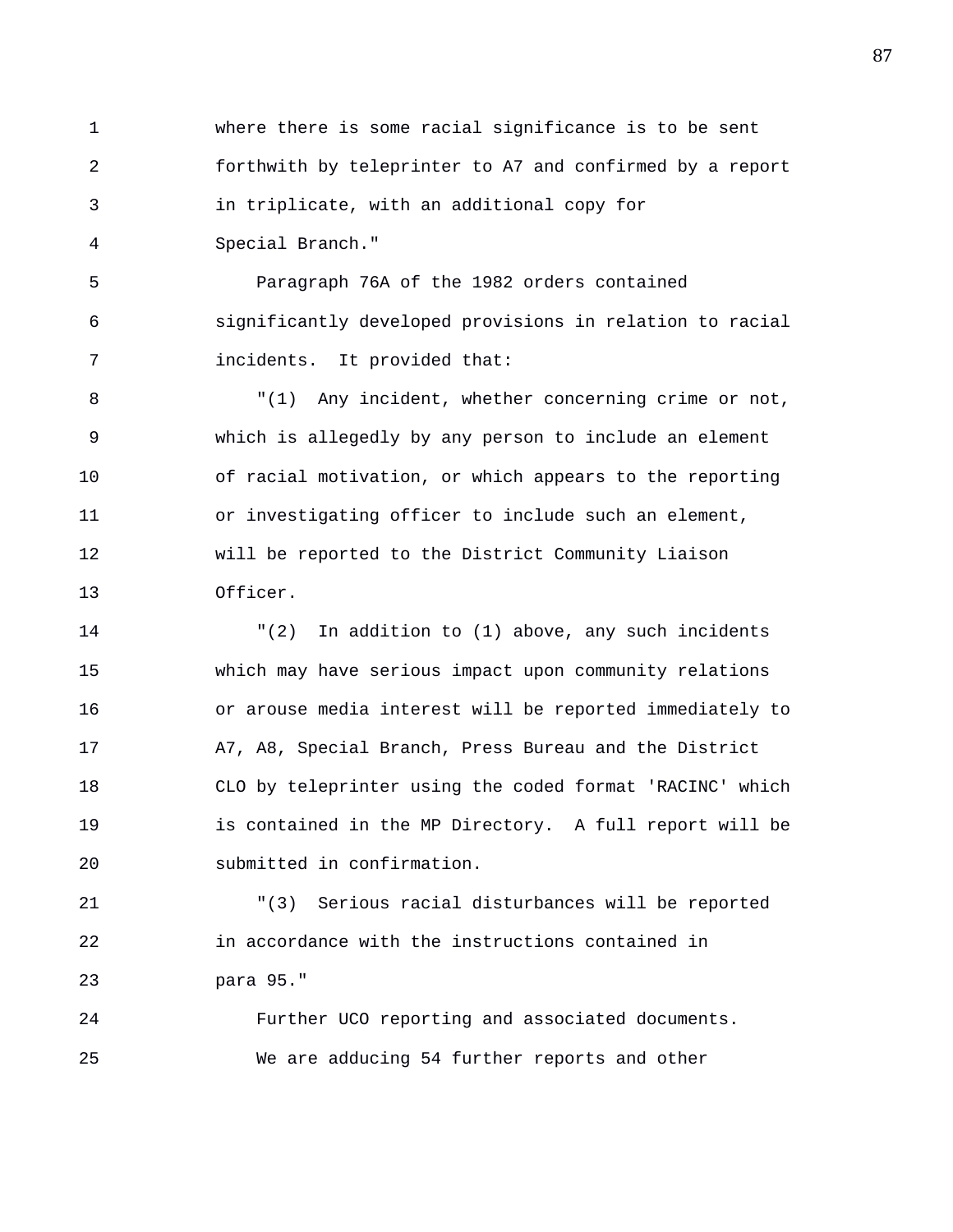1 documents not previously published, which predominantly 2 originate from Tranche 1 UCOs and are relevant to their 3 deployments and/or Non-State Core Participants. A table 4 of attribution, as far as it is known, has been provided 5 to assist comprehension of these documents.

6 Open transcripts and excerpts from the Tranche 1 7 closed hearings.

8 Last autumn we called five fully anonymous former 9 SDS undercover police officers from the Tranche 1 era to 10 give oral evidence at a closed hearing. The transcripts 11 of those hearings have been put through the Inquiry's 12 restrictions order process and are being published 13 today. There are five attributed transcripts together 14 with some unattributed excerpts. The officers concerned 15 are HN21, HN41, HN109, HN302 and HN341. Time does not 16 permit me to introduce all of this material, but I will 17 mention some of the salient features.

18 HN21.

19 HN21 infiltrated the Socialist Workers Party at the 20 end of the 1970s and start of the 1980s. Like most SDS 21 undercover officers, he was a married man. He gave oral 22 evidence that he had had sex on two occasions, six or 23 seven months apart, with a woman whom he had got to know 24 quite well at an evening class he attended whilst 25 undercover. He stated that the woman was apolitical and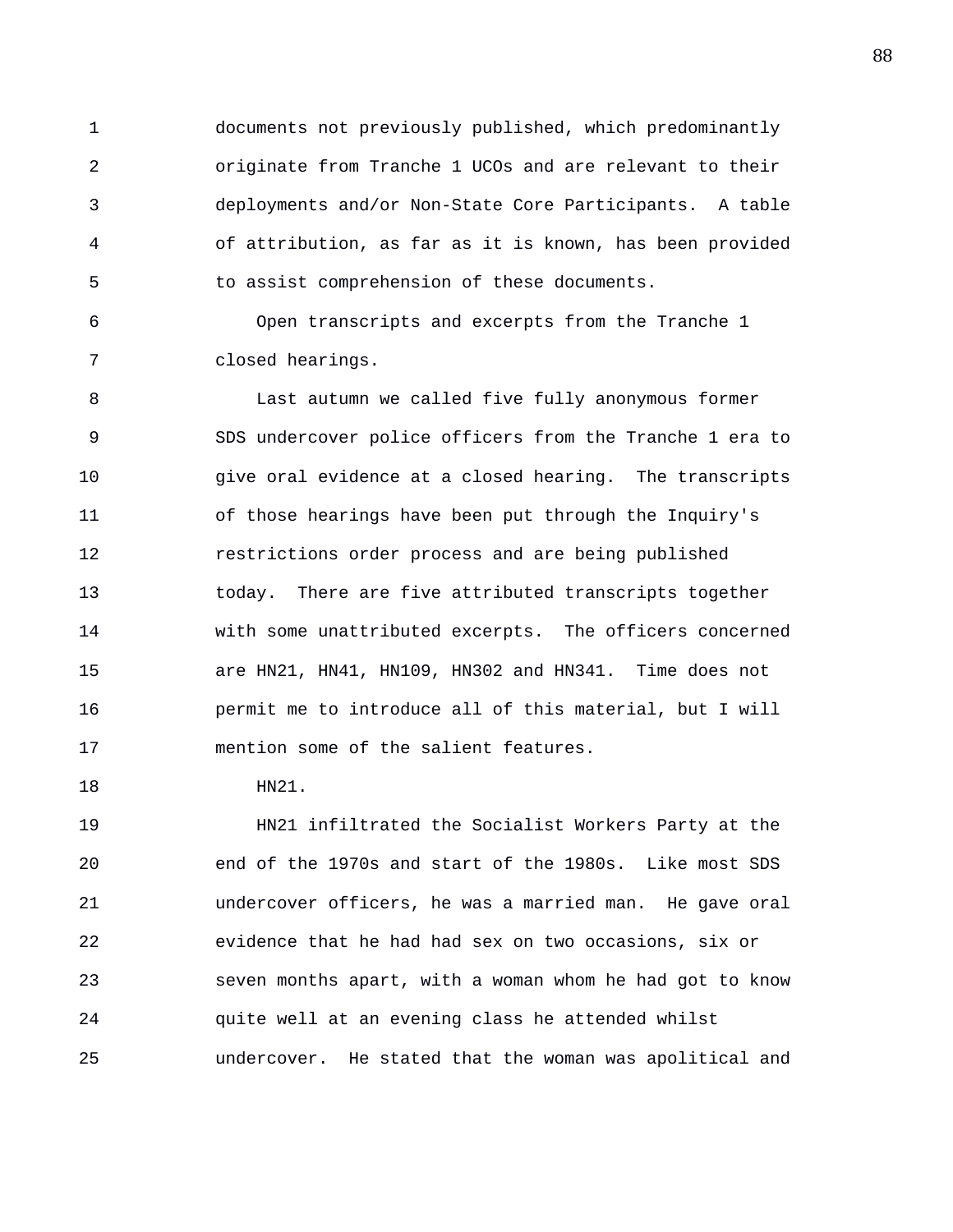1 not an activist. He socialised with her as part of 2 a small group. His evidence about the first time was 3 that they had both been drinking and:

4 "It was one evening whereby she was living in 5 [redact] and she was quite frightened and I stayed 6 overnight because one of the guys [redact] had been 7 making approaches to her and she was a bit frightened 8 and I stayed there one, one evening til slightly later 9 and then, and then it happened. We weren't too pleased 10 about it because we were friends."

11 HN21 described the second occasion on which he had 12 sex with the same woman in the following terms:

13 "I accept there was one other occasion when she 14 moved flat [redact], so I, it was one of the things 15 that, because I had a car, you shift stuff around and 16 that happened at her new flat and that was just 17 a relaxing time, but it was some time afterwards."

18 HN21 described getting amorous, by which he meant 19 kissing and cuddling the woman on other occasions.

20 HN21's oral evidence about sexual activity in his 21 undercover identity was inconsistent with his witness 22 statement which refers to two women. HN21 raised 23 the fact that he wished to change his evidence in this 24 regard prior to the hearing and, at the hearing, 25 described the reference to the second woman in his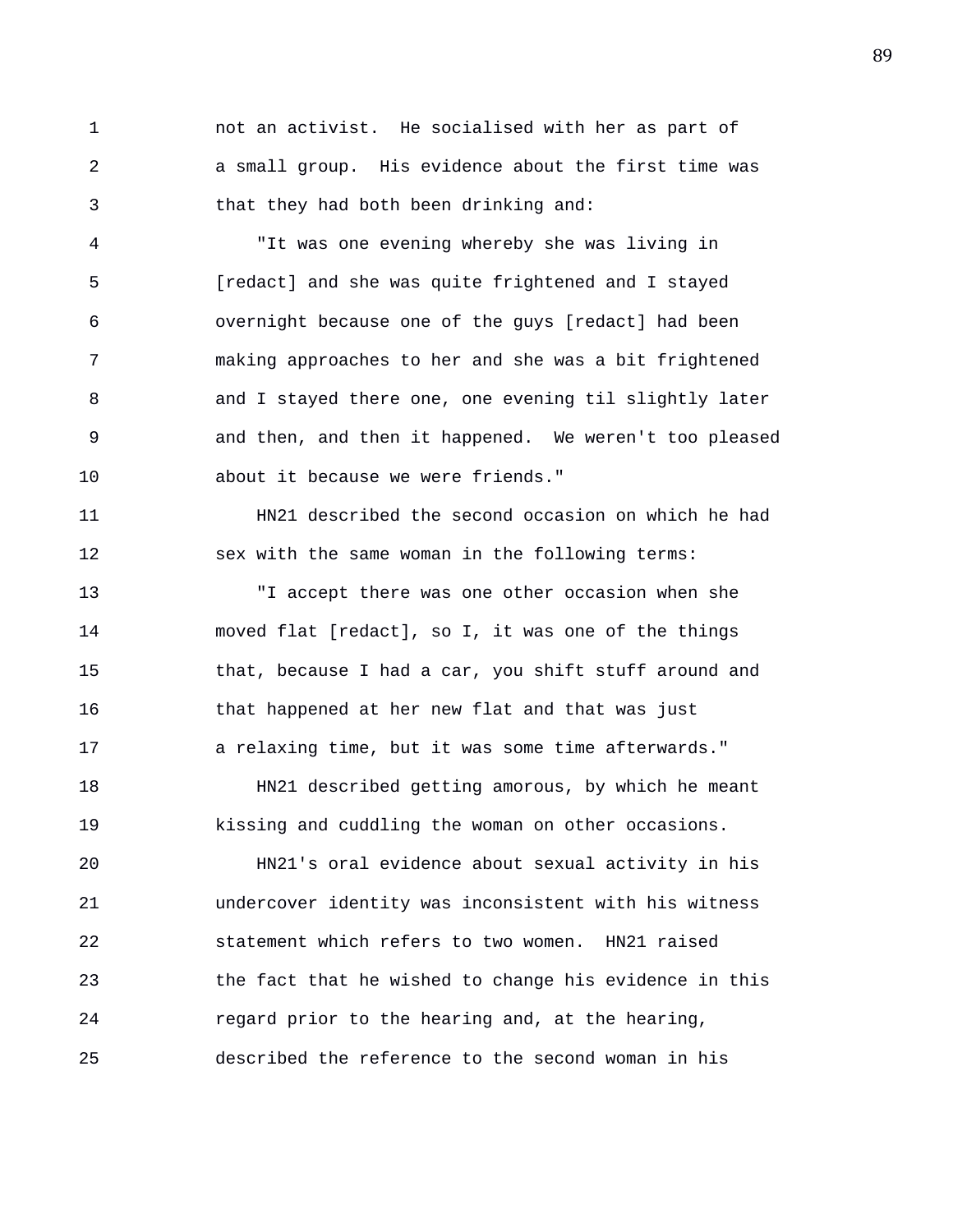1 witness statement as a mistake which he did not spot 2 before he signed the statement.

3 HN21 described being a part of the small group of 4 friends to which he and woman he accepts that he had sex 5 with belonged, and attending events with them was quite 6 important to his cover. He stated that he had alluded 7 to his back story but did not go into detail with her. 8 He used contraception.

9 He expressed regret about what he had done but could 10 not explain why he did it, saying initially, "I don't 11 really know". He later said:

12 "... It was a particular time and place which was 13 slightly surreal and there were occasions when you were 14 deployed that became surreal. It became unreal. You 15 forgot about what your actual work was and you started 16 to relax, which is really dangerous. That's when things 17 go terribly wrong. So I regret from a personal point of 18 view, from my upbringing and also from a professional 19 point of view, but it was a weakness which I regret." 20 And he said:

21 "... it was me not being professional and not 22 following what I should have done."

23 HN21 knew what he did was wrong and said that he did 24 not tell anyone.

25 HN21 also gave significant evidence of his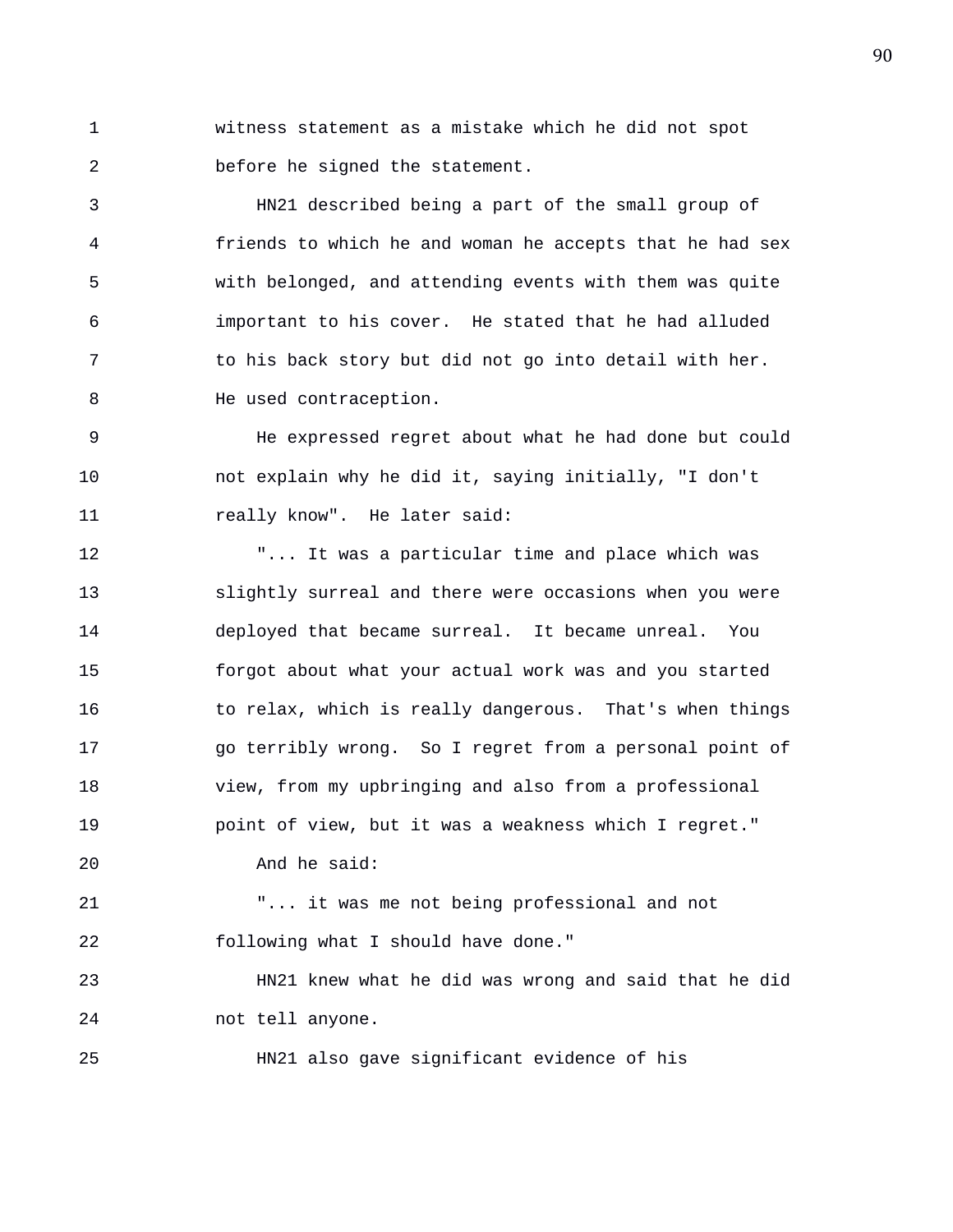1 experiences whilst infiltrating the SWP, including being 2 involved in violent incidents and being directed to 3 attend Blair Peach's funeral, which he did to identify 4 people there. As to who was initiating violence on 5 the streets, he stated:

6 "It depended on exactly where it was and how many 7 people were there. From the SWP side, it was mostly 8 shouting. From the Far Right thing, it was mostly 9 physical violence. You know, you knew if the police 10 weren't there, then you would have to run for it."

11 He described Maoist activists being violent towards 12 the police, stating:

13 "... it was mostly scuffles, but, against 14 the police, it was full-on, full-on [redact]. Yes, they 15 were a very strange bunch."

16 HN21 has provided the Inquiry with a name for 17 the woman with whom he had sex during this deployment. 18 We have attempted to identify and locate the woman in 19 question using an inquiry agent. However, those 20 inquiries did not produce details of any person who 21 sufficiently fitted the information which the Inquiry 22 has about the woman in question from HN21 to justify an 23 approach.

24 HN41 was present at the demonstration in 25 Sir John Waldron at which Blair Peach died. He may have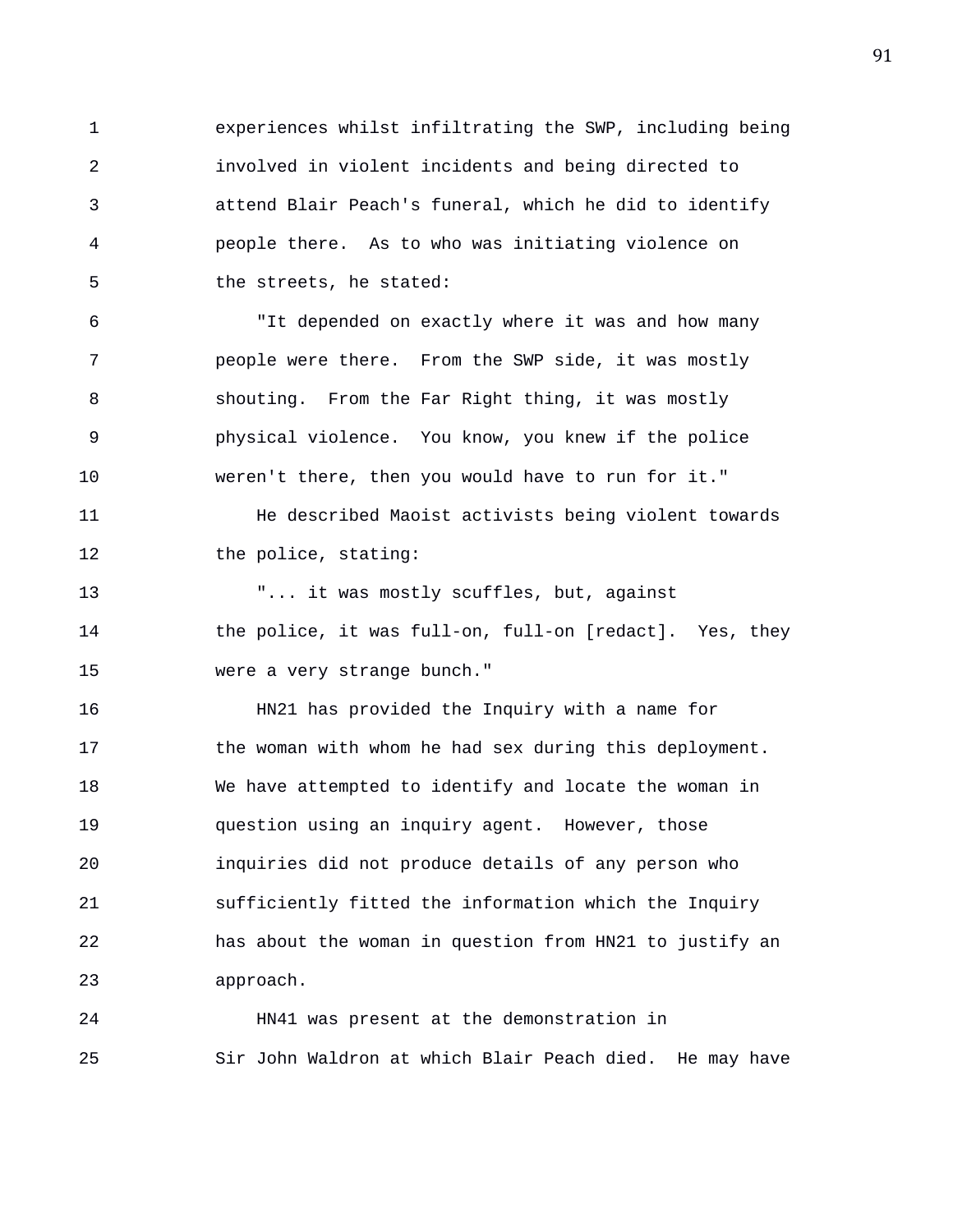1 provided intelligence in advance about this event. His 2 managers had some reservations about his 3 attending "because uniform police were going to clamp 4 down on the demonstrations". He provided a statement to 5 police investigating Blair Peach's death, but he had no 6 involvement with material events and did not recall 7 coming across Mr Peach during the day.

8 HN109.

9 HN109 is one of the few officers from the Tranche 1 10 era who recalls any written training material. However, 11 he cannot recall there being any written instruction 12 about sexual contact with people in his undercover 13 identity. He does recall oral instructions to 14 the effect that it was not permitted and understood that 15 the SDS recruited married officers because:

16 "... it had the potential to prevent involvement 17 with others in sexual contact."

18 He received glowing reports for his work which was 19 described as extremely important to Special Branch and 20 Security Service. He recalls congratulations from 21 Downing Street being passed to the SDS for success in 22 combating public disorder.

23 HN302.

24 HN302 gave evidence that whilst undercover and 25 building up his cover he met a woman at meetings and got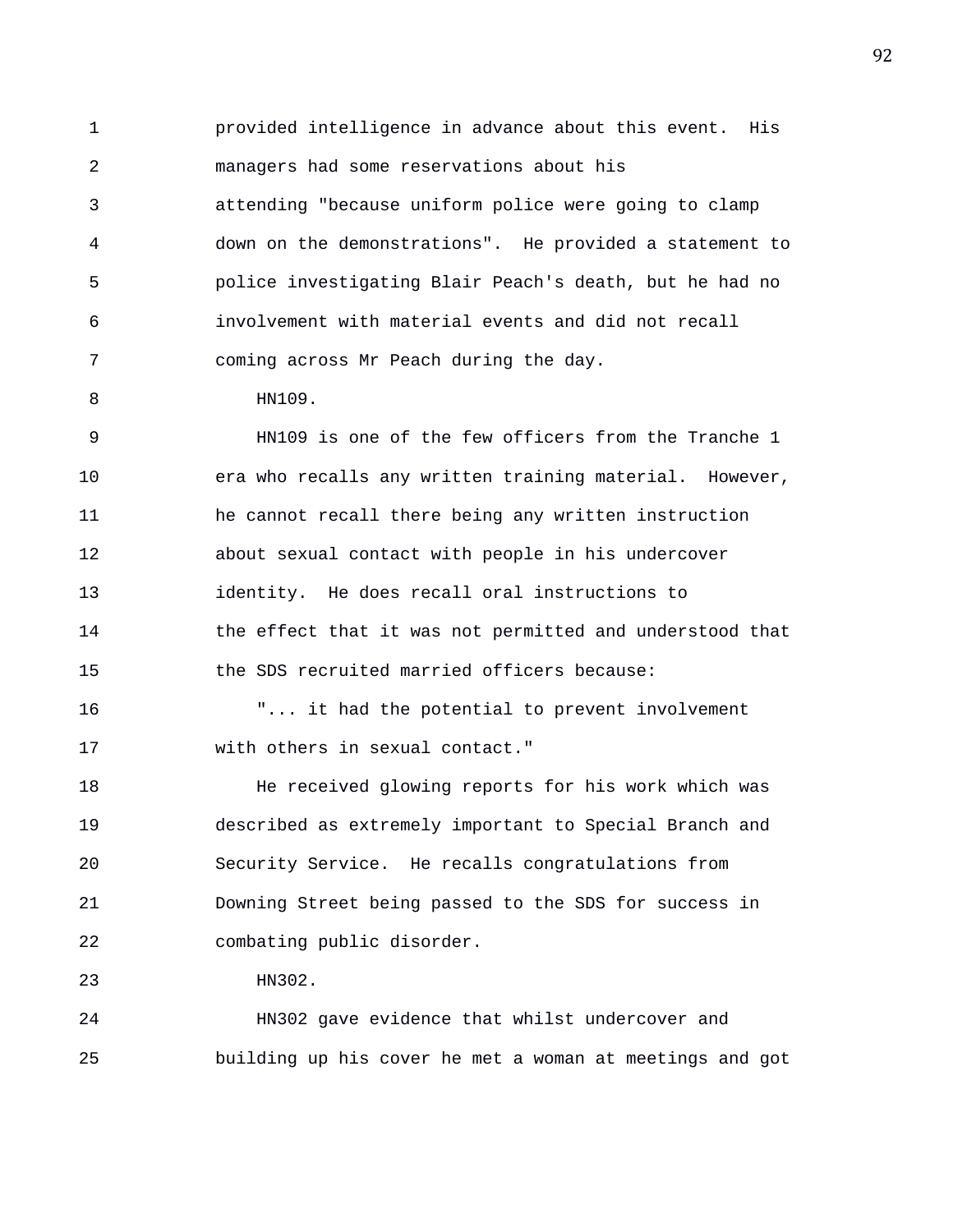1 to know her over a period of months. He could not 2 remember her name. He said that he did not deliberately 3 pick her out but that a certain frisson developed 4 between them. He socialised with her both with others 5 and alone. He felt that their friendship bolstered his 6 cover. He described her as a "peripheral activist" whom 7 he did not see again after they had sex. He said that 8 he had sex with the woman after an evening in the pub in 9 circumstances where both had been drinking but neither 10 were drunk. He invited her back to his bedsit where 11 they had sex. He used contraception. She did not know 12 that he was a police officer and he suspects that she 13 would not have consented had she known. He thought 14 having sex with her might have enhanced his cover, but 15 it didn't. He answered no when asked whether it had 16 crossed his mind that he was a police officer on duty 17 during this episode. He did not tell his supervisors or 18 superiors because he didn't think that it was necessary. 19 He thinks that if he had told them he would have been 20 given words of advice. He told no one else.

21 On the question of subversion and revolutionary 22 potency of the groups that he infiltrated, HN302 said:

23 "Given the opportunity and leadership and right 24 catalyst, the social circumstances perhaps at the time, 25 I believe there was a possibility that that outcome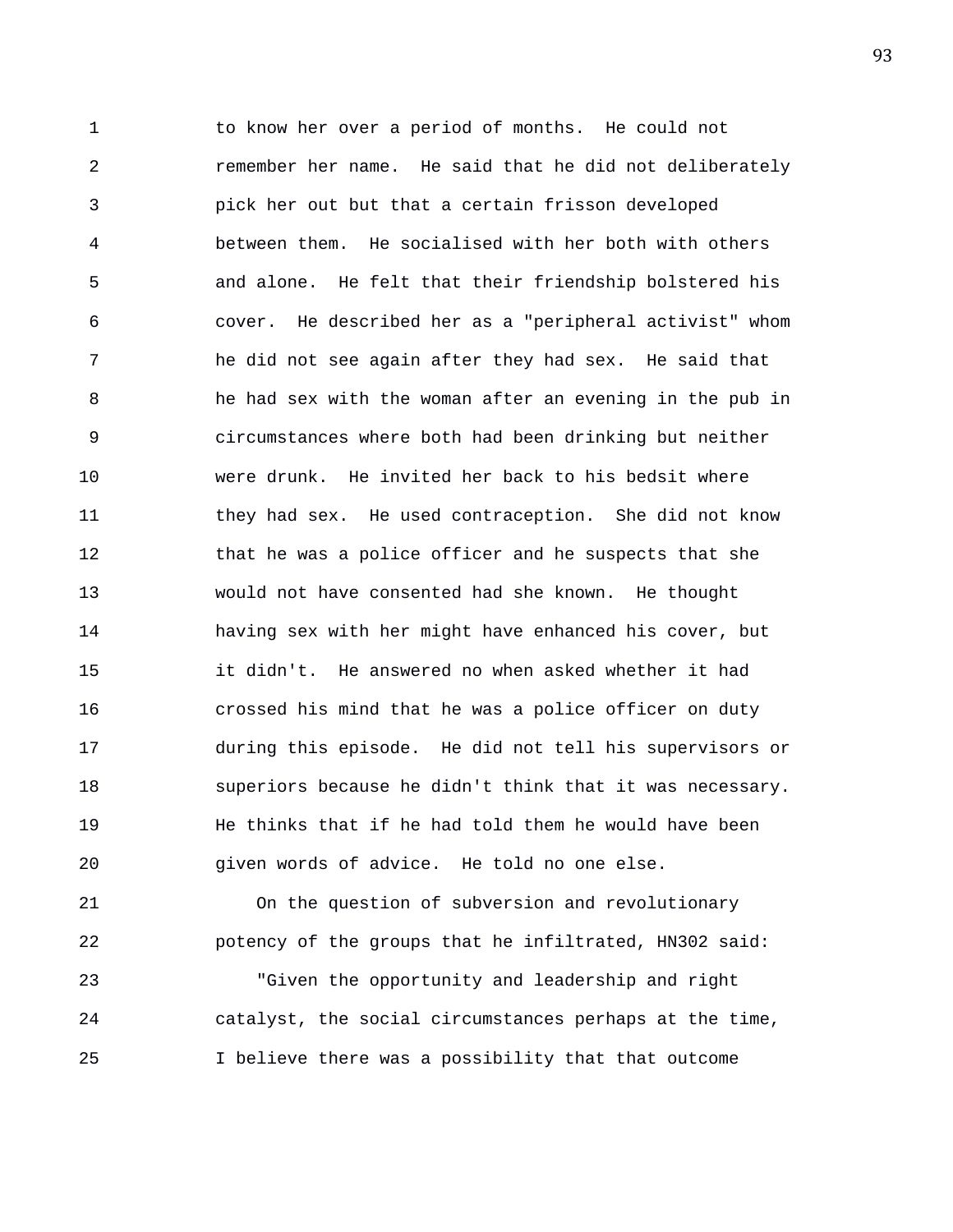1 might have taken place or [been] attempt[ed]."

2 HN341.

3 HN341 gave evidence of a relaxed and communal 4 atmosphere in the safe house but did not recall any 5 conversation about women being targeted or women in 6 the groups being targeted, or UCOs sleeping with women. 7 He felt that he had provided valuable public order 8 intelligence during the course of his deployment, which 9 was its primary purpose. His deployment was terminated 10 after an incident which was stress related. He found 11 the work very stressful and smoked and drank a great 12 deal to self-medicate.

13 Unattributed excerpts.

14 On the topic of using deceased children's items, one 15 officer gave evidence that he decided to adopt some 16 particulars of a deceased child and did so after his 17 managers accepted the proposal. Another officer recalls 18 being told by "the office" that HN297, Richard Clark's 19 cover had been blown when he was presented with 20 the death certificate of the child whose particulars he 21 had adopted.

22 An officer gave evidence that during the course of 23 his deployment he attended a small wedding in his 24 undercover identity having been invited and secured 25 the authority of his managers. He also babysat during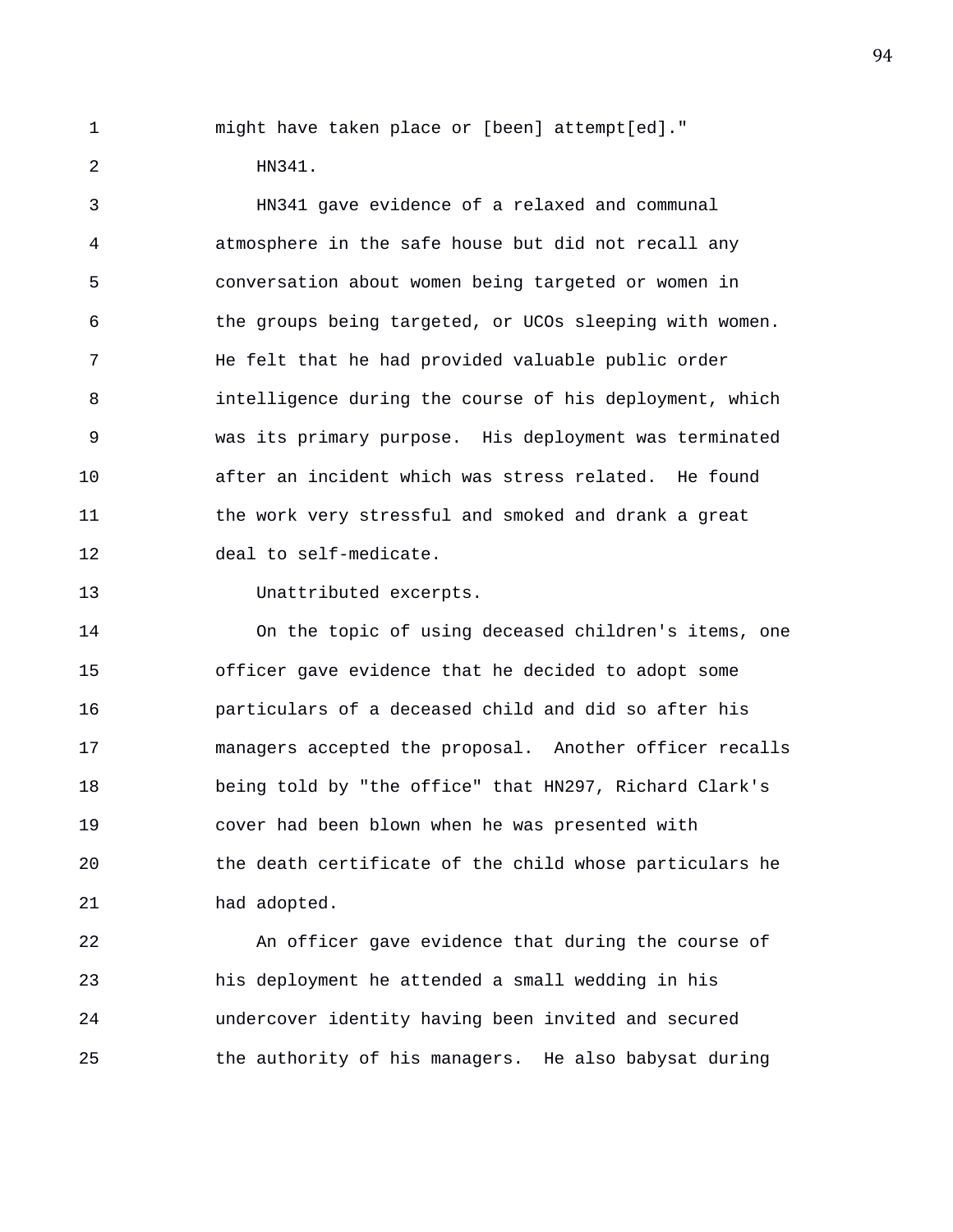1 the course of his deployment. He did both because they 2 were good for his cover. The same officer also took 3 cannabis during the course of his deployment.

4 An officer witnessed violence on one of 5 the occasions on which HN13, who used the cover name 6 "Barry" or "Desmond Loader" was arrested and describes 7 Maoists as being involved in the fighting. The officer 8 himself was chased by supporters of the far right.

9 In relation to the industrial dispute at 10 the Grunwick factory, one officer describes attending 11 about half a dozen times, witnessing some violence and 12 his managers being pleased with the intelligence which 13 the undercover officers were providing. Another recalls 14 being present and telephoning through intelligence 15 consistent with that described in the SDS annual report 16 for 1977.

17 In relation to the Battle of Lewisham and sort of 18 advance intelligence provided by the SDS, one witness 19 stated that the sort of intelligence provided was:

20 "That it was going to kick off. That it was, that 21 this was going to happen. If they marched that 22 particular route at that particular time, coming up that 23 road, then a lot of my comrades seemed to be aware of 24 where they were going to come out or the only possible 25 way they could go and so the focus was on that, on that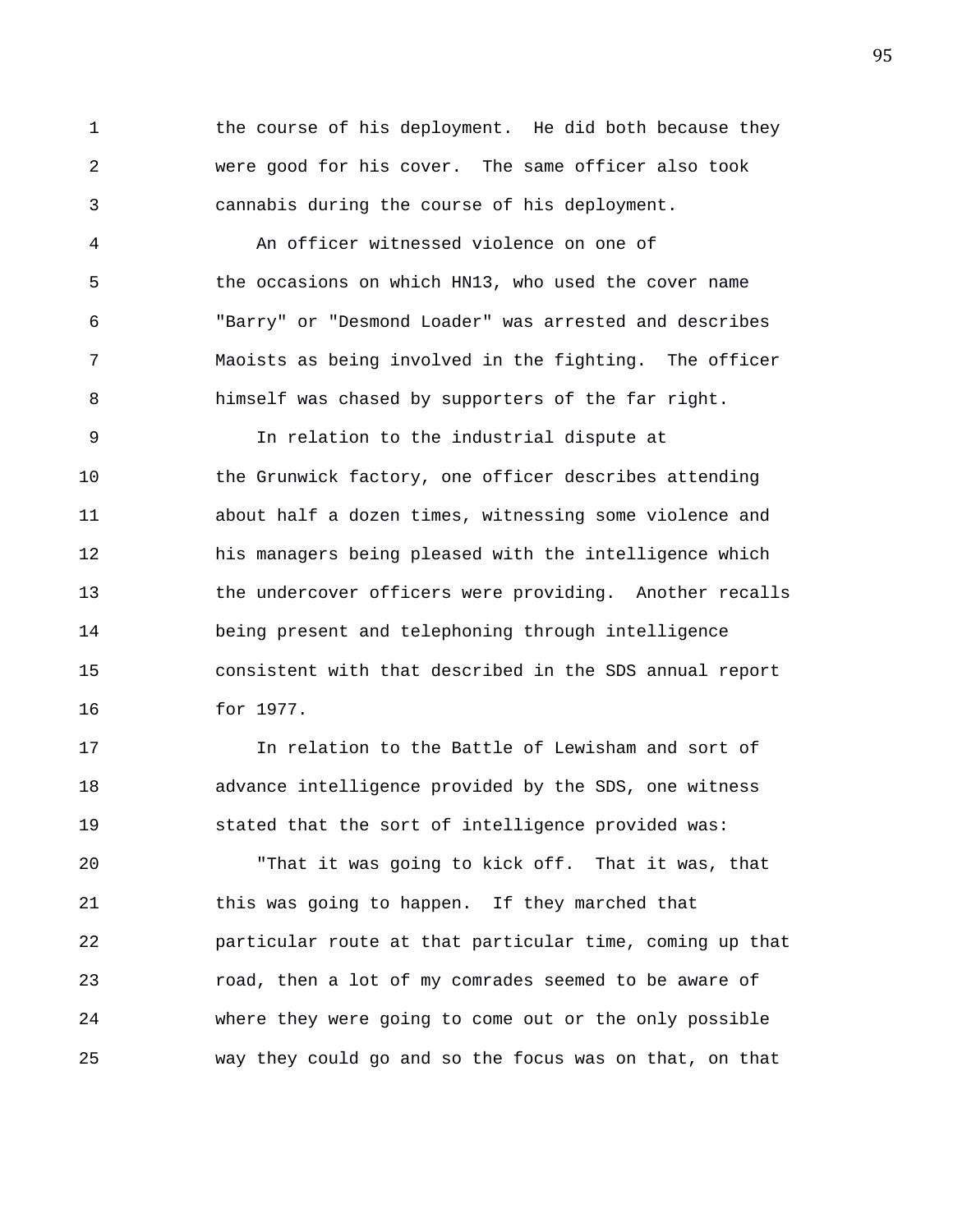1 particular area."

2 On the topic of sexual relationships, one witness 3 described HN67, who used the cover name "Alan Bond" 4 being ribbed, or subjected to banter by, possibly, 5 Vince Harvey suggestive that HN67 might have fathered 6 a child: 7 "... I think one of the words was 'I saw somebody 8 pushing a pram and it looked just like you', or 9 something in that region. I thought this was a bit of 10 banter, but I didn't think there was any basis in that 11 particular comment." 12 A witness described HN300 "Jim Pickford" as a sexual 13 predator and an alcoholic but was not aware that HN300 14 had married someone he met in his undercover identity. 15 A witness described HN297 Richard Clark as 16 a womaniser and a carnivore. He also recounted that 17 Clark had told him that "he had been involved in in fact 18 two sexual relationships which led to his compromise". 19 However, the witness was convinced that Richard Clark 20 would not have told Geoffrey Craft about his sexual 21 activity:

22 "Because Geoff Craft's attitude was sort of 23 conservative and straight down the line and I cannot 24 believe for a second he wouldn't have been apoplectic 25 about that and we wouldn't have all been lectured at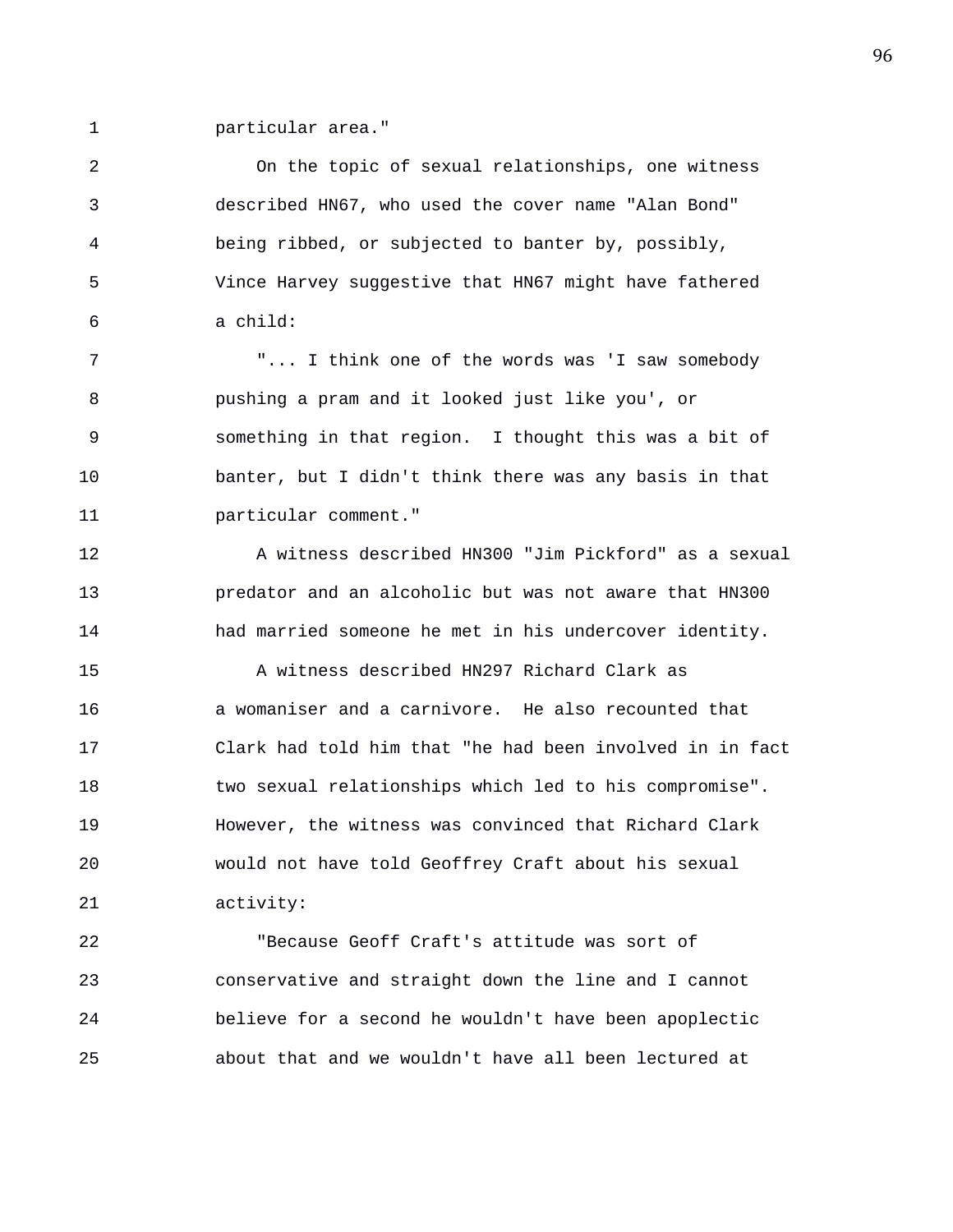1 length about it. I am sure he and the office weren't 2 aware, utterly convinced of it."

3 The same witness went on to describe being shocked 4 because of the amount of Richard Clark's compromise 5 given in the safe flat by his managers was not the one 6 that he was later given in the pub:

7 "I was shocked ... Because I had been told a story, 8 and I can't remember whether it was on the same day, 9 I am sure it probably was on the same day, in the, in 10 the flat about him being presented with a birth 11 certificate and then I am getting a completely different 12 story in the pub and I just thought it was, leaving 13 aside the morality of it, it was incredibly stupid to do 14 that sort of thing whilst you were engaged in undercover 15 work because it was a quick road to disaster, as it 16 turned out to be for him."

17 He described the conversation in the pub as 18 involving four, five or six people in the pub. He did 19 not report what Richard Clark had said to management.

20 The same officer also gave evidence that HN300 21 "Jim Pickford" had confessed to falling in love with 22 someone in the group, although not to actually entering 23 into a relationship. The officer explained the position 24 to the office and that rapidly led to HN300's withdrawal 25 from his deployment in December 1976. The witness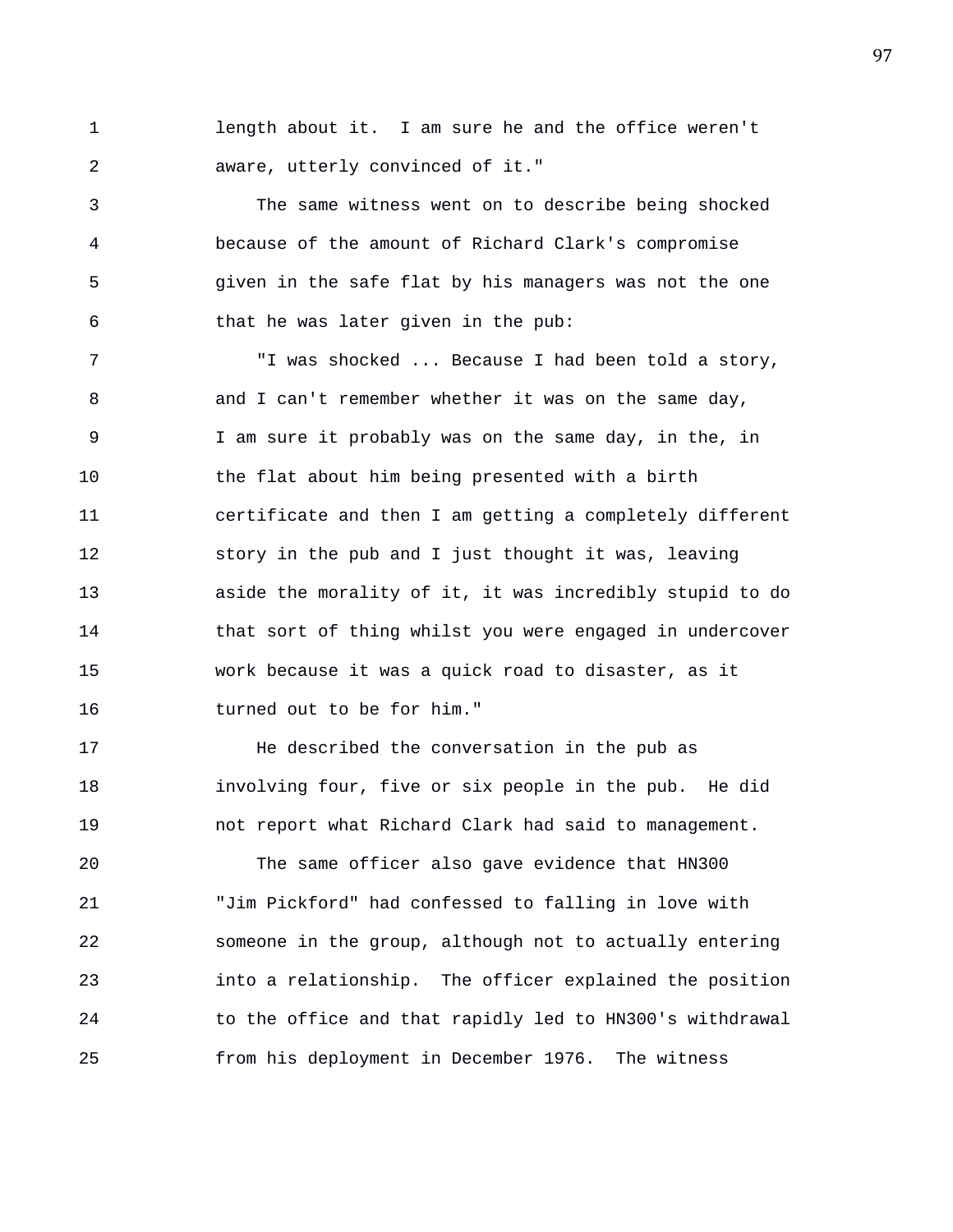1 described "Jim Pickford" as a man who couldn't hold 2 himself, not a carnivore but a man who:

3 "... genuinely fell in love with people all over 4 the place."

5 When asked who in the office he had spoken to, 6 the officer stated that it was Agnus McIntosh. He said 7 managers did not speak to officers about what had 8 happened to the officer who used the name "Jim Pickford" 9 and dangers of relationships.

10 When told of the other undisputed sexual activity 11 which the Inquiry has received evidence of in Tranche 1, 12 he said that he was shocked at the stupidity and 13 wrongness of it.

14 A witness recalls Richard Clark saying that there 15 was a lot going on in his group as far as "horizontal 16 politics" was concerned, meaning sexual activity. 17 Another witness recalls that:

18 "Rick had a certain reputation and it gradually came 19 out that he had a sexual relationship which led to his 20 being compromised, and that was, to my way of thinking, 21 generally well known among the existing SDS officers." 22 The Tranche 1 Phase 3 witness statements: 23 A number of broad observations can be made about 24 the content of the witness statements that we have 25 obtained for this phase of the Inquiry's hearings.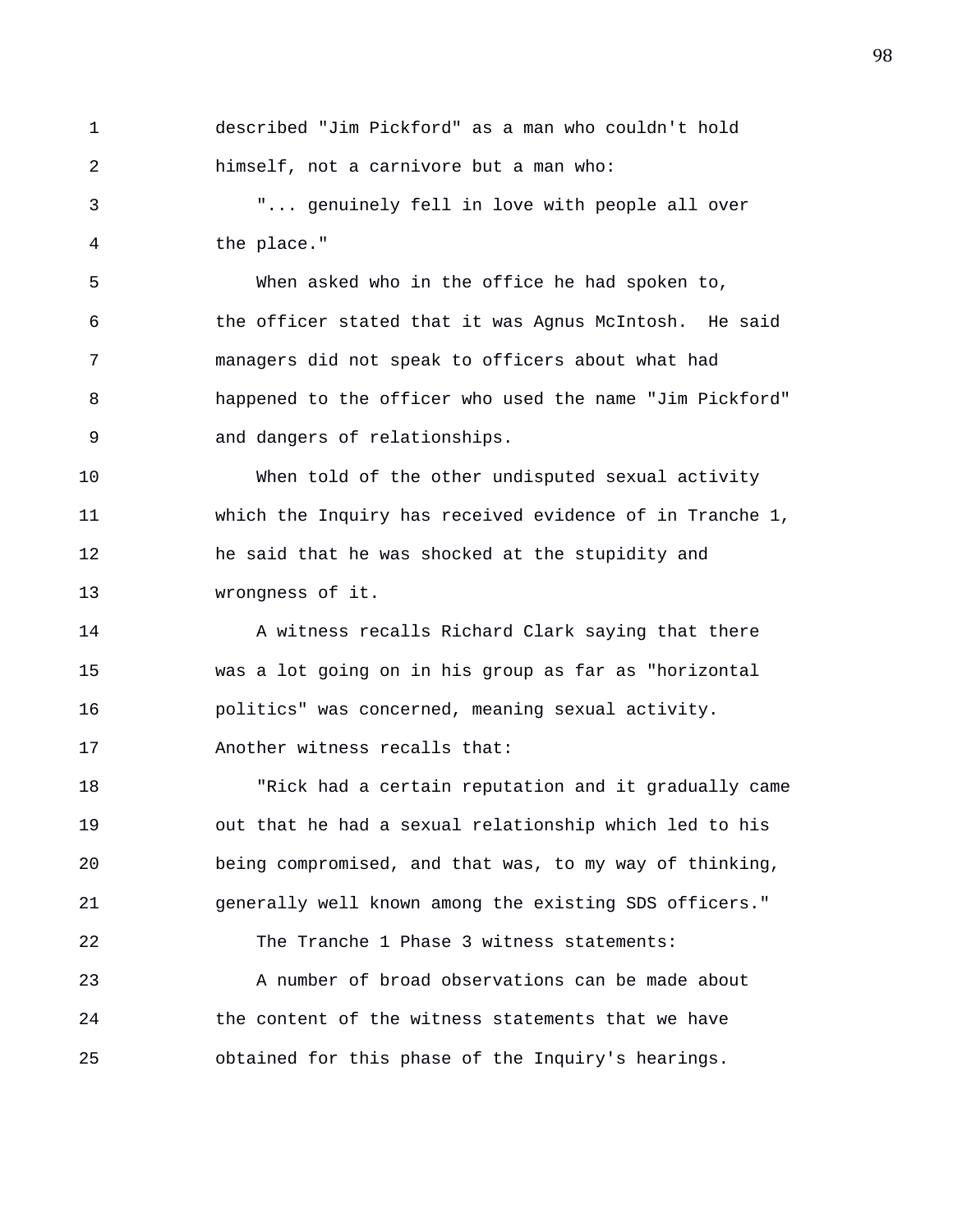1 These observations are, of course, subject to the oral 2 evidence which is to come. There are also many other 3 issues that I and other members of the counsel team will 4 be exploring in oral evidence with those who are being 5 called.

6 All of the witnesses had prior experience within 7 Special Branch before assuming either an administrative 8 or managerial post within the SDS.

9 There is no evidence of a formal application process 10 for a role within the administration or management of 11 the SDS.

12 All state that there was no formal training provided 13 specifically for a role within the management or 14 administration of the SDS. Any training was informal 15 and on-the-job.

16 The SDS, as a unit, issued no formal guidance to its 17 officers to set boundaries when it came to the extent to 18 which undercover officers interfered with private lives, 19 became involved in sexual activity in their undercover 20 identity or reported on legal professional privilege. 21 There was no equality or diversity training. 22 Although some of the early witnesses had attended 23 meetings or demonstrations in plain clothes whilst in 24 the SDS, none of the witnesses worked undercover in an 25 assumed identity.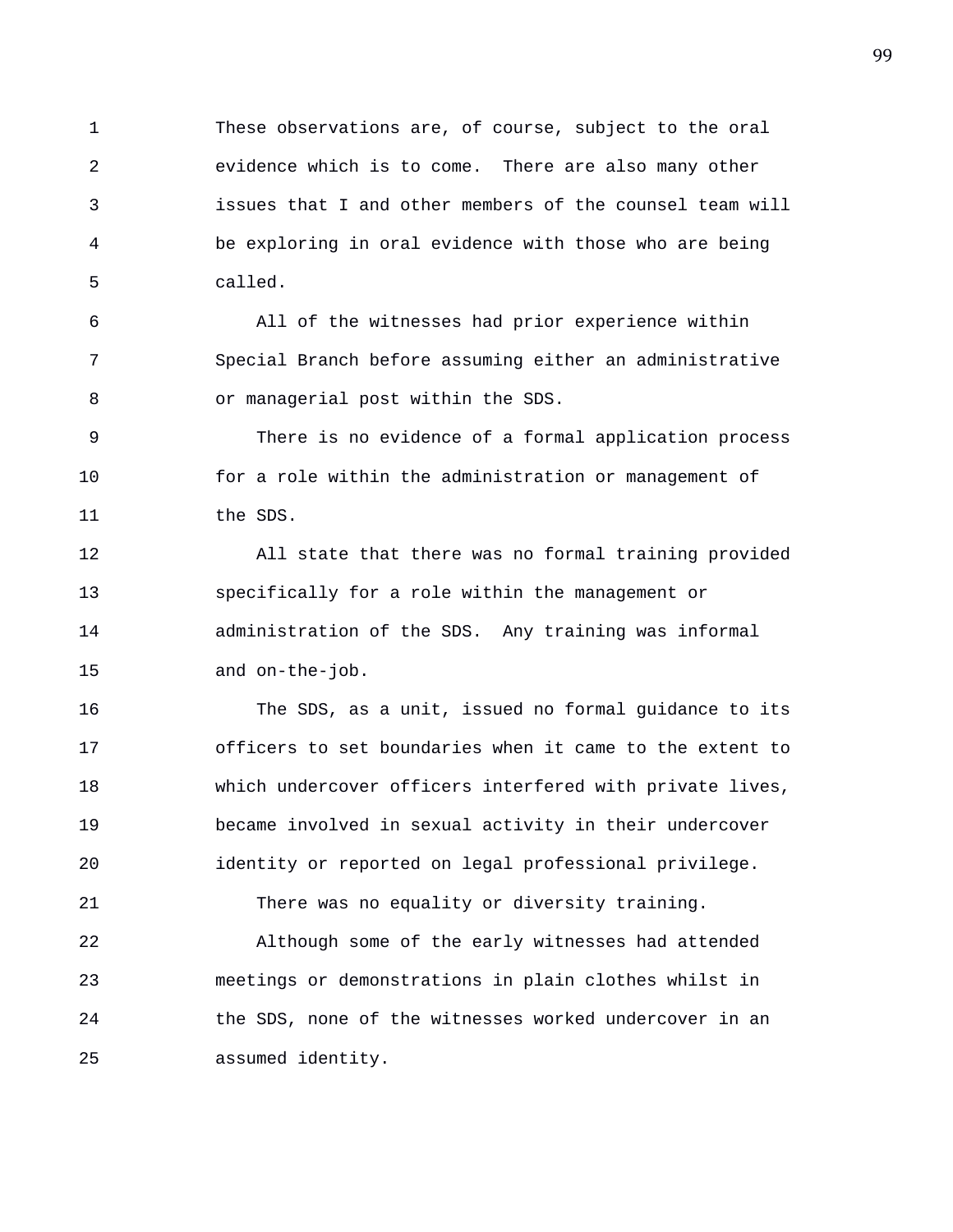1 There are differing recollections about who made 2 decisions on targeting and tasking.

3 None of the witnesses states that he was aware of 4 any sexual activity between contemporary SDS 5 undercover officers and people whom they met undercover. 6 However, there is some evidence of an awareness of 7 the risk that this might occur.

8 None of the witnesses give first-hand 9 contemporaneous evidence of the SDS's decision to adopt 10 the practice of using deceased children's identities as 11 part of the process of building a cover identity. There 12 is evidence that the SDS was not the first either to 13 have the idea or to use this technique. Many witnesses 14 give evidence to the effect that the technique improved 15 the officer's cover and/or that they did not think that 16 the families would ever find out.

17 There is evidence relevant to the arrests and 18 prosecutions of the officers who used the cover names 19 "Michael Scott" and "Desmond/Barry Loader" none of which 20 suggests that the relevant courts knew that the men in 21 front of them were undercover police officers.

22 No Phase 3 witness states that he knew of violence 23 being used by an SDS undercover police officer.

24 The managers' evidence is that trade unions were not 25 specifically targeted and any reporting about trade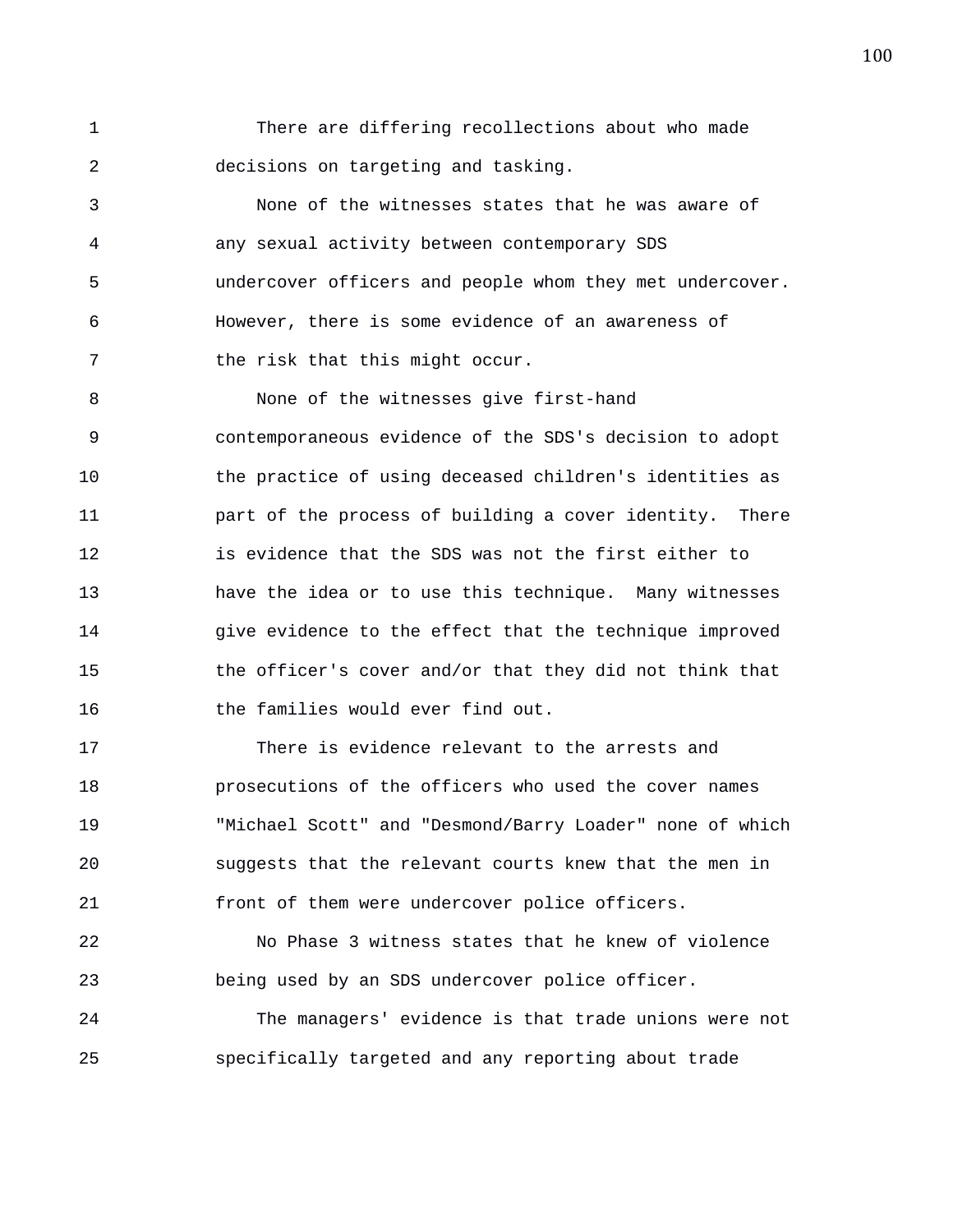1 unions arose because the SDS's targets were involved 2 with them.

3 Next steps.

4 The approach that we have taken in Tranche 1 has 5 been to publish evidence relating to the management of 6 the SDS, the dissemination of its reporting and 7 involvement of relevant government bodies as we have 8 proceeded. Thus, some Module 2(b) and Module 2(c) 9 evidence has already been adduced. However, our work is 10 ongoing in this area. We are moving away from our 11 original plan, which was to deal with these issues in 12 a separate tranche, Tranche 6. Instead, we are seeking 13 to deal with them by incorporating them into 14 the chronological approach that we are taking in 15 Tranches 1 to 4.

16 The approach that we are taking to evidence 17 gathering in Module 2(b) -- that is to say senior 18 management and dissemination of intelligence -- was 19 recently outlined with the Draft Module 2(b) issues list 20 that we have circulated for submissions. A draft 21 Module 2(c) issues list will also be produced and 22 circulated for submissions.

23 The Inquiry has been notified that sadly both HN80 24 who used the cover name "Colin Clark" and HN106, who 25 used the cover name "Barry Tompkins" have passed away.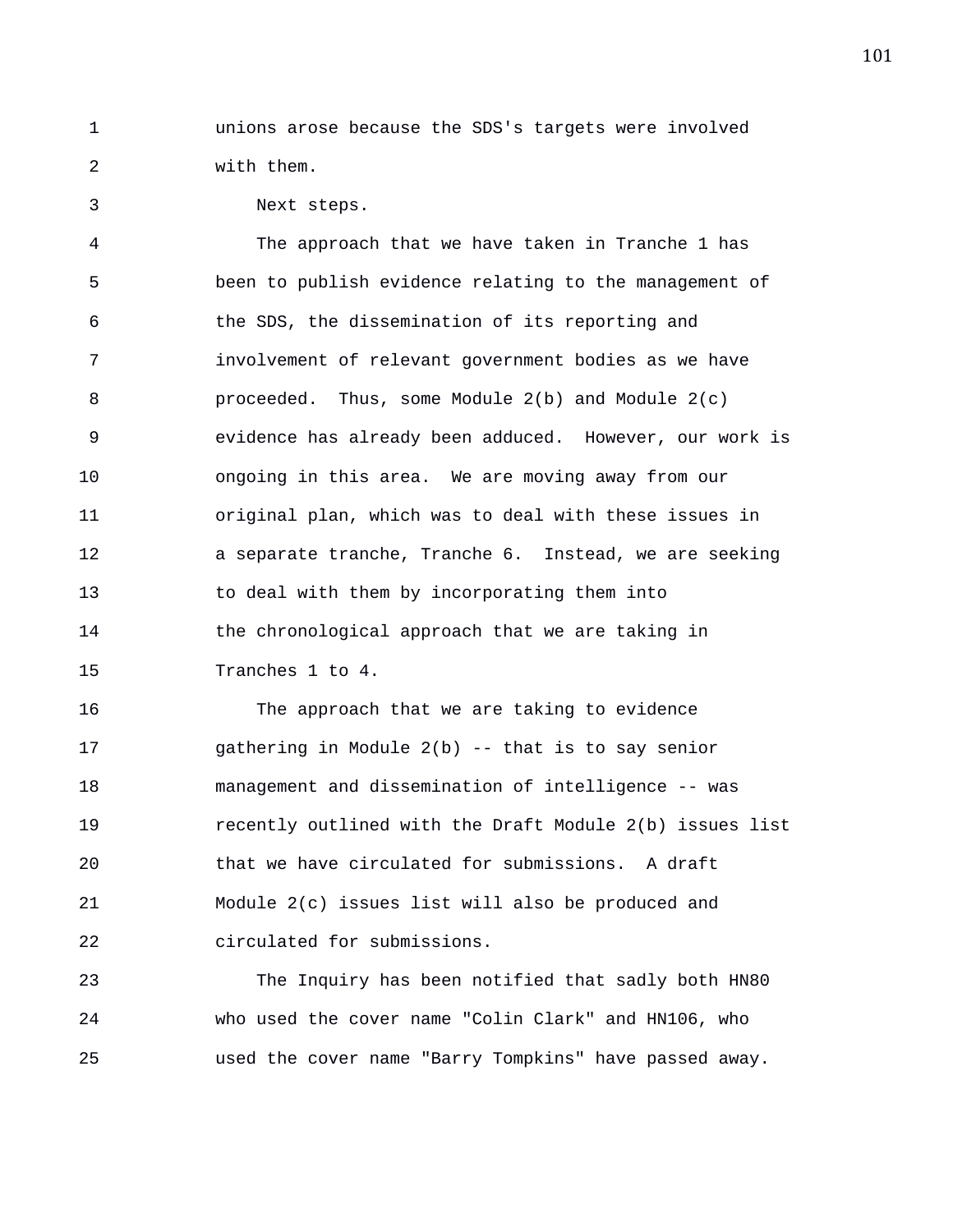1 I know that you, Sir, will be considering whether to 2 review the restriction orders which prohibit publication 3 of their real names.

4 We will need, amongst other things, to cover 5 the legal framework. It is essential to the assessment 6 of whether the SDS's activities were justified and to 7 the fulfillment of other parts of the terms of 8 reference. In that regard, we are grateful to 9 Ms Kilroy QC and her team for the helpful legal 10 submissions that she is going to make at this hearing 11 and which we have had advance sight of. We are 12 considering them. We also anticipate that state 13 core participants will wish to respond once they have 14 had sufficient opportunity to do so.

15 Once our Module 2(b) and 2(c) investigations are 16 further advanced, decisions will be taken, based on 17 the evidence obtained, as to whether oral hearings will 18 be necessary in relation to the tranche era.

19 I know, Sir, that you wish to produce an interim 20 report in order to enable those who had participated in 21 Tranche 1 to have your findings without having to wait 22 until the end of the Inquiry. The scope of that report 23 is a matter which I also know you will be considering 24 once the further Tranche 1 era investigations that 25 I have just mentioned are further advanced.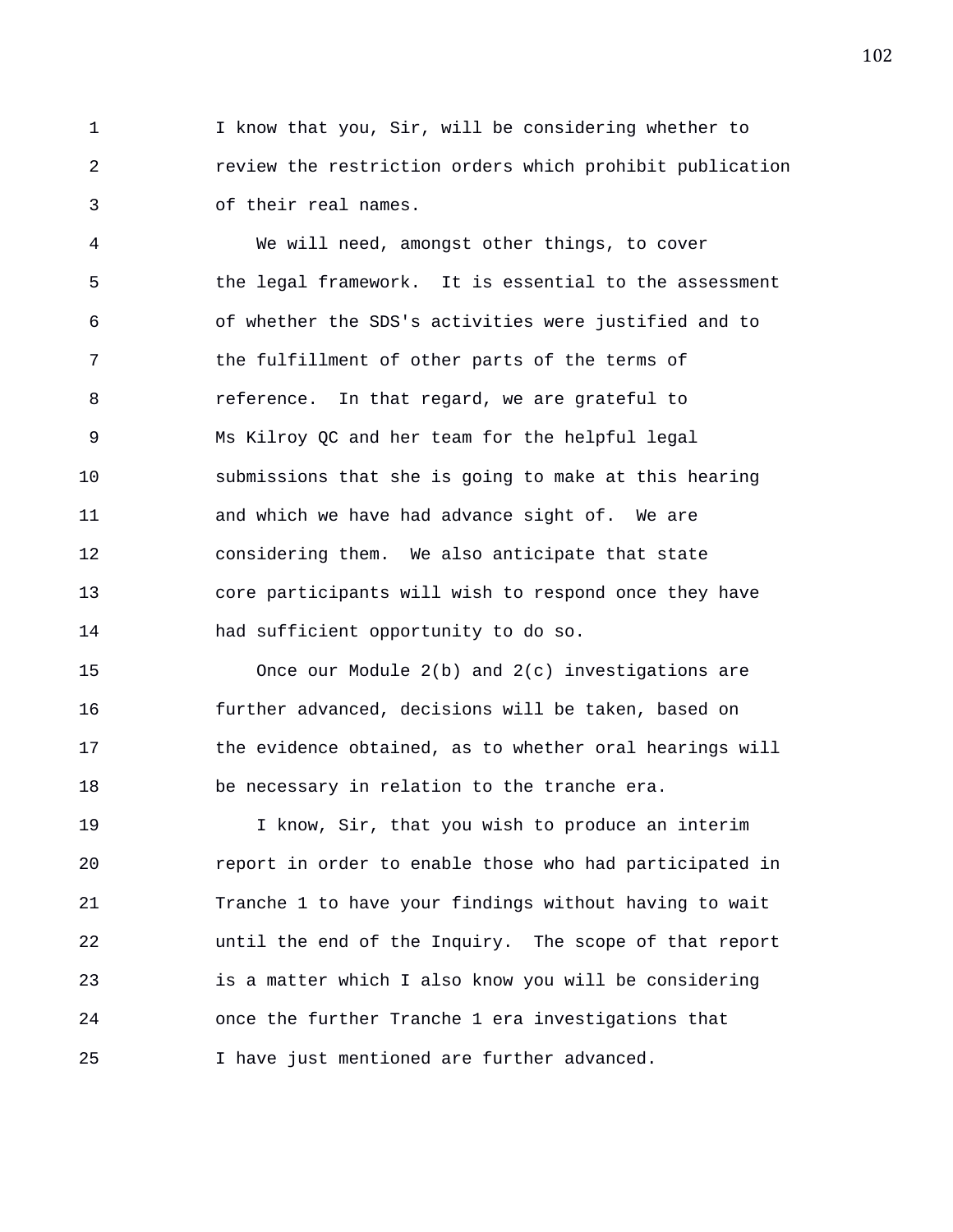1 The timescale will, of course, be dependent upon 2 the scope of the interim report and the completion of 3 the necessary investigations. Those who have 4 participated in Tranche 1, including those representing 5 the coordinating group of Non-State Core Participants, 6 will be afforded the opportunity to make closing 7 submissions in due course.

8 Turning to Tranche 2, we intend to start evidential 9 hearings in the spring of 2024. Unlike Tranche 1, we 10 are preparing to hear the evidence of officers and 11 relevant managers within the SDS without the long gaps 12 between phases that have been necessary in Tranche 1. I 13 am afraid that it is not possible to provide a firm 14 timetable for the remainder of the Inquiry at this 15 stage. Work is ongoing on tranches 3 and 4 concurrently 16 with our work on tranches 1 and 2.

17 Finally, I would like to thank all of those who have 18 contributed to the preparations for this phase of 19 the Inquiry's work. As with previous phases, it has 20 involved a great deal of effort on the part of a great 21 many people both within and outside the Inquiry. We are 22 agree.

23 THE CHAIRMAN: Thank you, Mr Barr. We will now take an hour 24 off for lunch, and we'll therefore resume at 2.05, 25 rather than 2 as planned. We will hear, I anticipate,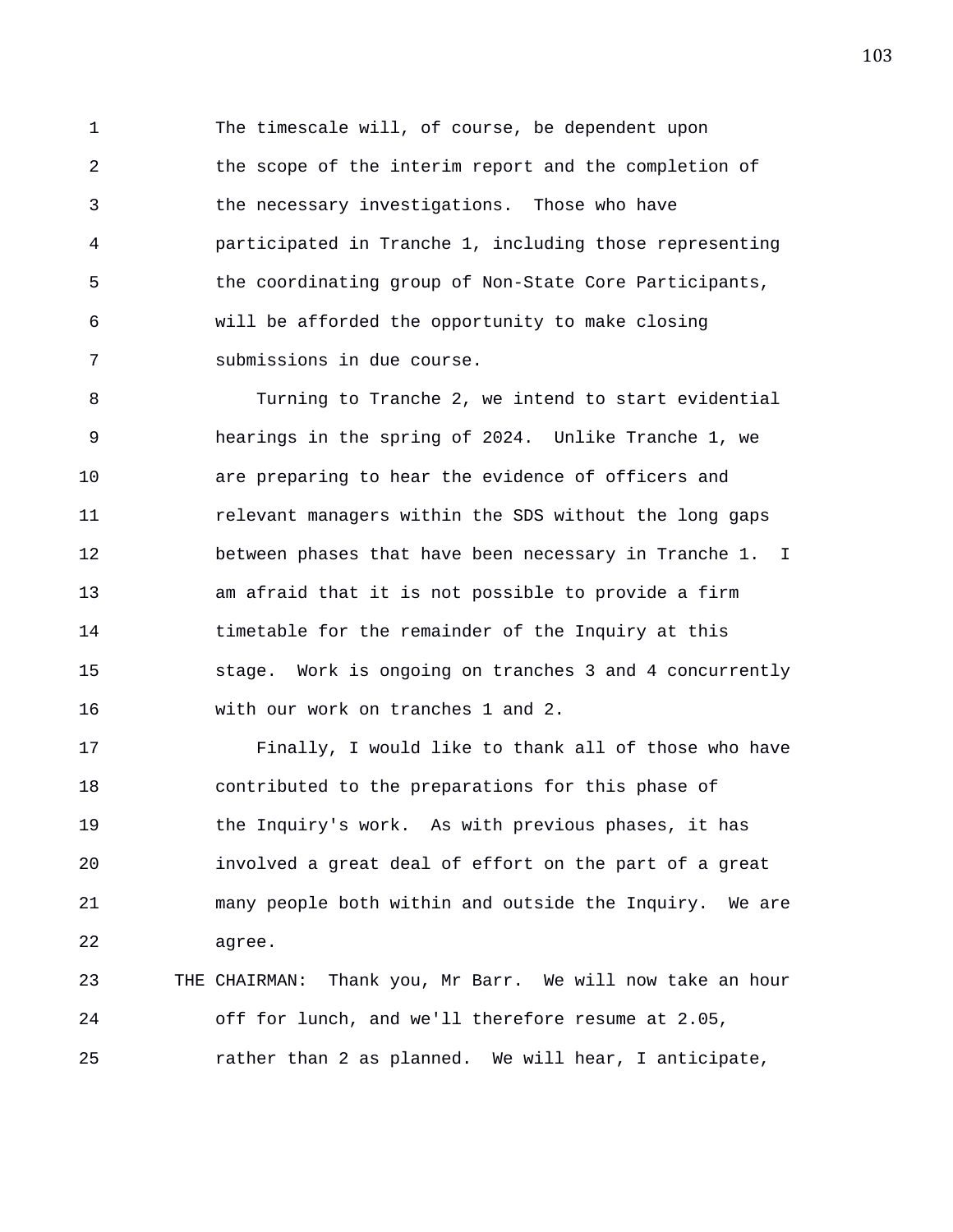1 from Mr Skelton, counsel for the Acting Commissioner of 2 the Metropolitan Police. 3 (1.06 pm) 4 (The short adjournment) 5 (2.05 pm) 6 THE CHAIRMAN: Mr Skelton? 7 Opening statement by MR SKELTON 8 MR SKELTON: Sir, thank you. 9 So, before I start, it may help if I make clear that 10 for the most part, this oral opening statement follows 11 the structure and contents of MPS's written opening, 12 which I know you have. However, it does omit several 13 quotations, and in a few key respects advances some 14 additional points. 15 THE CHAIRMAN: Yes. 16 MR SKELTON: So this is the third phase, P3, of 17 the Inquiry's first tranche, T1, in which it will hear 18 evidence from some of the SDS's managers during 19 the years 1968 to 1982. 20 This period includes the establishment of the SDS on 21 30 July 1968, in response to the Grosvenor Square 22 demonstration against the Vietnam War on 17 March 1968, 23 and its evolution into a long-term secret MPS 24 Special Branch, which I will call "MPSB", unit for 25 gathering intelligence on a wide range of public order,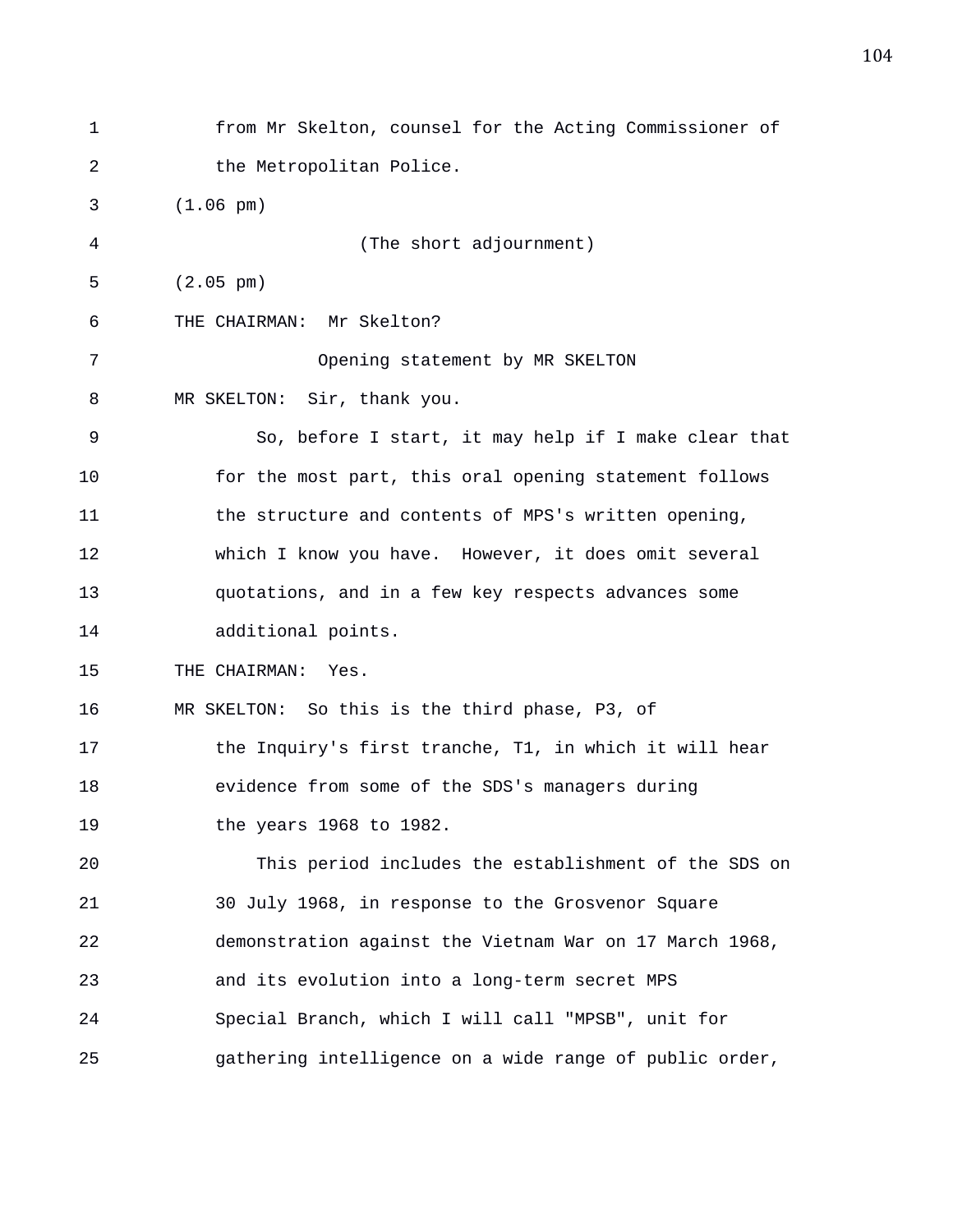1 subversion and interrelated issues.

2 It also includes the first use of the identities of 3 deceased children by undercover officers, who I will 4 call UCOs, in the SDS, the first inappropriate 5 sexual relationships by UCOs, and the first engagement 6 of UCOs in criminal activity and the criminal justice 7 system.

8 So the MPS has previously set out its position in 9 respect of all of these issues, together with wider, 10 generic themes -- what went wrong? What has changed? -- 11 in its opening statements for T1 P1 and T1 P2. It has 12 also apologised to the women who were deceived into 13 sexual relationships by undercover police officers and 14 to the families of those whose children's identities 15 were used by the SDS. And so those apologies are 16 affirmed again now.

17 The focus of the written and oral statements for 18 this phase is not, however, on the substantive issues 19 that arise within T1. Rather, it is on the process and 20 scope of the Inquiry's investigatory work.

21 First, for the Inquiry to fulfil its terms of 22 reference "to examine the motivation for ... undercover 23 police operations in practice", and to make findings in 24 respect of the justification for the SDS's work, it must 25 obtain witness evidence from officers who served in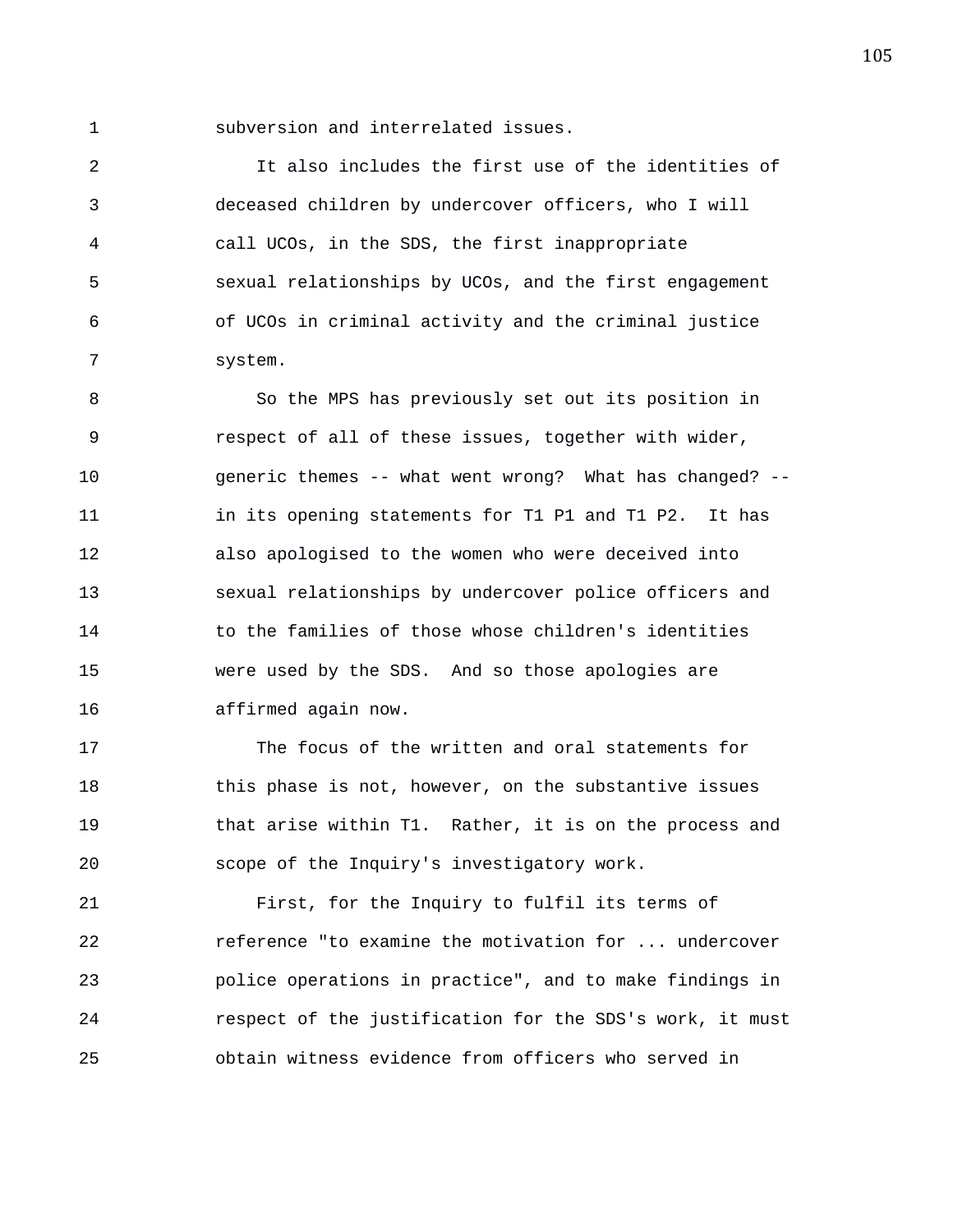1 the two bodies for whom the SDS primarily gathered 2 intelligence: first, A8, uniform branch, which was 3 responsible for public order policing; and, second, 4 the Security Service, which was responsible for 5 protecting the UK from subversion.

6 It should also obtain evidence from former officers 7 who served in C Squad, the MPSB unit which was 8 the principal conduit of SDS intelligence, and which 9 directed the general focus of the SDS's work, collected 10 and assessed its intelligence reports and disseminated 11 to A8 and the Security Service the intelligence which 12 they required. Some of this work has begun, but more, 13 Sir, is needed.

14 Second, as the MPS made clear in its opening 15 statement for the T1 P1 hearing in 2020, it is essential 16 that the Inquiry explores and understands 17 the historical, political and policing context of 18 the work of the SDS as it evolved throughout the 1970s 19 and thereafter.

20 As the MPS went on to say in its second opening for 21 the T1 P2 hearing in 2021, this understanding must be 22 based on evidence, not submissions, and can best be 23 achieved by calling independent, neutral expert 24 witnesses to give evidence at the public hearings. 25 Third, the Inquiry should provide details of any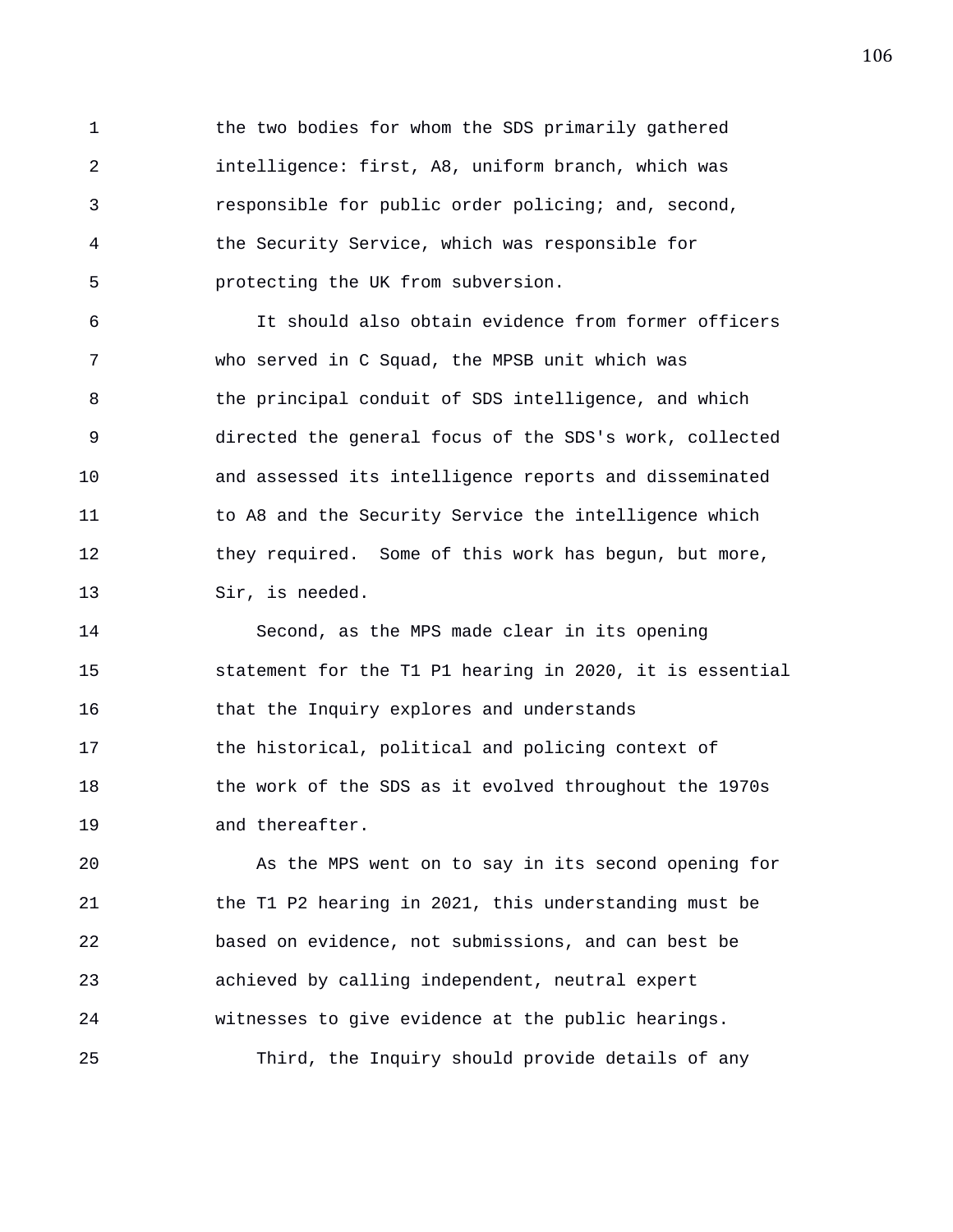1 relevant reading of open-source material that you, Sir, 2 have read during your appointment. Any such 3 information, particularly background and contextual 4 evidence, should be ventilated openly and, where 5 necessary, tested publicly.

6 Fourth, the Inquiry should ensure that its 7 investigation of the origins of the use of deceased 8 children's identities is comprehensive, and includes 9 whether their use originated outside the SDS and 10 pre-dated its work.

11 Sir, finally, at the conclusion of this statement, 12 the MPS sets out its preliminary response to 13 the Inquiry's proposal to produce an interim report, and 14 to the question of how the Inquiry should approach its 15 consideration of the laws and standards that were 16 applicable at the time to the activities of the SDS, 17 MPSB, the Security Service and the Government.

18 So I turn now to the Inquiry's terms of reference 19 and list of issues.

20 The Inquiry's terms of reference direct it, in part, 21 to investigate the role and contribution made by 22 undercover policing towards the prevention and detection 23 of crime; to examine the motivation for, and the scope 24 of, undercover police operations in practice; to 25 ascertain the state of awareness of undercover police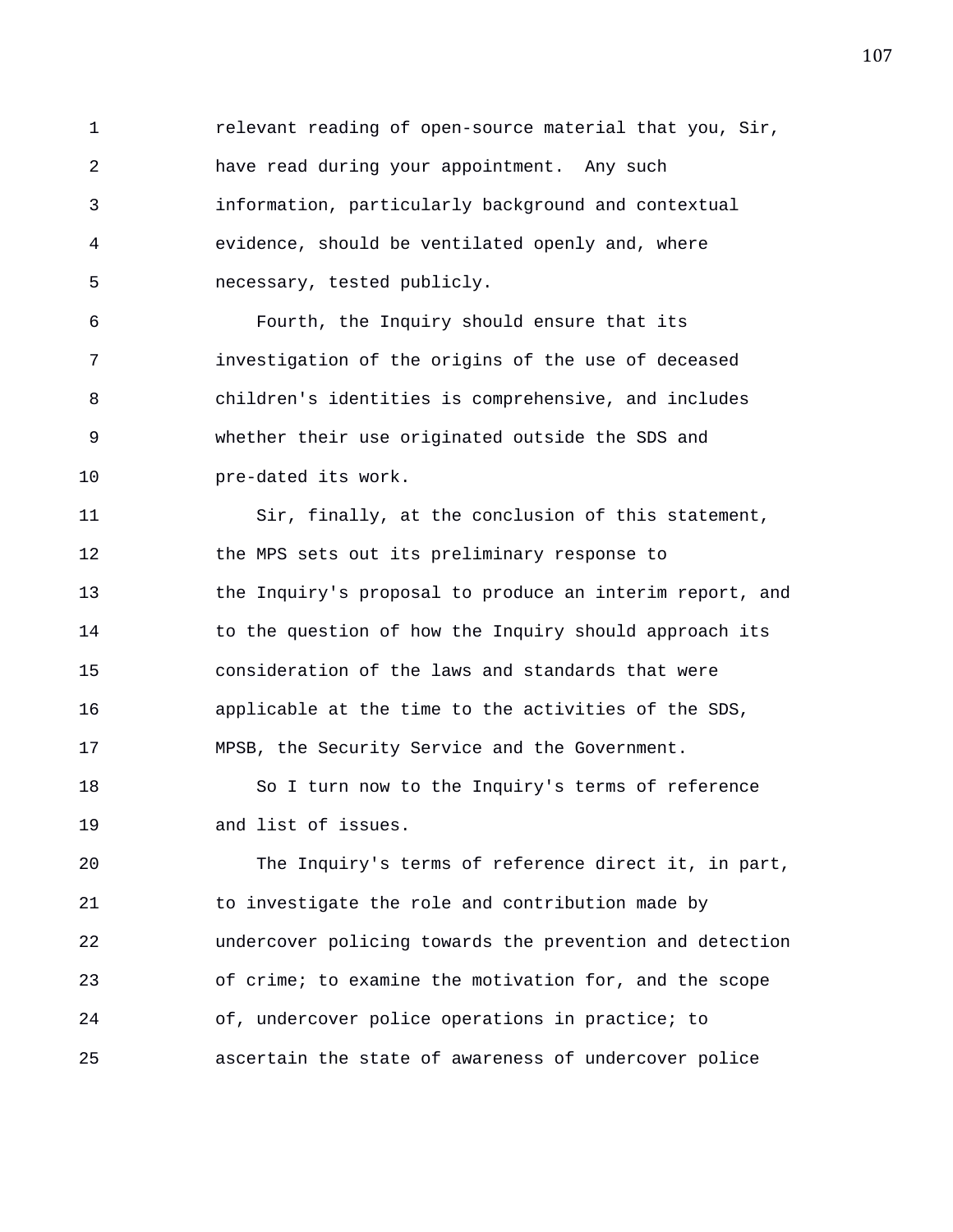1 operations of Her Majesty's Government; to identify and 2 assess the adequacy of the justification, authorisation, 3 operational governance and oversight of 4 undercover policing; and to investigate whether and to 5 what purpose, extent and effect undercover police 6 operations have targeted political and social justice 7 campaigners.

8 In furtherance of those terms of reference, 9 the Inquiry has published a list of issues for its 10 investigation of the SDS in Module 1, and that comprises 11 the examination of the deployment of SDS 12 undercover officers in the past, their conduct and the 13 impact of their activities on themselves and others, and 14 it includes general questions relating to the targeting 15 and initial authorisation and the prevention and 16 detection of crime, and focus questions related to 17 the justification and value of any UCO reporting on 18 justice campaigns, the Stephen Lawrence Campaign and 19 Duwayne Brooks OBE, elected politicians, political 20 organisations and activists, trade unions and 21 trade union members, social and environmental activists.

22 For Module 2(a), which involves managers and 23 administrators from within the undercover policing 24 units, the Inquiry has published a list of issues which 25 contains similar questions, together with a further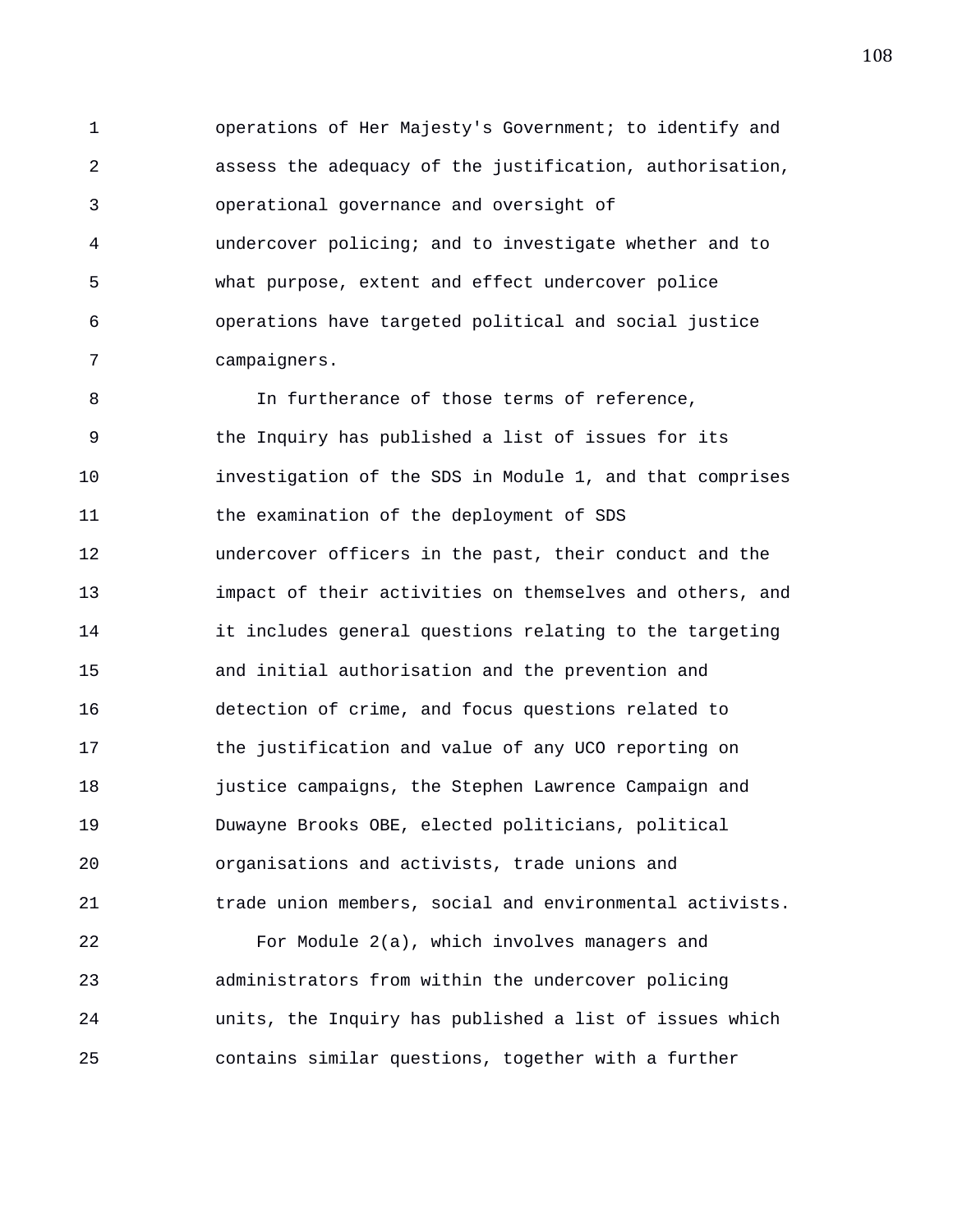1 question relating to what, if any, processes were in 2 place to review the ongoing justification for 3 deployments, and a set of specific questions relating to 4 the relationship between the SDS and the 5 Security Service. Similar questions have been included 6 in the Inquiry's draft list of issues for Module 2(b), 7 which was published for consultation purposes on 8 19 April 2022.

9 So the MPS recognises the importance of these 10 issues. As it stated in its first opening statement in 11 2020, it also accepts that questions over whether 12 specific deployments and actions occurred or were 13 justified will depend on the facts in each case. It 14 follows that they can only be answered once those facts 15 are known.

16 The MPS will scrutinise all the evidence that 17 the Inquiry obtains, and to be clear, it will not seek 18 to justify the indefensible, and will acknowledge 19 failings where it is appropriate to do so. But as 20 I will now go on to explain, its present concern is to 21 ensure that those matters are properly investigated by 22 this Inquiry, so that any resulting findings are 23 reasonable, fair and properly contextualised.

24 Before doing so, may I sound a note of caution on 25 behalf of the MPS in respect of the reliance being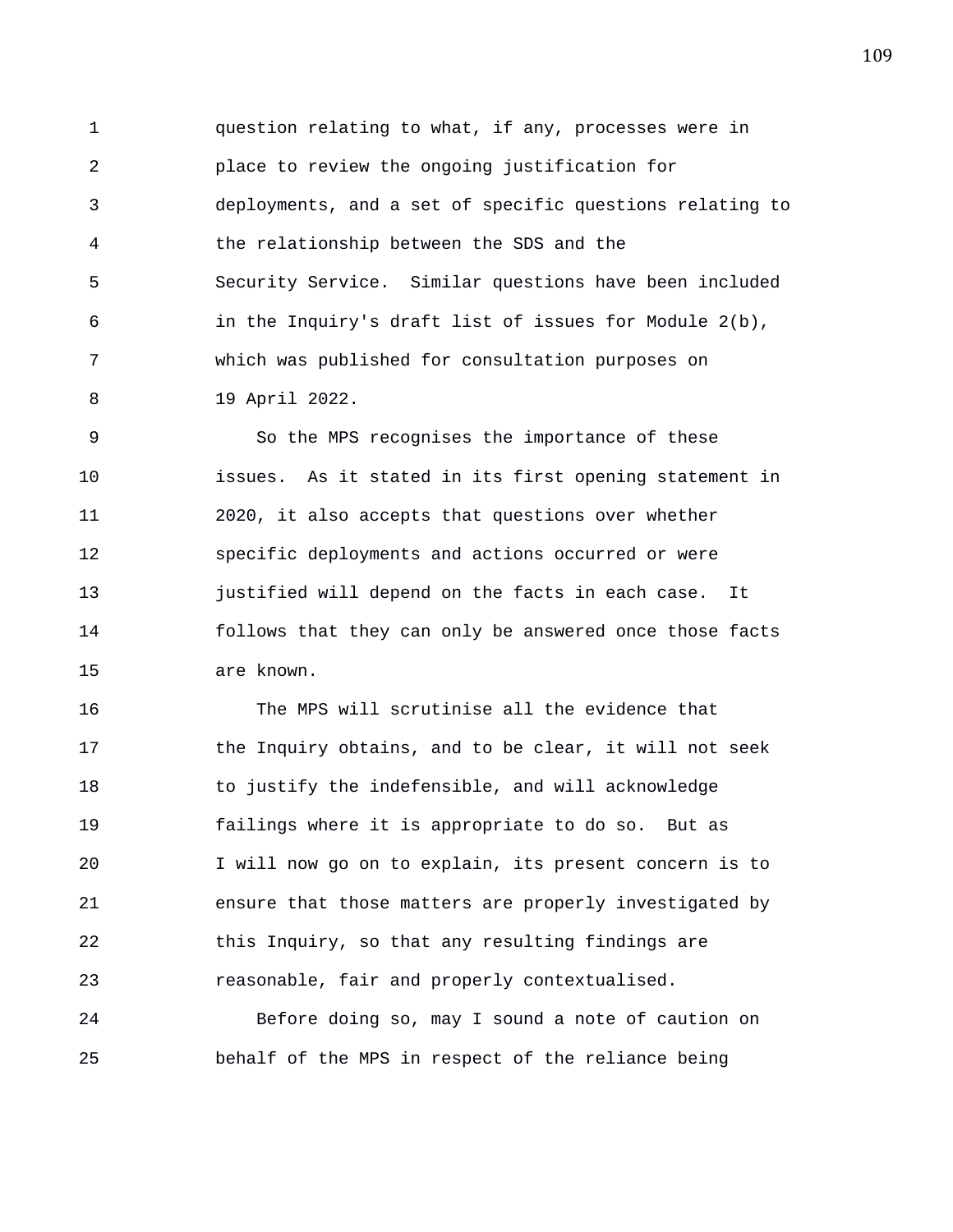1 placed in the opening statements of the category 2 H core participants on the judgment of the Investigatory 3 Powers Tribunal, the IPT, in Kate Wilson's case.

4 That judgment focused on the deployment of one 5 officer, Mark Kennedy, in a different policing unit, 6 the National Public Order Intelligence Unit, over 7 20 years after the T1 period. The tribunal's judgment 8 on the legality of that deployment and the concessions 9 made by the NPCC and the MPS on that issue are obviously 10 instructive. But they should not be seen as 11 establishing sweeping legal principles which render all 12 public order and subversion-related undercover 13 deployments wrongful or unlawful over a 50-year period.

14 On the contrary, Sir, the judgment is, as 15 the tribunal itself recognised, fact-sensitive. And 16 although this Inquiry is not determining questions of 17 legal liability, it will need to establish the relevant 18 facts for itself, and thereafter to make its own 19 evaluation of them by reference to the principles and 20 standards that have been set out transparently so all 21 participants are aware of them.

22 So I turn now to the responsibilities of MPSB. As 23 the Inquiry's focus has turned to the management of 24 the SDS in the period 1968 to 1982, so greater attention 25 is now being given to the relationship between the SDS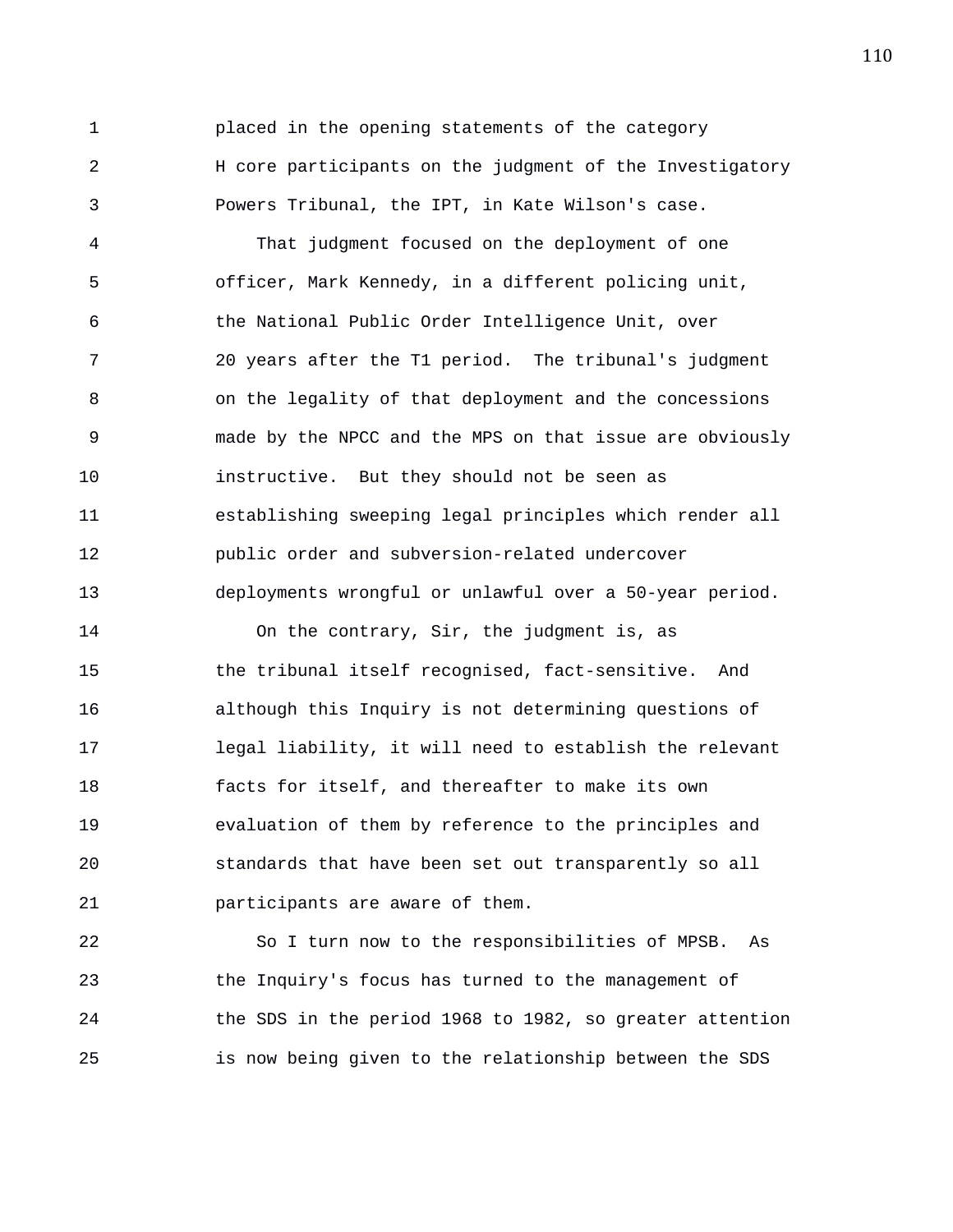1 and MPSB, the relationship between MPSB and the MPS more 2 widely, the relationship between MPSB and the 3 Security Service, the respective responsibilities of 4 MPSB and the Security Service, and the role and 5 responsibilities of central government, in particular 6 the Home Office and the Cabinet Office.

7 The Inquiry has designated many of these issues to 8 its Tranche 6 and modules 2(b) and 2(c), and the MPS is 9 reassured that it now appears to be accepted that 10 investigation of these issues is a necessary part of 11 the evaluation of what was happening on the ground 12 within deployments.

13 Exploration of these issues is essential to meet 14 the terms of reference, not just the element asking 15 about awareness outside the police, but also to fairly 16 assess the contribution made by undercover policing, 17 the motivation for it, its justification and its 18 oversight. This is as true for the fair assessment of 19 the SDS in the 1968 to 1982 period, Tranche 1, as it is 20 for other parts of undercover work allocated to other 21 tranches

22 The work of MPSB, like that of all police 23 Special Branches, was directed towards public order 24 policing and the provision of specific assistance to 25 the Security Service. These responsibilities were set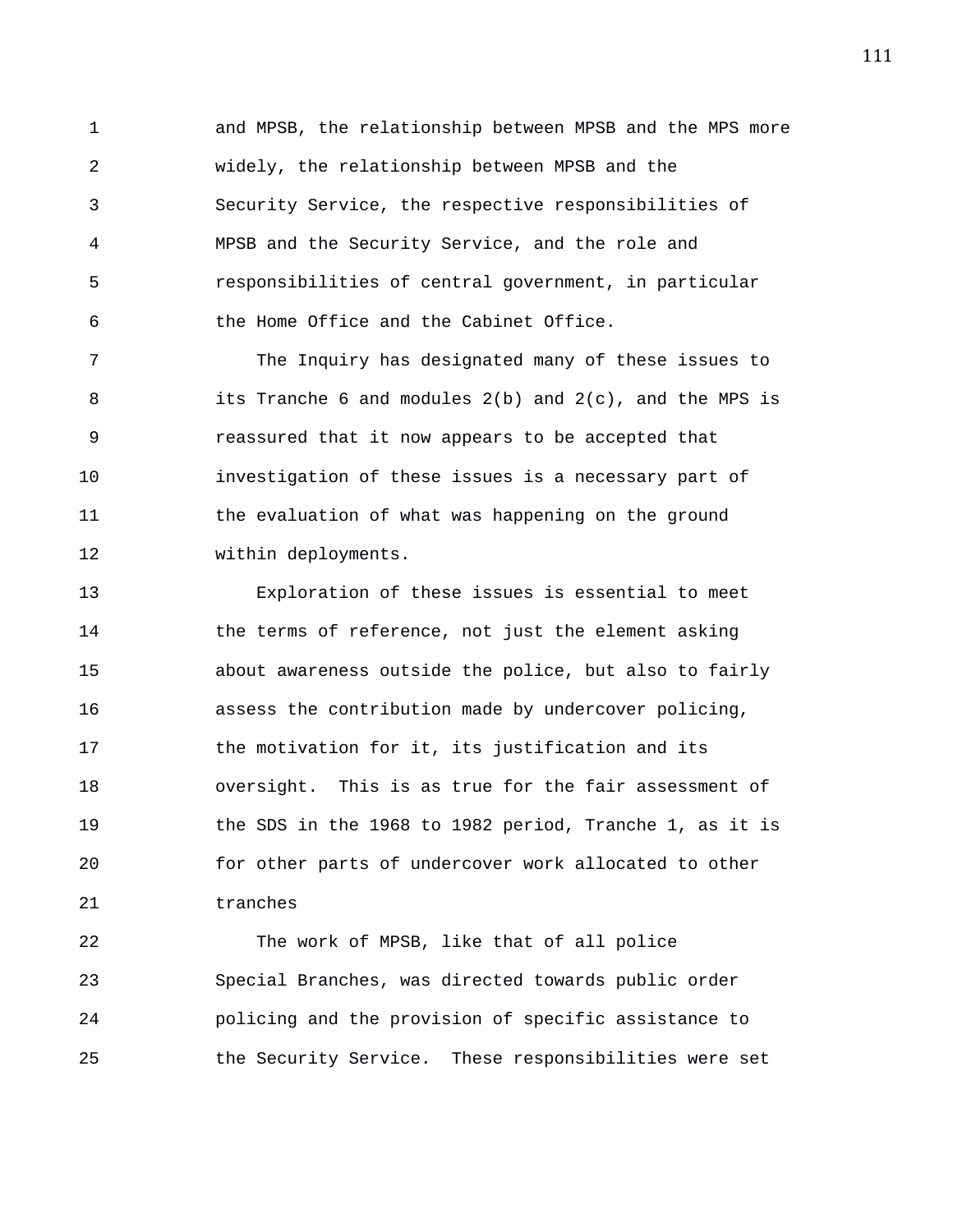1 out in the terms of reference prepared in collaboration 2 with the Security Service and other interested parties, 3 and agreed with the Association of Chief Police Officers 4 of England and Wales, ACPO, in 1970. Under 5 the heading "Function", these stated.

6 "Special Branch is responsible for acquiring 7 security intelligence, both secret and overt (a) to 8 assist the Chief Officer in the preservation of public 9 order, and (b) as directed by the Chief Officer to 10 assist the Security Service in its task of defending 11 the realm from attempts at espionage and sabotage and 12 from actions of persons and organisations which may be 13 judged to be subversive of the security of the State."

14 The wording of the second of MPSB's responsibilities 15 echoes that of the Security Service's then charter 16 the 1952 Maxwell-Fyfe Directive. And I'll read a small 17 portion of that:

18 "The Security Service is part of the Defence Forces 19 of the country. Its task is the Defence of the Realm as 20 a whole, from external and internal dangers arising from 21 attempts of espionage and sabotage, or from actions of 22 persons and organisations whether directed from within 23 or without the country, which may be judged to be 24 subversive of the state."

25 The 14 specific tasks of Special Branch from 1970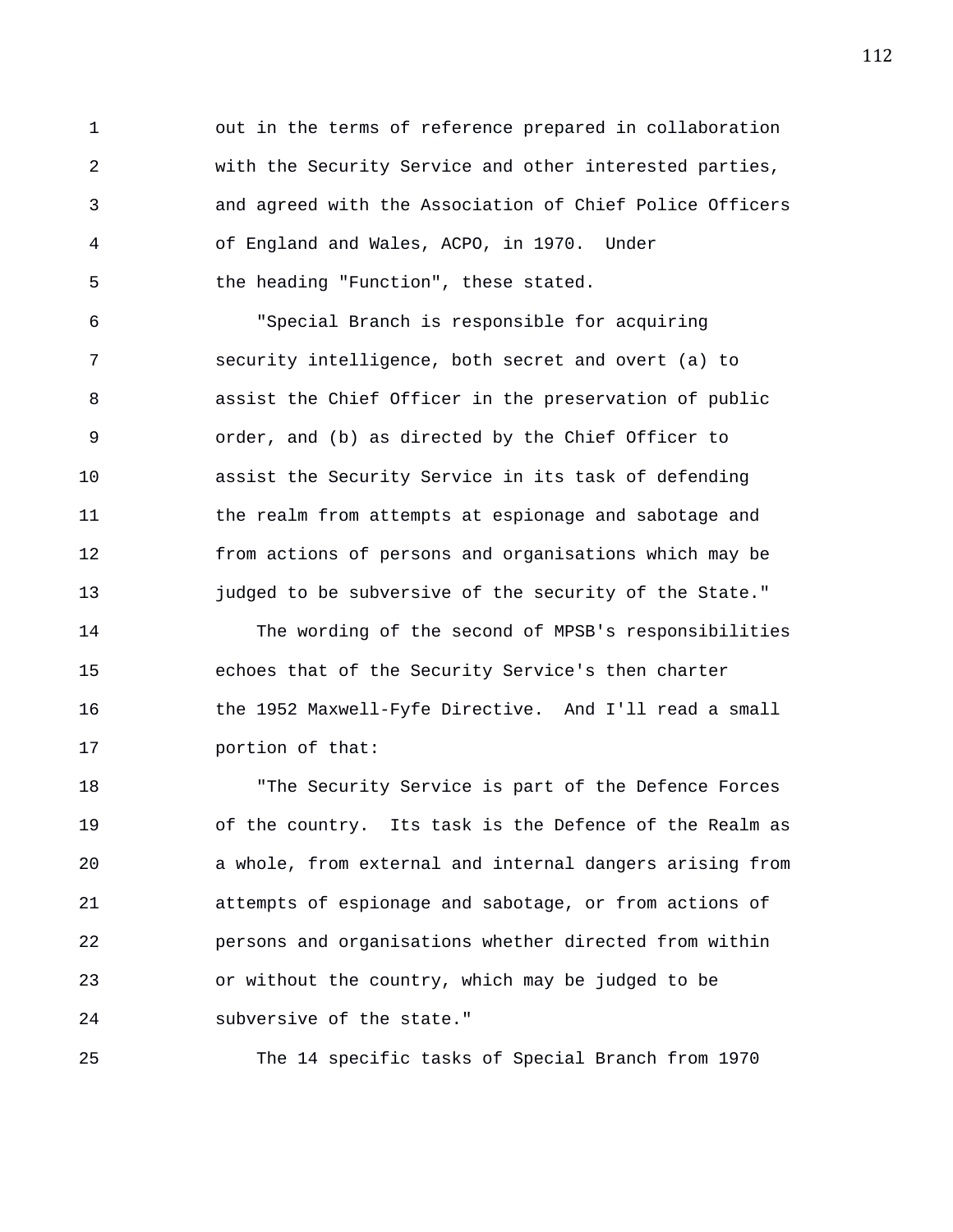1 include, at section 3:

| 2           | "(a) To provide the Chief Officer with intelligence      |
|-------------|----------------------------------------------------------|
| 3           | affecting public order; and. On behalf of                |
| 4           | the Chief Officer, the Security Service with             |
| 5           | intelligence affecting national security.                |
| 6           | "(d) In consultation with the Security Service to        |
| 7           | collect, process and record information about subversive |
| 8           | or potentially subversive organisations and individuals. |
| $\mathsf 9$ | "(f) To investigation any subversive background          |
| 10          | to $\ldots$ "                                            |
| 11          | And this word I think is illegible:                      |
| 12          | " demonstrations and breaches of public order;           |
| 13          | and, in consultation with the Security Service, to       |
| 14          | certain industrial disputes."                            |
| 15          | The Terms of Reference go on to state:                   |
| 16          | "It is important that Special Branches should have       |
| 17          | a clear idea of what constitutes 'persons and            |
| 18          | organisations which may be judged to be subversive of    |
| 19          | the security of the State'. Broadly speaking these are   |
| 20          | any organisation or individual whose purpose is          |
| 21          | the undermining or overthrow of the established          |
| 22          | democratic order."                                       |
| 23          | Sir, it is clear from the written opening statements     |
| 24          | of Counsel to the Inquiry and from counsel for several   |
| 25          | Non-State Core Participants that critical questions      |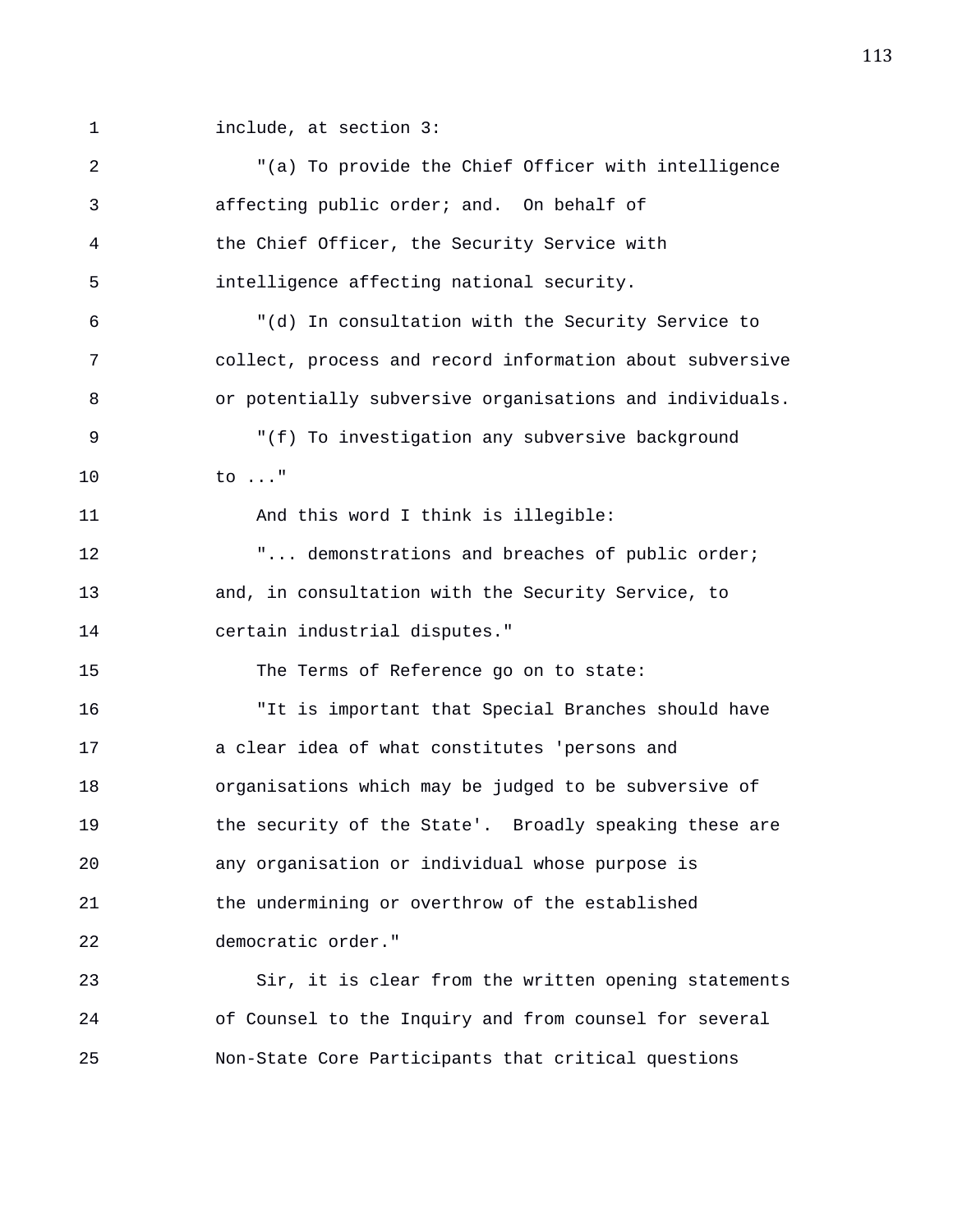1 arise as to what constituted subversion for the purpose 2 of the Security Service, the UK Government,

3 the Metropolitan Police Special Branch, in the 1960s and 4 the 1970s.

5 Were the individuals and groups on whom intelligence 6 was gathered reasonably judged by MPSB, by 7 the Security Service or by the UK Government, to be 8 subversive or potentially subversive at the time by 9 the standards of the time? And/or were they reasonably 10 judged to present a threat to public order at the time 11 by the standards of the time? Or, if they were 12 reasonably judged to be subversive or to present 13 a threat to public order, was there sufficient 14 justification for gathering intelligence on them by 15 means of undercover deployments?

16 Sir, answering these questions requires careful 17 consideration of what was happening socio-politically 40 18 to 50 years ago, and of the values and views of 19 the government, the public and the police at that time.

20 As counsel for several Non-State Core Participants 21 also rightly point out, these questions also engage 22 important issues as to the proper role and limits of 23 the state in protecting its citizens and itself from 24 harm, and the proper place of the police in assisting 25 with that protection.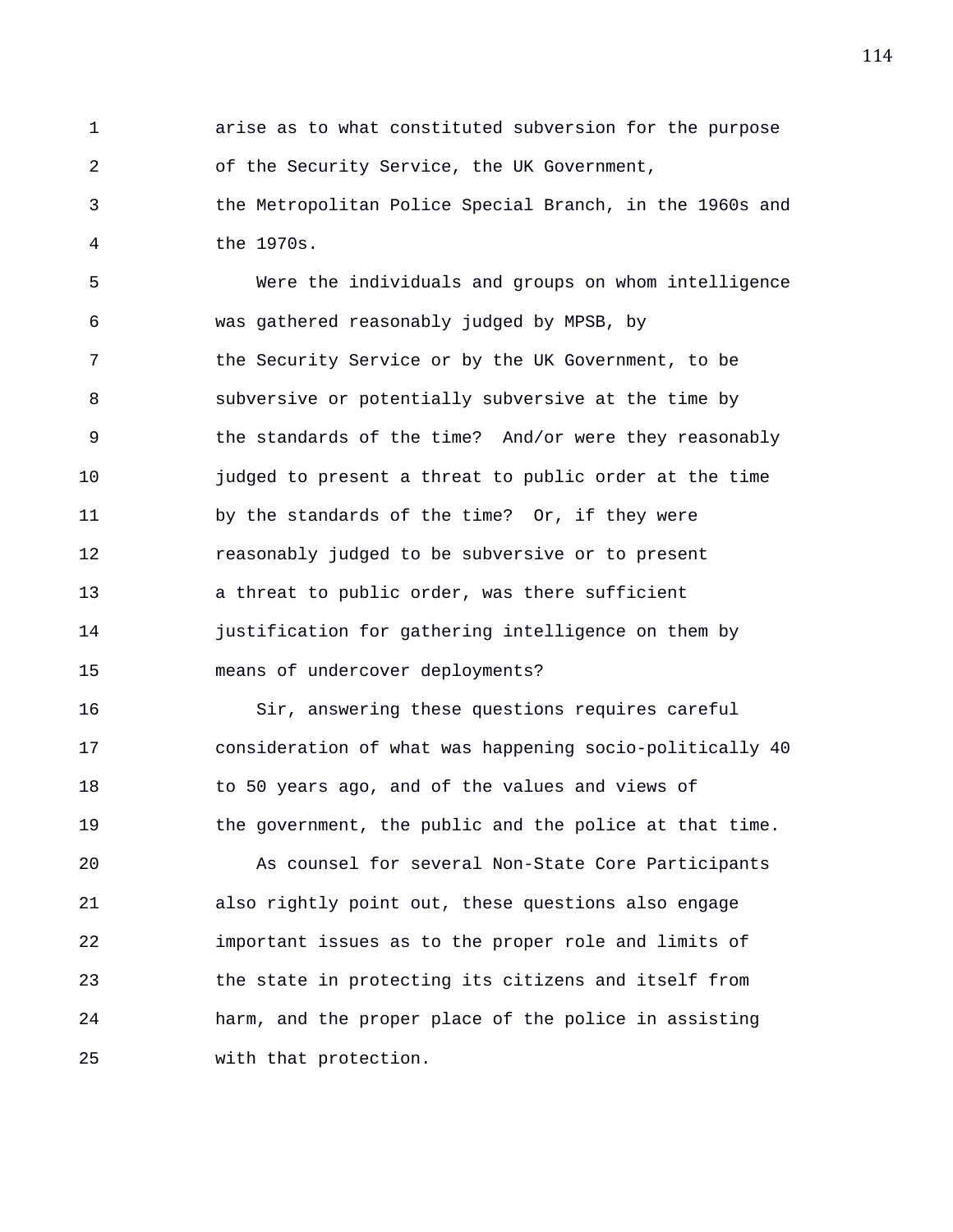1 The MPS does not seek to evade these questions or 2 the answers they may produce, but its concern, as 3 throughout the Inquiry, is to ensure that to the extent 4 they are looked at, this is carried out fully, fairly 5 and neutrally. In short, this means that appropriate 6 evidence must be sought and tested. 7 The first type of evidence that the Inquiry should 8 seek is historic documentation relating to 9 the government's interest in subversion and public 10 order. 11 THE CHAIRMAN: Forgive me a moment. Someone tried to enter 12 the room. Ignore my signal, please. 13 MR SKELTON: Thank you, Sir. I'm glad it wasn't me. 14 At this time, as now, the Security Service operated 15 under the supervision and direction of 16 the Home Secretary, who in turn was answerable to 17 the Prime Minister and their Cabinet. However, like 18 other agencies in Whitehall, its lines of reporting were 19 complex and subject to change. 20 In 1972, for example, it produced a report on 21 "Subversion in the UK -- 1972" for the Cabinet 22 secretary, Burke Trend, at the behest of the Prime 23 Minister, Edward Heath, and later took part in the new 24 Interdepartmental Group on Subversion in Public Life. 25 Notably, this was chaired by James Waddell, later Sir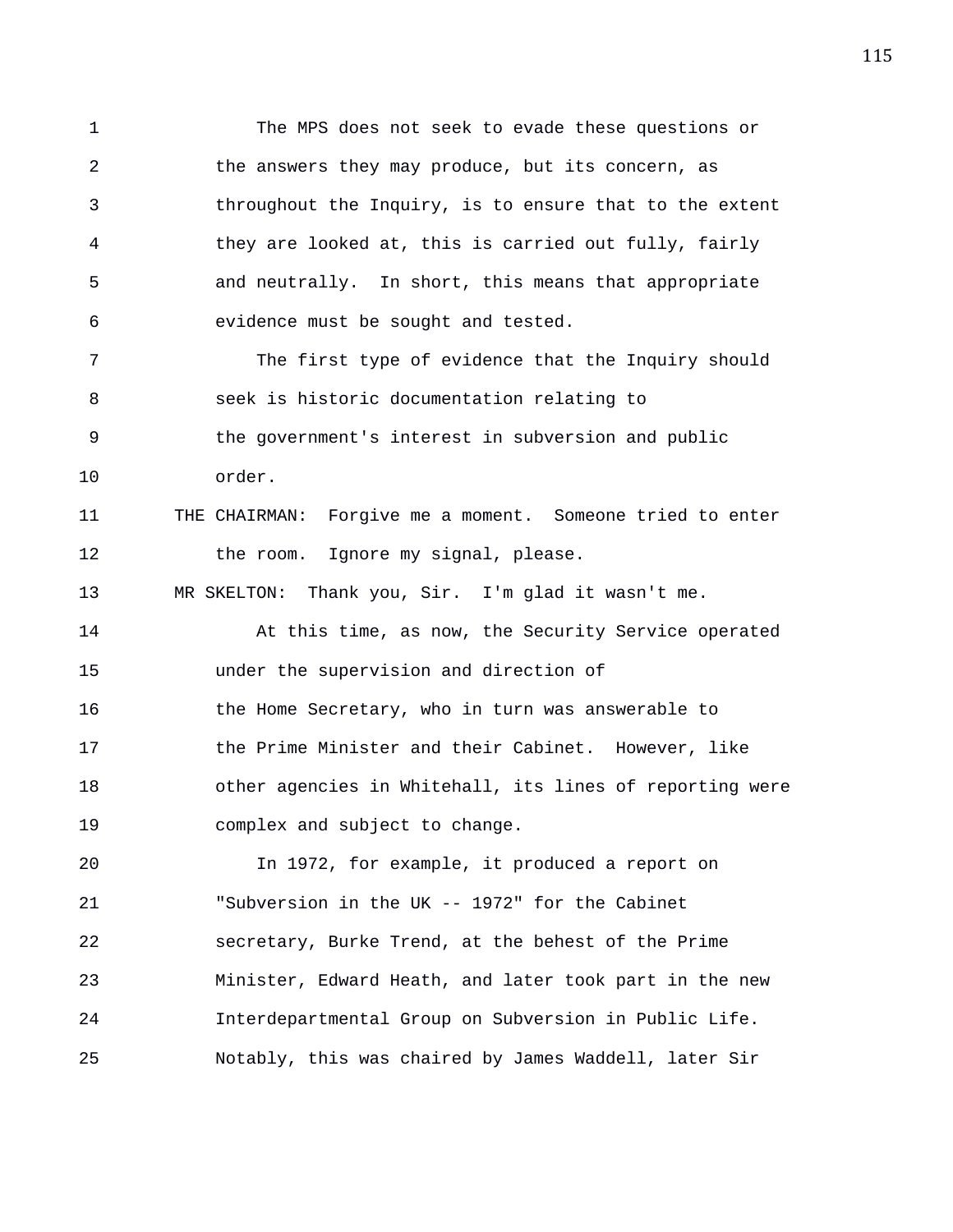1 James Waddell, the deputy undersecretary of state at the 2 Home Office, who from 1968 to 1974 was also personally 3 responsible for approving the SDS's annual Home Office 4 funding.

5 The group's attendees included the deputy assistant 6 commissioner for MPSB and officials from 7 the Security Service, the Cabinet Office, the Foreign 8 and Commonwealth, as it then was, the Scottish Office 9 and the Department of Employment.

10 Many of the inter-departmental groups reports and 11 minutes, together with associated correspondence and 12 memoranda, have now been declassified and are publicly 13 available at the National Archives in Kew. Other 14 classified documents may be directly available to the 15 Inquiry from the Cabinet Office or other government 16 departments.

17 These documents, Sir, are directly relevant to any 18 understanding of the government's interest in, and 19 monitoring of, subversion and potential subversion in 20 the 1970s, including through the work of the SDS. 21 Further documents may also be available that demonstrate 22 the Government's interest in public order issues 23 throughout the T1 period.

24 Where the MPS has located and holds copies of 25 relevant documents, these will of course be provided to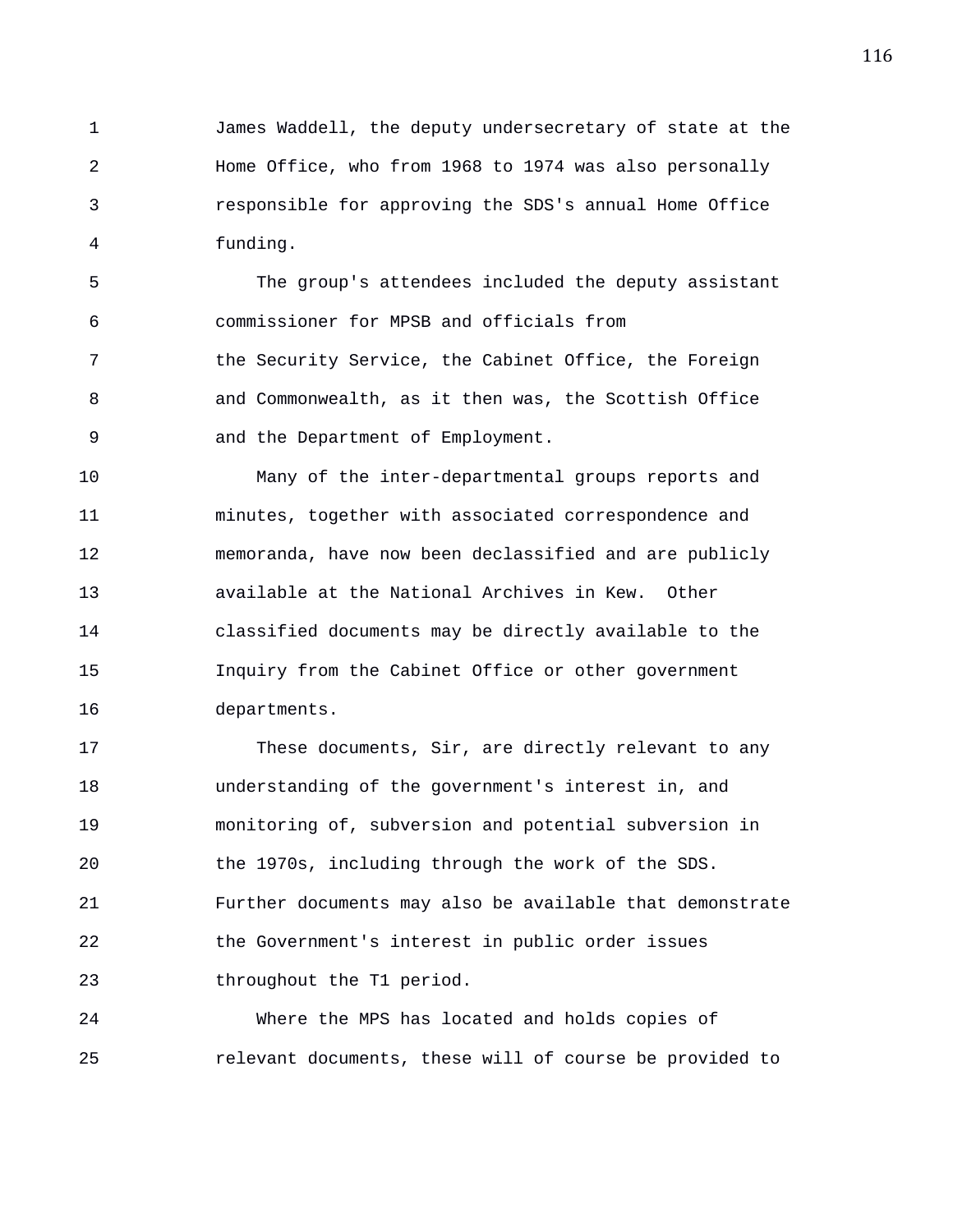1 the Inquiry. However, these are not MPS documents and 2 the MPS has no more access to them than the public. And 3 of course, not all of the documents are publicly 4 available, at Kew or elsewhere. Therefore, the Inquiry 5 is invited to exercise its powers -- its statutory 6 powers to obtain all relevant documents directly from 7 the Cabinet Office and the Government.

8 The second type of evidence that the inquiry should 9 seek is witness evidence.

10 Thirteen former SDS managers from the 1968 to 1982 11 period have provided witness statements to the Inquiry, 12 of whom seven are providing evidence at this public 13 hearing. Their evidence makes clear that the SDS worked 14 in furtherance of MPSB's responsibilities for its two 15 primary intelligence customers, A8, the uniform branch 16 of the MPS responsible for public order policing, and 17 the Security Service. The former, like the SDS, was set 18 up specifically in response to the Grosvenor Square 19 demonstration on 17 March 1968.

20 For most of the 1970s, the MPSB unit with primary 21 responsibility for meeting the intelligence requirements 22 of A8 and the Security Service was C Squad, which 23 specialised in intelligence on domestic extremism, 24 communism and subversion and public order.

25 The SDS was originally an independent unit within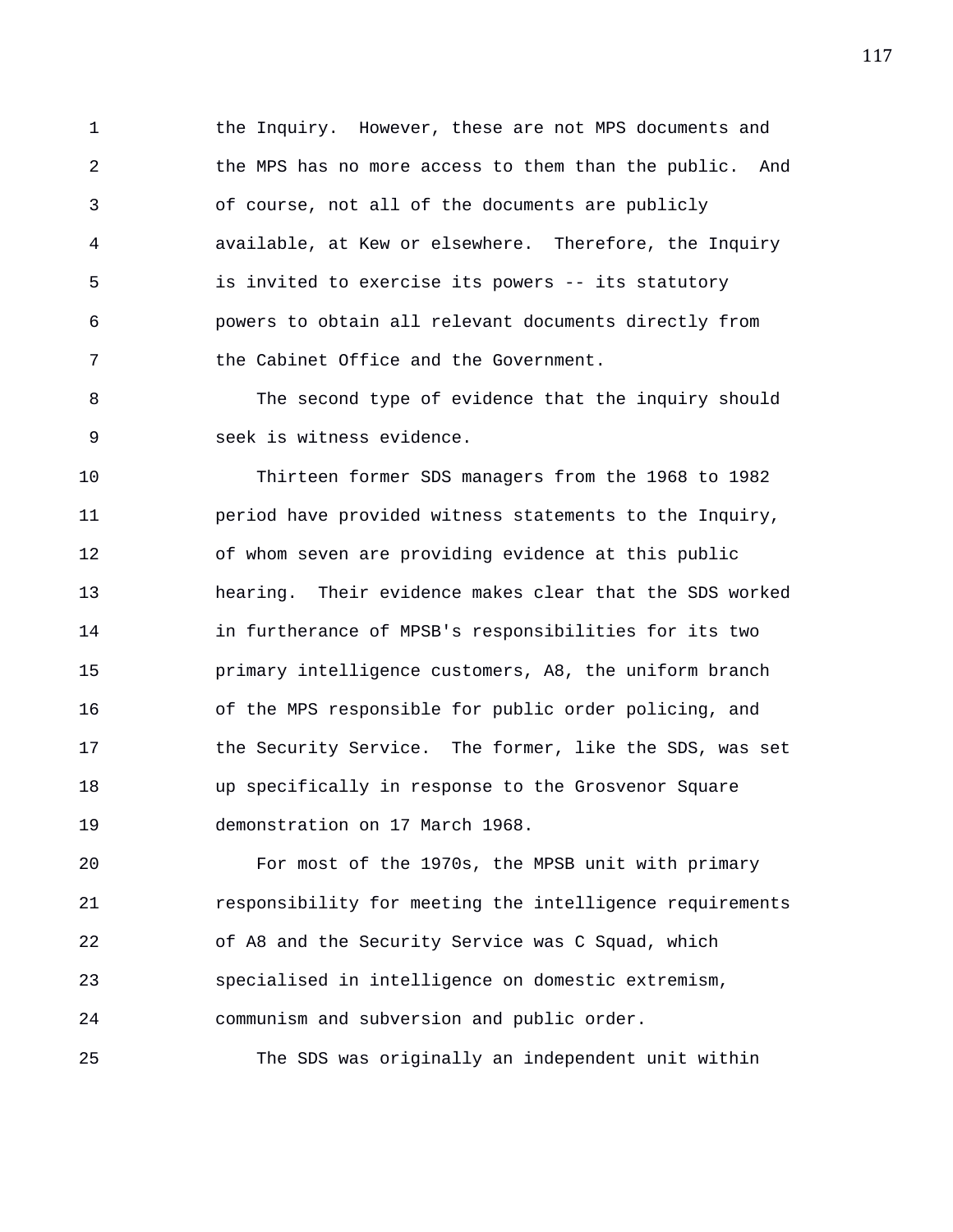1 MPSB sitting outside the operational squads A, B, C, D, 2 E and P, for "Ports". However, from late 1972 or early 3 1973, it became part of C Squad, and from July 1974 it 4 was part of the newly created S squad, which was formed 5 to coordinate the various technical and support 6 functions performed by Special Branch.

7 So this is relevant to any understanding of the 8 SDS's role and how the squad sat within MPSB's wider 9 work.

10 C Squad officers also directly answered 11 the Security Service's specific requests for information 12 and disseminated hundreds of relevant SDS intelligence 13 reports to them at Box 500. The magnitude and the 14 unremitting nature of C Squad's and the MPSB's work for 15 the Security Service and for A8 is illustrated by 16 a memorandum written by Commander Rollo Watts following 17 a meeting between MPSB and the Service on 18 11 October 1976, and this states at paragraph 3 -- I 19 quote:

20 "Chief Superintendent R Wilson, then spoke about 21 manpower difficulties on his [C] Squad -- theoretically 22 60 officers usually reduced by other commitments to 23 about 30 at any one given time. Despite this, however, 24 between 250 to 300 enquiries were completed for Box 500 25 every month. He stated however, that he was bound by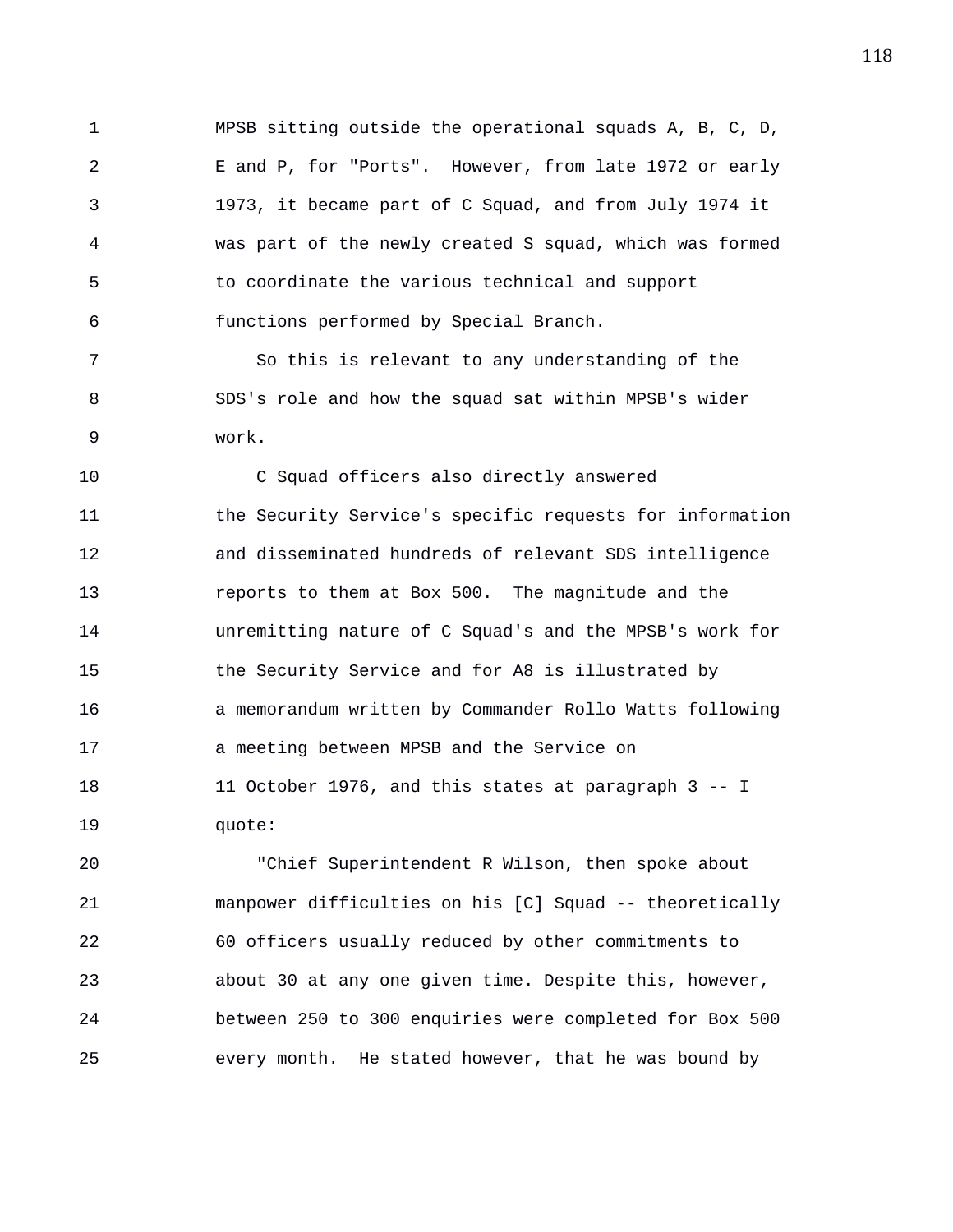1 the primary objectives of the Police Service, to give 2 priority to enquiries which related to matters of public 3 order. Mr Watts emphasised this point by explaining 4 that Special Branch were responsible for something in 5 the region of 600 to 700 pre-demonstration assessments 6 every year for the information of the Uniform Branch."

7 It is clear from the managers' evidence that the SDS 8 did not set the intelligence requirements that drove 9 the tasking of its undercover deployments. Nor, for 10 the most part, did it pass intelligence directly to its 11 ultimate customers. This process was directed and 12 mediated primarily by C Squad, based on the requirements 13 of A8, public order, and the Security Service, 14 subversion, etc, and the MPSB B Squad, Irish 15 nationalism. Within C Squad, detective inspectors 16 occupied specific posts relating to 17 the Security Service, the ultra left, special 18 demonstrations, and the Communist Party.

19 The SDS also didn't assess, in the formal sense of 20 collate and analyse, the intelligence that its officers 21 gathered. Intelligence relating to public order was 22 disseminated elsewhere for analysis and action. For 23 example, it was converted by C Squad into sanitised 24 pre-demonstration assessments, which I have referred to, 25 also known as "threat assessments", for the benefit of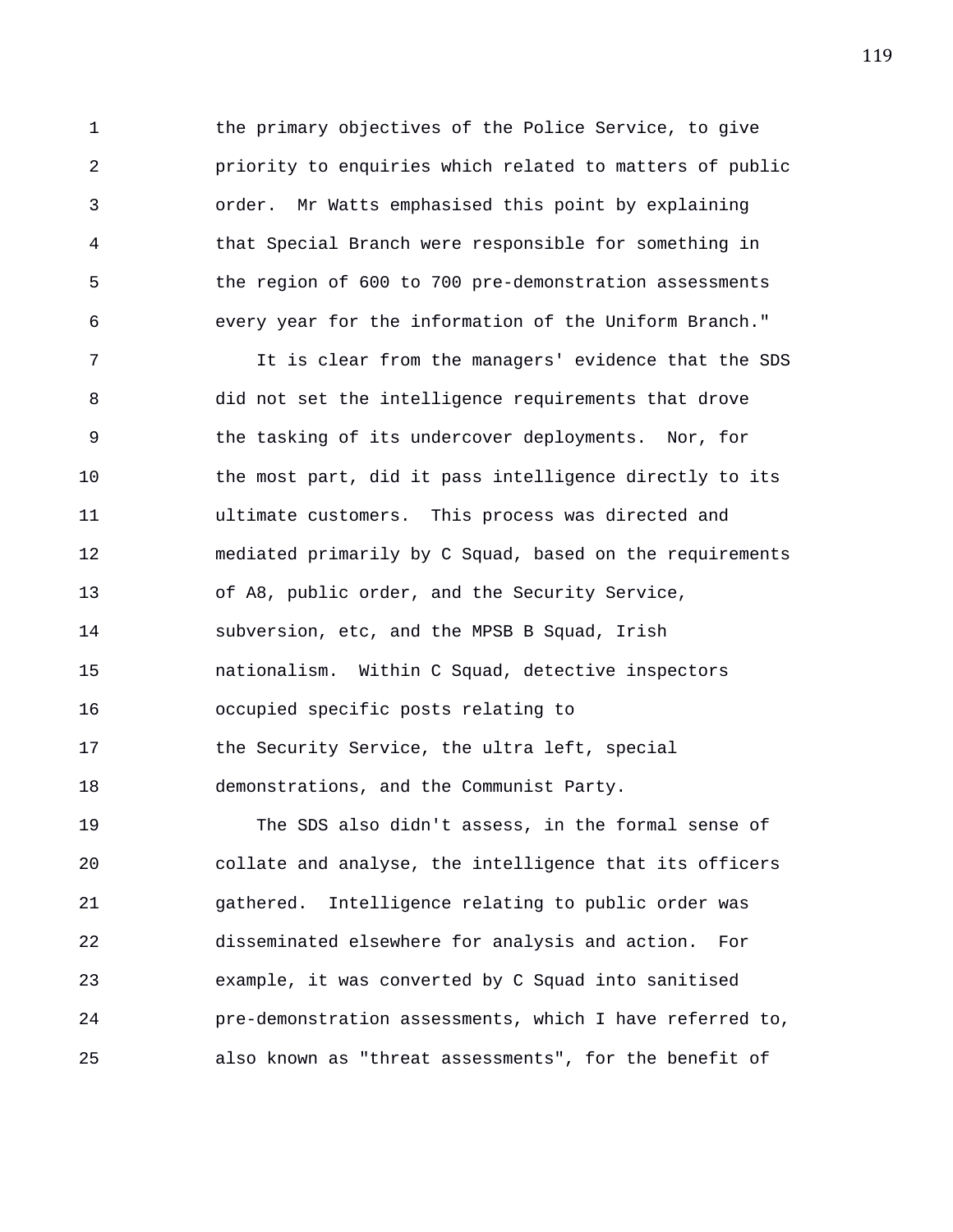1 A8, although urgent public order intelligence could be 2 telephoned directly to A8 at a high level.

3 Intelligence relating to subversion was passed by 4 C Squad in its original, unsanitised form directly to 5 the Security Service. And in respect of the specific 6 intelligence work undertaken by the SDS between 1968 and 7 1982, the task of producing a comprehensive, objective 8 assessment of its justification and value on a granular 9 level, deployment by deployment or report by report, is 10 impossible.

11 The exercise of asking the undercover officers, 12 their managers -- and their managers to do so 50 or 13 60 years -- 40 or 50 years after the index events is 14 inherently problematic and unfair. The events are too 15 long ago and the causative pathways and the 16 counter-factual scenarios are too obscure and too 17 complex.

18 Any attempt to assess the justification and the 19 value of intelligence retrospectively would be an 20 exceptionally difficult task. This is partly because 21 intelligence work may be justified -- because 22 intelligence that was collected had a latent or 23 potential value, but this value never subsequently 24 materialised. For example, details of a plan to create 25 public order which did not occur, or the name of an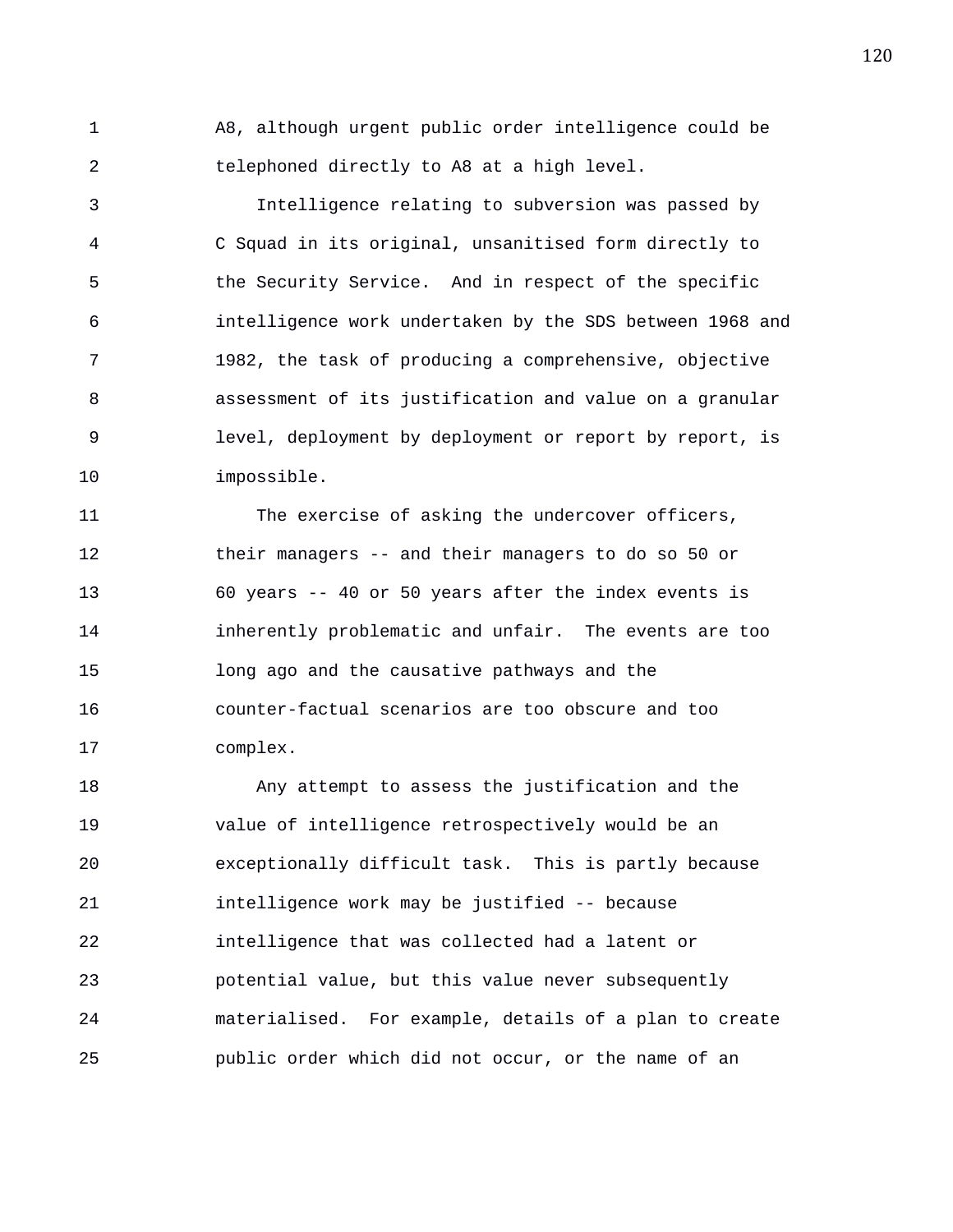1 individual who associated with a dangerous anarchist 2 group but who left and was never heard of again.

3 It's also because knowledge of subsequent events 4 inevitably colours the evaluation of earlier events. To 5 take an obvious example, it is now known that none of 6 the groups which advocated the end of capitalism or 7 democratic society in the 1960s or the 1970s came close 8 to succeeding in their aims, and so governmental and 9 police interest in them at the time may, to modern eyes, 10 appear alarmist or anti-democratic or quaint.

11 But if, notwithstanding these points, the Inquiry 12 does intend to make findings about the justification and 13 the value of SDS deployments in the T1 period, then in 14 the interests of fairness, the Inquiry must provide 15 the core participants with a clear indication of how it 16 intends to approach these matters. This must be given 17 in advance of the closing stages, so that proper 18 consideration can be given to the question of whether 19 sufficient evidence has been sought.

20 The Inquiry should indicate the level of granularity 21 at which it proposes to make findings about value 22 justification and authorisation. For example, whether 23 it proposes to make findings about the value of 24 deployments into specific groups, or reporting on 25 specific individuals, or reporting on specific events,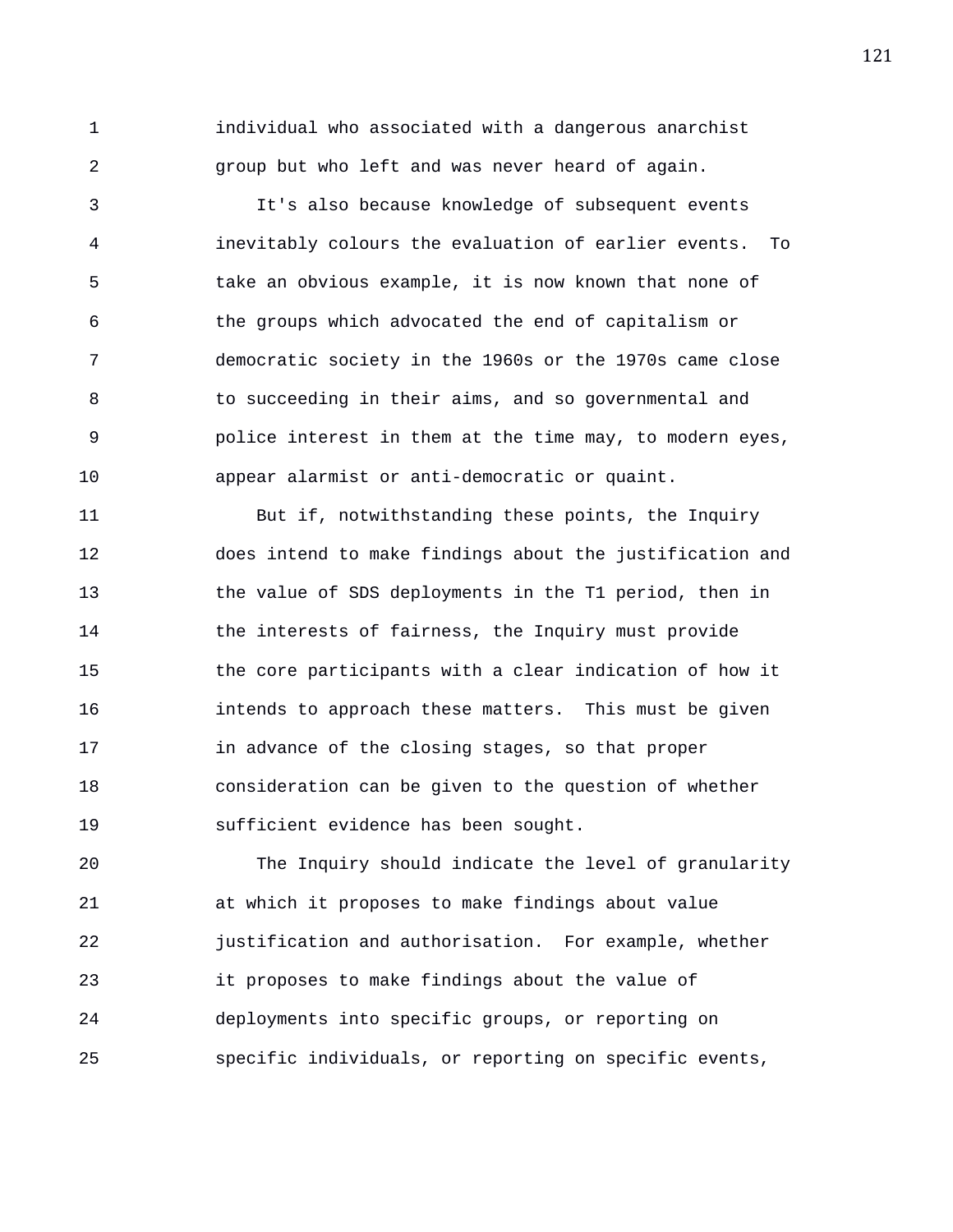1 or reporting of specific types of information during 2 the T1 period.

3 The Inquiry also needs to set out transparently for 4 all core participants the test it will apply and the 5 factors it will consider to be relevant to establish 6 value and justification. Where these may be contentious 7 or involve questions of law, these matters should be 8 decided by the Inquiry only after hearing submissions 9 from the core participants.

10 Additionally, Sir, for the Inquiry's findings on 11 these issues to be fair, it must ask former officers of 12 MPSB C Squad, A8 uniform branch and the Security Service 13 directly to explain the justification for seeking 14 intelligence on those groups and individuals, and what 15 value the resulting intelligence had to their work.

16 They should also explain why intelligence needed to 17 be sought using undercover deployments rather than by 18 some other means available to them, for example open 19 sources such as public meetings and publications, or 20 alternative closed sources, such as informants and 21 surveillance.

22 Those critical questions cannot be answered 23 definitively and fairly by the SDS's former managers, as 24 they themselves have said; and to rely on their opinion 25 evidence alone alongside the available documents would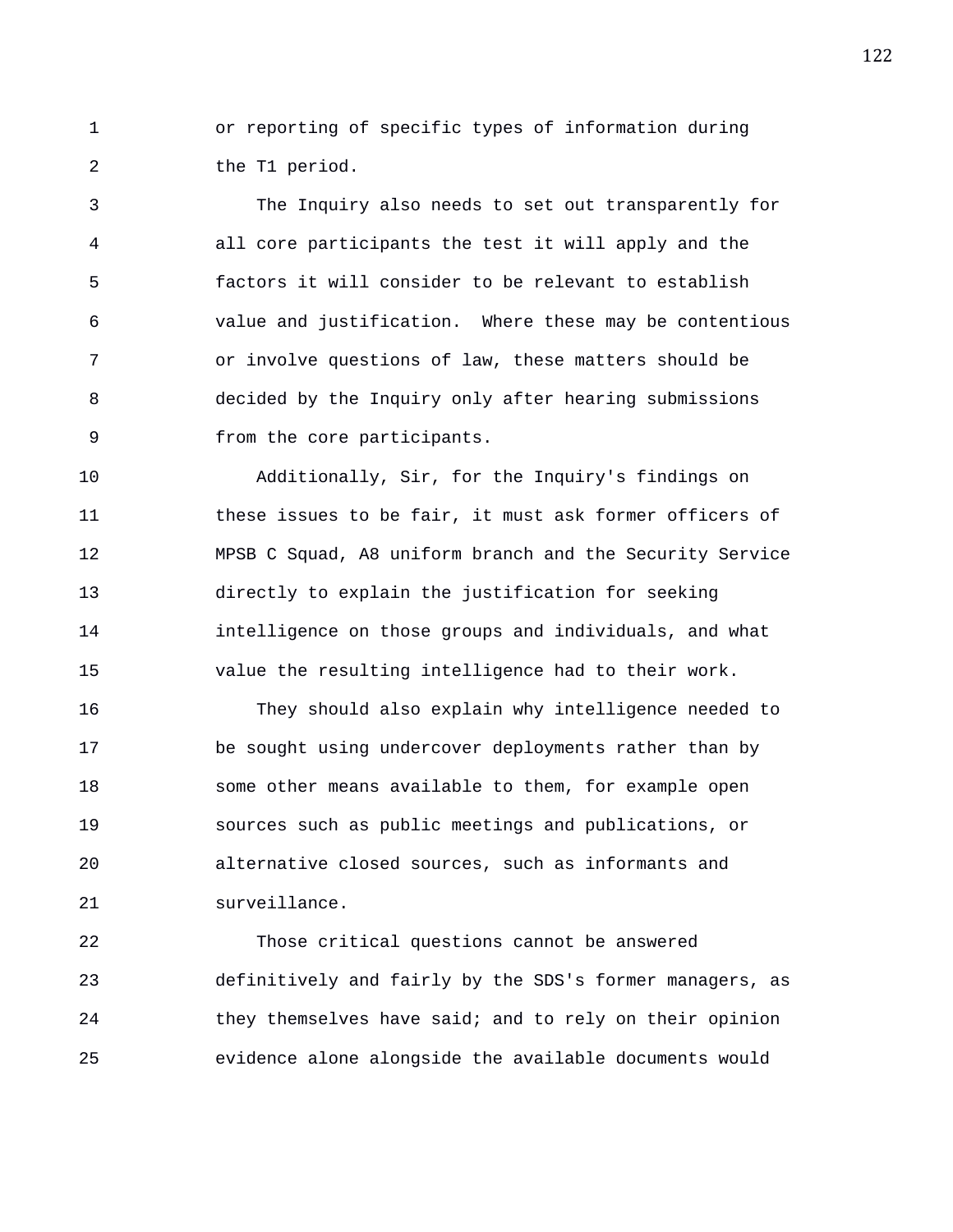1 lead the Inquiry into error. That is particularly so 2 given that highly relevant contemporaneous documentary 3 evidence, specifically SDS reporting on public order 4 that was not passed to the Security Service and 5 pre-demonstration reports or threat assessments produced 6 by MPSB for the benefit of A8, haven't been located.

7 It is understood that the Inquiry is now intending 8 to obtain witness evidence from former managers in MPSB 9 C Squad, and this is welcome; and the MPS will do 10 everything it can to facilitate the provision of this 11 evidence to the Inquiry and has already identified some 12 potential witnesses to the Inquiry.

13 The evidence they produce will be of limited value, 14 however, if the Inquiry doesn't at the same time seek 15 and obtain evidence from those on whose behalf C Squad 16 gave overall direction to the focus of SDS infiltrations 17 and collected and assessed and distributed 18 the intelligence it gathered. Evidence points to the 19 fact that C Squad was a conduit between the SDS and its 20 ultimate customers, and that it deliberately kept 21 the SDS in the dark, for the sake of protecting its 22 UCOs, about intelligence it received from other sources, 23 including the Security Service.

24 In the case of the Security Service, more is needed 25 than a composite corporate statement from Witness Z, who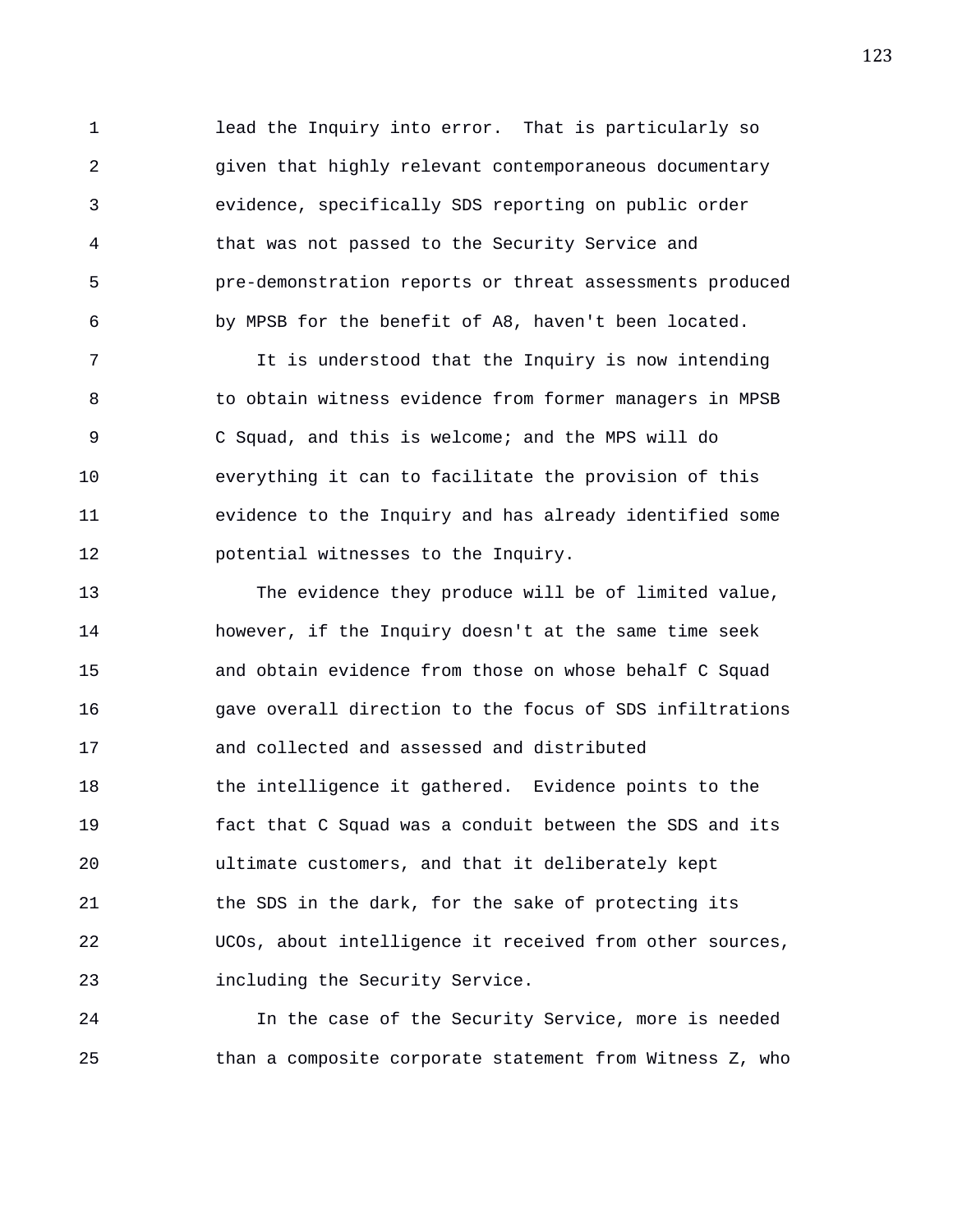1 has no direct experience of any of the events in 2 question. Unsurprisingly, such evidence is of limited 3 value. For the reasons I've given, it is vital that 4 the Inquiry gains a proper and full understanding of 5 the role and responsibility of the Security Service, its 6 position as the link between the government and MPSB, 7 and its relationship with MPSB. Therefore, statements 8 should be sought from contemporaneous officers who 9 requested intelligence from MPSB on subversion or 10 security-related matters, assessed the resulting product 11 and reported directly to the Government.

12 The Government, through the Home Office and the 13 Security Service, required MPSB and the SDS to obtain 14 intelligence on particular groups, movements, issues and 15 individuals. This should be made clear in witness 16 evidence, so the Inquiry can fairly assess 17 the justification for the SDS's work and its resulting 18 value.

19 If the Inquiry intends to find that the specific 20 aspects of the SDS's work were not justified or 21 valuable, then these criticisms must be put to those 22 people and bodies who requested, relied on and/or funded 23 the SDS's work, not simply the SDS officers themselves. 24 The Inquiry will no doubt wish to consider carefully to 25 whom it must in due course give the opportunity to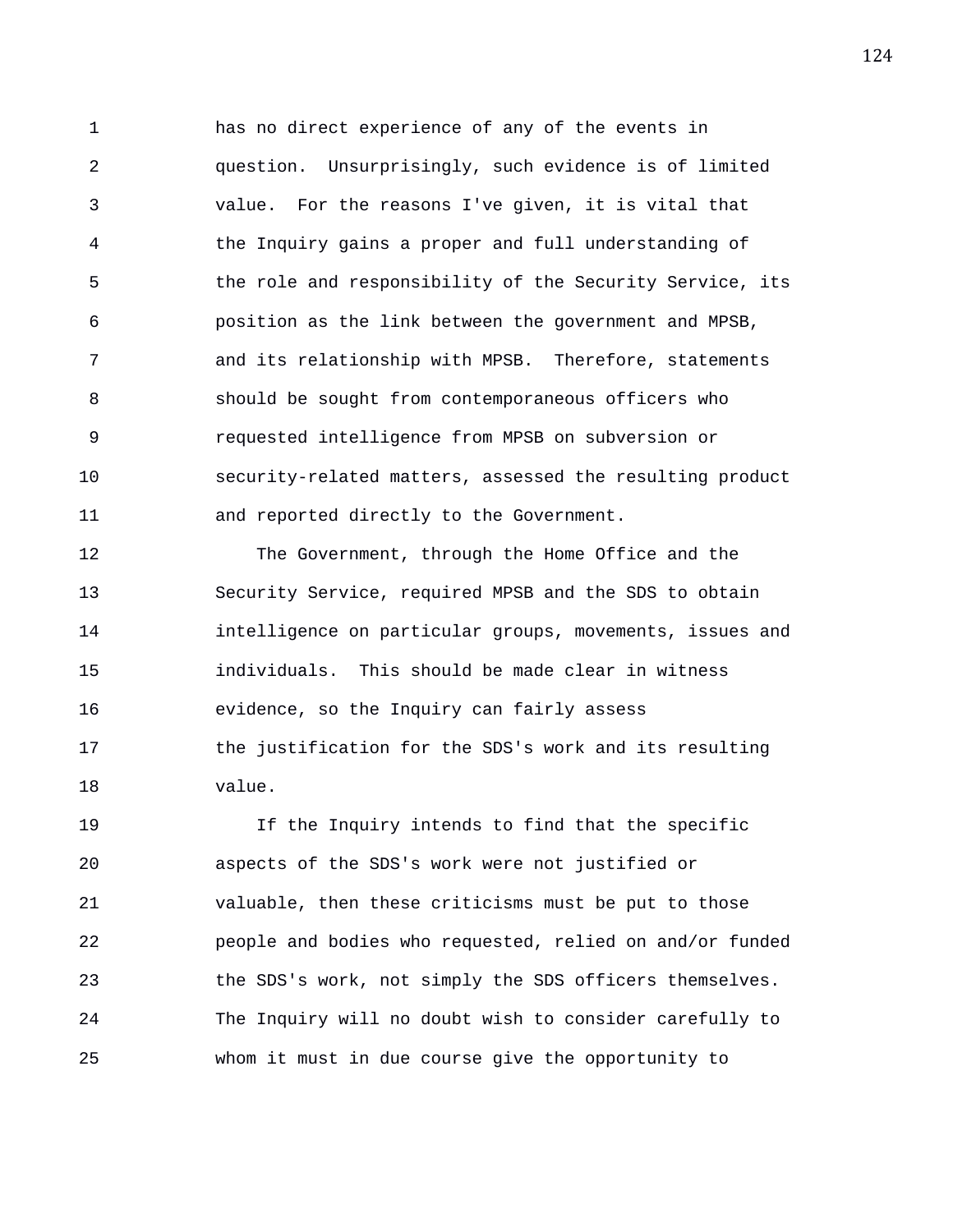1 respond to such criticisms during the warning letter 2 process for its interim or its final reports.

3 The work of the Security Service, insofar as it 4 intersected directly with that of MPSB and the SDS 5 during the index period, is clearly within the Inquiry's 6 terms of reference, as you, Sir, have previously stated. 7 It's not understood that the Service itself has sought 8 to argue otherwise.

9 The investigatory requirement for proper witness 10 evidence, which the MPS first identified in its opening 11 statement for T1 P1, is therefore obvious and 12 unanswerable. And, further, there are no procedural 13 reasons why such statements should not be sought. 14 Former Security Service officers are former servants of 15 the state, and so no different from former 16 undercover police officers and their managers. If their 17 evidence is relevant and necessary, then it should be 18 obtained without fear or favour.

19 Finally, Sir, in respect of additional evidence, 20 the Inquiry must contextualise the work of the SDS by 21 reference to the historical, political, legal and 22 policing circumstances of the time. Only by doing so 23 can the reasons for the Government's and 24 the Commissioner's interest in public disorder, 25 industrial unrest and subversion be properly understood;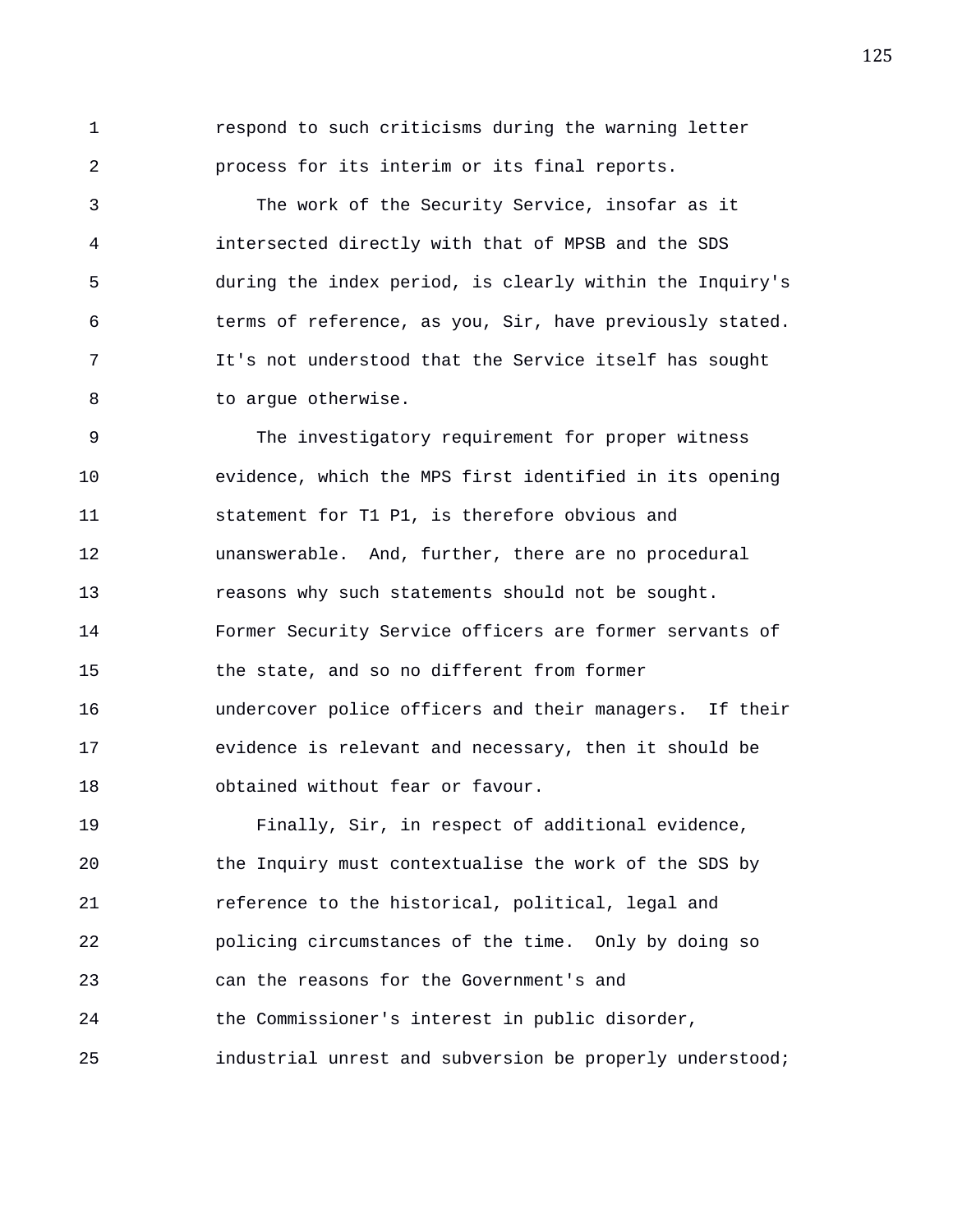1 together with the MPS's and the Security Service's 2 resulting requirements for intelligence relating to 3 those matters, and the decision to use undercover 4 deployments to obtain that intelligence.

5 None of the witnesses called during Tranche 1, 6 including the civilian witnesses and the former SDS 7 officers and their managers, have been able to provide 8 independent, impartial or comprehensive accounts of 9 the wider national or metropolitan context in which 10 their actions and experiences occurred. Nor could they 11 have been expected to do so. They were personally 12 involved in the specific events under scrutiny either as 13 SDS officers or as civilians who featured in the SDS's 14 reporting.

15 Additionally, and understandably after 40 to 16 50 years, some witnesses' accounts are incomplete, or 17 entirely at odds with those of other witnesses, or 18 unanswered by potentially relevant countervailing 19 evidence. If it doesn't properly embed its findings 20 within that complex history, there is a real danger that 21 the Inquiry, in good faith but inadequately, will assess 22 complex events by reference to a small number of 23 opposing accounts.

24 Obvious but important questions which are needed to 25 make sense of the historical concerns and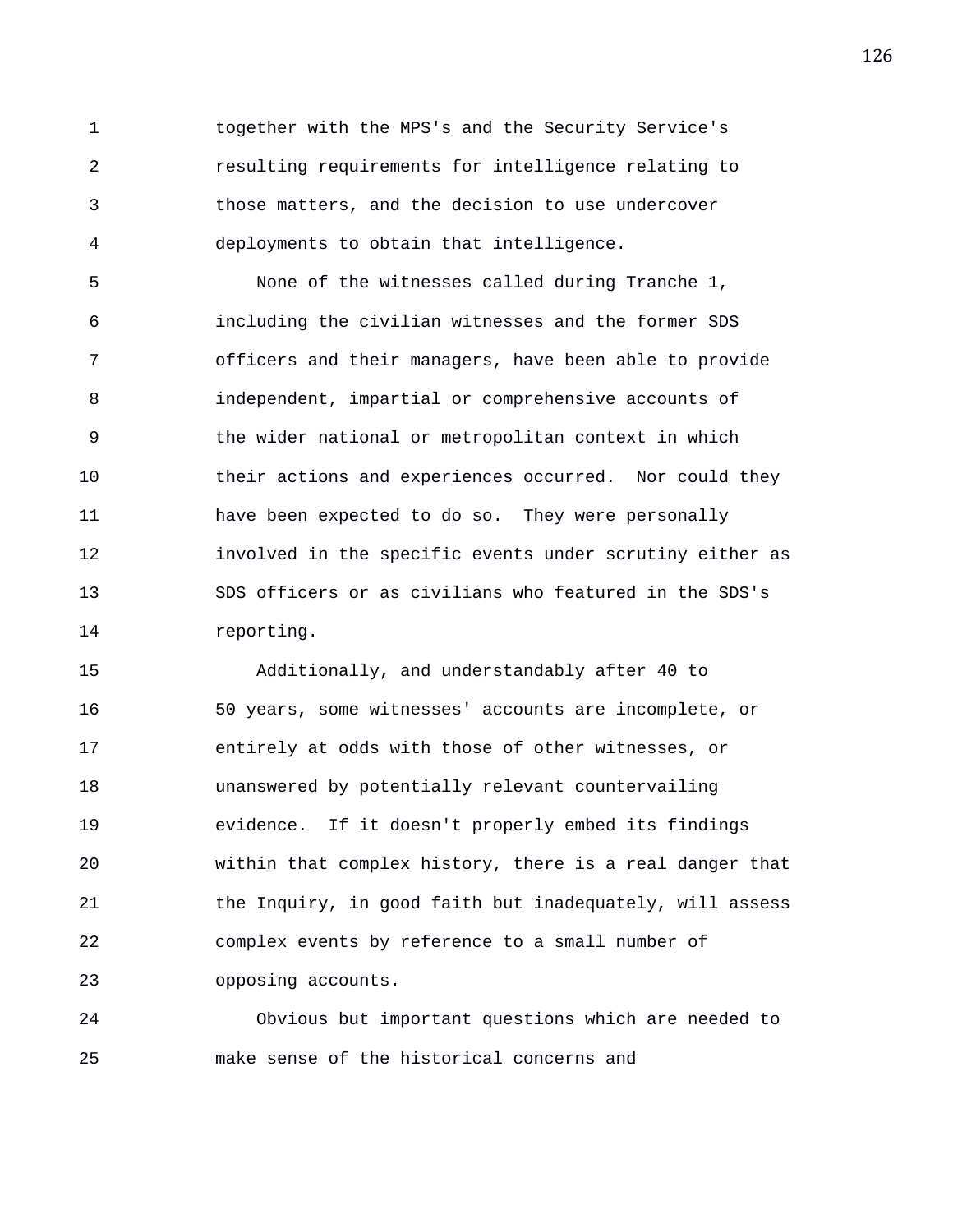1 decision-making and relevant to the assessment of 2 the SDS's work have not yet been fully and independently 3 answered. Such questions include: 4 1. During the period 1968 to 1982, what public 5 disorder was occurring in London and elsewhere in 6 the UK? 7 2. What was its cause? 8 3. Which groups, movements or issues were involved? 9 4. Which groups/movements were seeking to cause 10 public disorder? 11 5. Which groups/movements were seeking to undermine 12 the security of the state? 13 6. Did the Government, and other state 14 institutions, including the police, judge those groups, 15 or people associated with them, to present a threat to 16 public order or the security of the state? 17 In the MPS's oral opening for the T1 P2 hearing on 18 21 April 2021, it urged the Inquiry to contextualise 19 the evidence under scrutiny using written and oral 20 evidence from a suitable academic historian. Its 21 findings on this issue are quoted in full at paragraph 22 42 of the written opening by the MPS for this hearing. 23 Sir, during the Bloody Sunday Inquiry, the tribunal 24 commissioned expert reports from two historians of Irish 25 and Northern Irish history, Professor Paul Bew and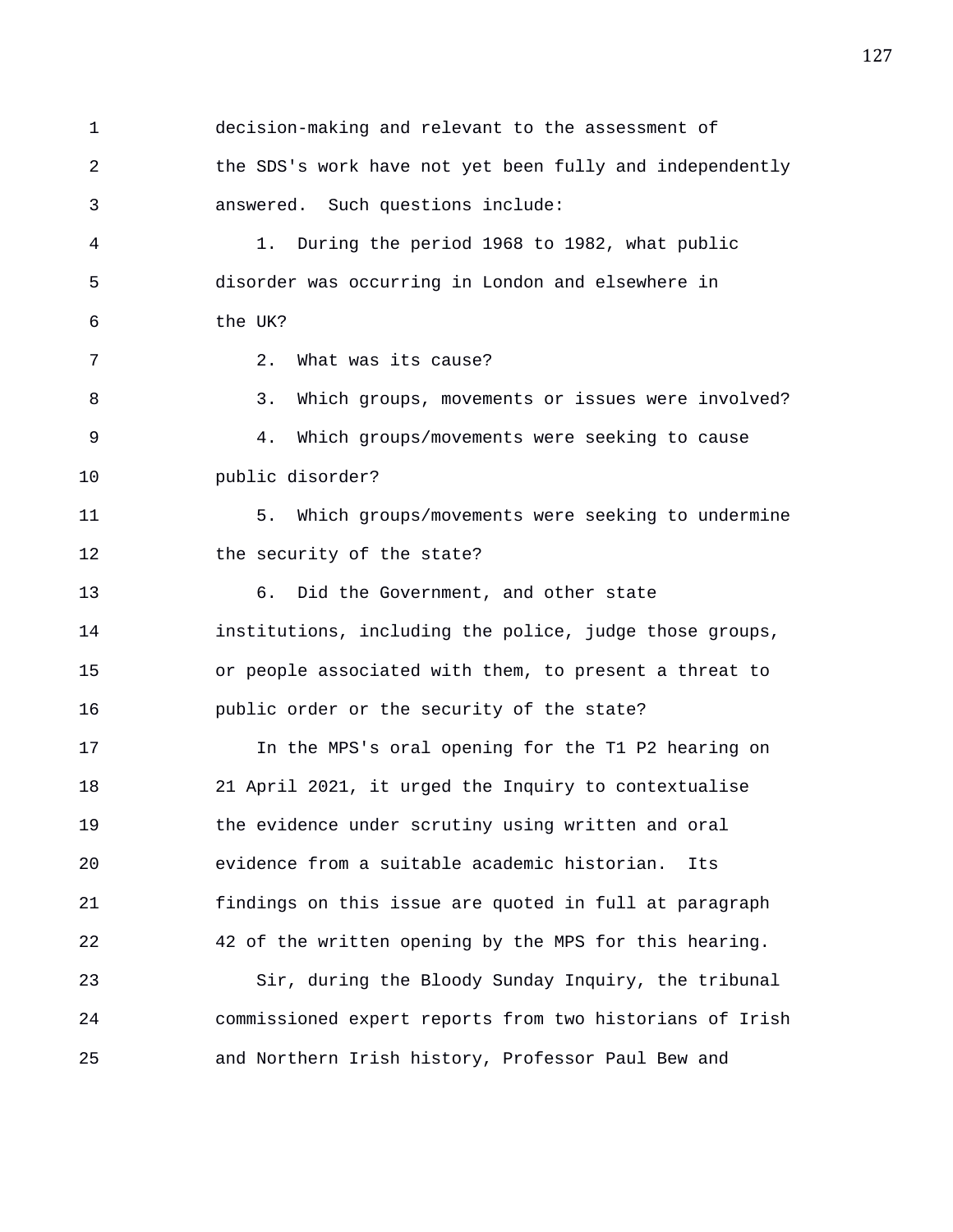1 Professor Paul Arthur. Their evidence, together with 2 open-source material, read and disclosed by 3 the tribunal, formed the basis for the detailed, 4 neutral, historical narrative with which the Inquiry 5 contextualised the events on 30 January 1972 in its 6 report. Such evidence was obviously important to an 7 inquiry in which, as in this Inquiry, national history 8 itself was relevant and under scrutiny.

9 One of the primary tasks of an expert witness would 10 be to adduce at the public hearings relevant evidence 11 about which none of the existing factual witnesses can 12 speak with authority or independence. This would 13 include introducing the objectives and activities of 14 the various groups and factions that were involved in 15 demonstrations in London, or were judged to present 16 a threat to the security of the state during the 1970s, 17 such as the International Socialists/Socialist Workers 18 Party, SWP, and the International Marxist Group, IMG.

19 This could be done by reference to contemporaneous 20 material not as yet considered openly by the Inquiry, 21 such as the Socialist Worker newspaper, which, as one 22 historian noted at the time, had a section 23 entitled "Where we stand", in which the SWP set out its 24 'calls for mass action by the workers to seize control 25 of the wealth created by them under capitalism and to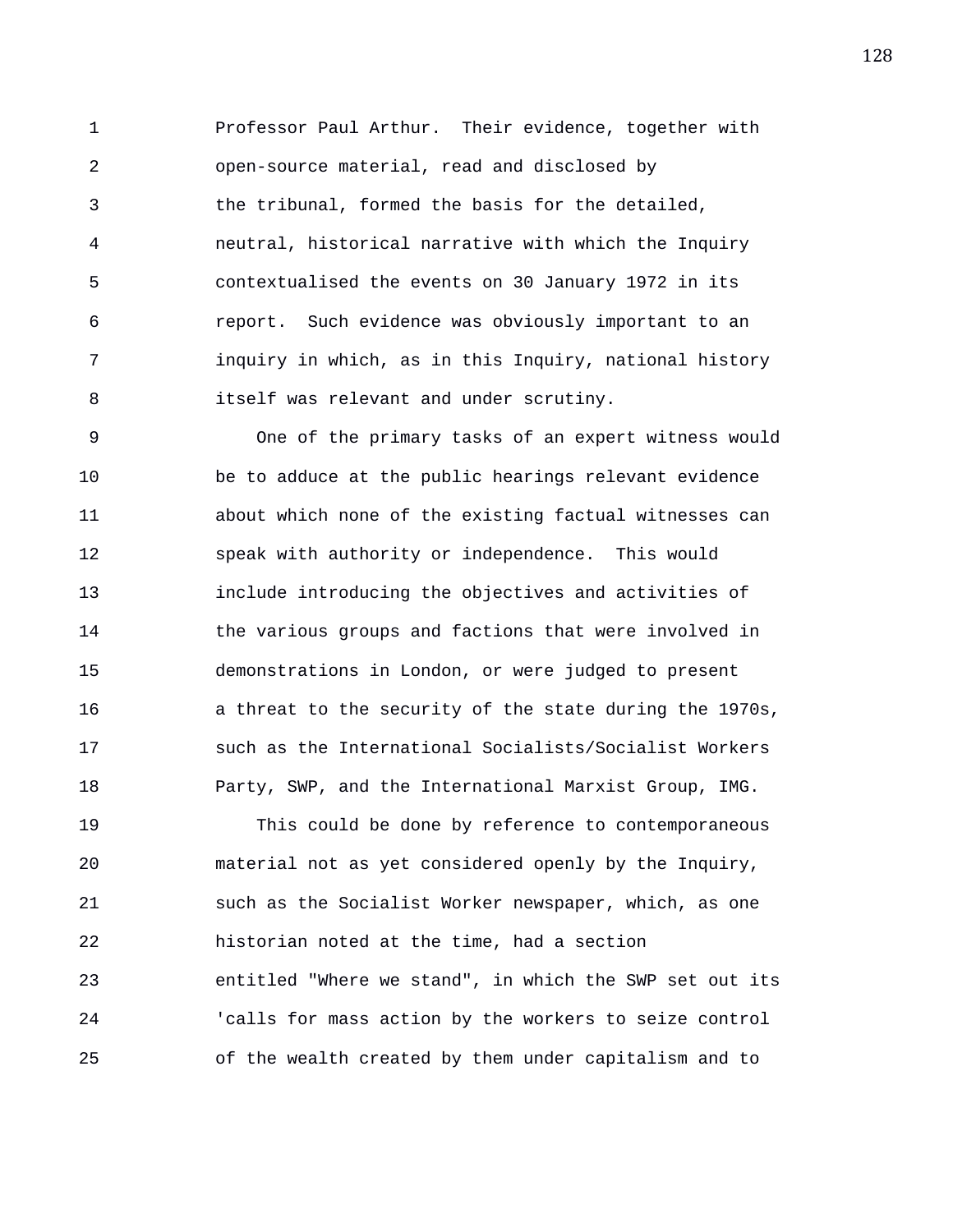1 destroy the system'.

2 Another important task of an expert witness would be 3 to identify the scope of the MPS's responsibilities and 4 to explain, one, how public order policing was 5 undertaken at the time and, two, how intelligence work 6 was conducted in the 1960s and 1970s, including how 7 operations were planned and how intelligence was 8 collected, assessed, shared and filed. Such evidence is 9 essential for a fair assessment of the SDS's work, as 10 other inquiries have recognised. 11 Most recently, the Brook House inquiry has

12 commissioned and heard evidence from three expert 13 witnesses during its investigation of the mistreatment 14 of individuals detained at the Brook House Immigration 15 Removal Centre. This includes evidence on 16 the legislative and policy context of the use of force 17 in detention centres, its governance and oversight, and 18 the professional standards applicable at the time of 19 the index events.

20 In their opening for this hearing, the category 8 21 core participants and others have raised serious 22 questions about the lawfulness, necessity and 23 proportionality of the SDS's work during the T1 period 24 and subsequently. The Inquiry is charged with making 25 findings of fact, not determinations of civil law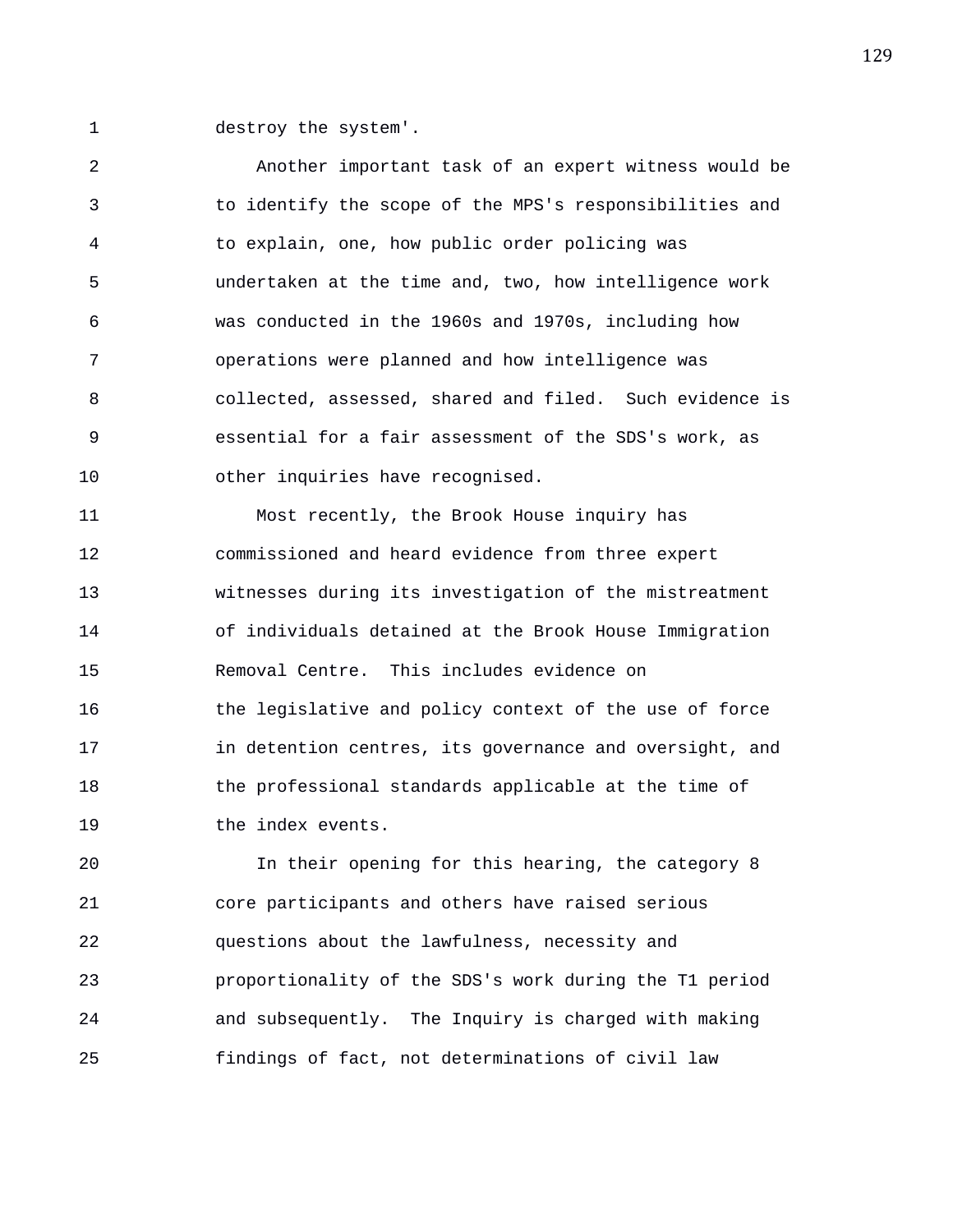1 criminal liability, which are precluded by section 2(1) 2 of the Inquiries Act 2005. But the MPS welcomes focus 3 on the contemporaneous legal framework within which 4 the SDS, MPSB and the Security Service and the 5 Government operated, which must, again, be assessed by 6 reference to the values and standards of the time. And 7 I will return to this issue at the conclusion of 8 the statement.

9 One of the tasks of an expert would be to introduce 10 evidence for which there is no surviving factual 11 witnesses from the time. An example of this is an 12 article on public order policing in July 1975, in 13 the edition of the Police Journal by the then 14 Commissioner, Sir Robert Mark called, "The Metropolitan 15 Police and Political Demonstrations".

16 This provides a high level commentary on the complex 17 task of policing political demonstrations in London in 18 1975, and includes statistics relating to the preceding 19 three years. It was first published as appendix 8 to 20 the Commissioner's 1975 annual report, which covered 21 the MPS's work in 1974.

22 All the Commissioner's annual reports for the period 23 1968 to 1982, together with MPSB's annual reports, have 24 been provided by the Inquiry -- provided to the Inquiry. 25 They are a valuable source of information and evidence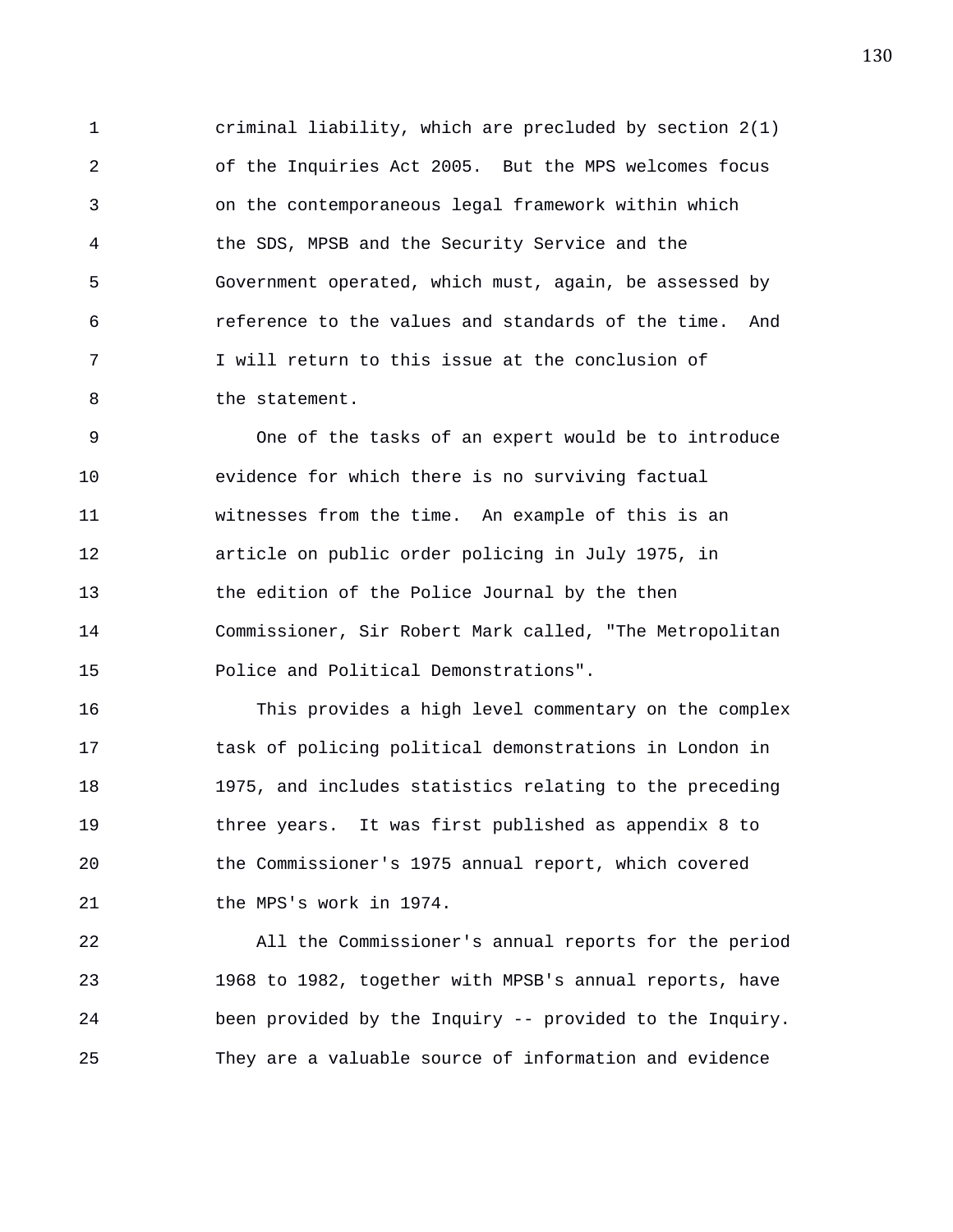1 about which the MPS's work throughout Tranche 1 cannot 2 be properly understood.

3 It is all the more important that such documents are 4 introduced into evidence and contextualised by 5 a historian, given that Sir Robert Mark and both his 6 predecessor and successor from this period, Sir John 7 Waldron and Sir David McNee, are dead. So, too, are 8 the officers at the rank of commander and above who 9 directly oversaw the work of the SDS during this period. 10 None of them can now be witnesses to this Inquiry.

11 The MPS is not seeking to nominate specific experts 12 to provide evidence. That is a matter for the Inquiry, 13 assisted by submissions from the core participants. 14 However, several potential witnesses exist. One is 15 Christopher Andrew, who is the author of several books 16 on the history of intelligence-gathering in the UK, 17 including The Defence of the Realm, which Counsel to the 18 **Inquiry quoted from earlier.** 

19 Other potential candidates are Richard Aldrich or 20 Rory Cormac, who are coauthors of The Black Door: Spies, 21 Secrets, Intelligence and British Prime Ministers.

22 Both of these publications contain meticulously 23 researched accounts of the Government's concerns about 24 left wing subversion, and the associated issue of unrest 25 throughout the 1970s, and its resulting efforts to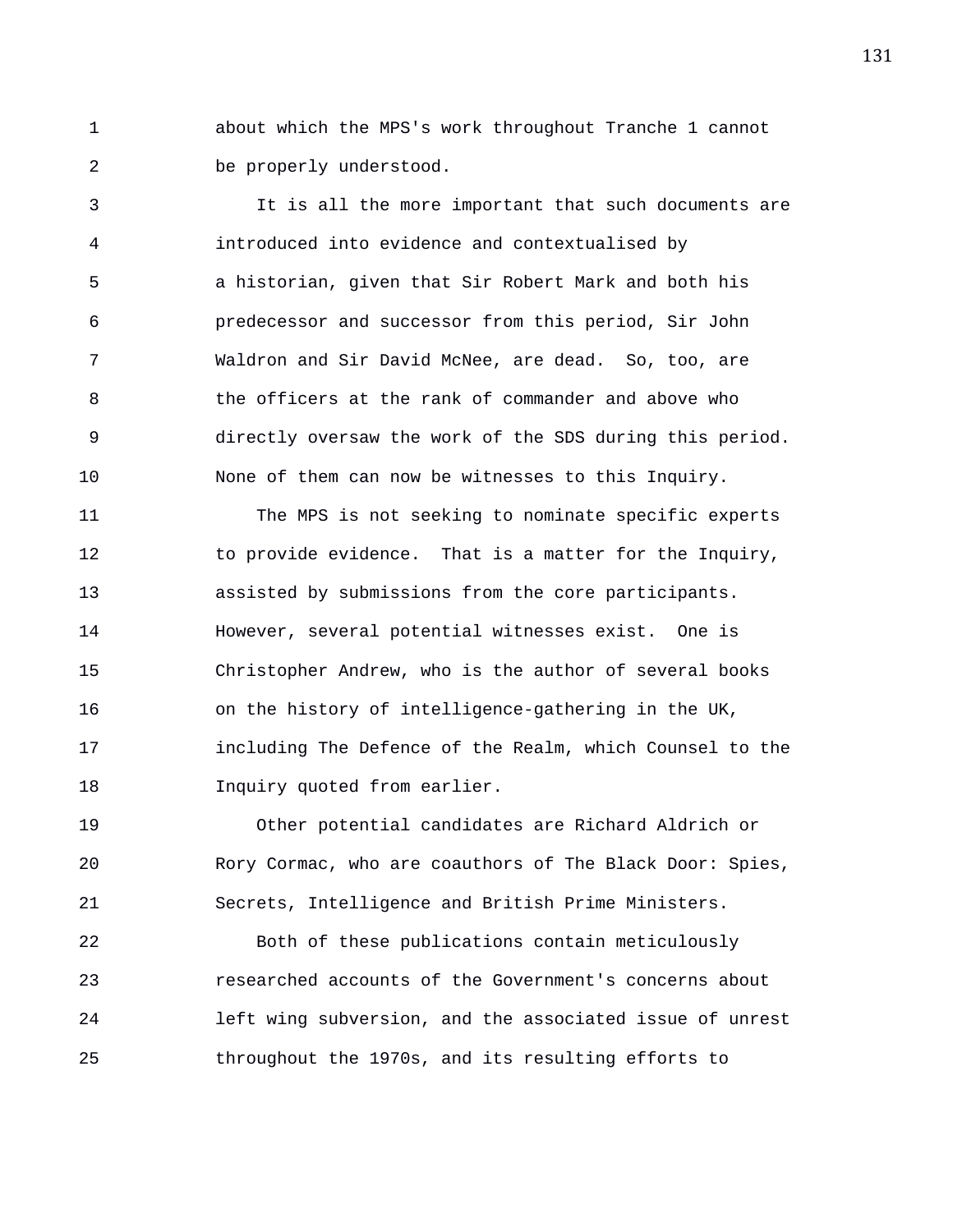1 monitor the threats these were thought to present at the 2 time.

3 The MPS urges the Inquiry to reconsider 4 the appointment of one or more historical and 5 professional experts. It would be most unfortunate if 6 an inquiry of this breadth and importance did not ensure 7 that the scope of its public work included proper 8 contextual evidence.

9 Such evidence is important procedurally. In 10 addition, for two reasons.

11 First, the expert would be able to draw on any and 12 all relevant material available from public open sources 13 or through the Inquiry. The scope of that material 14 would be much wider than the narrow categories of 15 documents and other material that have been adduced in 16 the bundles for the Inquiry's witness hearings.

17 This will reduce the burden on the Inquiry and its 18 core participants to seek out and review such material. 19 It will also ensure that the sources ultimately relied 20 on by the Inquiry in its reports are as comprehensive 21 and as balanced as possible, and, as importantly, that 22 they are clear to the participants and the public.

23 Second, the experts' evidence will provide a clear 24 structure to the Inquiry's consideration of 25 the historical events and practices under scrutiny. At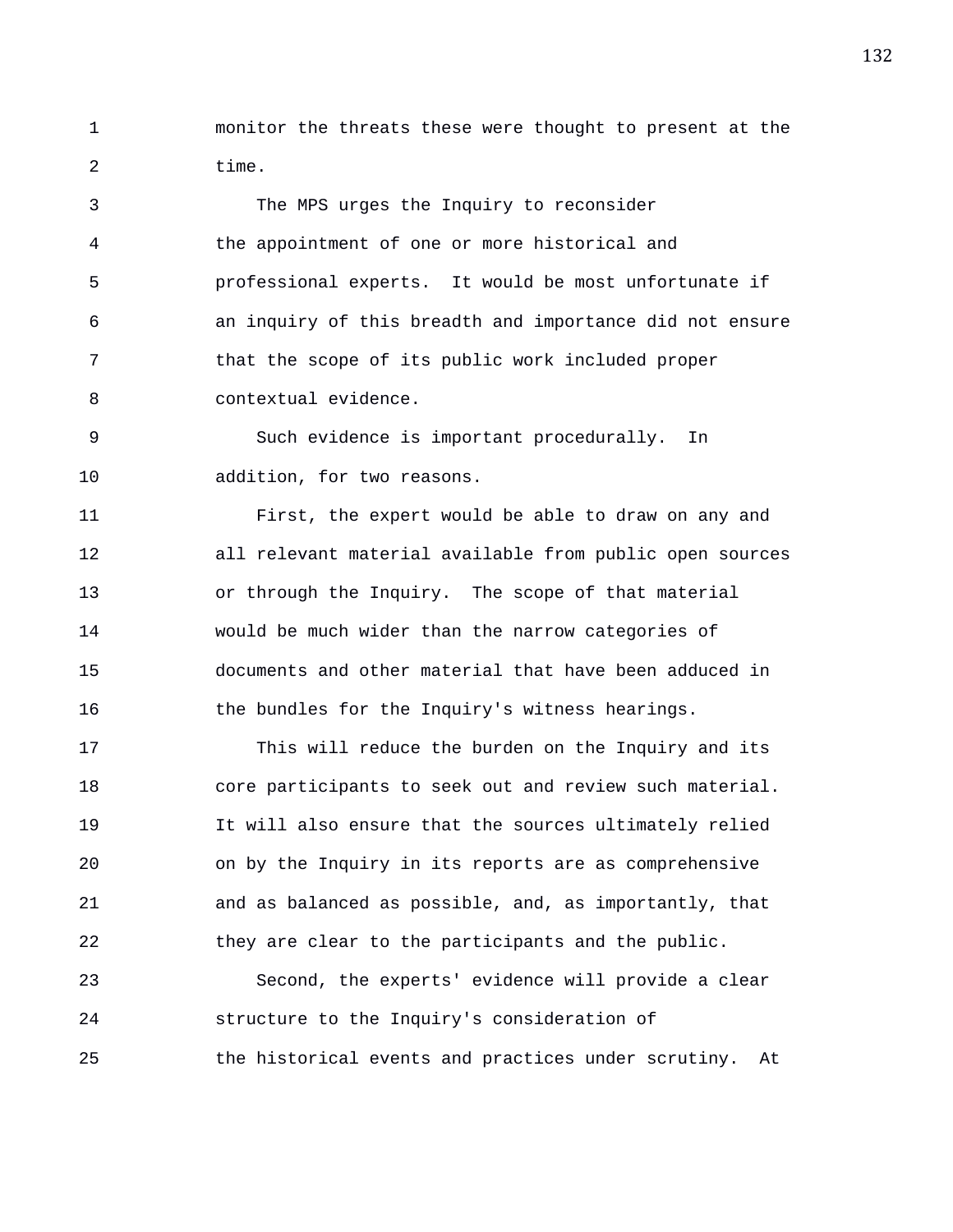1 present, it is not fully apparent how the Inquiry is 2 investigating the wider socio-political policing and 3 national security context of the time, what sources of 4 information are -- it is being based on, or how it 5 intends to construct a narrative out of its 6 investigations.

7 Evidence from an expert would provide a means of 8 clarifying each of these matters fully and openly. It 9 would identify key facts, policies and other 10 considerations in a neutral and independent way. These 11 could then be probed and tested during the oral 12 hearings, commented on in the core participants' closing 13 submissions, responded to as necessary during 14 the warning letter process, and of course ultimately 15 relied on in the Inquiry's reports.

16 I turn now, Sir, to the reading that has been done 17 by you as chairman.

18 It is clear, Sir, that you have read open-source 19 material which provides information that is relevant to 20 the events you are investigating, and this includes some 21 or all of The Defence of the Realm and the book In 22 the Office of Chief Constable, the autobiography of 23 Sir Robert Mark, who was Commissioner from 1972 to 1977. 24 It may also include The Black Door, which I have just 25 mentioned, and publications on the history of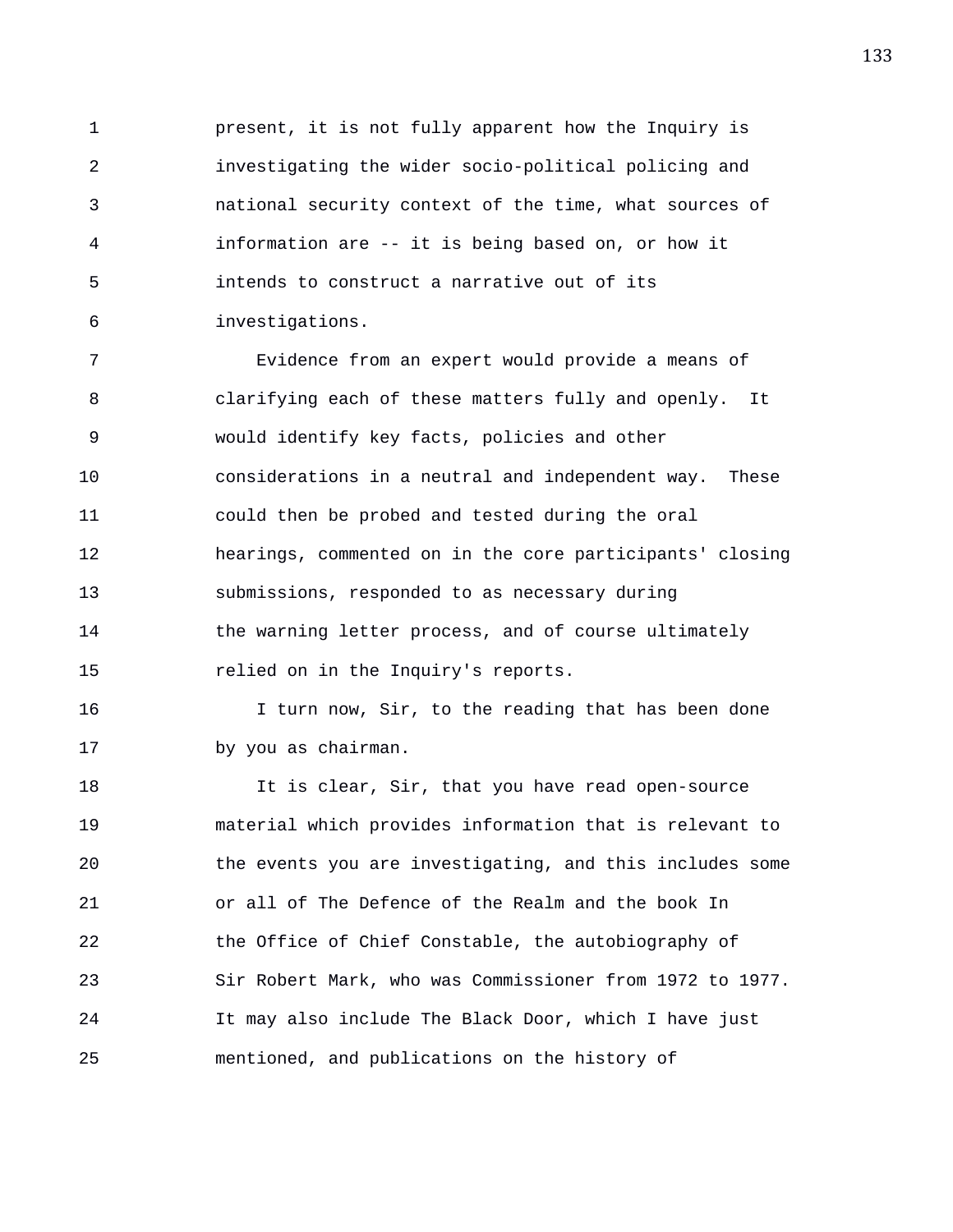1 Trotskyism.

2 The very fact that this reading has been necessary 3 supports the MPS's position, which I have outlined, that 4 this Inquiry requires contextual evidence, albeit that 5 such evidence should be adduced publicly not privately. 6 The MPS and the Designated Lawyer's have asked 7 the Inquiry what background reading you have undertaken 8 in respect of issues which may bear upon the Inquiry's 9 terms of reference. The Inquiry has not as yet provided 10 an answer to this question. And, Sir, this is 11 unfortunate, because the issue is important. Section 18 12 of the Inquiries Act provides that: 13 "Subject to any restrictions imposed by a notice or 14 order under section 19, the chairman must take such 15 steps as he considers reasonable to secure that members 16 of the public (including reporters) are able -- 17 "[...] 18 "(b) to obtain or to view a record of evidence and 19 documents given, produced or provided to the inquiry or 20 inquiry panel." 21 So if you have read books, scholarly articles or 22 contemporaneous documents that provide information about 23 the issues that are within the Inquiry's terms of 24 reference, then this should be disclosed to 25 the core participants and the public.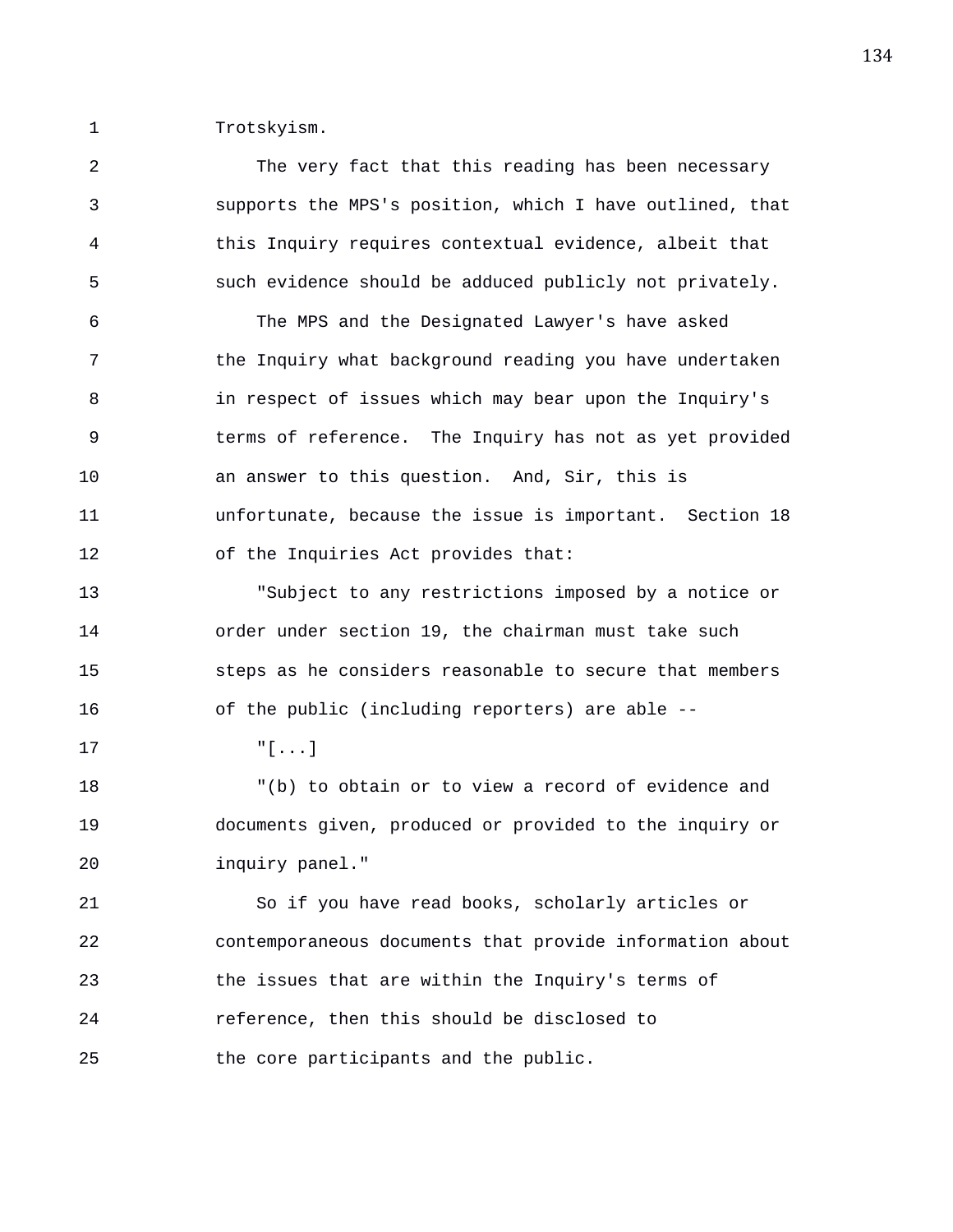1 The relevant material should also be identified and, 2 where possible, published, so that it can be referred 3 to, as necessary, in witness questioning, submissions, 4 opening and closing statements, and, in due course, 5 responses to warning letters made pursuant to rule 13 of 6 the Inquiry Rules 2006.

7 This applies to all relevant material that has been 8 considered, not just material upon which the Inquiry 9 intends to rely in its reports.

10 If the Inquiry does not publish your reading, this 11 will impede the core participants' understanding of and 12 engagement with the Inquiry's investigatory work. They 13 will remain ignorant of information that may elucidate 14 matters that are under investigation directly or by way 15 of general context.

16 As importantly, there is a real risk that 17 the Inquiry's conclusions will be informed by and based 18 on factual assertions and viewpoints that are unknown, 19 or untested, or controversial, or wrong. And this would 20 undermine public confidence in the Inquiry and 21 the fairness of its findings.

22 For these reasons, the MPS respectfully repeats its 23 request that the Inquiry clarifies these matters.

24 The final matter, Sir, that I would to address today 25 is the origins of the use of deceased children's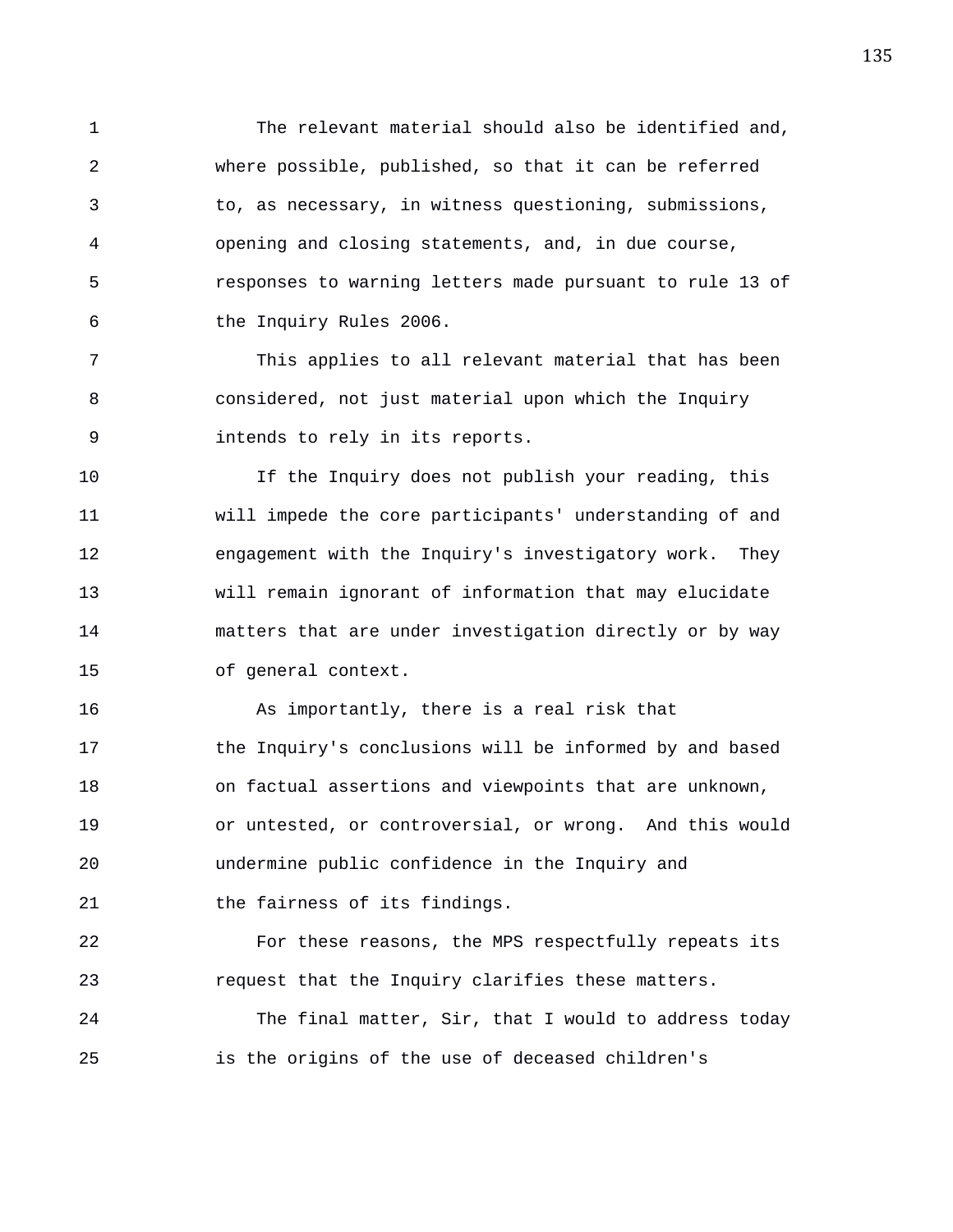1 identities.

| 2  | The MPS has apologised for the hurt caused by the        |
|----|----------------------------------------------------------|
| 3  | use by the SDS of the identities of deceased children,   |
| 4  | and it maintains that apology. The Module 1              |
| 5  | Special Demonstration Squad Issues List includes         |
| 6  | the following questions about the origins of             |
| 7  | the practice of using deceased children's identities     |
| 8  | under the heading "Legend building:                      |
| 9  | "When and why did the practice of using deceased         |
| 10 | children's identities begin?                             |
| 11 | "Who devised and/or authorised the practice?"            |
| 12 | The answers to these questions are important to          |
| 13 | the MPS and to its former officers. They are also        |
| 14 | important to the Inquiry's other core participants,      |
| 15 | including those in category F, and to the public, given  |
| 16 | the national media coverage of the issue and the finding |
| 17 | of the Home Affairs Select Committee in 2013. They       |
| 18 | should therefore be important to the Inquiry.            |
| 19 | If the practice of using deceased children's             |
| 20 | identities was first used in the UK by the SDS in        |
| 21 | the early 1970s, then that fact should be made clear.    |
| 22 | If it was first used by other state bodies, such as      |
| 23 | the Security Service, and thereafter adopted by the SDS, |
| 24 | then that fact too is significant and should be made     |
| 25 | clear.                                                   |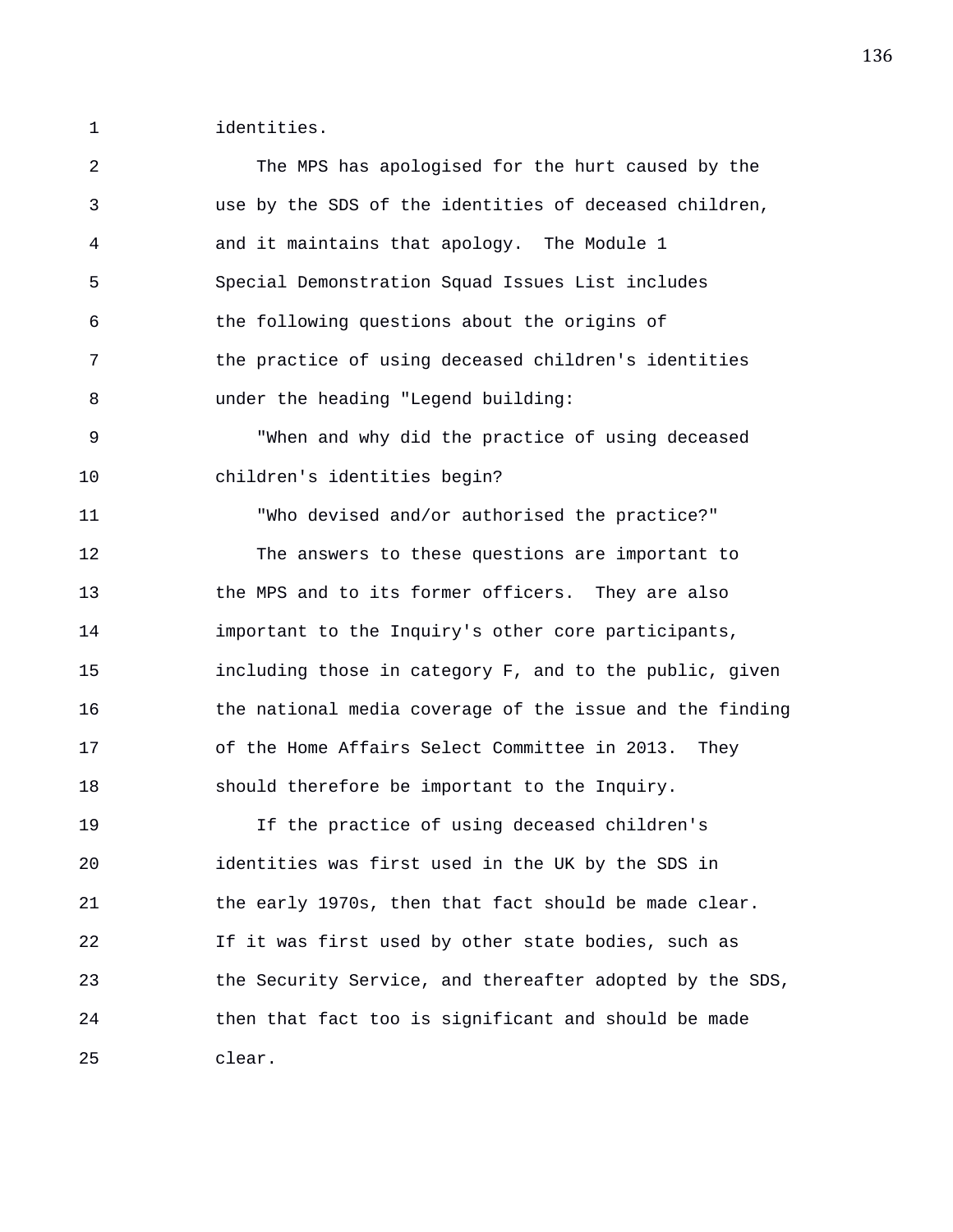1 It's the clear implication, Sir, of items 19 and 20 2 of the issues list I have just read out that it would 3 investigate those matters. Further, establishing when 4 the practice began and who devised it is of obvious 5 importance or obvious relevance to any assessment of 6 whether its use by the SDS was standard in undercover 7 work and/or reasonable. If the origins of the practice 8 cannot be determined at this remove, then that is also 9 significant and should be made clear. Fairness to 10 the SDS and its officers and managers requires that 11 these matters are clarified by this Inquiry as a matter 12 of public record.

13 The Designated Lawyer team, which represents most of 14 the former SDS officers, wrote to the Inquiry about this 15 issue on 14 October 2021, and I'll quote from their 16 letter:

17 The state of the suppose of that other agencies, eg 18 MI5 and the KGB, used information about deceased 19 individuals in the creation of cover/fictitious 20 identities and that this may have informed or inspired 21 the SDS. Operation Herne Report 1 -- Use of Covert 22 identities (July 2013), part 4 also refers to Operation 23 Mincemeat, The Man Who Never Was and The Day of 24 the Jackal. Please could you confirm if the Inquiry has 25 followed these suggestions up with MI5 or any other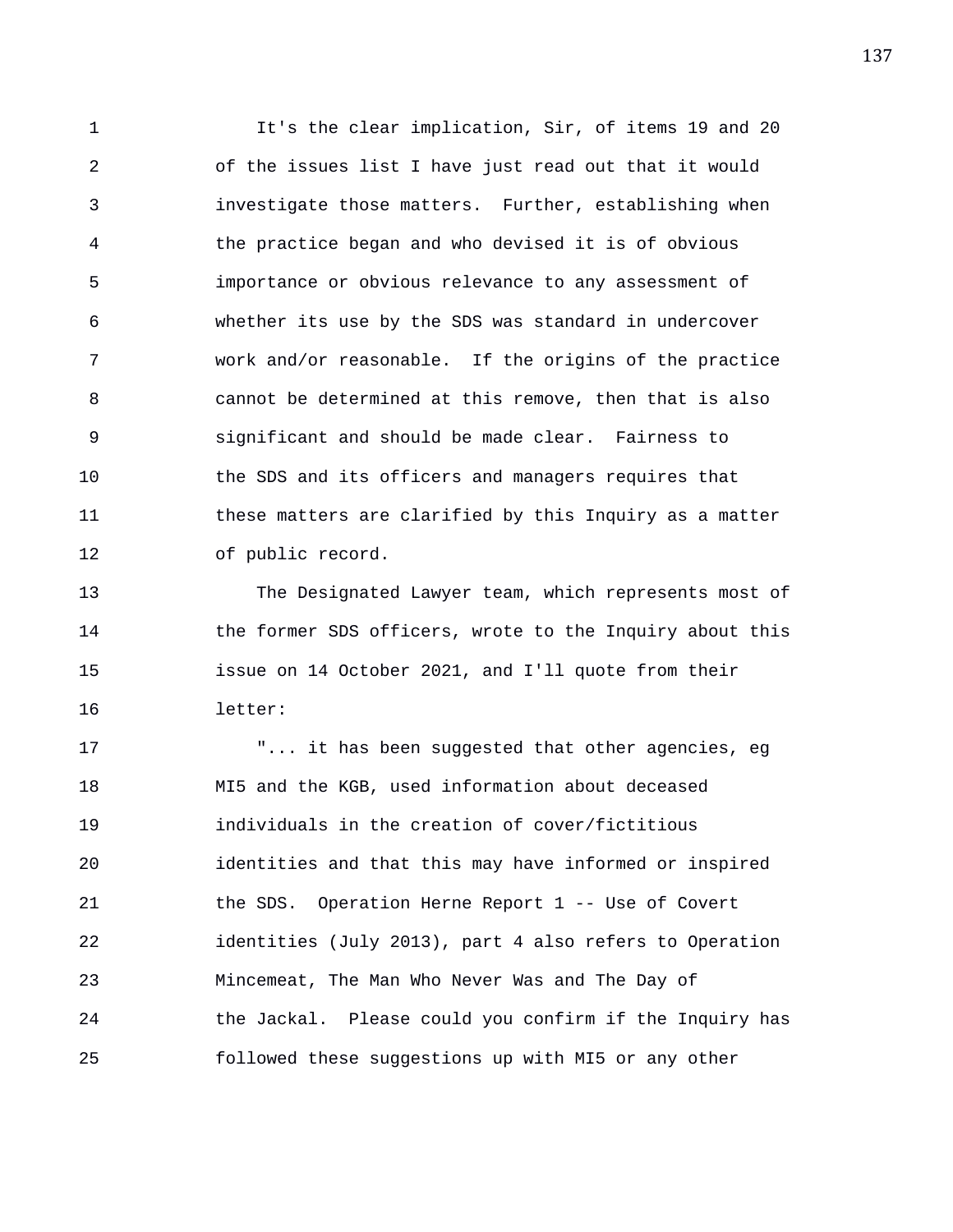1 agency, ie in order to discover if the practice was more 2 widely used and, if so, when, where, how and by whom? 3 If the Inquiry has done this, what information was 4 provided? If not, please could the Inquiry make 5 enquiries along these lines?"

6 Sir, it is understood that the Inquiry subsequently 7 confirmed to the DL that it does not intend to 8 investigate the origins of the use of deceased 9 children's identities other than by asking former 10 SDS officers about the practice. More recently, 11 the Inquiry has indicated to the MPS that it is "clear 12 from the issues list [that] the Inquiry's investigation 13 is confined to the use of the practice by the SDS".

14 For the reasons given, the MPS requests that 15 the Inquiry reconsider its position and investigate this 16 issue fully, as indicated in the list of issues. There 17 can be no good reason for not asking 18 the Security Service whether the practice was used by 19 its officers or agents prior to its use by the SDS. 20 Much of the work of the Security Service and its past 21 methodologies is now in the public domain, most 22 obviously in the authorised history by Christopher 23 Andrew to which I have referred.

24 Even if the Inquiry's investigations are unwelcome 25 or the answers to them embarrassing or sensitive, which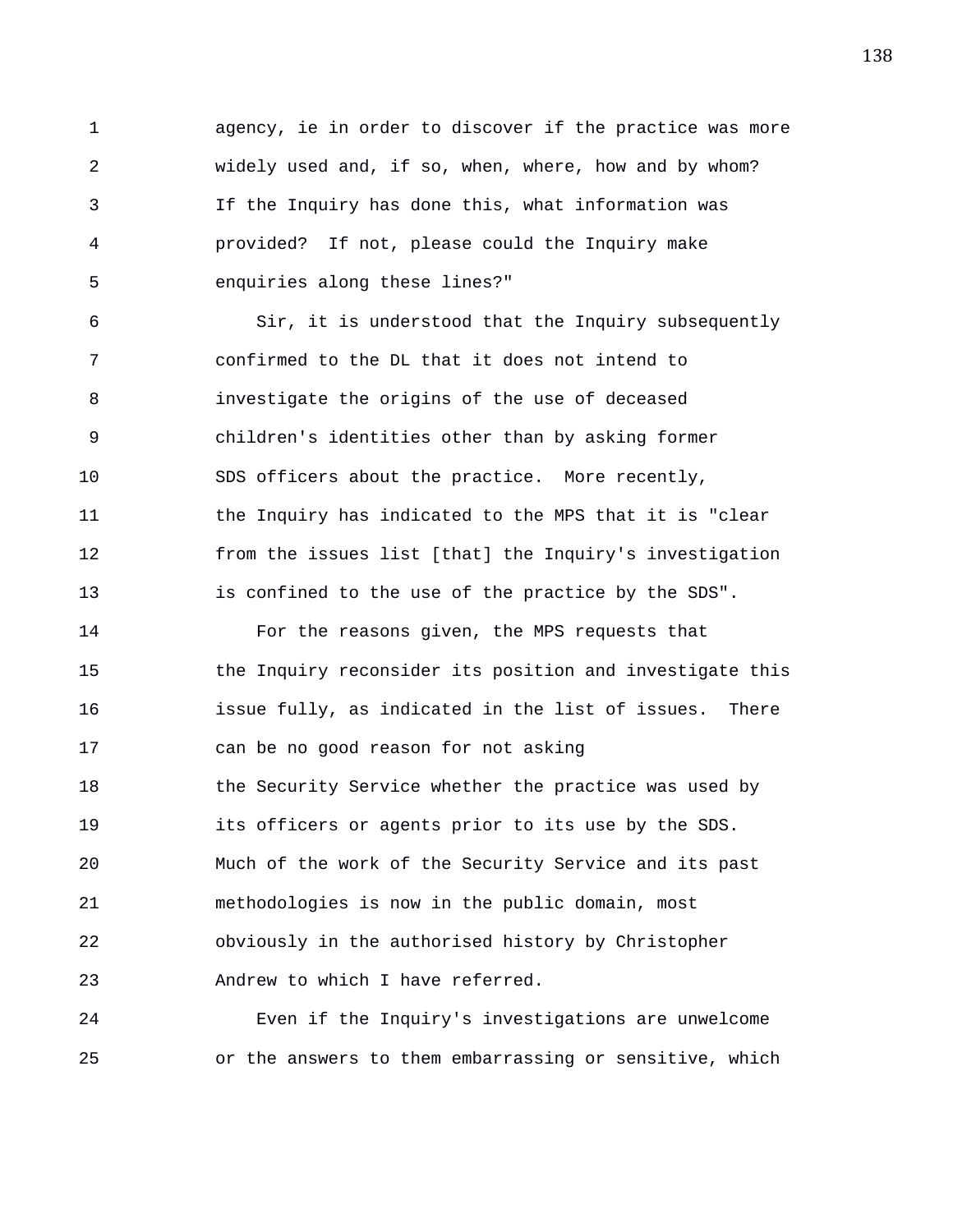1 is likely given their generic nature, that does not mean 2 that enquiries should not be made.

3 I turn, lastly, to the conclusion of this statement. 4 The core participants have now been told by your 5 counsel in his opening statement that the Inquiry will 6 produce an interim report concerning Tranche 1, but that 7 decisions on scope have not yet been finalised. The MPS 8 would welcome urgent clarification of the proposed 9 timetable for the production of this report. It would 10 also be grateful for a clear indication of the issues 11 that the Inquiry intends to address in both its interim 12 and its final reports, ie their scope, together with 13 those it does not intend to address at this stage, or is 14 precluded from addressing by law, including matters of 15 civil or criminal liability in respect of the actions of 16 the SDS, the MPSB, the Security Service and the 17 Government.

18 This will enable the MPS to best assist the Inquiry 19 by way of further evidence and submissions.

20 To be clear, the MPS's position is that it would not 21 be appropriate or fair for an interim report to include 22 findings about the justification or value of the SDS's 23 work in the T1 period or the provenance of the use of 24 DCIs unless and until the Inquiry has completed its 25 Module 2(b) and 2(c) investigations and obtained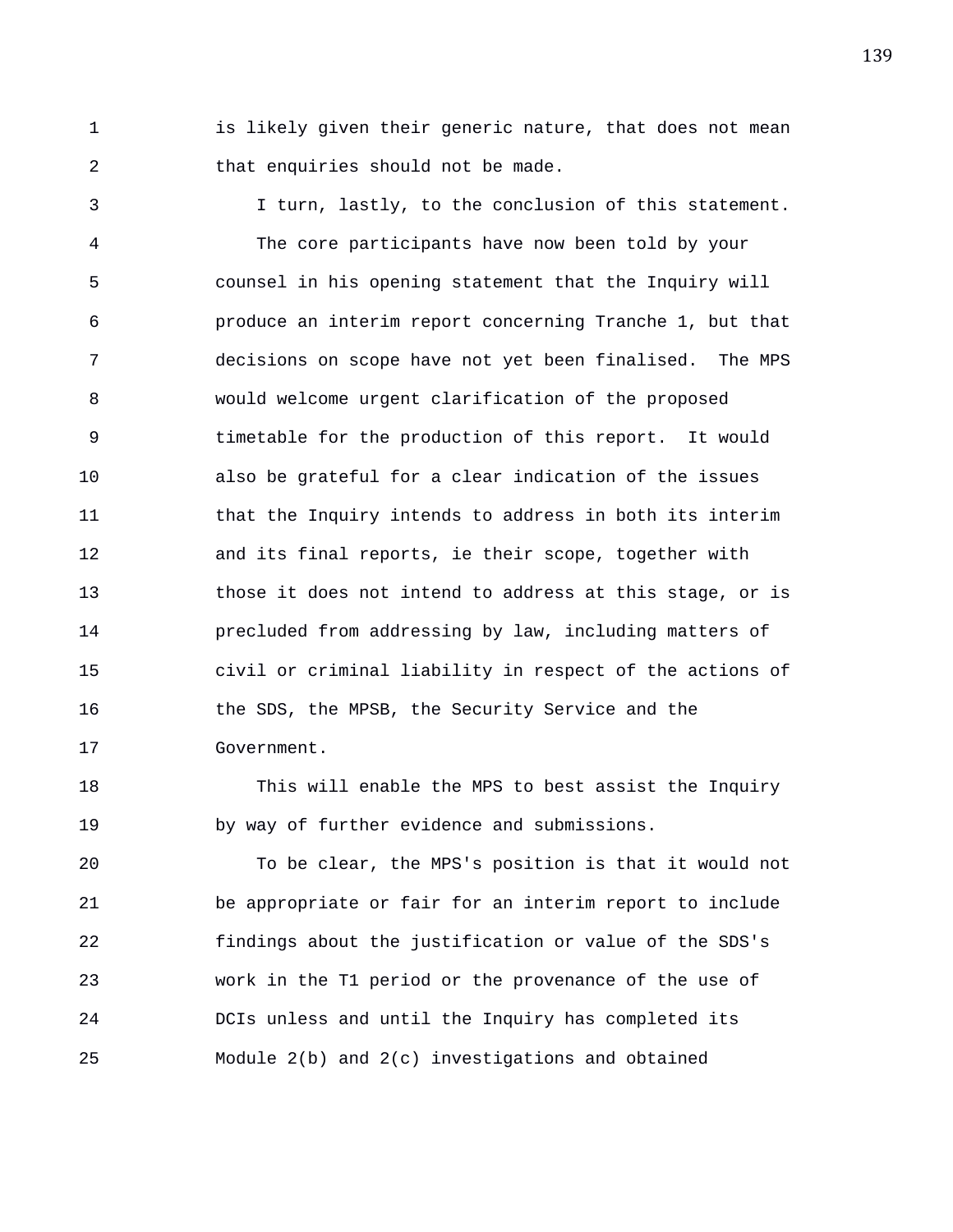1 the specific and contextual evidence identified in this 2 statement, including testing it in live hearings. If 3 this is not the Inquiry's position, the MPS would be 4 grateful for confirmation that there will be an 5 opportunity to make submissions on those matters.

6 The MPS submits that it is essential that 7 the Inquiry obtains and hears witness evidence in public 8 from the SDS's two intelligence customers, A8 uniform 9 branch and the Security Service, and the operational 10 squad most directly concerned with its work, MPSB 11 C Squad. It also repeats its request that the Inquiry 12 call expert evidence which places the SDS's work in its 13 proper historical, political and professional policing 14 context, and its request for the Inquiry to properly 15 investigate the origins of the use of deceased 16 children's identities.

17 Sir, if you are not minded to accept the MPS's 18 submission on these issues, then may I formally request 19 that you provide a written ruling setting out your 20 reasons for rejecting them.

21 Finally, the MPS would also be grateful for 22 clarification by the Inquiry of the test or standards 23 that it intends to apply when assessing 24 the justification and value of the SDS's work in 25 the period 1968 to 1982.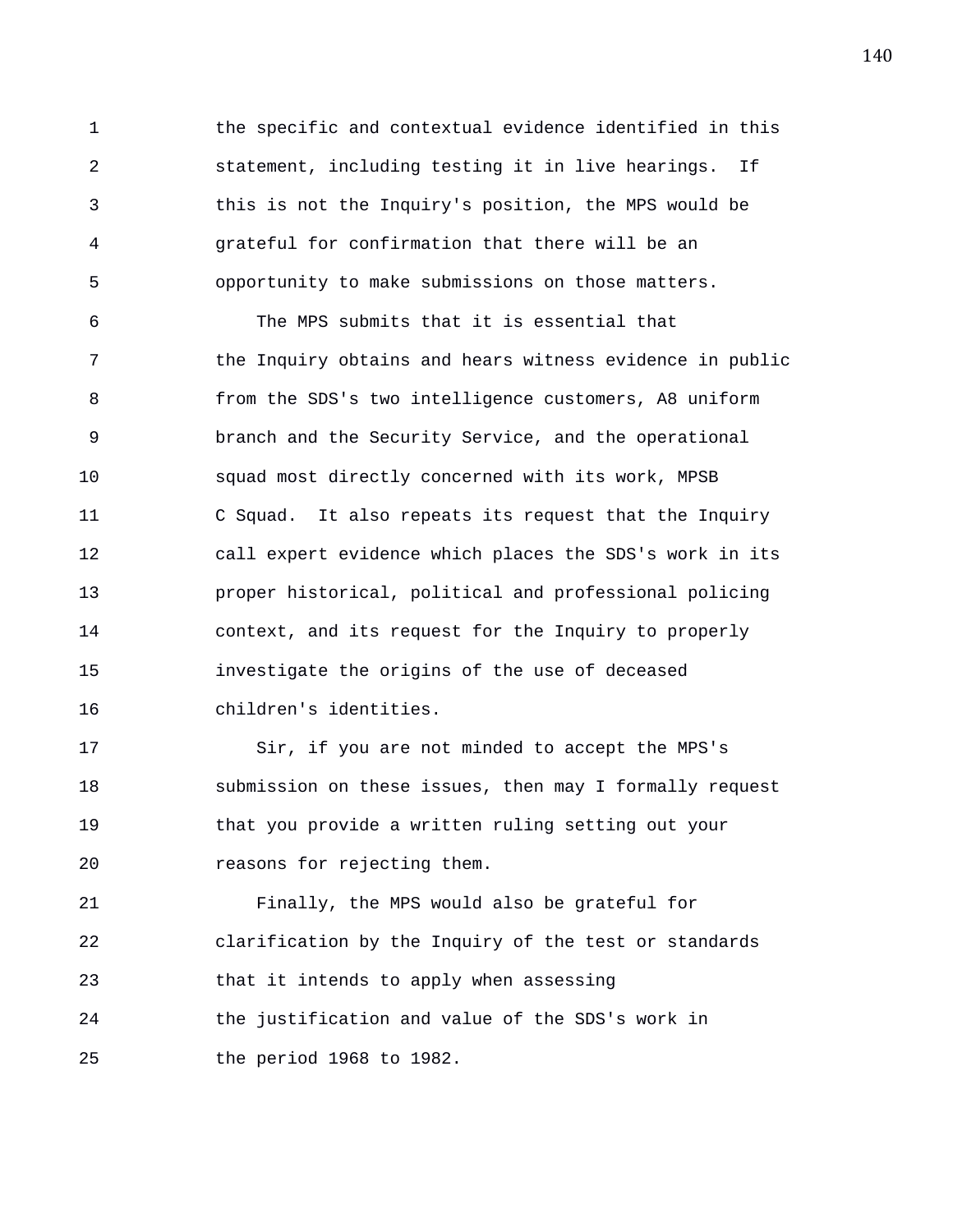1 This includes the applicable legal principles and 2 standards governing the activities of the SDS, MPSB, 3 the Security Service and the Government.

4 As I have said, the MPS welcomes consideration of 5 these issues, which it has itself been considering and 6 which have now been brought to the fore by the opening 7 statements of the category H core participants and 8 others.

9 No doubt in the normal way, Counsel to the Inquiry 10 will ask questions which bear upon these issues during 11 the forthcoming hearing, including whether the SDS 12 managers considered the lawfulness of their work at the 13 time, and whether advice was sought on that question.

14 Of course, such questions will also need to be 15 explored with Module 2(b) and 2(c) witnesses before 16 conclusions can be fairly drawn.

17 However, it needs stating that because public 18 inquiries are inquisitorial not adversarial, it is not 19 for one set of participants to set out submissions on 20 the law and allegations on the facts, for other 21 participants to be required to respond to those 22 submissions and allegations, and for the tribunal 23 passively to receive them and to hand down judgment, as 24 would occur in a trial, in a court. This is also 25 because, as I have said, the Inquiry must not rule on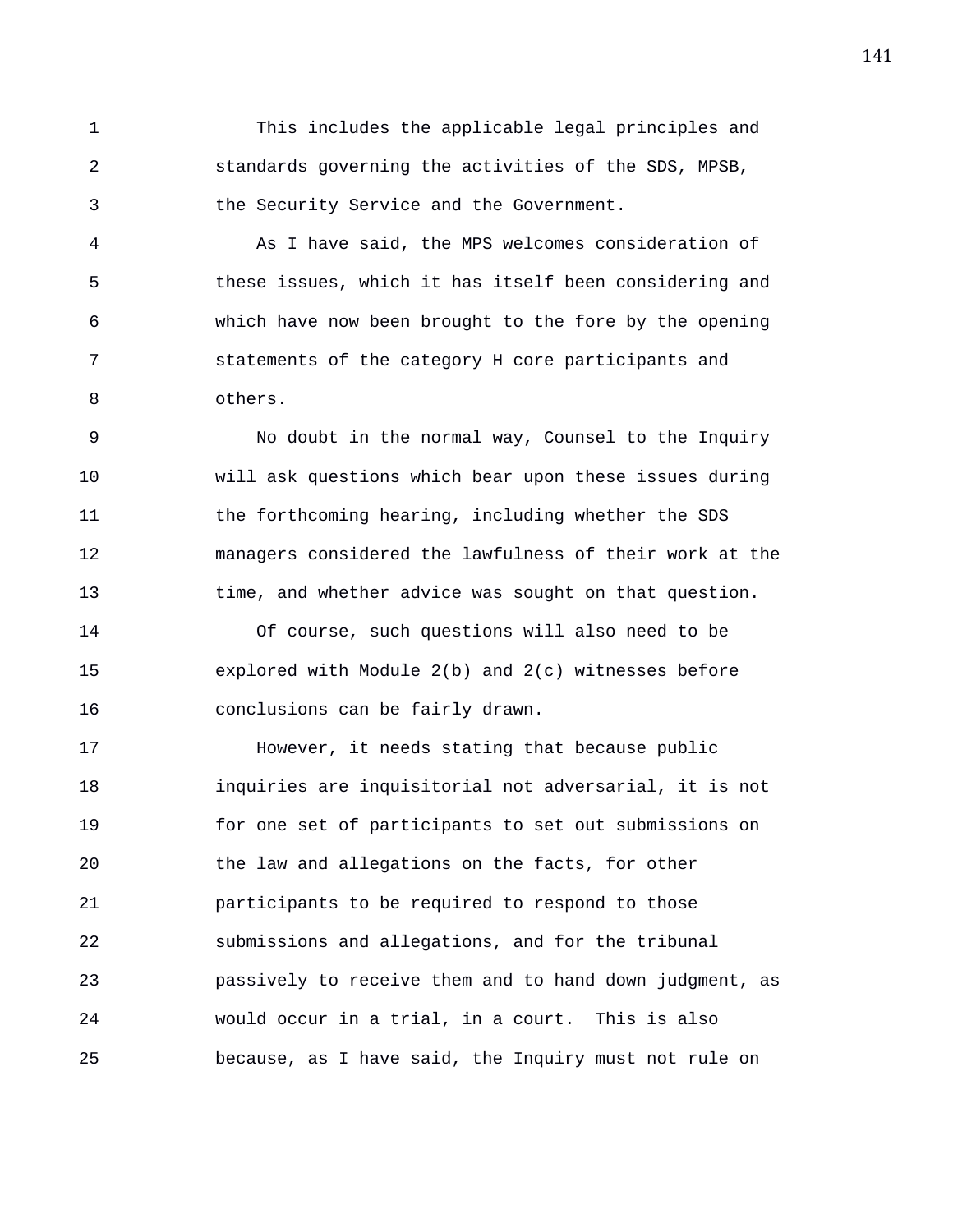1 and has no power to determine any person's civil or 2 criminal liability, per section 2(1) of the Act.

3 So, to conclude, the MPS must take the lead -- 4 sorry, the Inquiry must take the lead now, and set out 5 in writing the issues that it proposes to address in its 6 interim report, and the legal framework and standards 7 that it intends to apply in reaching its determinations.

8 The MPS respectfully suggests that a timetable 9 should also be set for written submissions and relevant 10 evidence from the core participants in response to 11 the Inquiry's proposals, together with an oral hearing 12 if necessary. In this way, the core participants, 13 including the MPS, will be best placed to assist 14 the Inquiry in its consideration of these important 15 matters.

16 Sir, in closing, I would like to reaffirm 17 the assurance the MPS has given in this statement that 18 it will not seek to defend the indefensible. May I also 19 repeat the assurance that the MPS has given previously, 20 that it will continue to participate fully in 21 the Inquiry's work, and to do so with openness, 22 transparency and a willingness to improve. 23 Thank you. 24 THE CHAIRMAN: Thank you very much, Mr Skelton. I'm

25 encouraged by your last words.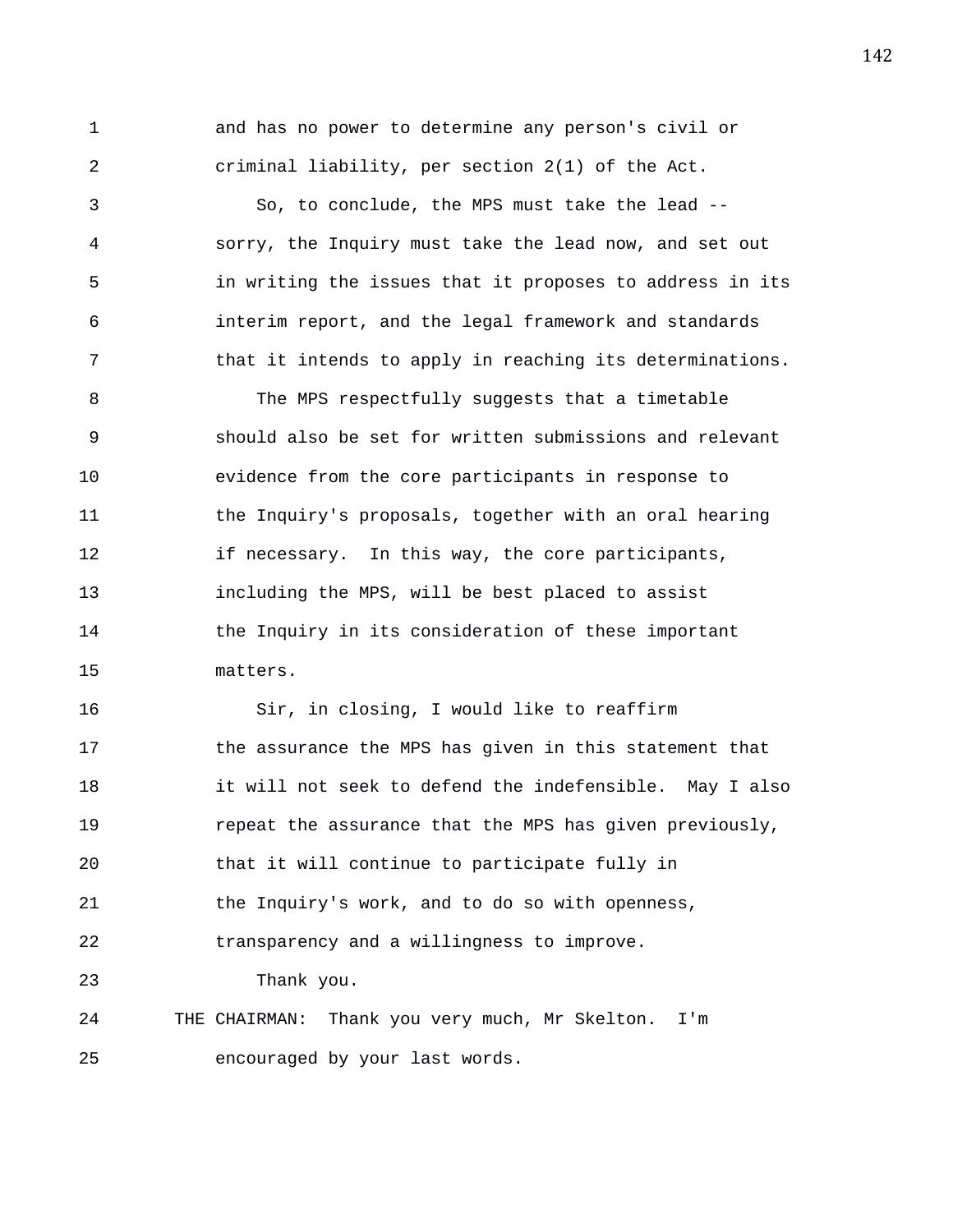1 I do not intend to issue a formal written ruling in 2 response to your submissions, but I propose to answer 3 them orally now; not in the precise order in which 4 you've raised them but in an order which seems to me to 5 make sense.

6 First of all, you submit that I need the advice of 7 one or more historians to inform me about historical, 8 social and political events and the circumstances in 9 which policing was undertaken in the period from 1968 10 until, in the case of the SDS, its conclusion in 2008. 11 I decline to do that, for a number of reasons.

12 First, the period under review is one during which 13 I was throughout a sentient adult interested in 14 political affairs. I give an example, which is, as it 15 happens, slightly before and slightly outside the period 16 that I'm looking at, so as to avoid trespassing on to 17 matters that may ultimately be the matter of 18 submissions.

19 I listened on the radio to live broadcasts of 20 the evenement of Paris in May 1968. I heard General 21 de Gaulle's brusque speech on his return from 22 General Massu in the French Army part of West Germany. 23 And I saw on the television the reaction of Parisian 24 people to his speech and the events which had occurred. 25 I was also aware of the outcome of the general election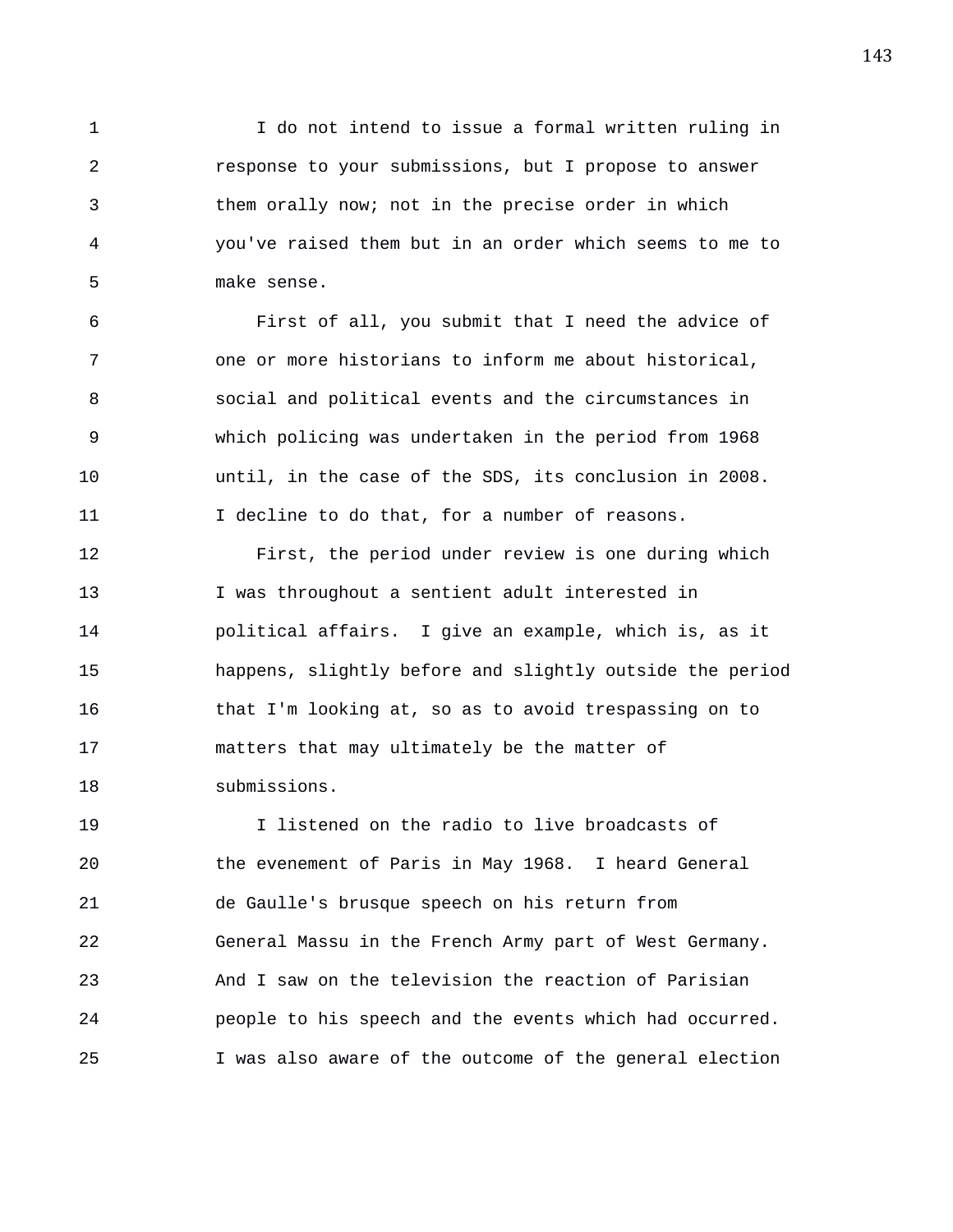1 that then followed these events in France.

2 I won't at this stage say what my reaction to all of 3 that was, lest I betray some tendency that I should not. 4 But you need have no concern that I am, from my own 5 personal experience, and from reading, to which I will 6 come in a moment, aware of the political and, in 7 general, social circumstances in which the events that 8 I'm inquiring into occurred.

9 The second reason is this. I choose two dead 10 historians, so as to avoid offending the living. But if 11 I had commissioned reports from Eric Hobsbawm and Robert 12 Blake about these events, I would have got two very 13 different reports because of their differing starting 14 standpoints.

15 You ask about my reading. I have a library at home 16 of over 300 volumes about modern history, in 17 the classical sense, post-1713, but almost all of them 18 are post-1789. I do not have a catalogue of my library, 19 and I do not intend to sit down to produce one. But 20 inevitably I have informed myself over the years about 21 historical events, in particular reasonably modern 22 historical events.

23 I suspect your question was prompted by my questions 24 of Tariq Ali about Trotskyism and Andreu Nin, who, as 25 I'm sure you know, was executed, murdered by agents of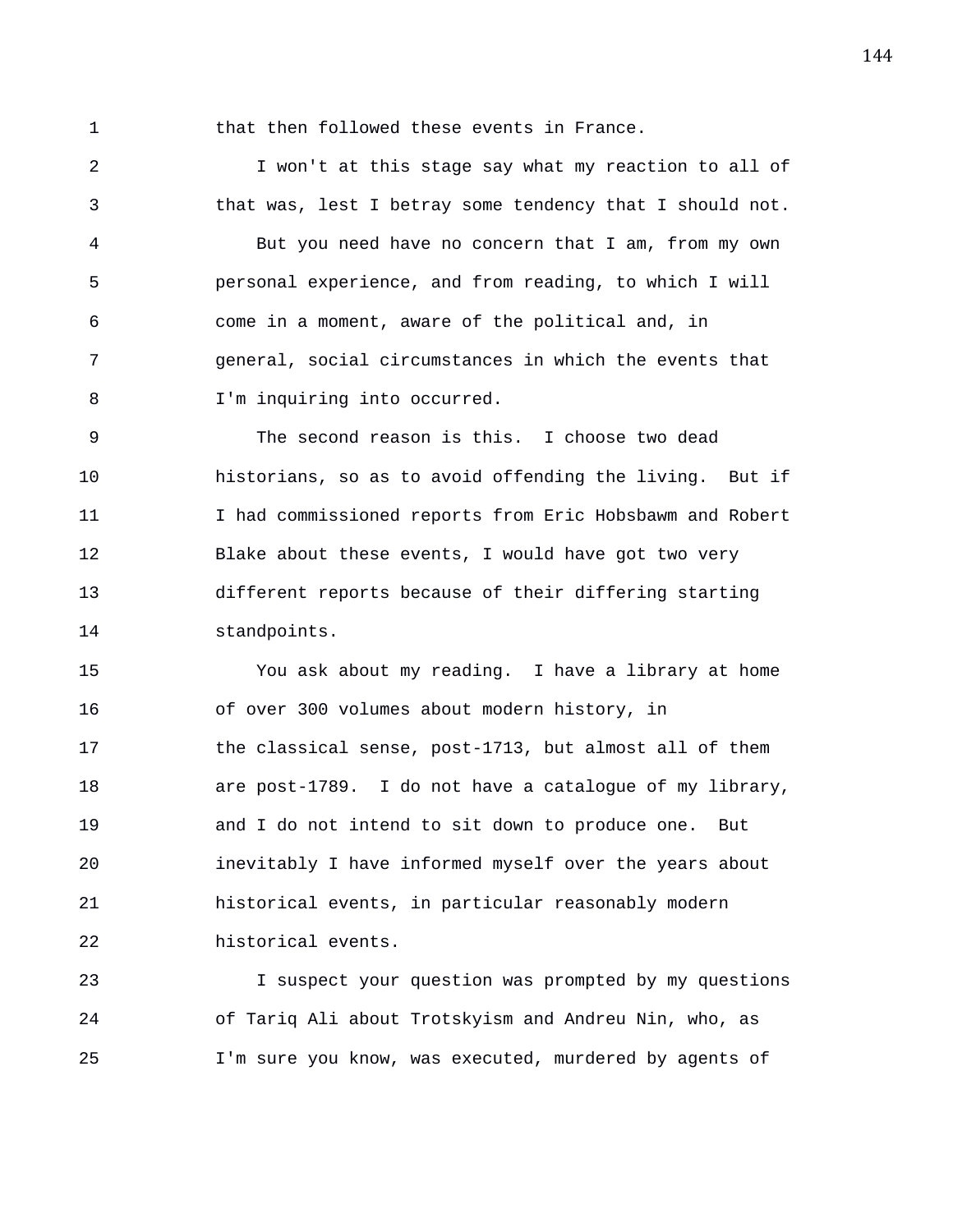1 the NKVD in Republican Spain when Stalin required him to 2 be put out of the way.

3 Now, I know about that because I read Hugh Thomas' 4 book on the Spanish Civil War. And more recently I read 5 Stephen Kotkin's admirable biography, as yet incomplete, 6 of Stalin.

7 I'm not going to announce formally that I have read 8 these things. I deal with it by questioning somebody 9 who knows a great deal more about Trotskyism, Tariq Ali, 10 than I ever could hope to.

11 So the answer to your second proposition, that 12 I should disclose a list of my reading, is -- what 13 I have read and is going to be taken into account in 14 the course of the Inquiry certainly will be published, 15 as it has been by Mr Barr this morning. But I am not 16 going to put into the public domain every bit of history 17 that I have read that has informed my understanding of 18 what in the general political and social circumstances 19 of the United Kingdom, England and Wales and Europe 20 occurred.

21 Third, and perhaps rather more important, is 22 the contemporaneous evidence about the receipt and the 23 use to which it was put of SDS intelligence. Now, 24 the best contemporaneous evidence for any historian or 25 inquisitor, such as me, into what happened, is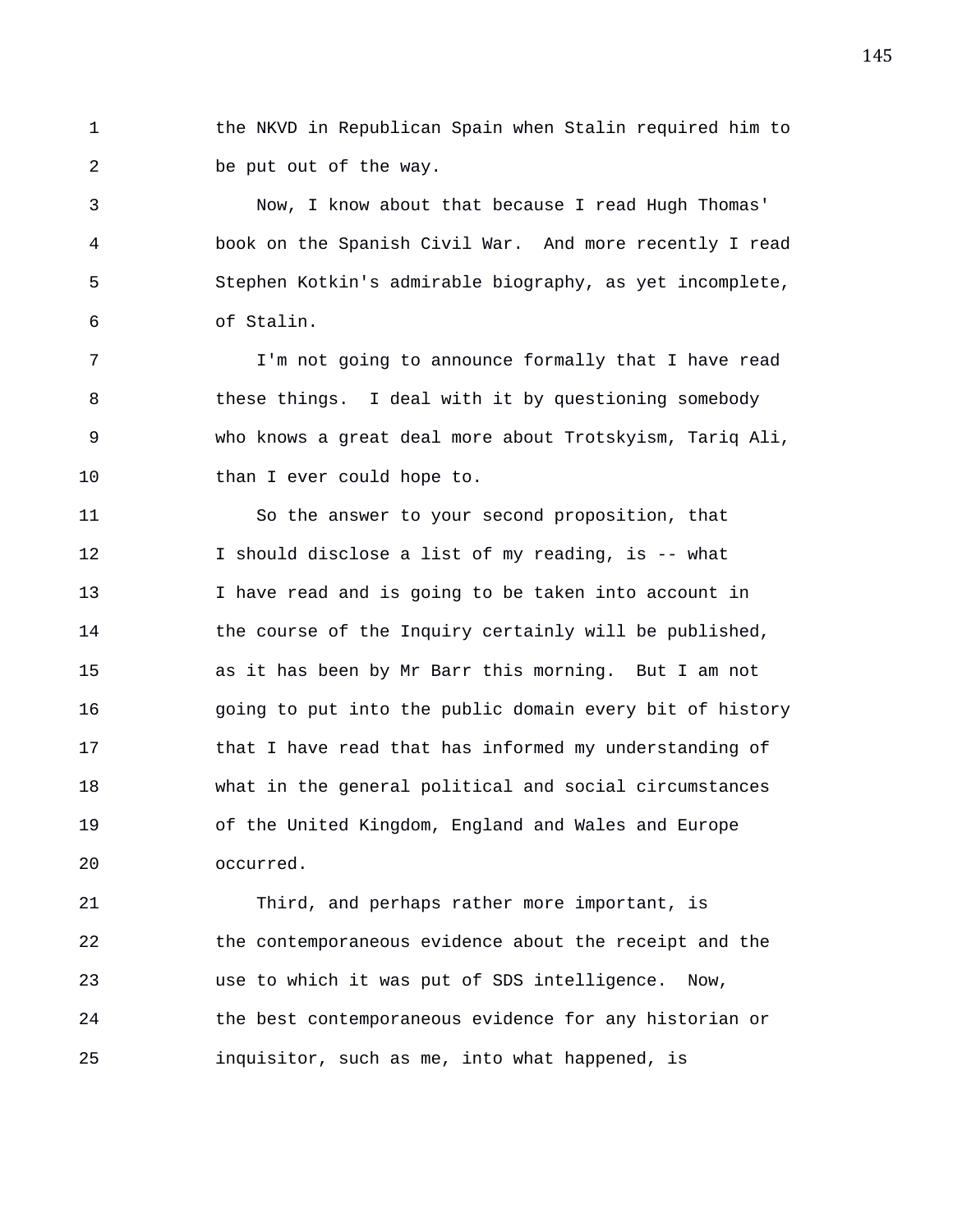1 contemporaneous documents. My understanding is that 2 the A8 contemporaneous documents, the threat reports 3 about the major disturbances that occurred in Tranche 1, 4 can't be found. I can't find them if the Metropolitan 5 Police don't know where they are. And if they've gone, 6 they've gone.

7 As you rightly say, there is nobody in the senior 8 position in A8 now who is alive and able to provide 9 a statement. I very much doubt the utility of asking 10 a junior officer at the time involved in processing 11 the reports and sanitising them so that they end up in 12 a threat assessment without being capable of being 13 attributed. I strongly doubt the utility of asking any 14 such a person.

15 We do in fact have one or two people who fulfil that 16 role who can be asked. To the extent that they can 17 help, gladly I will accept their assistance. But I am 18 not going to go chasing around umpteen junior officers 19 whose identities I do not know to try and find out if 20 they might be able to help.

21 As far as the Security Service goes, I am not 22 investigating the Security Service, I am investigating 23 a unit of the Metropolitan Police, as you know. 24 The Security Service have provided me with a mass of 25 documents, which I could never have hoped to get from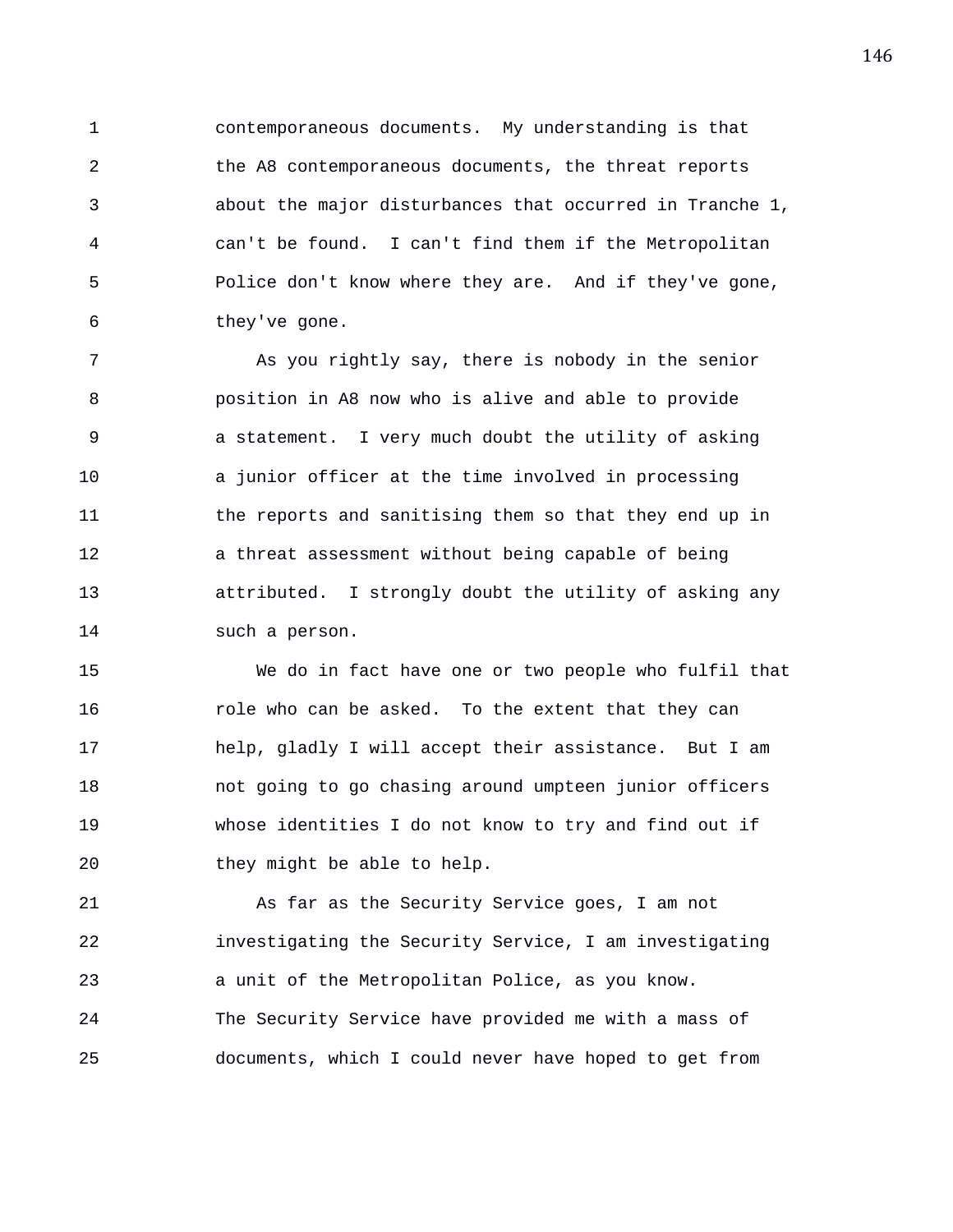1 the Metropolitan Police, which have provided invaluable 2 information about what occurred. They've also provided 3 a thoughtful, entirely public witness statement from 4 Witness Z. I would have no objection at all to 5 the Metropolitan Police providing a similar statement 6 if, as I anticipate, they, any more than I, cannot 7 identify individuals who can provide it from their own 8 knowledge.

9 The next point deals with the use of deceased 10 children's identities.

11 It is clear that at some stage the SDS adopted this 12 practice. Precisely when I have not yet discovered. 13 By "precisely", I mean to within a month or two. I now 14 believe that it's possible to establish approximately 15 when it occurred, but not, certainly, to within a month 16 or two.

17 Now, a decision must have been made within the MPS, 18 if not at SDS managerial level -- and you rightly submit 19 there's no evidence of that -- at a higher level. It 20 must have been documented. At least I hope it must have 21 been documented. I don't know where the documents are. 22 If the MPS can find them, then I would gladly welcome 23 assistance. But it is conceivable -- here, I'm purely 24 speculating -- that Arthur Cunningham was the source of 25 the idea, because he was, I now know, from the helpful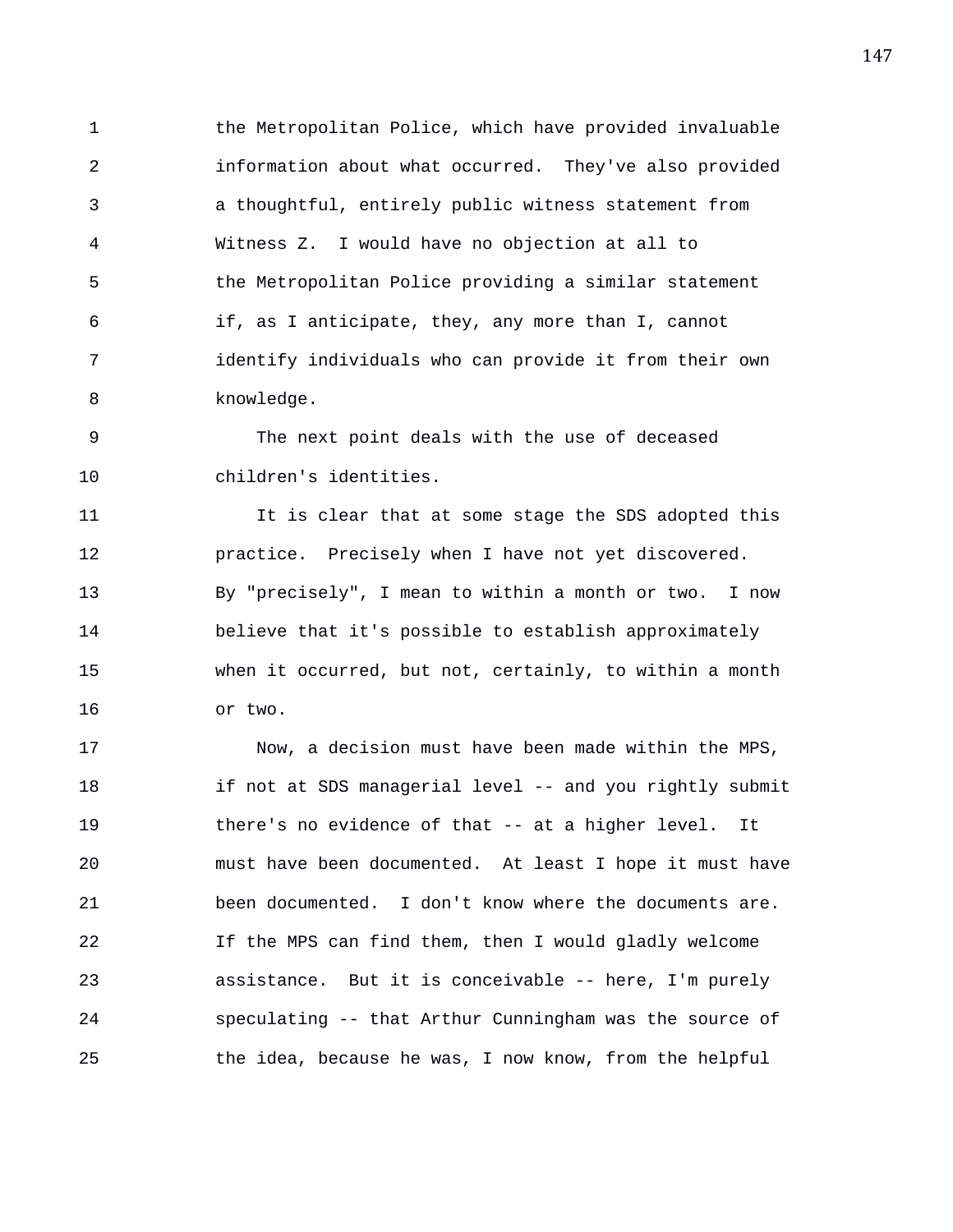1 research that has been done by the DL, in charge of 2 the investigation into the KGB use of the identity of 3 a dying man, who subsequently was prosecuted in this 4 country for, I think, making a false passport 5 application. But it was clearly rather more than that, 6 as the judge's remarks made clear.

7 But unless such evidence can be found, I very much 8 doubt it is going to be possible to say, within the MPS, 9 who did it.

10 I don't, in those circumstances, see the utility of 11 asking the Security Service, who I am reluctant to pry 12 into their practices, in circumstances where I have no 13 reason to believe that they would have done, let alone 14 SIS, who may or may not have used the practice, but -- 15 as their responsibilities are for gathering intelligence 16 abroad, it couldn't possibly have any legitimate impact 17 upon a police force gathering intelligence in this 18 country.

19 So the answer to that is that I do not intend to 20 investigate whether deceased children's identities were 21 used by others. And I can't for one moment think that 22 you would wish it to be thought that the KGB had been 23 the originator of the practice adopted by a domestic 24 police force. I think the less said about that 25 the better.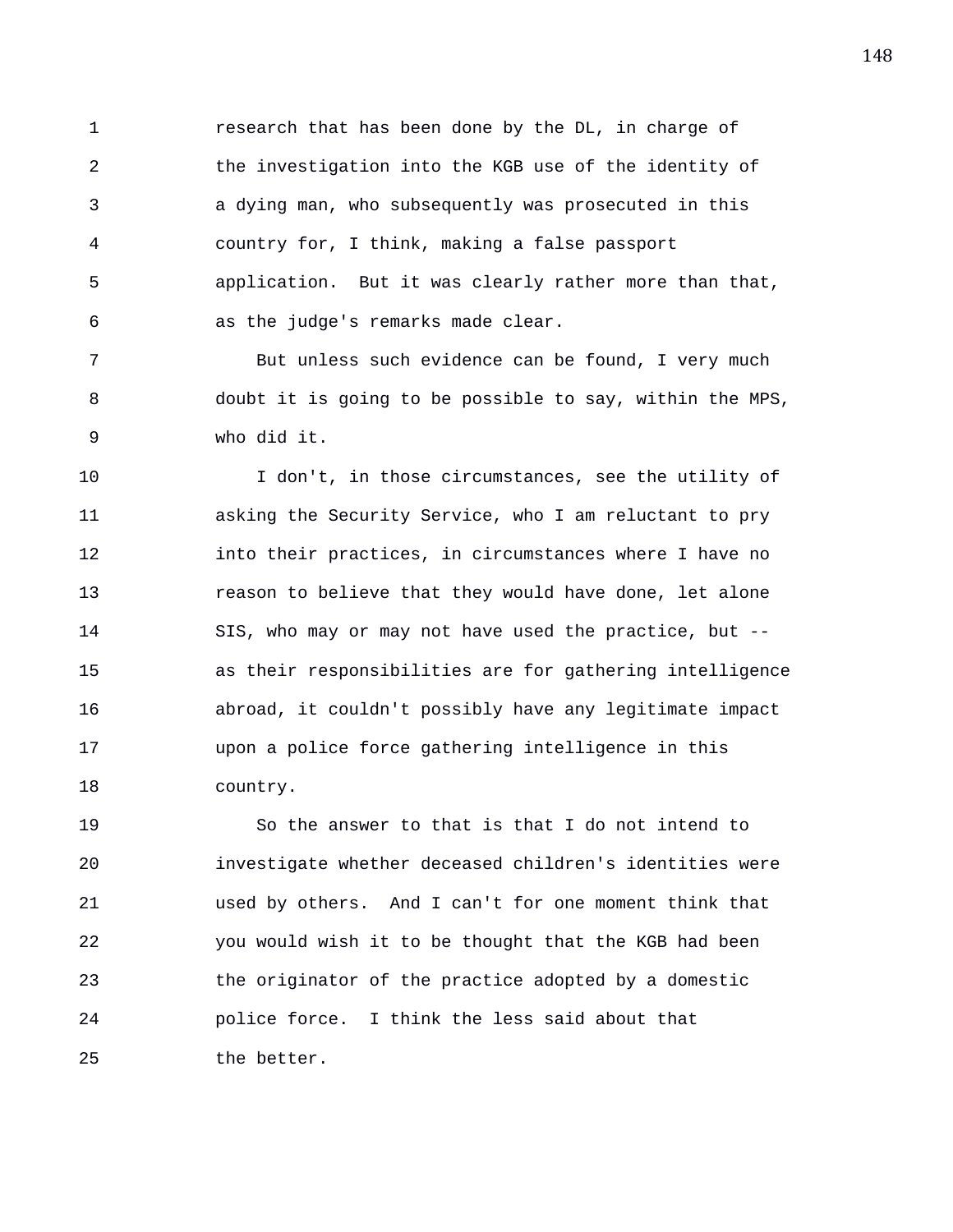1 Now, there's a final issue, which you haven't raised 2 in your submissions, and I'm not expecting an 3 instantaneous response to, but is a matter raised by 4 Ms Kilroy, and is one that the Inquiry would ultimately 5 have looked into, I hope, in any event. And that is 6 the lawfulness of some of the practices adopted by 7 the SDS. I'm not talking at the moment about 8 sexual relationships with activists or in a false name, 9 I'm not talking about turning up at demonstrations and 10 participating in events that on one view amount to 11 public disorder, I'm not talking about trivial matters 12 such as flyposting. I'm talking about things that were 13 actually undertaken with the knowledge of managers, and 14 certainly without disapproval, but which raise questions 15 as to lawfulness. And may I give the two examples that 16 occur to me.

17 The first is gaining entry to someone's home by 18 falsely pretending to be somebody else. My 19 understanding is that it has always been accepted that 20 at common law -- and here I'm concerned with common law, 21 not the Convention -- that was regarded as a trespass. 22 Certainly for the purposes of the Larceny Act, gaining 23 entry to a home between 9 and 6, ie at night, by fraud 24 was regarded as constructive breaking. You know you had 25 to break and enter to commit burglary under the Larceny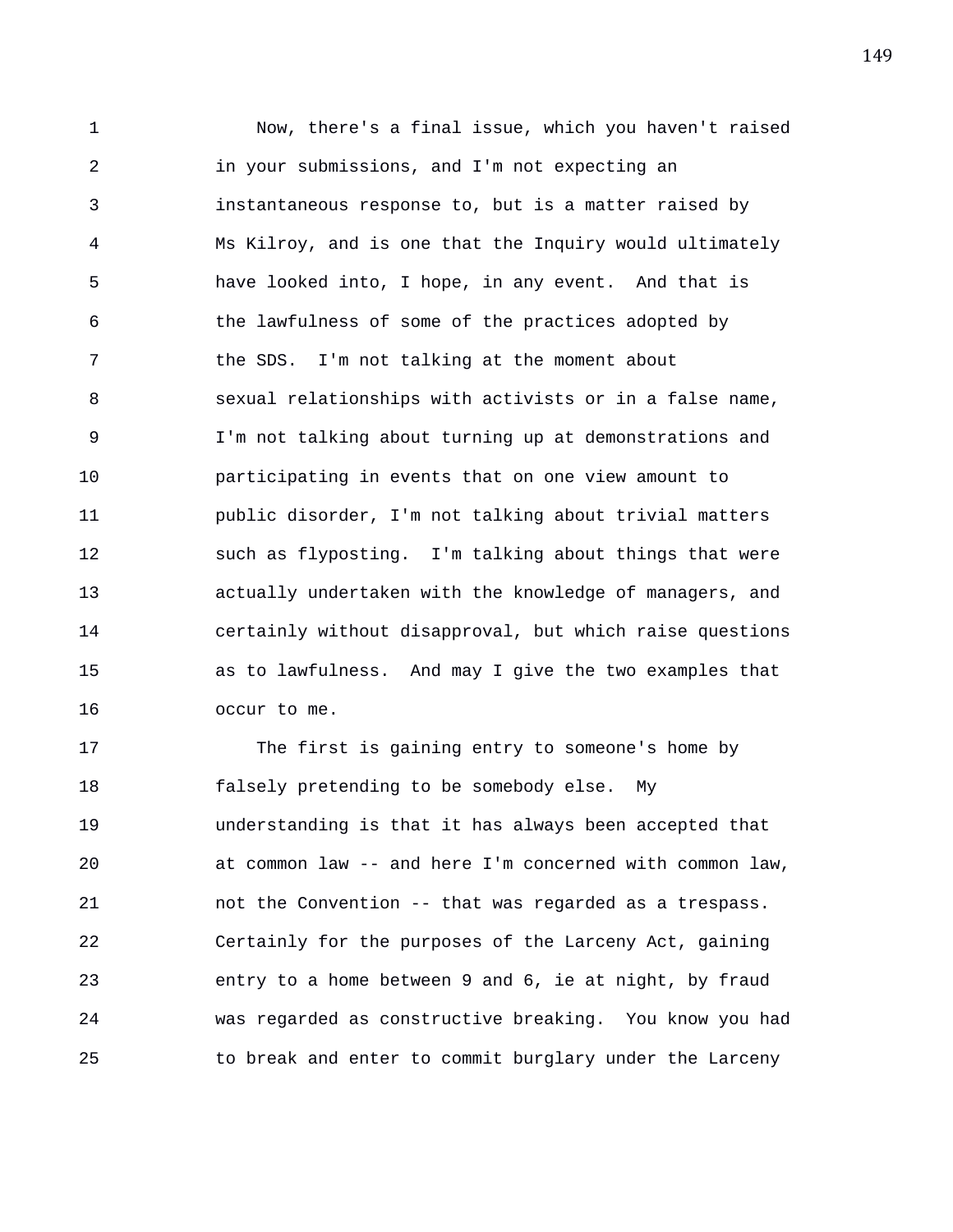1 Act. I have seen nowhere any suggestion that 2 the lawfulness of that particular technique was 3 considered at any level within the MPS.

4 The second, slightly more arcane, is 5 the distribution of confidential information, such as 6 banking details, without a warrant.

7 If it is a breach of the law, it's plainly a breach 8 of the civil law, just as trespass would be a breach of 9 the civil law. But on the whole, my understanding is 10 that the police forces of this country have always 11 sought to operate within the civil law, hence the need 12 for warrants to perform acts that would amount to 13 a breach of the civil law. And I would welcome 14 submissions on that. Plainly, you're right, I'm not 15 here to make findings about whether or not unlawful 16 activity occurred. But I do want to know whether 17 the lawfulness of activities were considered; and if so, 18 what, if any, conclusion was reached about it. And, if 19 not, whether, in fact, these activities could properly 20 be considered to be lawful.

21 Forgive me for that rather long response. And of 22 course you may, if you wish to, respond now. But you 23 may prefer to hold your peace, and I won't hold it 24 against you if you do.

25 MR SKELTON: Sir, you've offered me a lifeline which I'm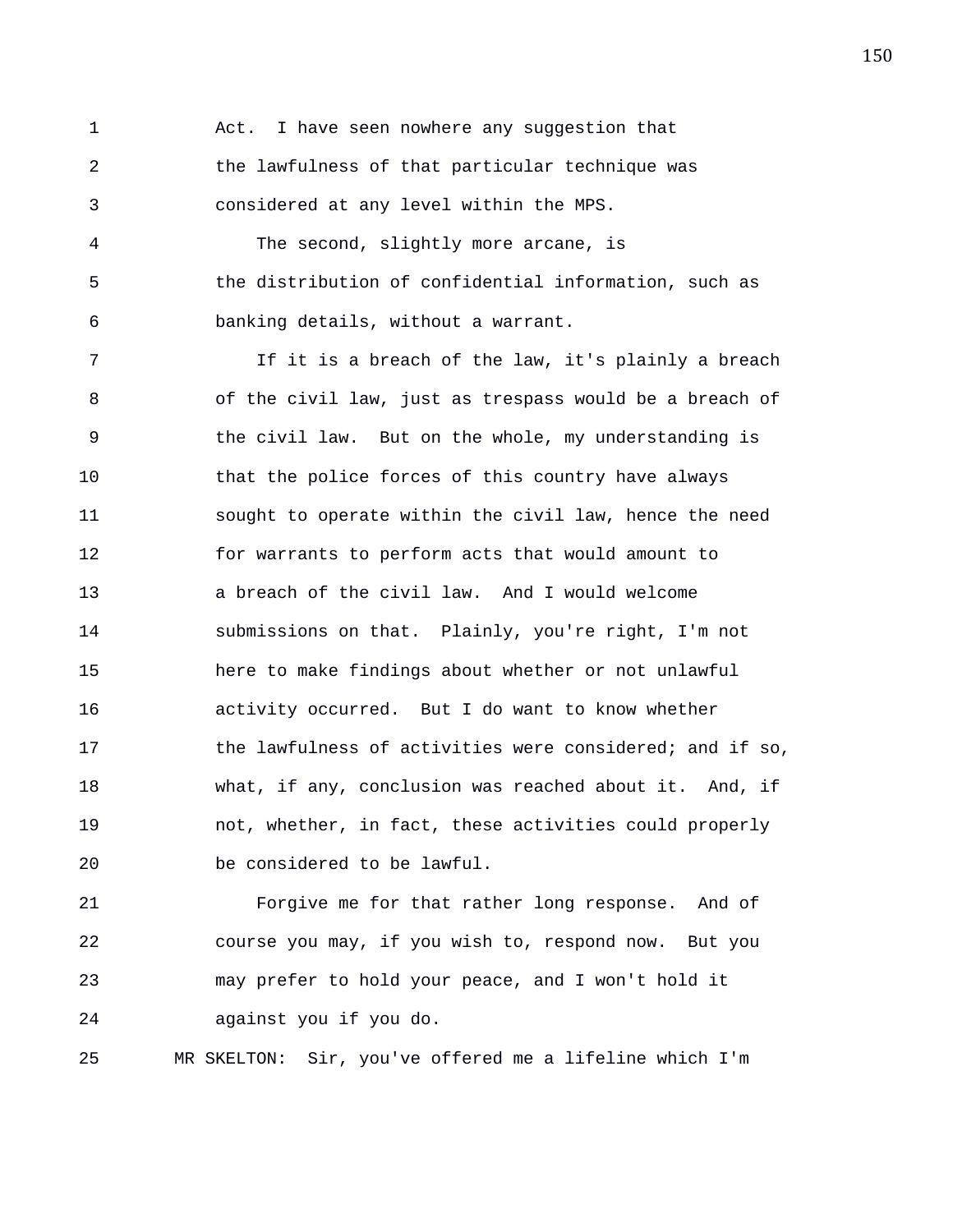1 going to take.

| 2  | THE CHAIRMAN: Right. Thank you very much for your          |
|----|------------------------------------------------------------|
| 3  | patience. We will now break for a quarter of an hour       |
| 4  | before Mr Sanders makes his submissions. Thank you very    |
| 5  | much indeed.                                               |
| 6  | $(3.11 \text{ pm})$                                        |
| 7  | (A short break)                                            |
| 8  | $(3.25 \text{ pm})$                                        |
| 9  | THE CHAIRMAN: Mr Sanders.                                  |
| 10 | MR SANDERS: Good afternoon, Sir. Thank you.                |
| 11 | THE CHAIRMAN: Good afternoon.                              |
| 12 | Opening statement by MR SANDERS                            |
| 13 | This is the opening statement for the T1 P3<br>MR SANDERS: |
| 14 | hearings on behalf of the Designated Lawyer Officers,      |
| 15 | who, as you know, comprise 115 former members of mostly    |
| 16 | the Special Demonstration Squad, SDS, and also             |
| 17 | the National Public Order Intelligence Unit, NPOIU.        |
| 18 | So my clients and the members of that                      |
| 19 | core participant group include the vast majority of        |
| 20 | the police witnesses that you've heard from so far and     |
| 21 | that you will be hearing from this week and next week.     |
| 22 | Sir, it was my intention to be quite brief in this         |
| 23 | oral statement. I may have to be even briefer now,         |
| 24 | because I feel somewhat like a footballer stepping up to   |
| 25 | take a penalty only to find not only have the goalposts    |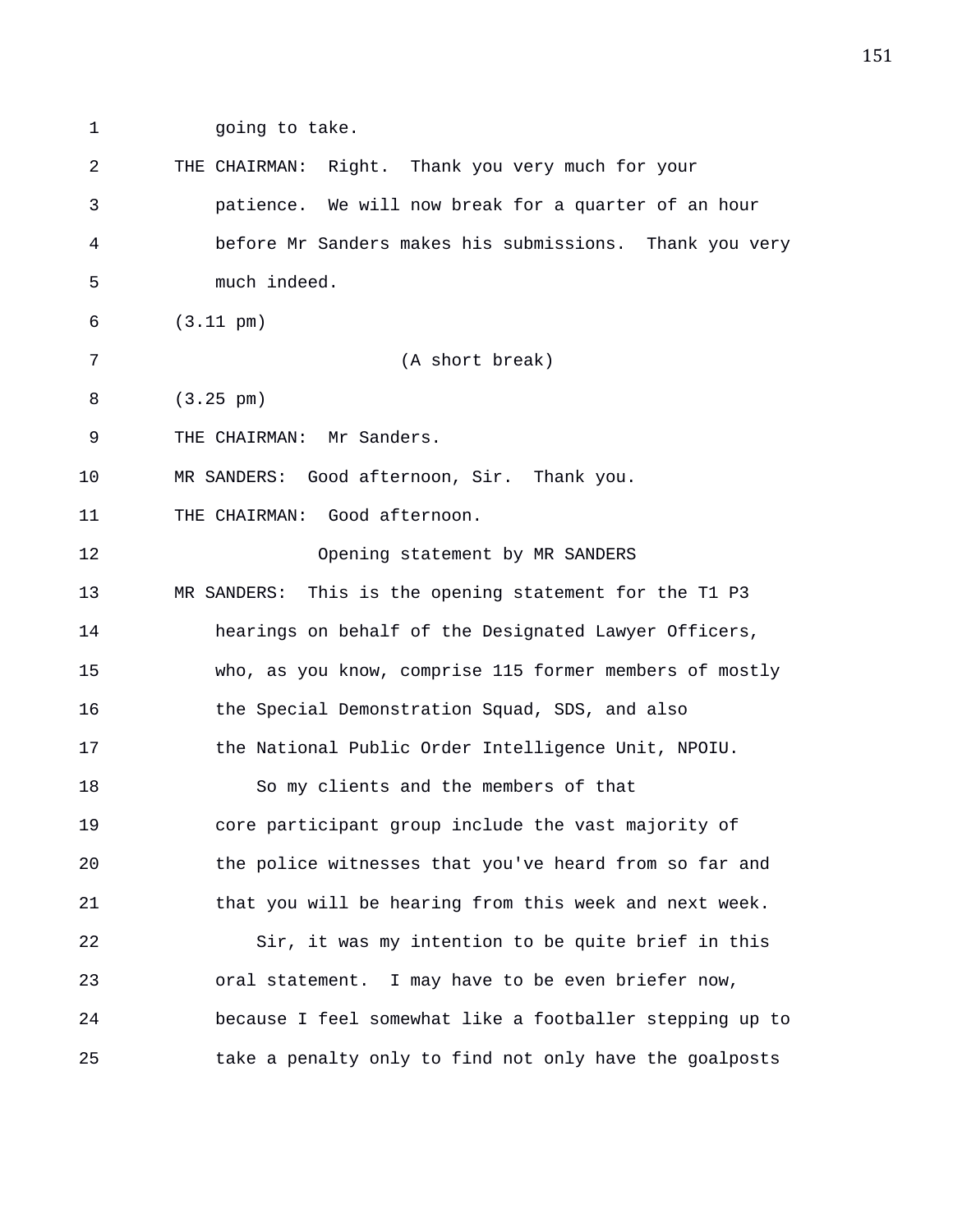1 been moved, they've been taken down and the ball has 2 been taken away as well.

3 Obviously, I'm quite closely aligned with Mr Skelton 4 in terms of the issues I was going to press. I don't 5 want to take up your time unnecessarily. It's -- by 6 the same token, it's quite difficult for me to extricate 7 parts that may no longer be live, at least for yourself. 8 THE CHAIRMAN: Of course. And I have no objection at all to 9 your making submissions that have not already been made 10 by Mr Skelton and which you share, or I understand that 11 you share them. If you want to say anything additional, 12 then please do. My mind is obviously not closed until 13 after I've heard everybody, however firmly I may have 14 expressed my opinion.

15 MR SANDERS: Yes, I'm not sure Mr Skelton will feel very 16 good about it if you suddenly changed your mind after 17 hearing me say exactly the same things, but I'll press 18 on nevertheless.

19 So, in our written opening, we've touched on three 20 more substantial evidential issues and then three more 21 miscellaneous matters. I'm going to follow that outline 22 and then touch briefly on the issue that you've raised 23 in relation to Ms Kilroy's submissions on lawfulness and 24 legal framework, and so on.

25 The first evidential issue, Sir, is just in relation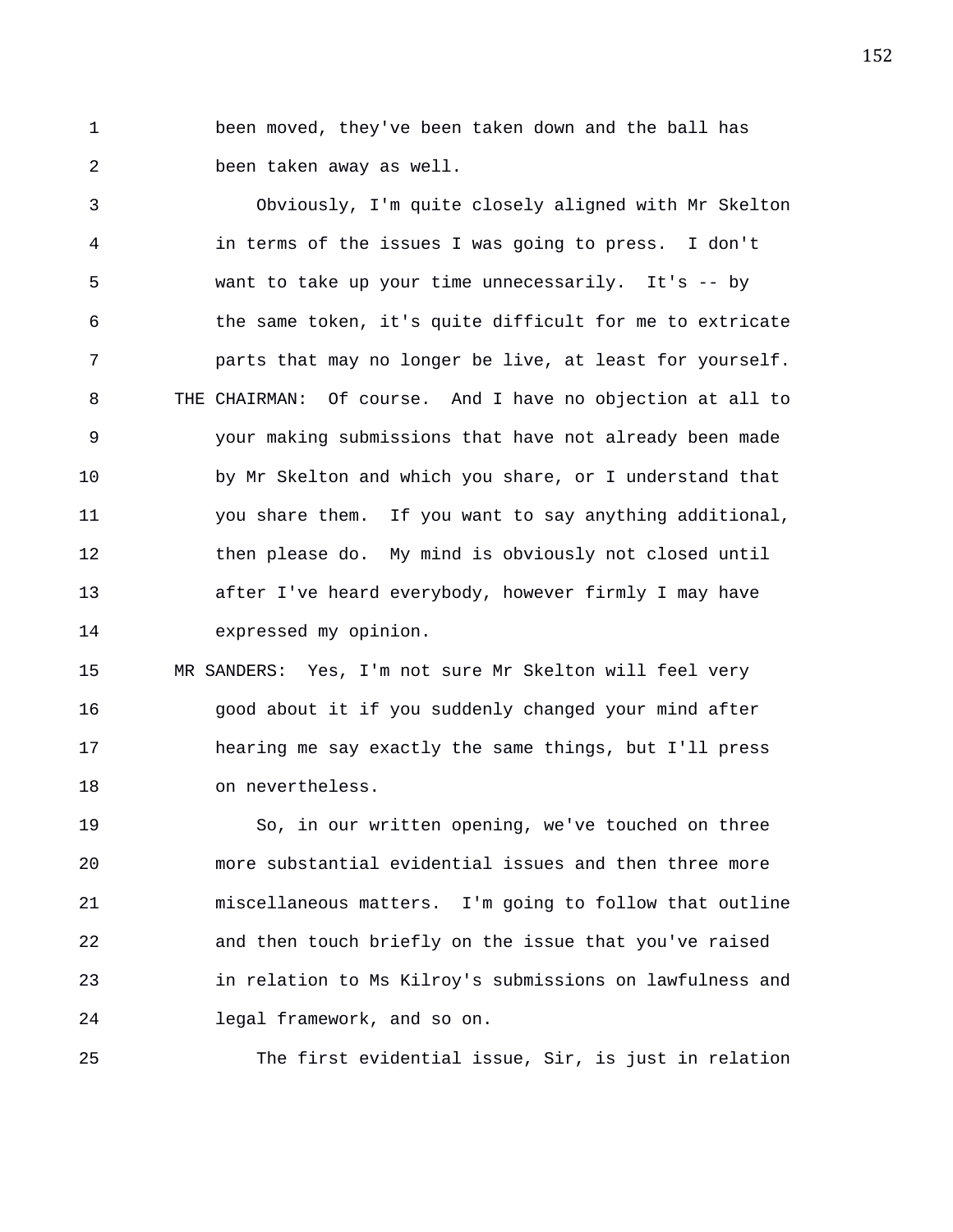1 to modules 2(b) and (c). So that's the evidence from 2 senior personnel above the SDS and also other personnel 3 working with and around the SDS. In our submission, 4 it's important that this evidence is heard before you 5 sit down to finalise any interim report on the T1 6 period. Nothing you've said or that Mr Barr has said 7 suggests you're minded to do otherwise, but that's very 8 clearly our position.

9 The importance of evidence from and about the A8 10 Uniformed Public Order Branch, the C Squad and the other 11 Special Branch squads, and also MI5, is in relation, we 12 submit, to the justification for the SDS reporting. And 13 in order to assess and make findings about 14 the justification issues, we say you need to hear 15 evidence about the setting of specific intelligence 16 requests. So particular requests that were sent to 17 Special Branch and then passed on to the SDS to answer, 18 and also the setting of general intelligence 19 requirements to cover particular areas or particular 20 groups or particular individuals.

21 Also important evidentially is the use to which 22 intelligence obtained by the SDS was put. That 23 intelligence obviously went into individual intelligence 24 reports, it went into other oral and written 25 communications, and it went into, ultimately,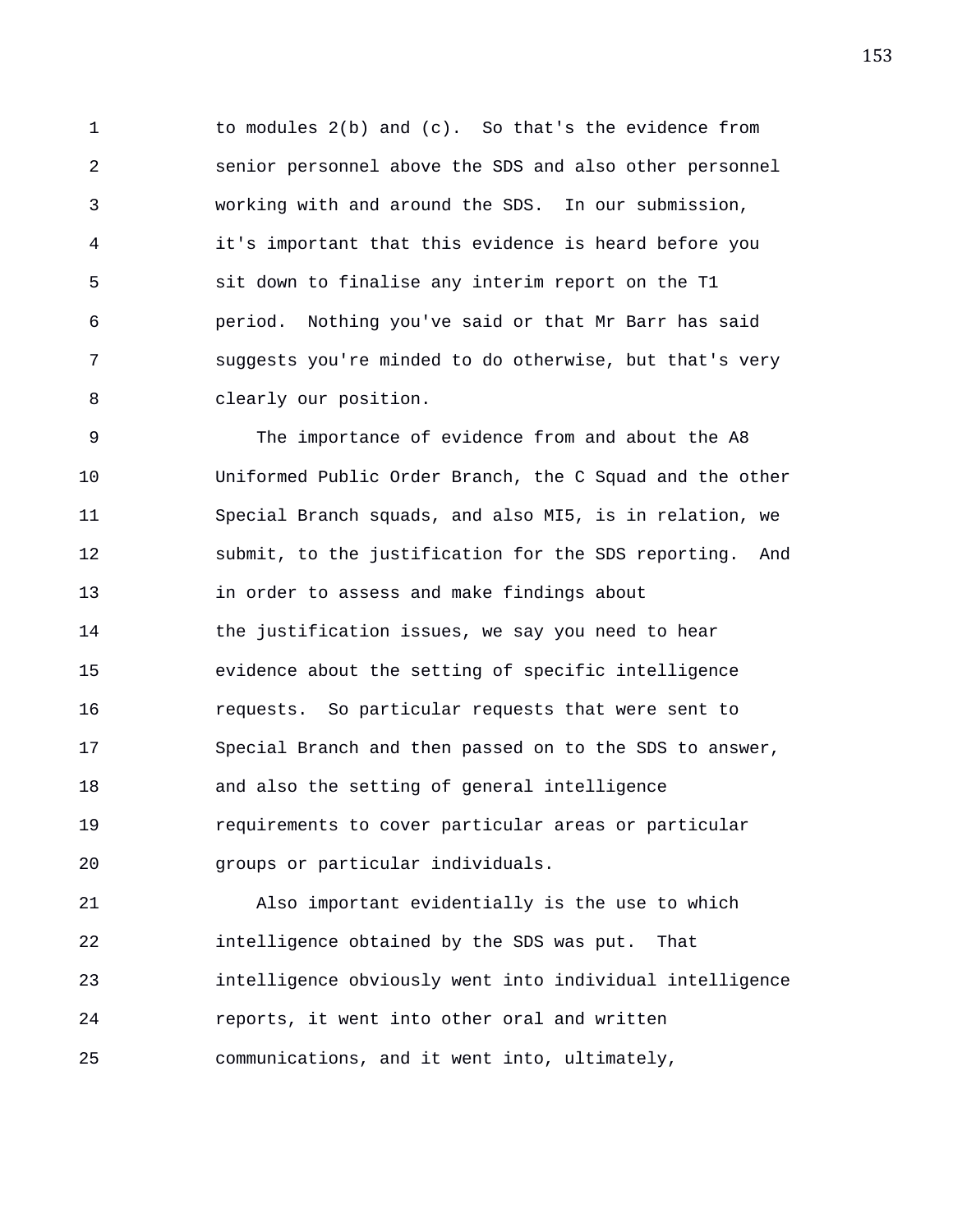1 the general resource of the Special Branch registry. So 2 anyone referring to registry files would be referring, 3 or could be referring, to, amongst other things, 4 intelligence obtained by the SDS. And then 5 the intelligence was also fed into threat assessments 6 that were passed to A8 by the Special Branch squads.

7 I've heard, obviously, what you have said to 8 Mr Skelton about the difficulty of obtaining evidence in 9 relation to those matters, and pleased to hear that 10 there are some names that you have that you may be able 11 to follow up.

12 12 I think, talking generally to my clients, there 13 should be evidence out there about threat assessments, 14 how they were formulated, what purpose they served. 15 We've got some quite tangential evidence from 16 Christopher Skey, who obviously went on to work as 17 the Special Branch liaison officer in A8. And in our 18 submission, there must be -- there should be other 19 people still available to give evidence about that and 20 about liaison between, first, the SDS and the MPS 21 squads, and then, secondly, the liaison between the MPS 22 squads and both A8 and MI5.

23 You, of course, have already obtained quite a lot of 24 evidence about direct liaison between SDS and MI5 on 25 a separate dotted line, as it were.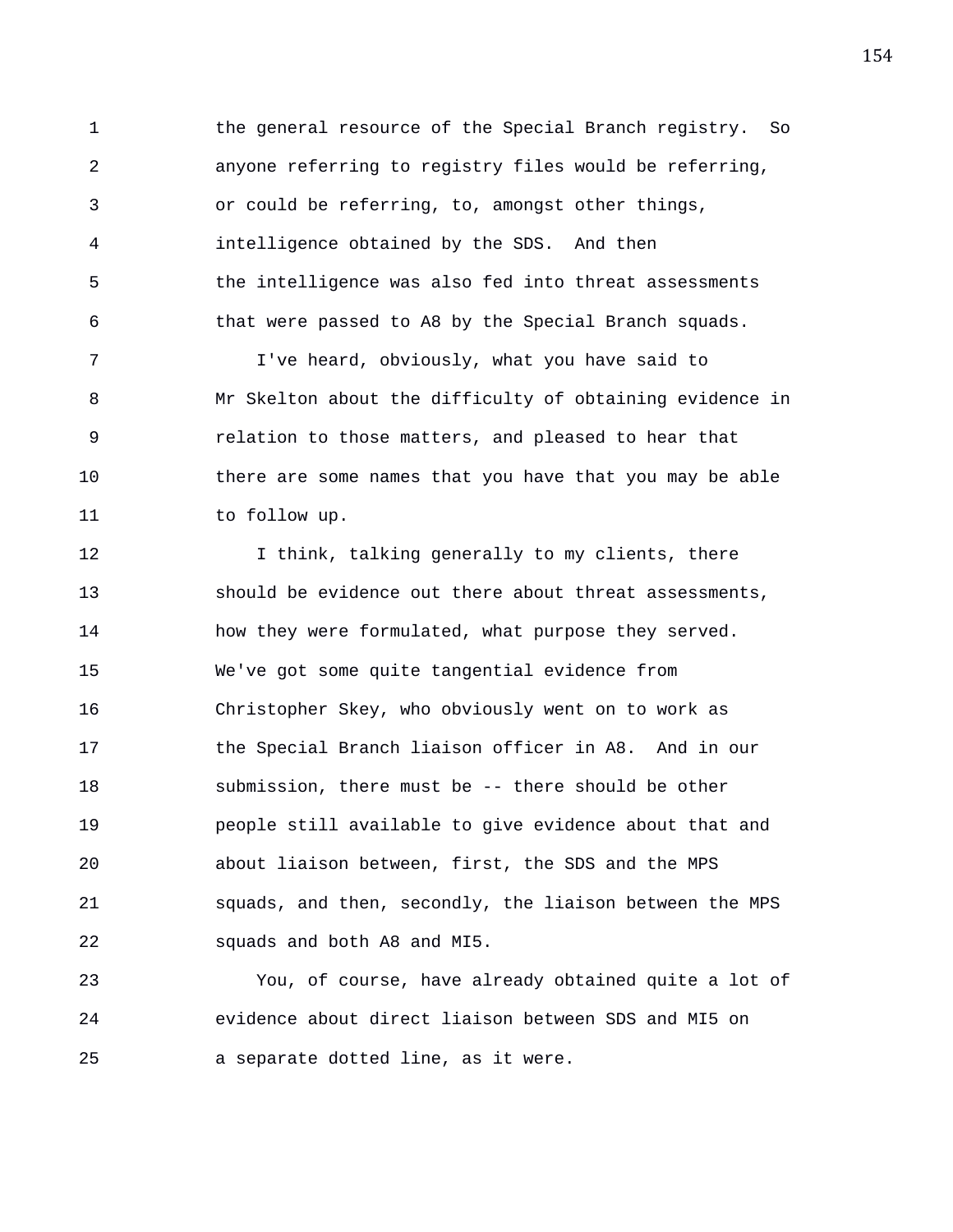1 One important thing to bear in mind in this regard 2 is that of course, consumers of SDS intelligence were 3 not always conscious of the fact that they were 4 consumers of SDS intelligence, either because it went to 5 them in a sanitised format, or because they were simply 6 referring to materials or making enquiries of 7 the Special Branch registry. So there are, of course, 8 difficulties in that regard, but we submit that it is 9 important to try, as far as possible, to obtain evidence 10 from witnesses able to speak directly to those matters; 11 because otherwise what you're left with is a focus on 12 the SDS as either the antenna or the pipe collecting 13 this information and passing it up the chain, but no 14 evidence about what happened to it, which must be 15 crucial to any assessment of its value and utility.

16 So far as concerns MI5, we say there are limitations 17 to the statement of Witness Z, in that it's secondhand 18 evidence, it's crafted to be open only evidence, and so 19 therefore deliberately refrains from touching on closed 20 matters. It's very much focusing on the relationship -- 21 the direct relationship between MI5 and the SDS, and has 22 very little about the relationship between MI5 and 23 the Special Branch and the Special Branch squads, and 24 nothing about the correspondence passing between MI5 and 25 the squads.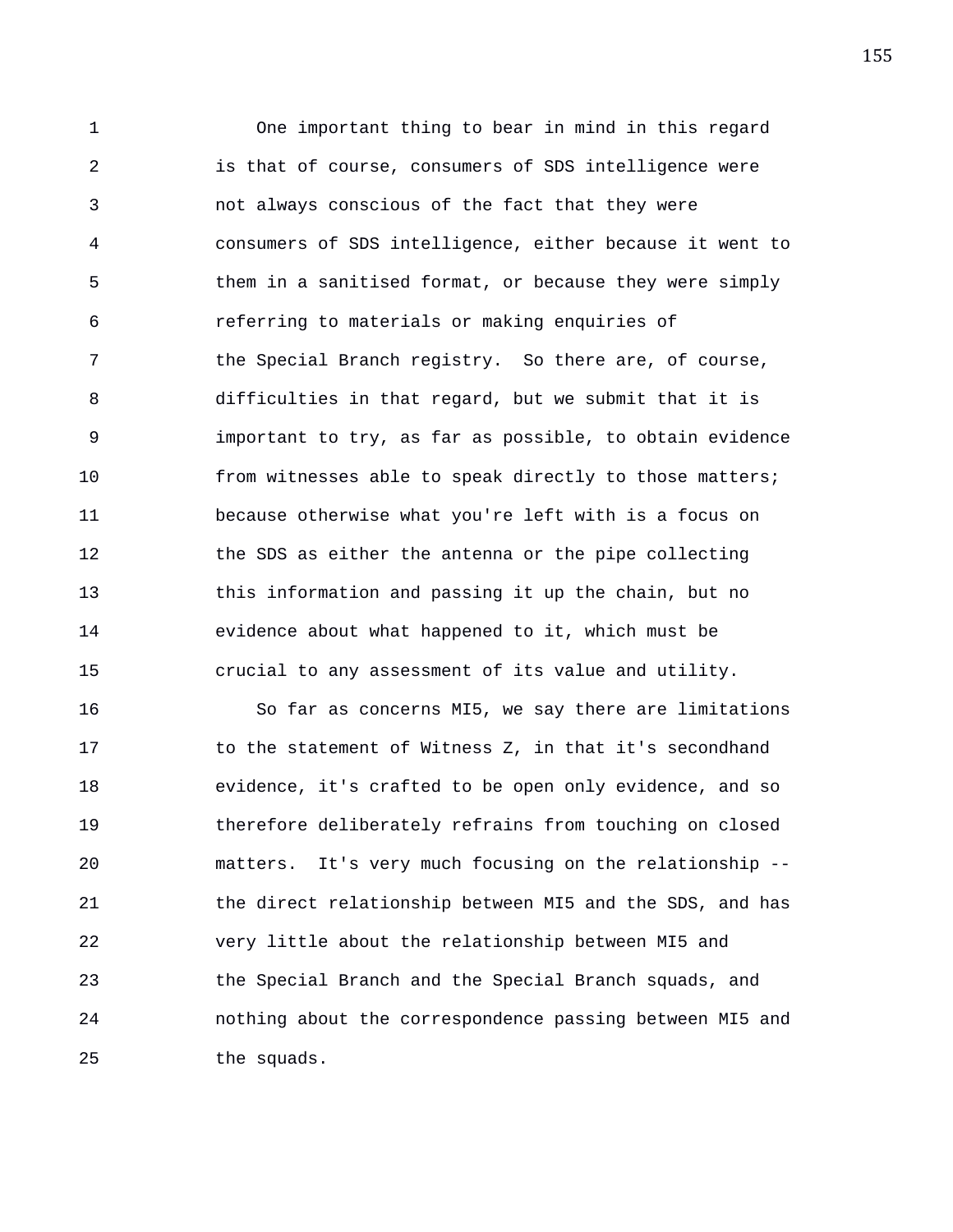1 In our submission, that's quite important contextual 2 information. One has seen a reasonable proportion of 3 the intelligence reports attributed to the SDS beginning 4 with a cross-reference to a Box 500 enquiry, and 5 effectively that report is then answering that enquiry. 6 We have seen very little -- I can think of only a couple 7 of examples, possibly in relation to closed officers -- 8 where we've seen the letter from Box 500 to the squad 9 that's then generated the intelligence report containing 10 the answers. All of that, in our submission, is not in 11 the statement of Witness Z, and it would be helpful to 12 get some more evidence, if possible, about it.

13 There's also nothing in Witness Z's statement about 14 vetting. And of course, Witness Z, he or she, is not 15 giving any closed evidence and not giving any oral 16 evidence.

17 So for those reasons, and for the reasons elaborated 18 on by Mr Skelton, we do say that more evidence is 19 important in terms of modules 2(b) and (c), collecting 20 it before any T1 closing statements and interim report 21 is important. And, in our submission, that should be 22 done -- or should include live evidence dealing with 23 those matters.

24 Sir, my next topic was under the heading "Other 25 available evidence", where we of course are closely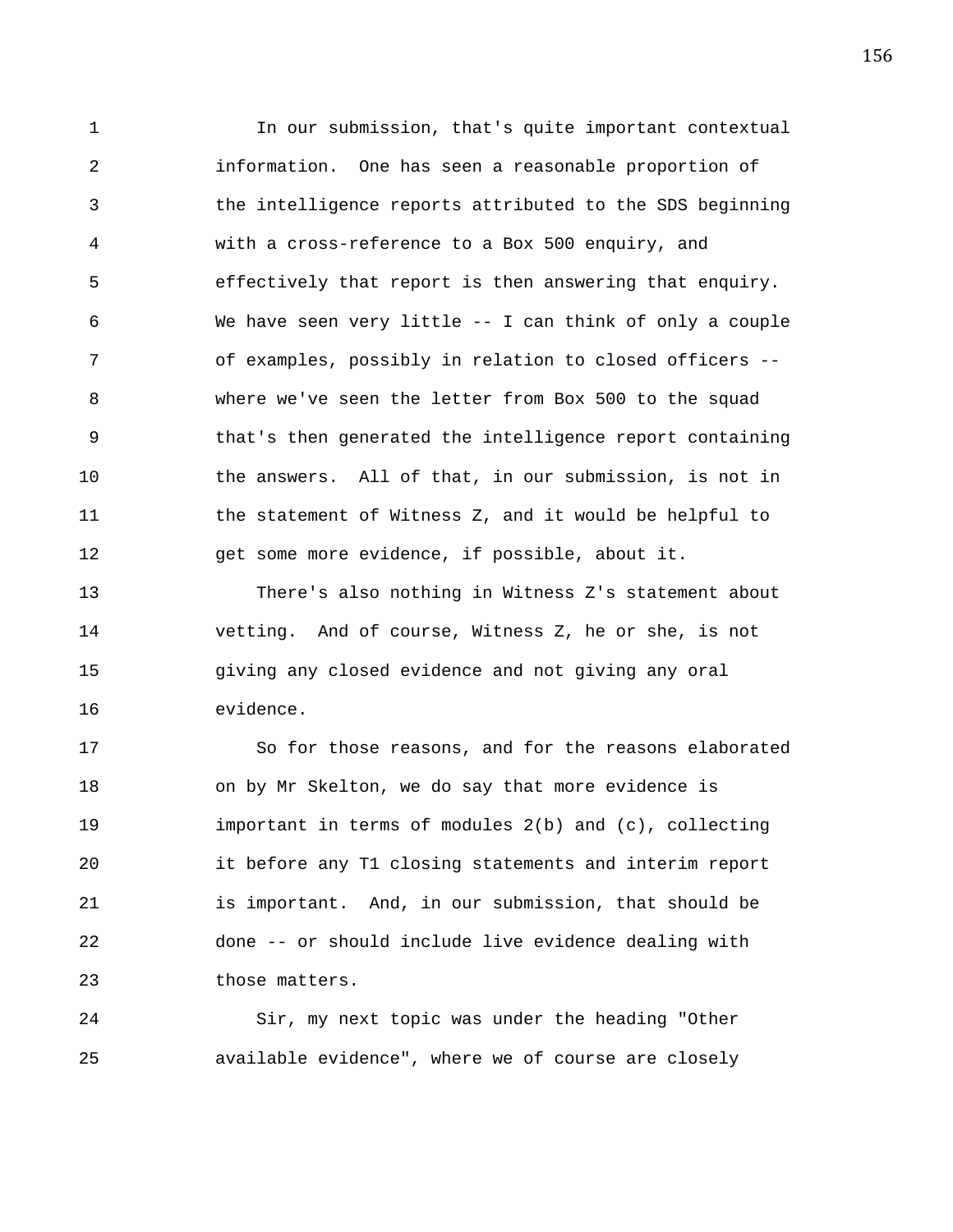1 aligned with Mr Skelton in relation to the need for an 2 expert historian, or historians, to give evidence about 3 the political and socio-economic context.

4 We've also made the point that it would assist you, 5 Sir, to have some evidence from clinical psychologists 6 or behavioural scientists as to the way in which human 7 beings respond to long-term undercover deployments and 8 to living second fictitious lives, evidence explaining 9 what one can expect from human beings in those 10 circumstances, what attributes would make someone 11 suitable for that work or unsuitable for that work, and 12 the stresses it involves, the risks that it may carry 13 and the best way to manage those risks. That's 14 a further area where we say you should obtain evidence. 15 And we are aligned with Mr Skelton in relation to 16 your background reading.

17 I heard, obviously, your response in relation to 18 expert historical evidence and in relation to your 19 background reading. The difficulty with the approach 20 that you're taking is that in some senses you're almost 21 treating yourself as a witness to say, "Well, I was 22 a sentient adult at the time; I witnessed these events 23 unfolding on television and radio, and read about them 24 a great deal."

25 The difficulty with that, in my submission, is that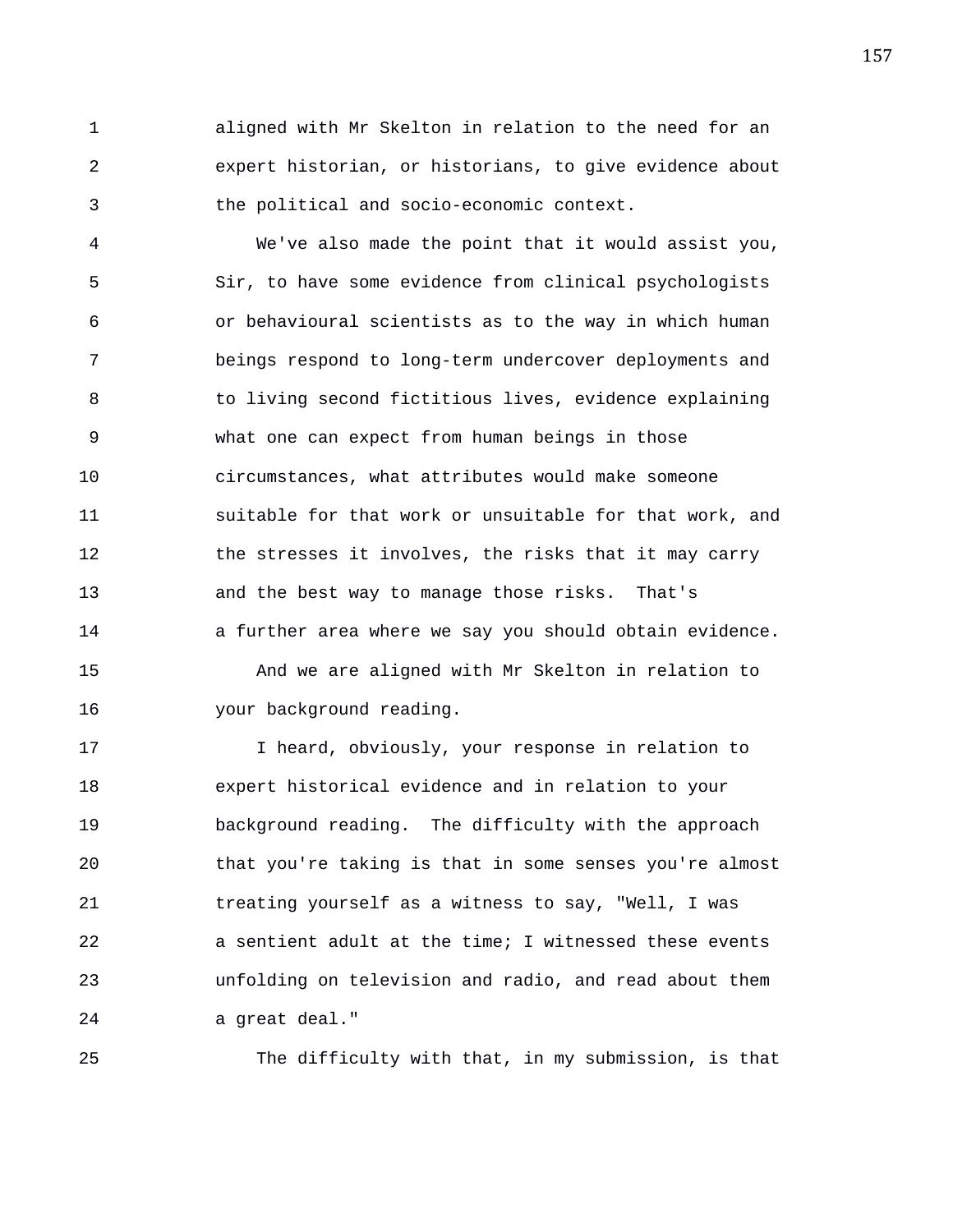1 none of the core participants can propose questions to 2 be put to you about that, and Counsel to the Inquiry 3 won't be able to put those questions to you.

4 You also alluded to having opinions about matters 5 that you perhaps wouldn't want to share at this stage, 6 or it wouldn't be appropriate to share. It's important, 7 in my submission, to -- of course, you have your own 8 knowledge and your own experience, and that's perfectly 9 understandable, but to have someone independent of 10 yourself and of all the core participants speak to these 11 matters and give evidence -- because obviously you can't 12 give evidence, you can't be a witness -- and to allow 13 for that evidence to be questioned is an important part 14 of the process. So, we would urge you to reconsider 15 that.

16 I take the point about you not wanting to catalogue 17 your library, but some indication of what you see as 18 the key texts that you've read -- from my perspective, 19 events in France and Spain and so on seem fairly 20 peripheral. But there must be books in your library 21 which really speak directly to the matters of relevance 22 to this Inquiry that it would be helpful to know that 23 you have read them.

24 It may be, we don't know, that one of 25 the core participants may be able to suggest, "Well,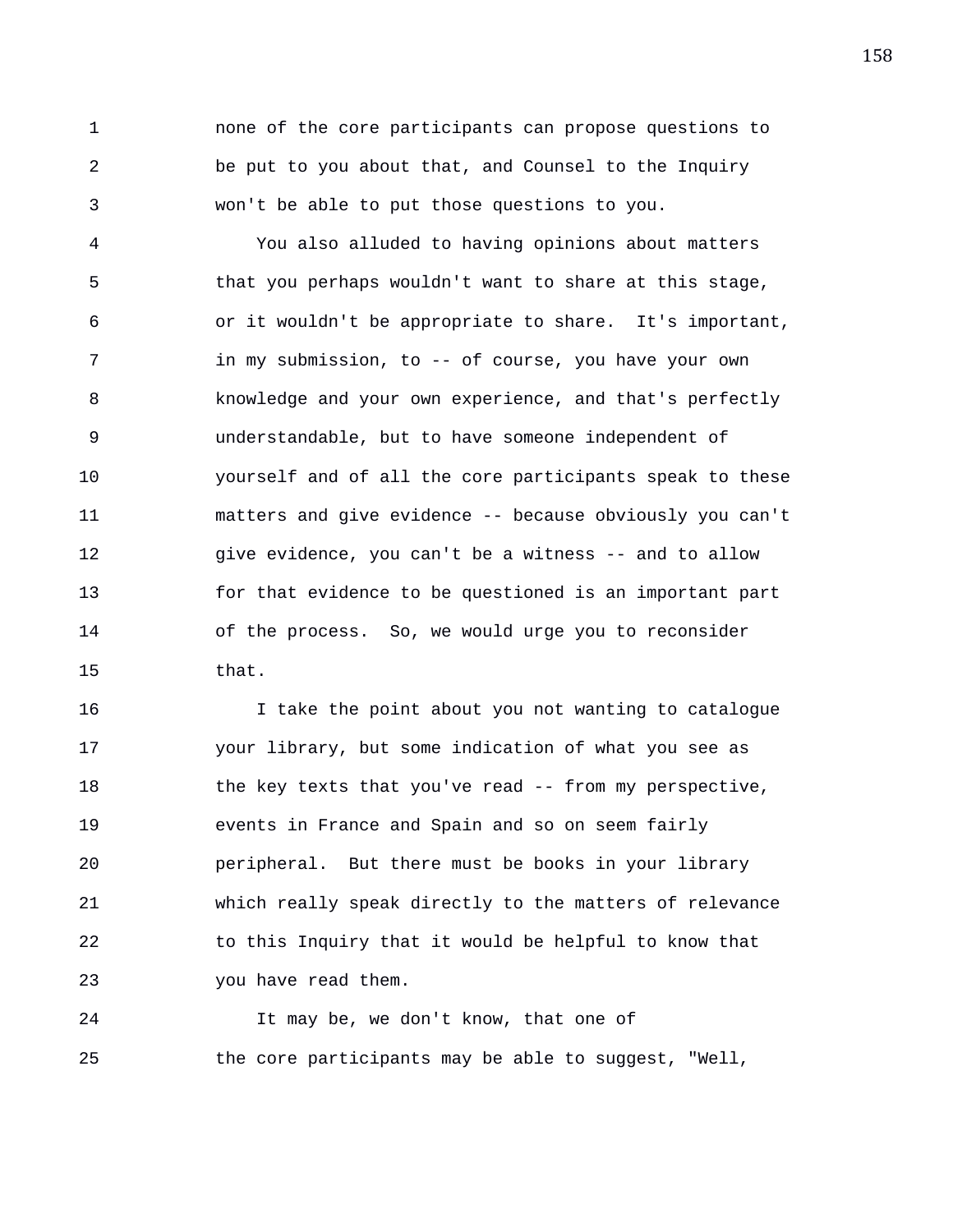1 here's a -- have you read that book? You must read this 2 one," or, "You must bear this point in mind when it 3 comes to chapter 3," or something like that.

4 So all of this is just about transparency and 5 allowing all of the core participants to participate in 6 the process, address you and put questions to witnesses 7 who can give evidence.

8 I also note that you don't intend to give a written 9 ruling about this, but I would urge you to provide some 10 guidance in writing for the core participants as to your 11 approach and your reasons, so that they can be 12 considered and understood.

13 Sir, the third evidential matter that I just wanted 14 to address you on briefly is in relation to the use of 15 deceased children's identities. And I've heard what 16 you've said about that today, and of course Mr Barr 17 addressed you on it this morning, or possibly it was 18 just before lunch. But I understand your position.

19 The reason we say you should and you must go wider 20 than the SDS and its use of information about deceased 21 children and deceased young adults in constructing or in 22 forming the basis for undercover identities is that it's 23 vitally important to meeting the issues outlined in 24 the issues list.

25 One narrative about this matter -- and particularly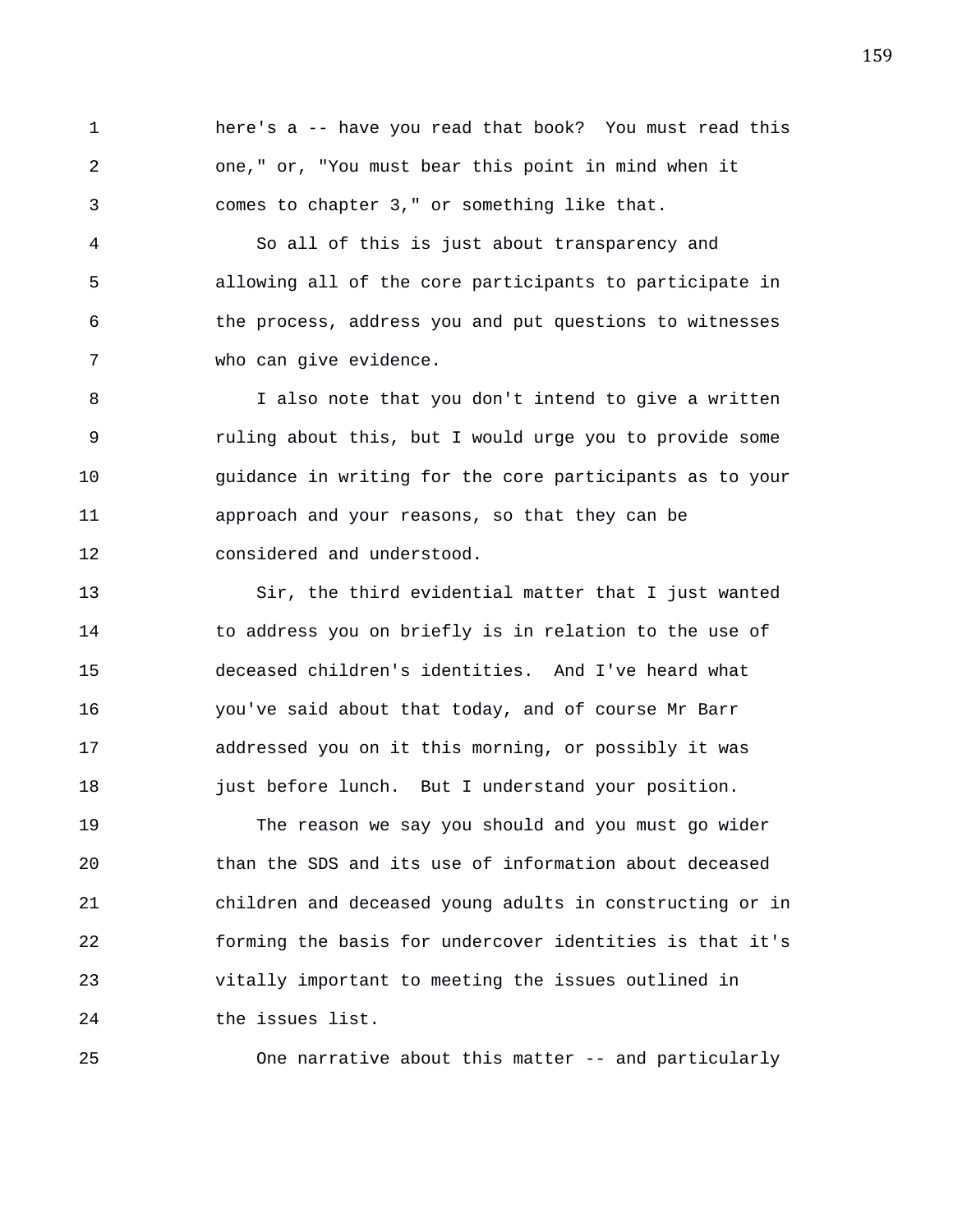1 you'll see this in the category F core participants' 2 submissions -- is that the SDS use of the practice or of 3 the tactic was potentially plucked from popular culture, 4 was an instance of isolated, aberrant thinking that's 5 characteristic of a unit that's gone off the rails, and 6 that no one else did such a thing or would have done 7 such a thing because it was so obviously unconscionable 8 and disgusting, and also that other alternatives were 9 available.

10 It's clear, in our submission, that the idea didn't 11 come from "The Day of the Jackal". And as you've seen 12 from our written statement, we in fact spoke to 13 Frederick Forsyth, who explained that he heard about it 14 from a mercenary he had met while covering the Biafran 15 War. It was the way in which, at that time, 16 pre-computerisation, a false British identity was 17 constructed.

18 Mr Barr has recognised that it was used by others. 19 You've referred to the Mulvena prosecution, which was 20 obviously brought to our attention by Geoffrey Craft, 21 who was involved in the case, and that culminated in an 22 editorial in The Times, highlighting the fact that there 23 was a loophole in the system, in that birth certificates 24 of deceased people could be obtained and then used to 25 obtain passports, other documents and so on. And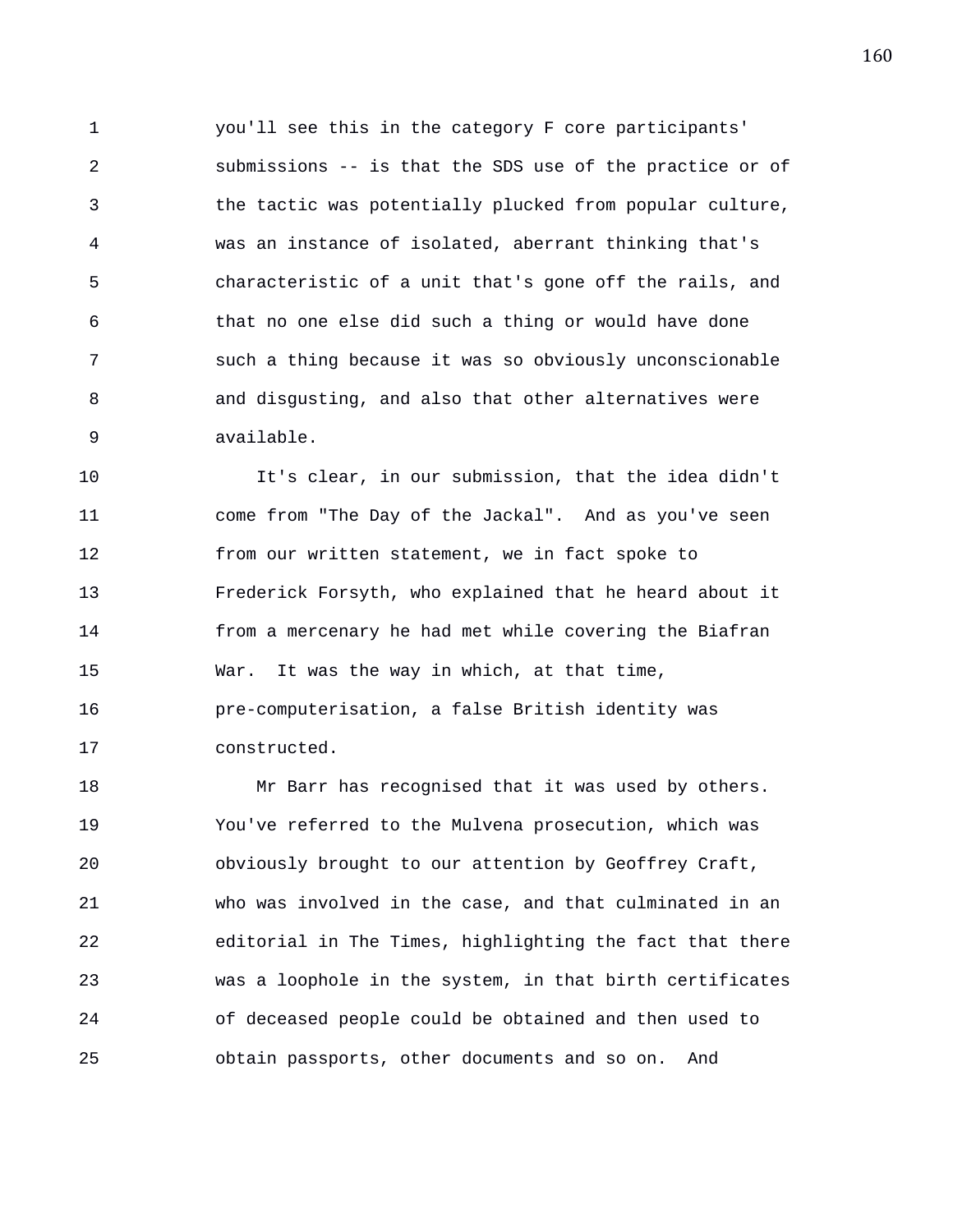1 likewise, the Portland spy ring, which is referred to in 2 the "Dead Doubles" book and in the Christopher Andrew 3 book.

4 One point we've highlighted in our written 5 submissions is that where that's mentioned in 6 Christopher Andrew's book, he refers to MI5 putting in 7 place a system that would be triggered by the KGB making 8 applications to the records offices that might be used 9 to found a "dead double" identity. And in our 10 submission, the fact that there appears to have been 11 some kind of system along those lines, and the fact that 12 it appears to us inevitable that other agencies who 13 wished to backstop covert legends or identities would 14 have used the practice, but those are all matters which 15 you should investigate, because you're faced with what 16 was -- where did this come from? What was 17 the justification for doing it?

18 If the SDS managers were doing something that was 19 just completely off the wall, obviously egregious, in 20 the words of the Home Affairs Select 21 Committee "ghoulish", that no one in their position 22 could possibly or should reasonably have done, then that 23 would be an important finding for you to make. Equally, 24 if they were doing something that was being done by 25 those around them, those that they were working with,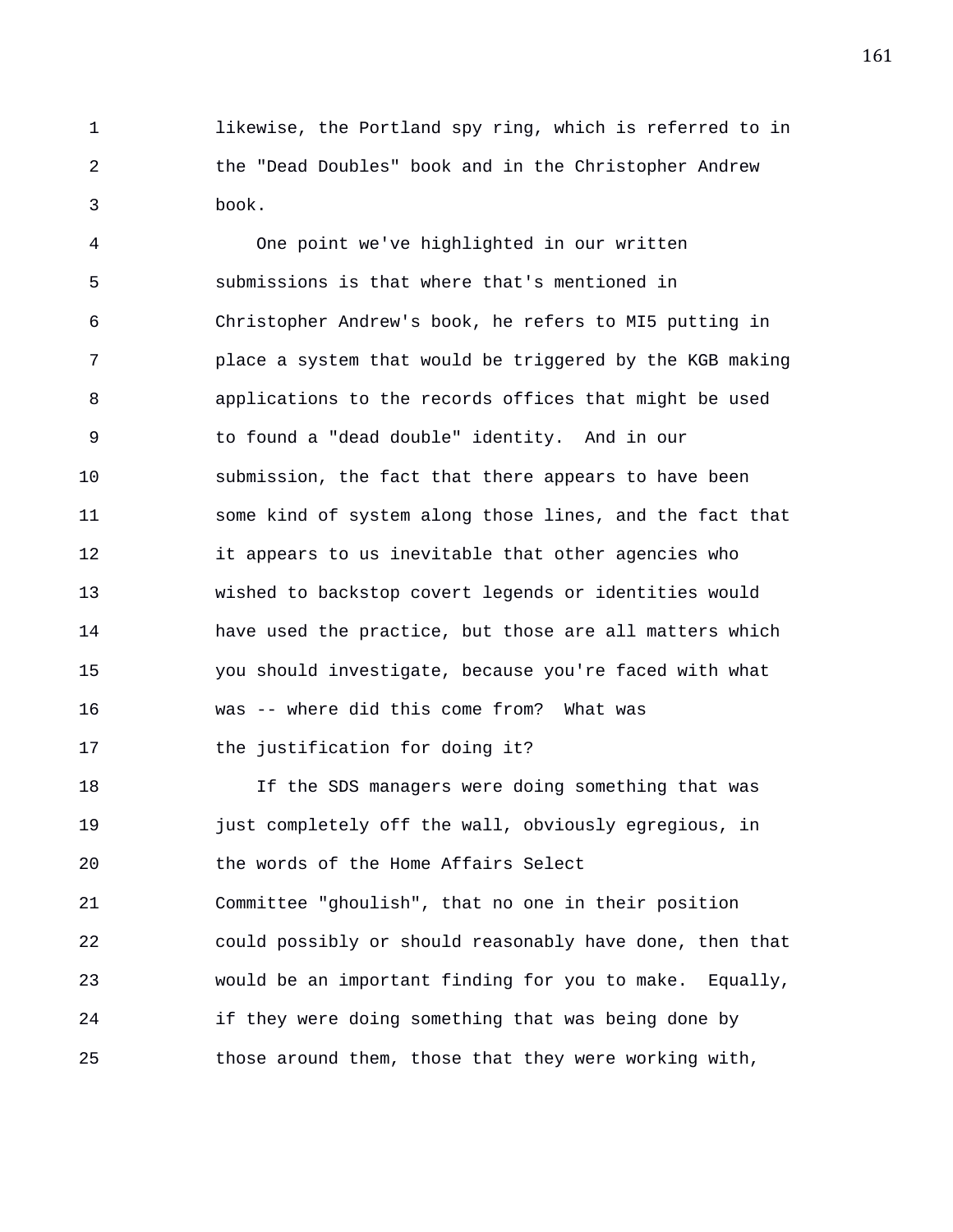1 possibly even those they were working against, and that 2 that was the way a false identity was established 3 pre-computerisation, then that's an important matter for 4 you to make findings about. Otherwise, you'll simpling 5 be saying: the SDS did it, other people did it, we don't 6 know in particular who introduced it or formalised its 7 introduction.

8 And it also goes to the question raised by 9 the category F core participants about whether there 10 were available alternatives. Was there another way of 11 doing this which didn't trespass into the use of 12 information about people who have died?

13 So, for those reasons, we say this is a matter you 14 should go into.

15 Now, I take your point that you're not here to 16 investigate MI5. We're not inviting you or suggesting 17 you should look into MI5's use of the tactic, or MI6's 18 use of the tactic, but just simply whether or not it was 19 a tactic that they used. What were the systems that 20 they had in place with the registry to alert them to 21 the fact that the KGB might be making a dead double 22 application? Did they, or would they, have liaised with 23 Special Branch or the SDS about the existence of those 24 systems, so that they weren't triggered by SDS 25 undercover officers collating their legends?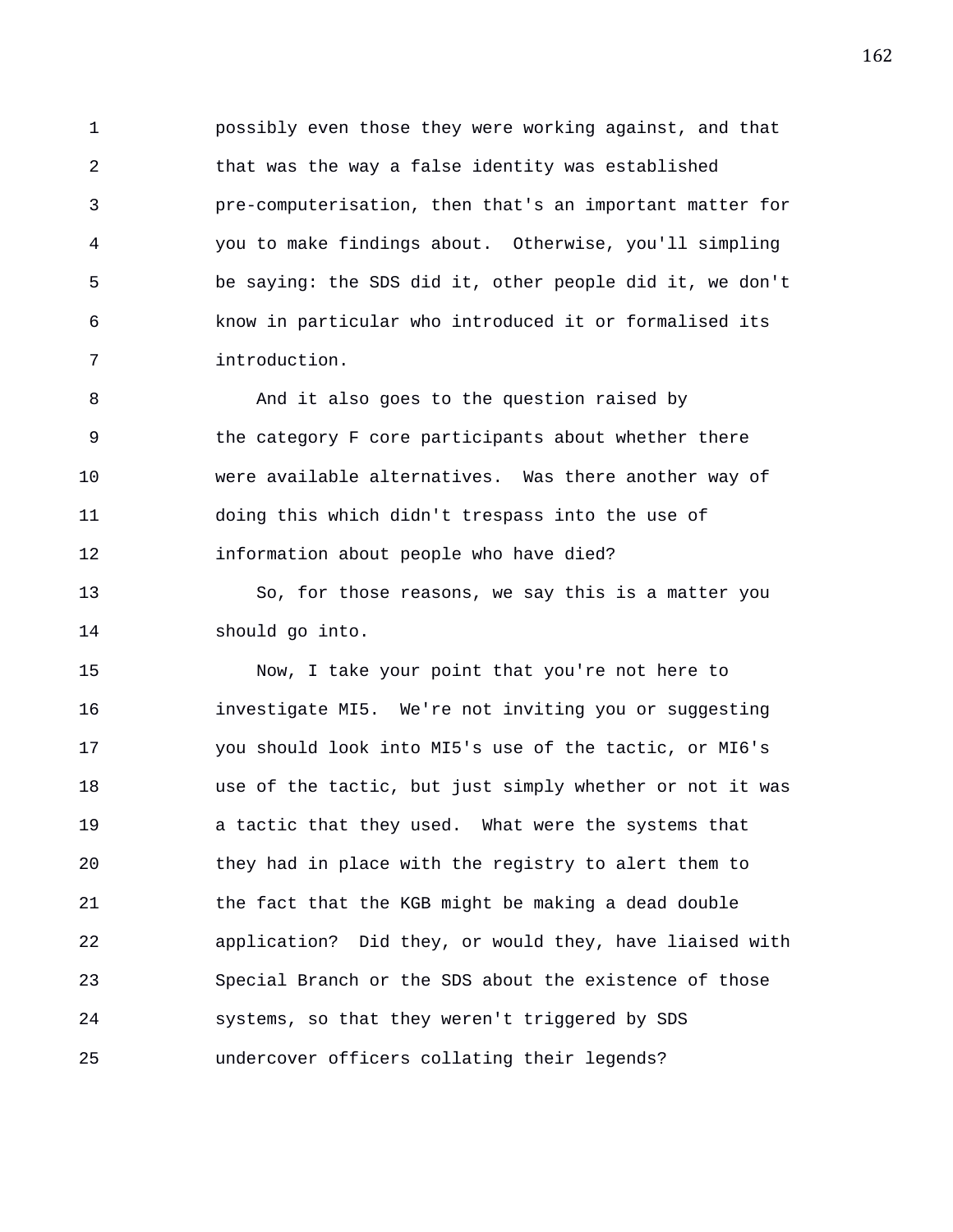1 So again, that's another reason why we say further 2 inquiry into this, which could be done simply by asking 3 the agencies -- it could even be dealt with in closed, 4 but it would inform you in terms of making a finding as 5 to whether or not this was an aberration, an 6 unforgivable, inexplicable aberration by a group of 7 officers who had just become cut off from reality, or 8 whether it was something that was the way things were 9 done at that time.

10 Sir, I think that's all I'll say about that third 11 evidential issue.

12 Then three miscellaneous matters which I can deal 13 with much more briefly.

14 The first was just to complete a point that we'd 15 first raised in our T1 P2 opening statement. And 16 I think it was a point that we came to having listened 17 in particular to the evidence of Lord Hain and the 18 points that were being made that the SDS was a monstrous 19 waste of money and that the resources would have been 20 better spent elsewhere and would have reduced crime in 21 the capital if they had been spent elsewhere. And it's 22 simply just to collate the statistics for that, which 23 are that 98 -- more than 98% of Metropolitan Police 24 officers were deployed outside Special Branch. So 25 Special Branch itself is less than 2% of the attested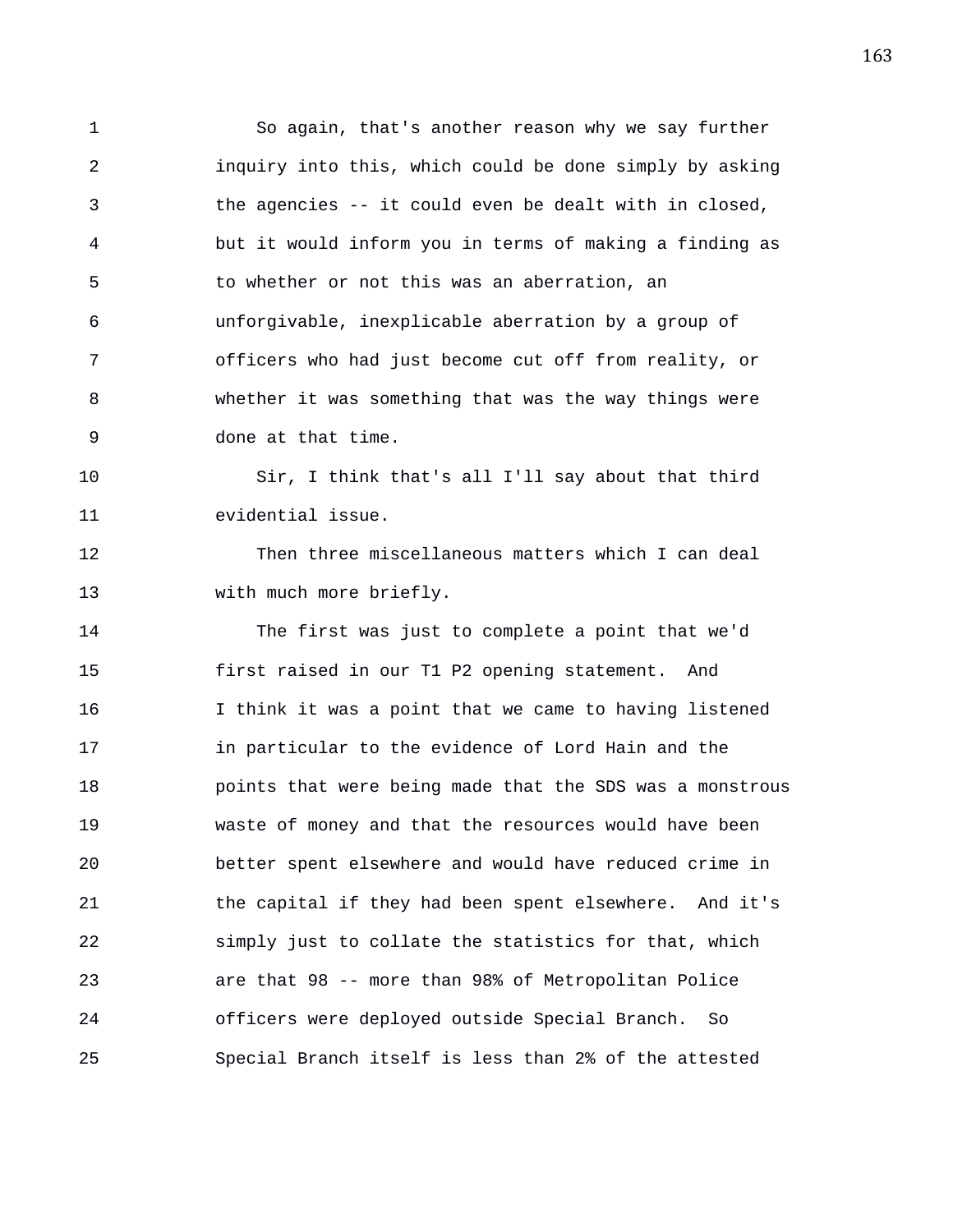1 strength of the MPS.

2 Just focusing on Special Branch itself, more than 3 95% of Special Branch officers were deployed outside 4 the SDS. So the SDS was less than 5% at any one time of 5 the attested strength of Special Branch.

6 And then, standing back from that, more than 99.9% 7 of Metropolitan Police officers were deployed away from 8 the SDS.

9 And so the relevance of that, we say, is that 10 the focus that you have on the SDS can be distorting, 11 because you're just looking at the unit, and it's easy 12 to be distracted by that and to fail to step back and 13 see the wider picture. In our submission, when one 14 looks at the whole apparatus of the Metropolitan Police, 15 the SDS was a very, very small commitment, a series of 16 antennae around the Capital taking in information that 17 could be of use in relation particularly to public order 18 policing, and also of assistance to MI5 in relation to 19 subversion. If one were to look at it from 20 a cost-benefit perspective, it's important to bear in 21 mind how cost effective and minimal the expenditure on 22 it was, particularly bearing in mind that 23 the Home Office covered its expenses.

24 The second matter, Sir -- and this is just very 25 briefly; Mr Barr has already touched on this -- it's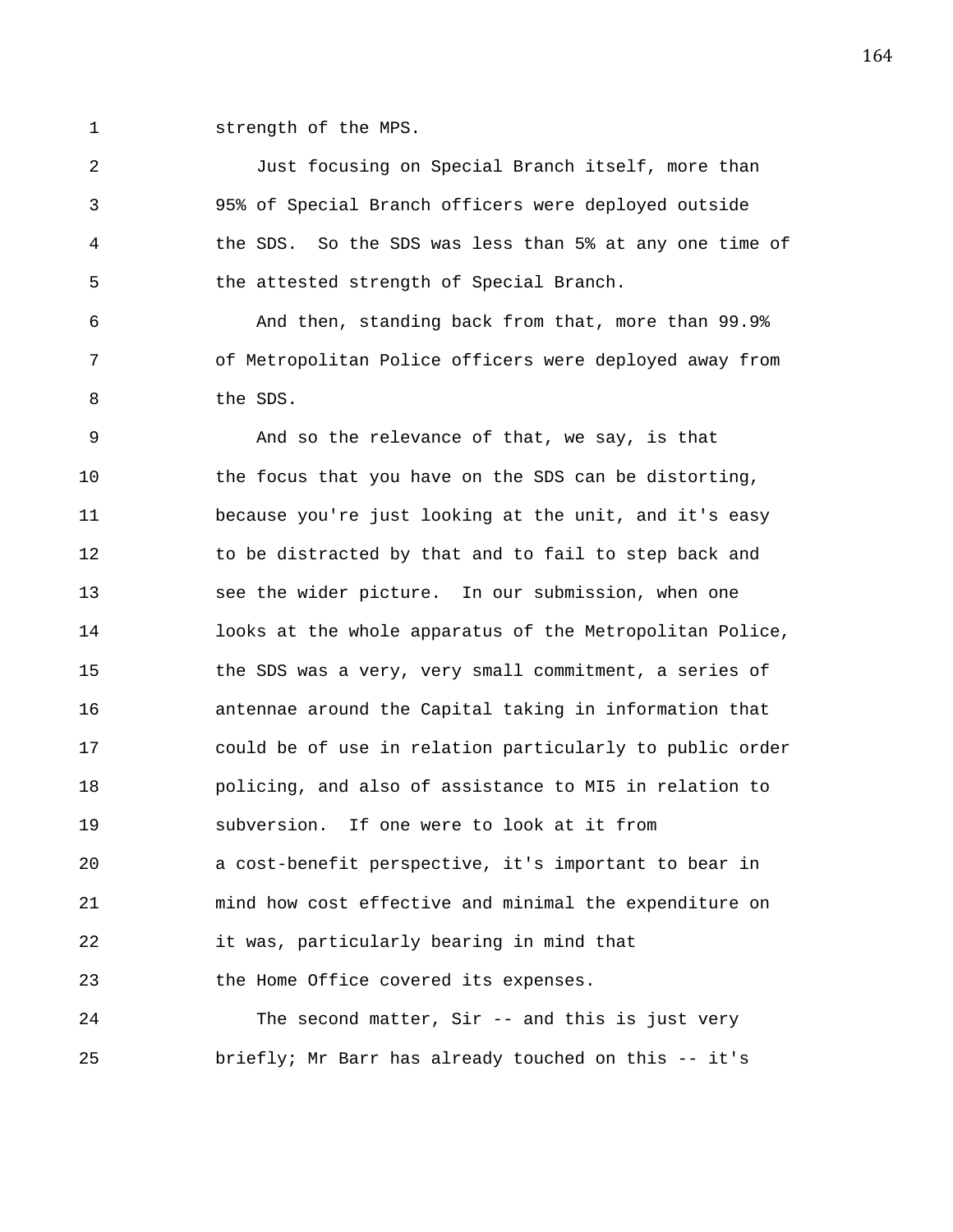1 just the fact of the MI5 document that's now been 2 disclosed in relation to information about children 3 which shows that police forces across the country were 4 being asked to provide MI5 with information 5 about "subversion in schools". Again, as with the use 6 of deceased children's identities, the focus on what 7 the SDS was doing, in the abstract and without 8 the contextual information about what others were doing, 9 can be distorting. The fact that MI5 was asking for 10 this information is strongly supportive of the fact that 11 SDS officers thought that it was appropriate to report 12 it.

13 Thirdly, and finally, under this heading, Sir, is 14 **just in relation to HN354 and it's just a point that we** 15 think is important in terms of setting the record 16 straight. The second statement of "Madeleine" alleges 17 that HN354 gave false evidence in his main witness 18 statement. Of course that's wrong, as you know, because 19 you've seen the unredacted version. He did not conceal 20 or obscure the fact that he sent postcards to former 21 targets after his deployment. And just in his 22 interests, him having been accused of having lied on 23 oath, we think it's important to set the record straight 24 about that. It's no criticism of "Madeleine"; of 25 course, she hasn't seen the unredacted version of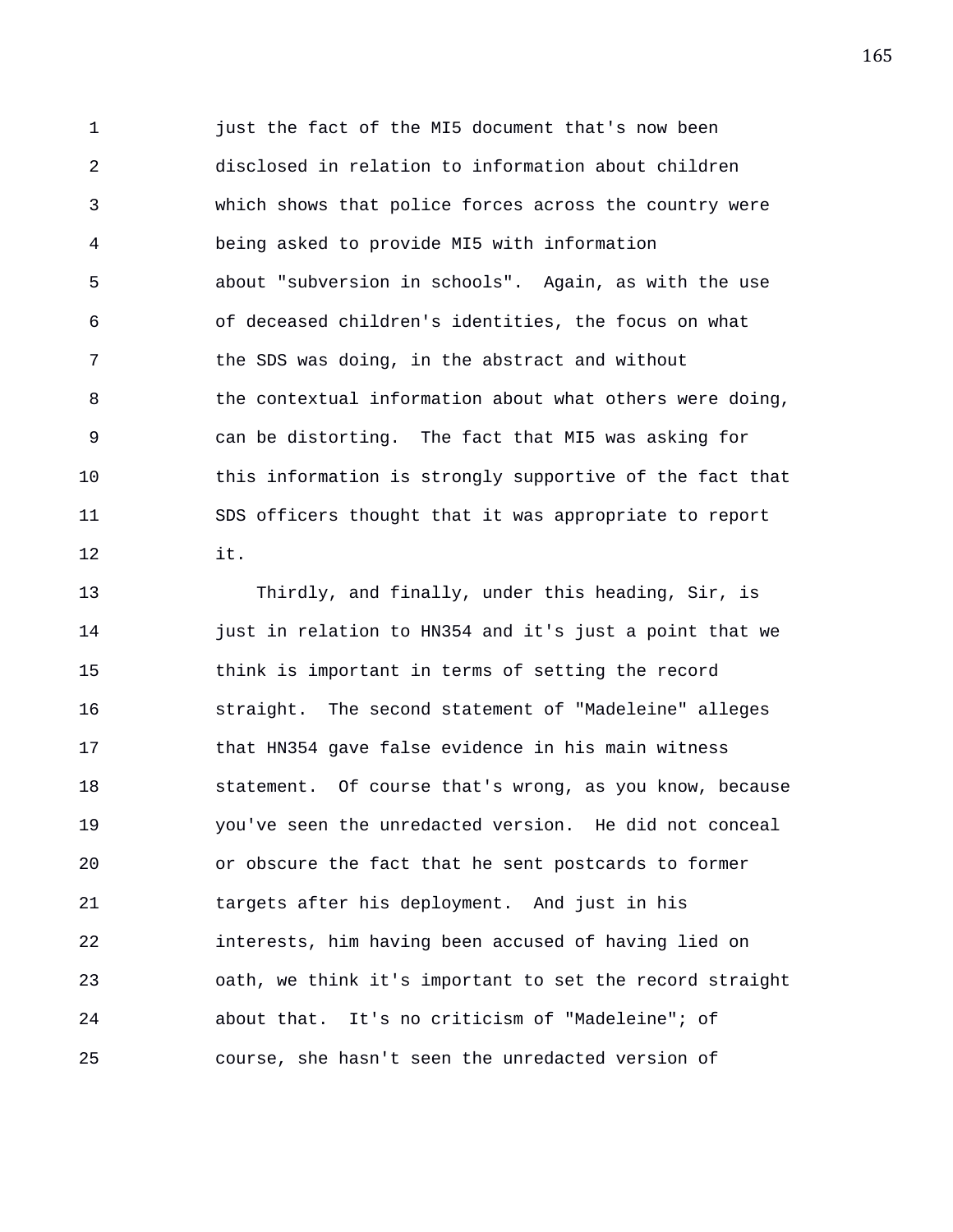1 the statement. There it is.

2 Before turning to Ms Kilroy's points, the final 3 point we said in our conclusion, Sir, was just an urging 4 or an encouragement that there be more hearings in front 5 of you, at least periodically, now that we're hopefully 6 coming out of the pandemic and restrictions that we've 7 been operating under. Your next scheduled evidential 8 hearings are in two years' time and, just from 9 experience of how the Inquiry unfolds and issues come 10 up, in our submission, it would assist to have, 11 periodically, more hearings in front of you to discuss 12 issues, or for the core participants to make 13 applications or to request rulings rather than the next 14 opportunity we all get to air our concerns and our 15 grievances is in two years' time. I know that there 16 are, of course, meetings between the Inquiry legal team 17 and the various core participant groups, and there's 18 the opportunity for correspondence, but just being able 19 to, every now and then, have a dialogue with you, Sir, 20 in our submission, we think, would be very helpful.

21 Just to take an example, the question that we raised 22 about whether or not you would be -- that we have raised 23 about whether or not you would be getting expert 24 evidence from a psychologist/a behavioural scientist, 25 the question we raised about expert evidence from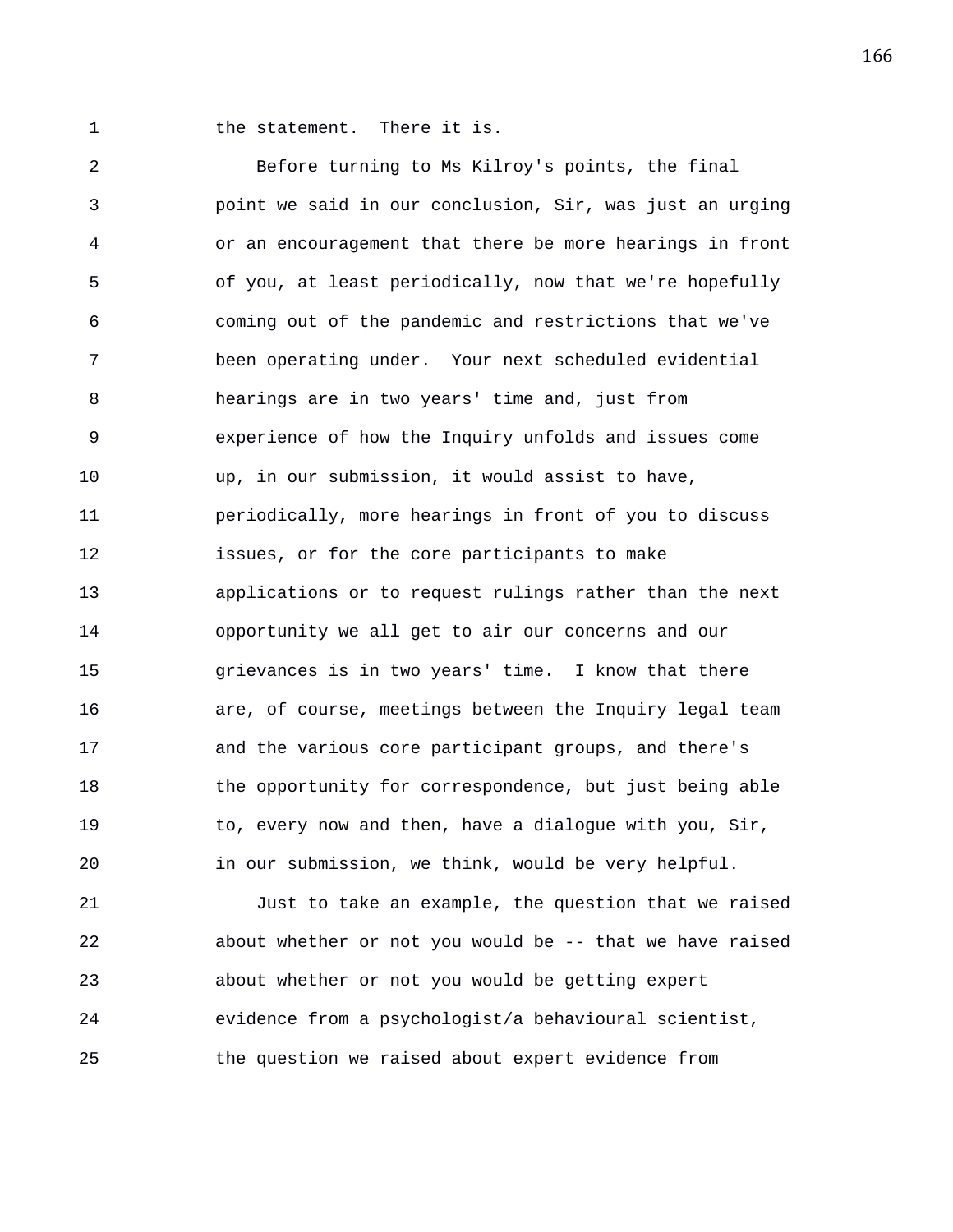1 a historian, they've been raised once every 18 months 2 and we just -- we haven't had a response, and it's very 3 difficult, in that situation, to know why that is. So 4 if we put a question to you, nothing comes back, or if 5 it's just a "I'm not going to do that", we don't know, 6 is that because you think it was a ridiculous and 7 impertinent suggestion and you're not going to dignify 8 it with a response, is it because you think, "There may 9 be something in that but I'm going to park it for 10 a while and deal with this and come back to it", that 11 type of thing, in our submission, if we had more 12 hearings in front of you every now and then, we could 13 get to the bottom of things and make a bit more 14 progress. So this is just a general suggestion, 15 a general bit of feedback.

16 Finally, Sir, just to come on to Ms Kilroy's 17 analysis on behalf of the category H core participants. 18 What I'm going to say now is all very provisional. I've 19 only that had since, I think, Tuesday afternoon last 20 week and I was only able to read all the openings at 21 the weekend, so I just give you two sets of provisional 22 thoughts. The first set is procedural in nature and 23 goes to: what's the relevance of this. And the second 24 is more substantive, just in terms of the legal analysis 25 that's been put forward.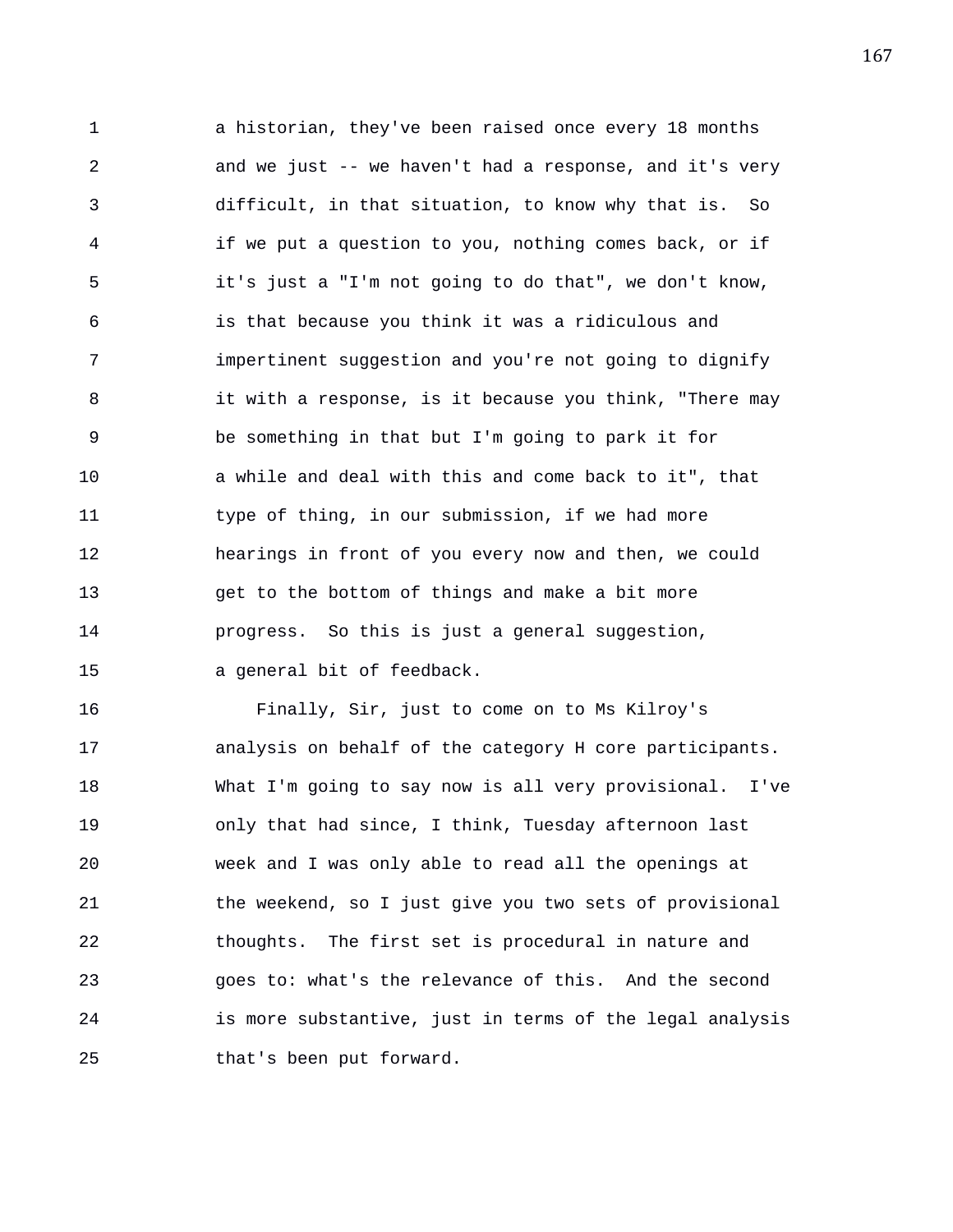1 In relation to procedure, before we or any of 2 the other core participants address this, I would submit 3 it would help to have some guidance about what 4 the purpose of the exercise is and which parts of 5 the analysis are thought to be important and which parts 6 are not. As things stand at the moment, as a matter of 7 public law, all decisions of public authorities must be 8 presumed to be lawful unless and until a court of 9 competent jurisdiction declares otherwise. This is not 10 a court of competent jurisdiction and so therefore, as 11 a matter of public law, there's not going to be any 12 finding that it was unlawful to have an 13 undercover police unit or anything like that. 14 Also, in terms of the terms of reference of 15 the Inquiry, the legality or the lawfulness of what 16 happened isn't an issue within the terms of reference. 17 So what the terms of reference refer to is the Inquiry 18 identifying and assessing the adequacy of 19 the justification, authorisation, operational governance 20 and oversight of undercover policing, and the selection, 21 training, management and care of 22 undercover police officers. In our submission, 23 the adequacy of authorisation is not and cannot be code 24 for the legality or lawfulness of the use of 25 undercover police officers, and if that had been meant,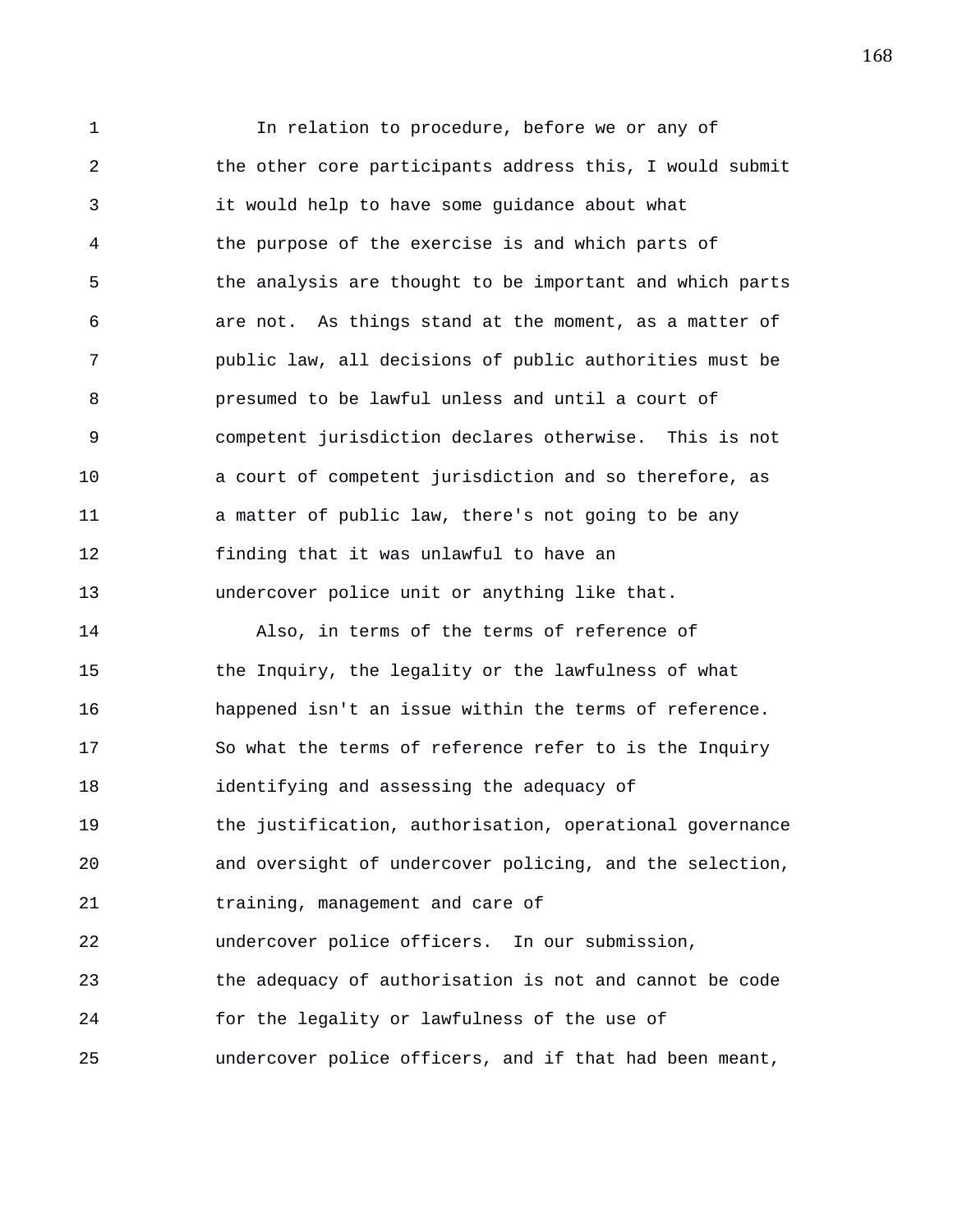1 the terms of reference would have said so expressly. 2 So we put that there as our first thought, first 3 response in relation to the analysis as to: what is 4 the relevance of this; where would it go in terms of 5 your report; does it fall within the terms of reference. 6 Secondly, in relation to the substantive or 7 the correctness of the analysis, we made brief 8 submissions on the functions of police constables and 9 police officers and the relevance of those functions to 10 the work of the SDS in our T1P1 opening -- so that's 11 October 2020 -- that's at part 3.1 -- and to 12 the lawfulness of undercover policing at part 4.3. We 13 referred to the report of the Popay Inquiry in 1833, 14 within a few years of the establishment of 15 the Metropolitan Police, where the prima facie 16 lawfulness of undercover policing was affirmed. Of 17 course, that was a Parliamentary inquiry, but that was 18 clearly the understanding on which 19 **the Metropolitan Police was working and would have been** 20 working thereafter. 21 Beyond that, it would take us some time to unpick 22 and respond to what's said in the category H

23 core participants' opening, so in Ms Kilroy's 24 submissions, but three provisional points occur to us. 25 The first -- and this is of particular relevance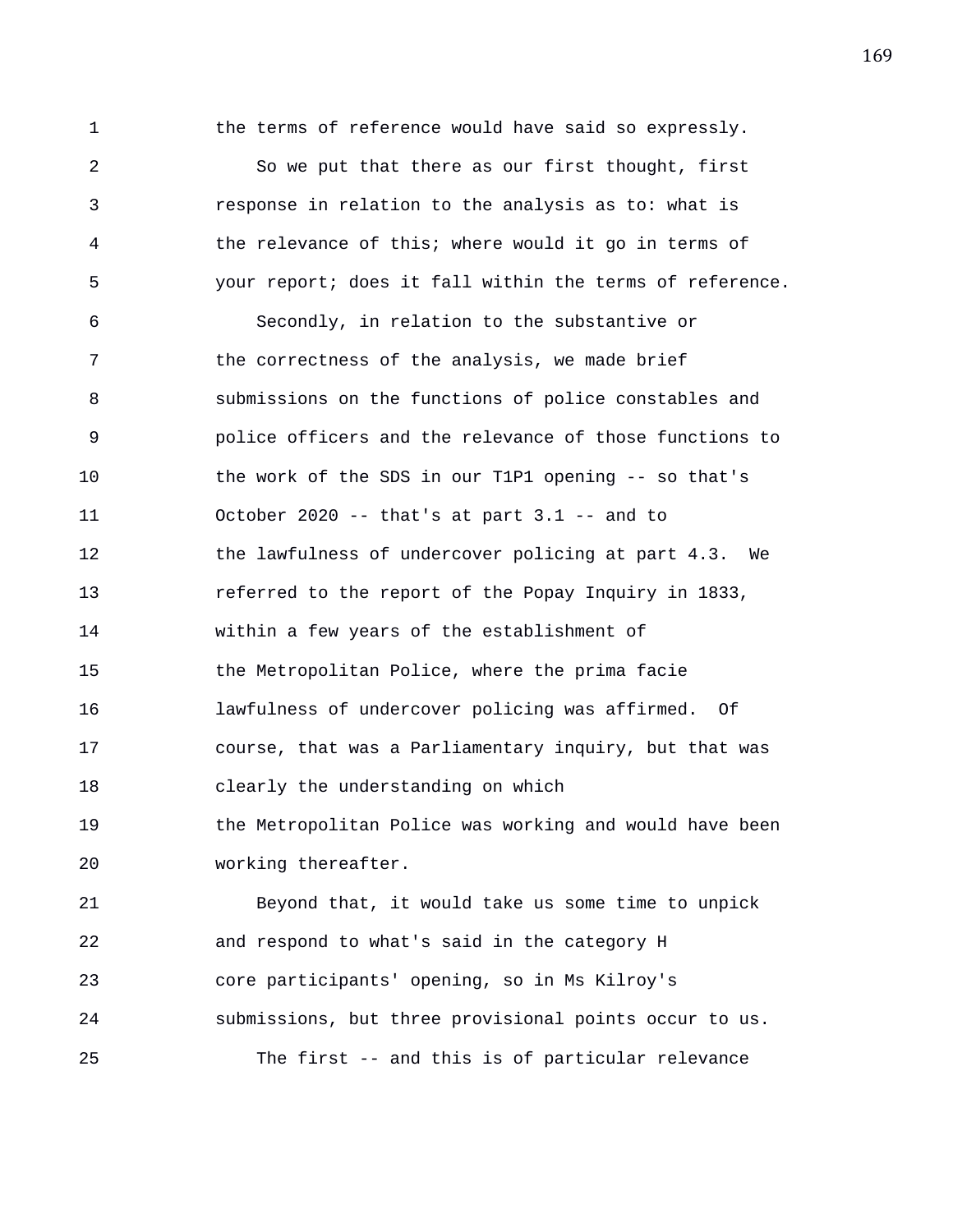1 when it comes to the period we're concerned with at 2 the moment, 1968 to 1982 -- is of course that 3 the reliance upon and the reference to the Wilson 4 decision of the Investigatory Powers Tribunal is 5 inapposite, because that's a decision of a tribunal 6 applying the Human Rights Act 1998 and jurisprudence of 7 the Strasbourg court in relation to Article 8, so it's 8 applying legal principles that didn't apply as a matter 9 of domestic law in 1968 to 1982. It's also a decision, 10 as Mr Skelton has mentioned, that's based on concessions 11 by the NPCC and by the Metropolitan Police, and in our 12 submission, we go on to say that it's important to bear 13 in mind that those are concessions made in the context 14 of a particularly egregious set of facts where it's 15 evident that the Metropolitan Police was trying to give 16 **just satisfaction, through Ms Wilson, in terms of what** 17 it admitted so as to make it unnecessary for those 18 matters to be determined by the tribunal. So that's 19 the first in relation to the fact that 20 Wilson/the decisions about the Human Rights Act wasn't 21 in force at the relevant time that we're concerned with 22 at the moment. 23 Then the second topic in relation to this is just as

25 Essentially, the position was that the law was as set

24 to what the law was at that time, 1968 to 1982.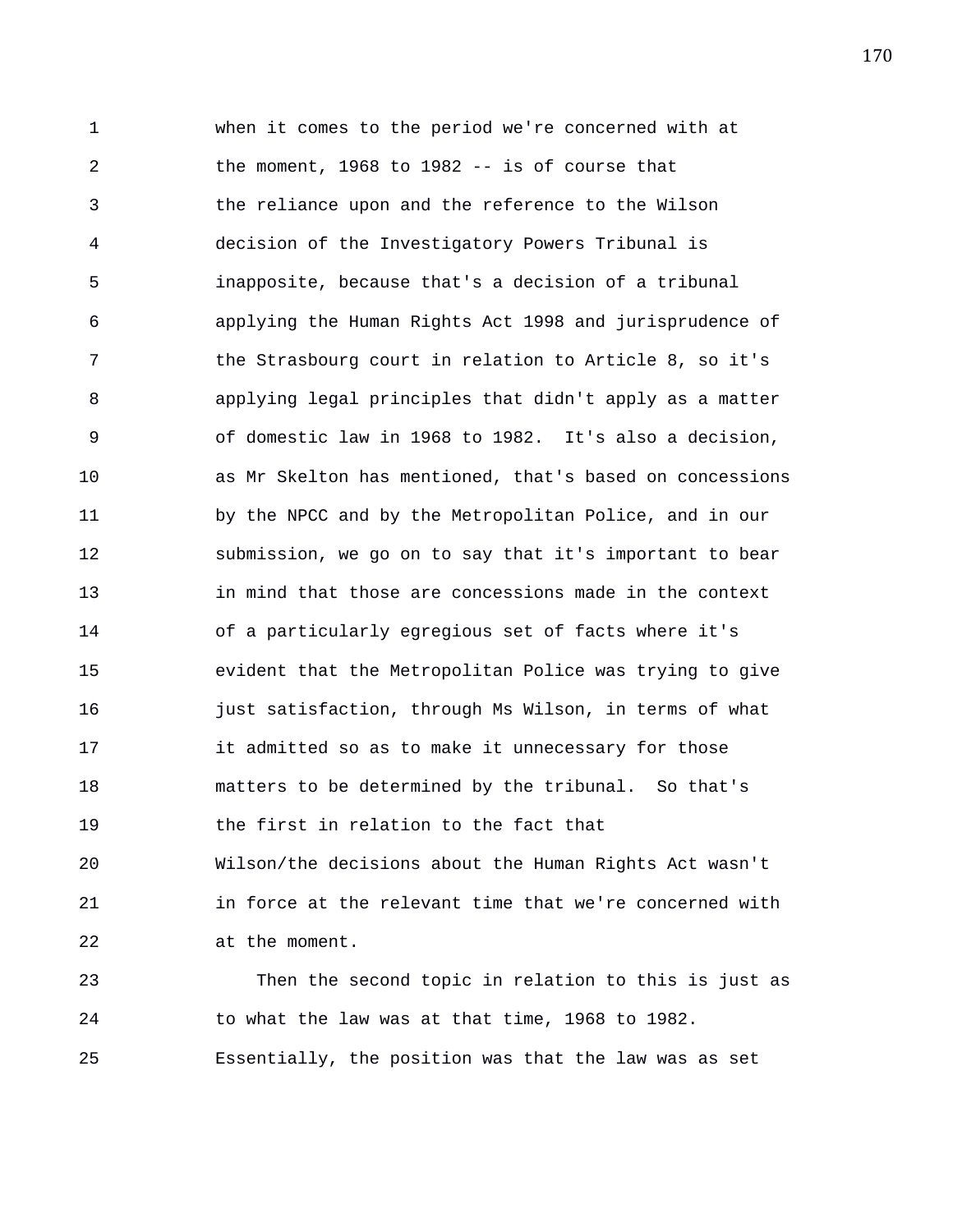1 out in the Malone decision, that police

2 forces/police constables, as Crown bodies and officers 3 of the Crown, have power to do anything unless they were 4 prohibited from doing it. This was a period, of course, 5 before the reform of Order 53, and O'Reilly v Mackman 6 and the development of judicial review, it was before 7 the enactment and entry into force of PACE, of 8 the Human Rights Act, the Interception of Communications 9 Act, the Regulation of Investigatory Powers Act, 10 the Investigatory Powers Act, any of the data protection 11 acts, or the GDPR, and also it was at a time when 12 the ECHR jurisprudence was very different to 13 the jurisprudence now. So, the Klass v Germany decision 14 comes at the very end of the 70s.

15 So in our submission, it's unreal and unrealistic to 16 -- and ultimately futile to spend time asking yourself 17 whether the Special Demonstration Squad would have 18 passed muster under all this raft of legislation and 19 this ECHR jurisprudence that's come after it was 20 conducting these operations, because that simply wasn't 21 what those involved were faced with at the time. 22 The domestic law was different, and in our submission, 23 they were clearly complying with domestic law.

24 Then the third point to flag, again provisionally, 25 here is in relation to the logic of this analysis and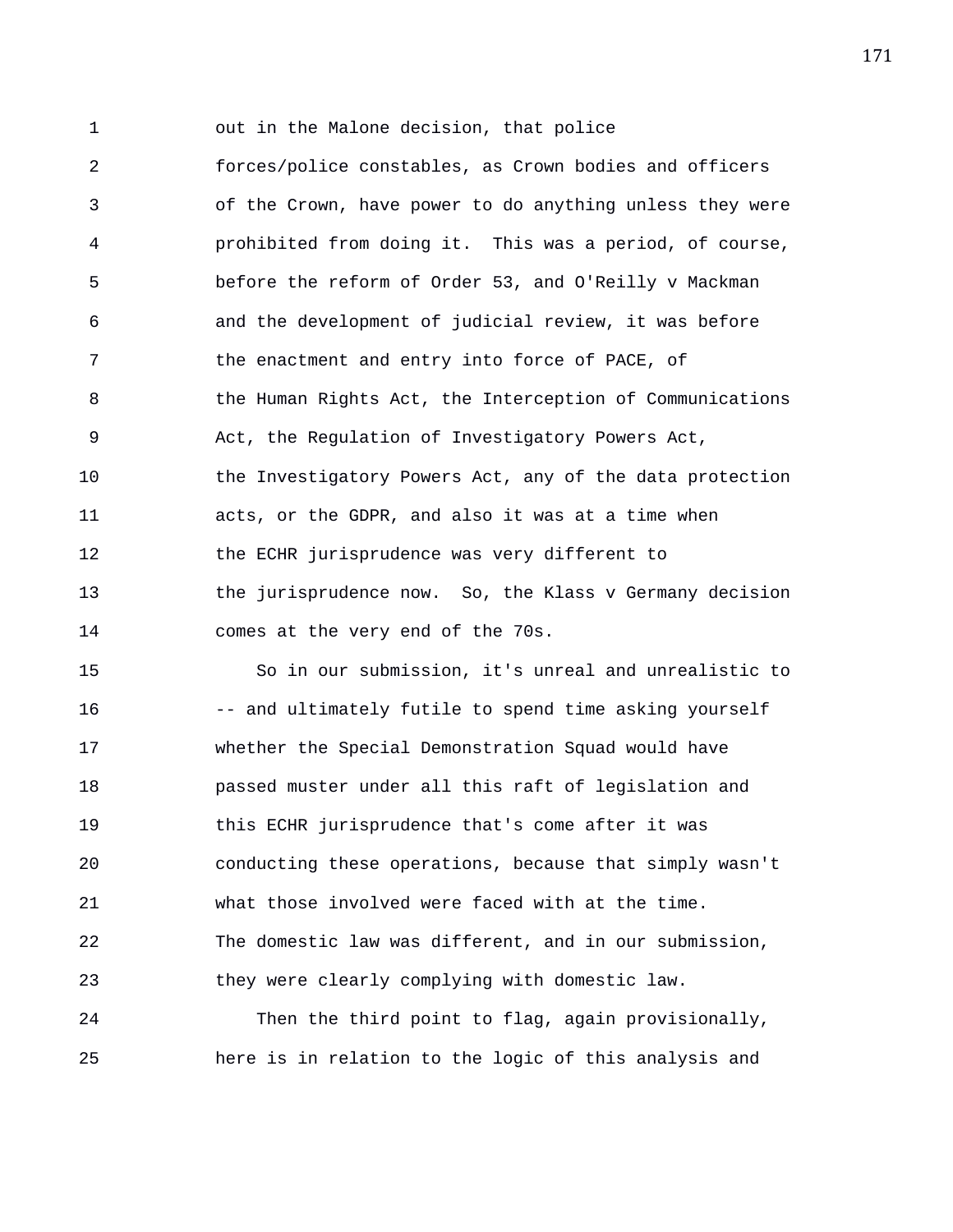1 where it really goes. So in relation to both 2 the Article 8 Human Rights Act jurisprudence but also in 3 relation to the points that have been made in relation 4 to tort law or the civil law, the logic of this analysis 5 would apply to every undercover policing operation, to 6 all the SDS operations that have been dealt with in 7 closed, and to all operations of MI5, MI6 and GCHQ. 8 Particularly when one considers Article 8, there are of 9 course two limbs to Article 8, the "in accordance with 10 the law" limb, and we know because all of 11 the legislation I referred to save for the data 12 protection legislation was passed to provide a legal 13 basis for the exercise of functions so that the "in 14 accordance with the law" limb of Article 8(2) is 15 satisfied.

16 Now, in the 60s/70s/80s, the legislation wasn't in 17 force, so we know it wouldn't have met the "in 18 accordance with the law" standard of Article 8. But 19 that doesn't matter, because Article 8 wasn't part of 20 domestic law. The Security Service Act wasn't passed 21 until 1989, the Intelligence Services Act wasn't passed 22 until 1994. These were operations conducted just within 23 a different legal context, and retrospectively asking 24 yourself what the IPT or what another court would make 25 of it now is, in our submission, just pointless. Things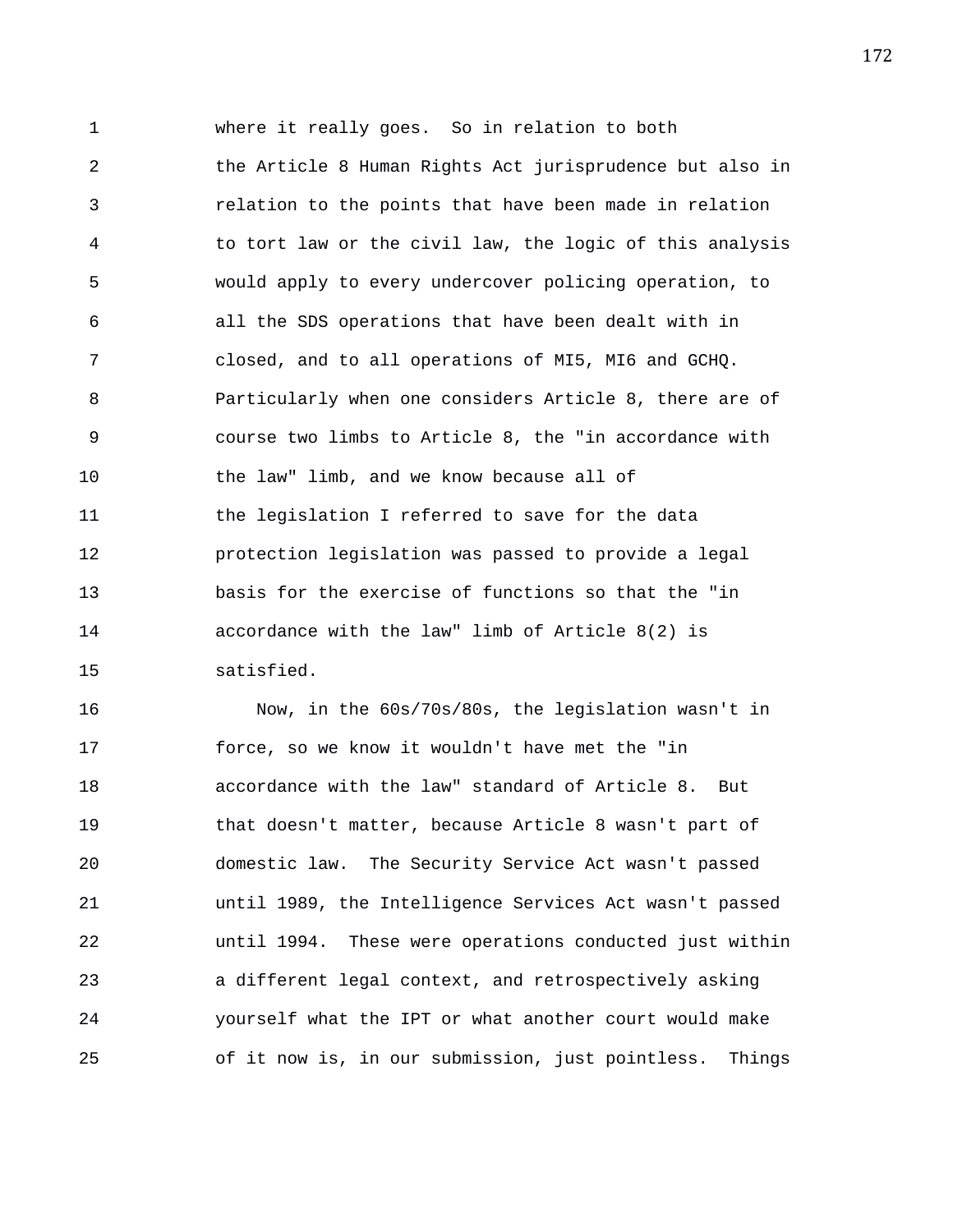1 are very different now.

2 The same goes in relation to the tort analysis, 3 because what one then is faced with are, say, 4 the questions that you've raised about what might 5 vitiate consent so as to render entry onto premises 6 a trespass. Eventually, you can look at the law of what 7 constitutes fraud, did the powers that the police had 8 mean that this wasn't a fraud, but essentially what you 9 end up doing is speculating as to what a court would 10 have made at the time if faced with a tort claim 11 alleging that an undercover officer has committed 12 a trespass by going into private premises. And again, 13 in my submission, it just becomes pointless and 14 something that is not within your power or the terms of 15 reference to determine, and that would -- if it were 16 the case that it was a trespass for an 17 undercover officer to give a false identity and enter 18 a premises, that would apply to every single undercover 19 police operation, every MI5 operation, MI6 and so on. 20 And so, in our submission, it just becomes 21 a meaningless, hollow exercise to say what, 22 hypothetically or counter-factually, courts applying 23 the law now would have made of what was being done in 24 the 60s and 70s.

25 But as I say, these are just provisional thoughts in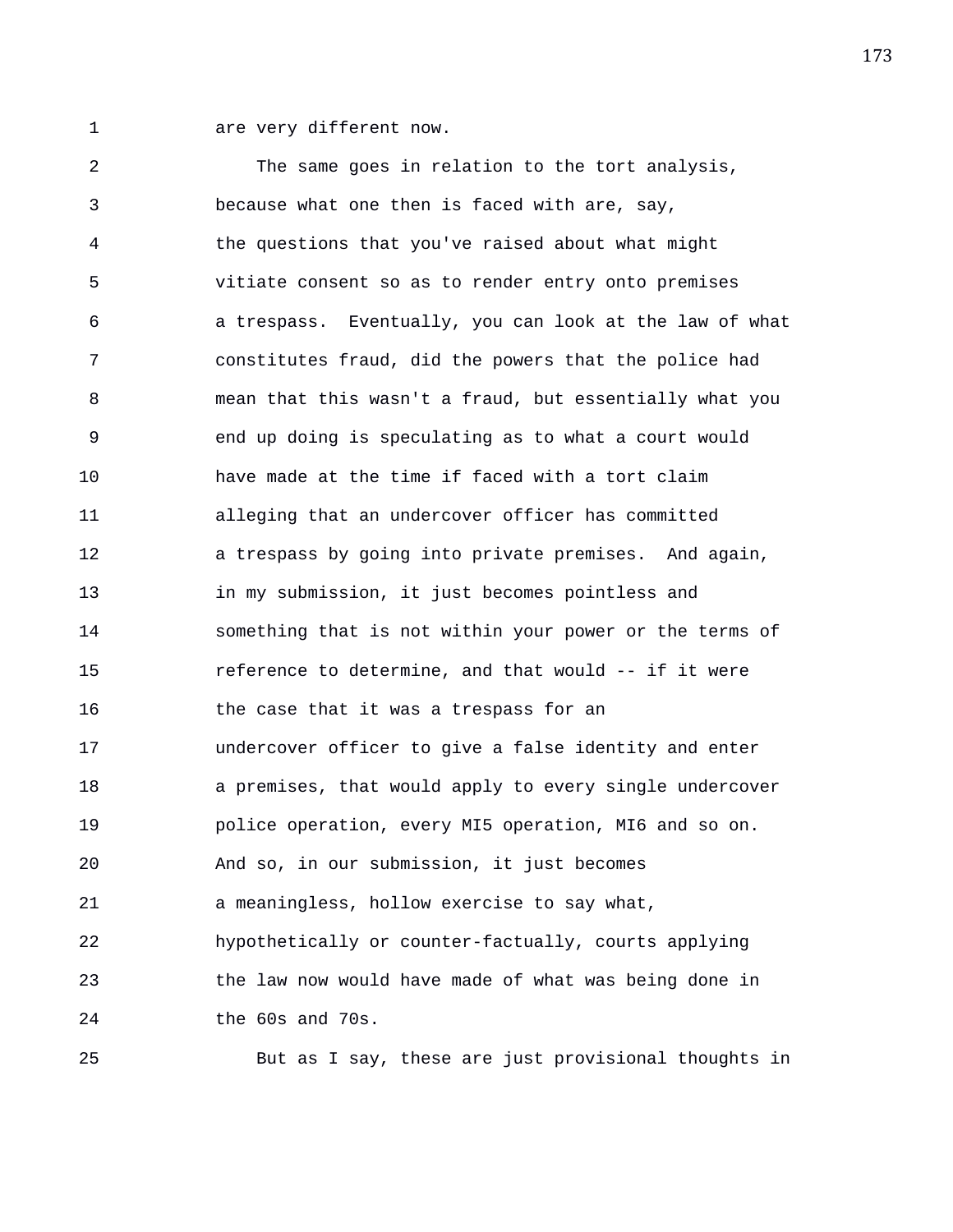1 response to the analysis, and happy to come back to it. 2 It would help to have some guidance from you, Sir, or 3 from Mr Barr as to which parts of the analysis require 4 our attention, otherwise we're all just producing essays 5 about the law.

6 Sir, those were my reasonably brief, I hope, 7 submissions, and unless there's anything else, I would 8 **just thank you for your time.** 

9 THE CHAIRMAN: Commendably brief, thank you. Because you've 10 raised an interesting and a possibly difficult question, 11 I will deal with what you were talking about last 12 briefly, if I may.

13 I accept, subject to what Ms Kilroy has to say, 14 the proposition that something that was not part of our 15 domestic law at the time, as the European Convention on 16 Human Rights was not, cannot determine whether something 17 was then lawful. As from 1 January 2000, it can, of 18 course, but it wouldn't apply retrospectively. That's 19 when the Human Rights Act came into force.

20 MR SANDERS: 2 October.

21 THE CHAIRMAN: 2 October, is it? Wrong date. Thank you. 22 I do think it is part of my terms of reference to 23 look into the justification for undercover policing. 24 I find it, at the moment, difficult to conceive that 25 something that was not lawful under the common law could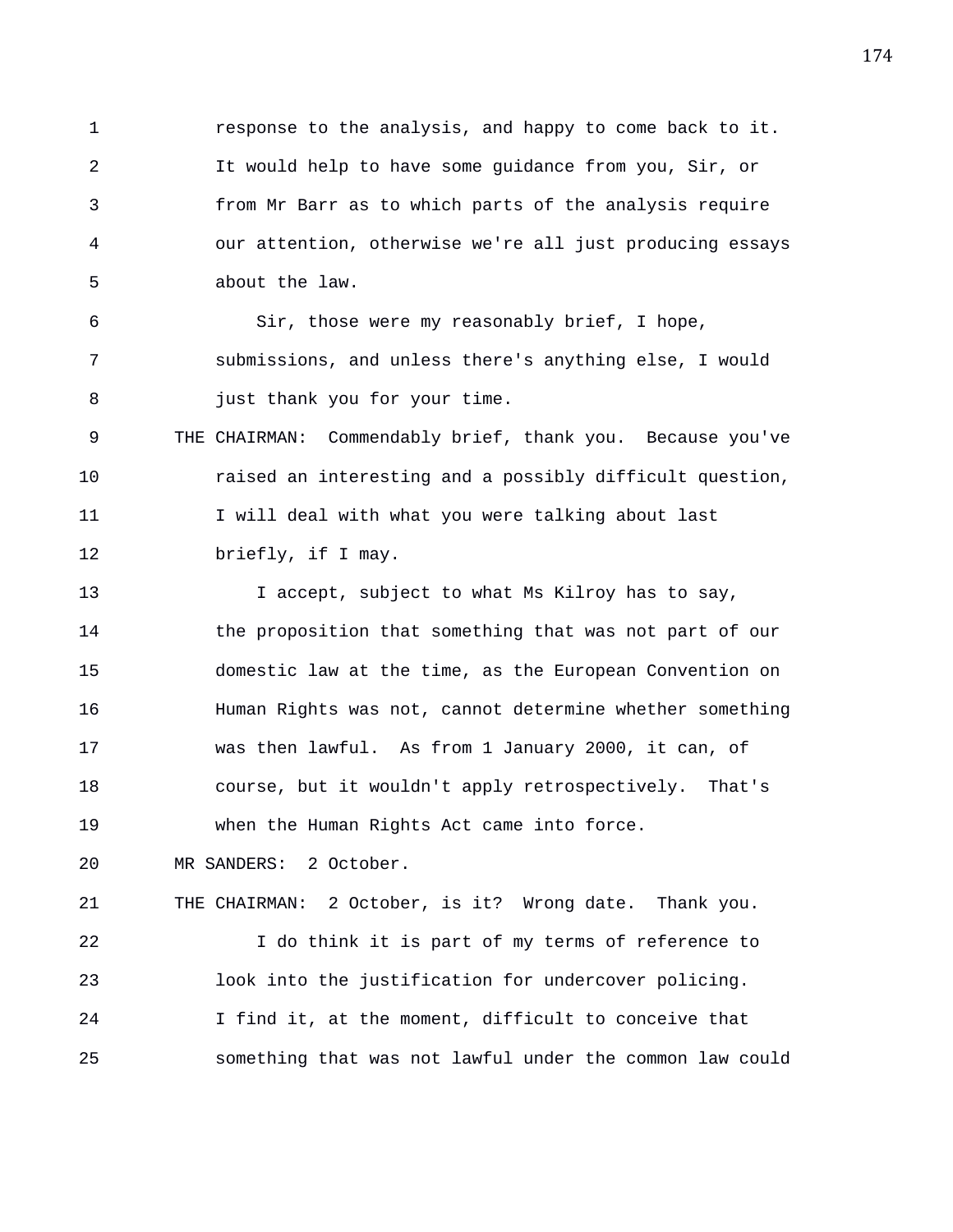1 be justified as a police operation, hence my worries 2 about the two specific aspects to which I drew 3 everybody's attention.

4 I think your analogies with GCHQ, 5 the Security Service and Special Intelligence Service 6 are inapt for a number of reasons. First, GCHQ didn't 7 trespass anywhere, but it did do things that 8 the European Court of Human Rights has held require to 9 be authorised by law, and of course at that time, nobody 10 -- there was no law which authorised it. All that 11 11 I accept. Likewise the activities of 12 the Security Service in obtaining Home Office warrants 13 to interfere with telephones, or of the police to put 14 listening devices on the outside of people's homes, all 15 of which have been the subject of litigation in 16 the European Court of Human Rights. 17 None of that do I need specifically to address,

18 because I am concerned with the lawfulness under the law 19 as existed at the time in domestic law, subject, of 20 course, to what Ms Kilroy may say otherwise. If she 21 persuades me that that view is too narrow, then I will 22 listen with care to what she has to say. But I do think 23 that lawfulness under domestic law has got to be 24 addressed, and it's only, as I see it at the moment, in 25 the two respects that I've identified where routine SDS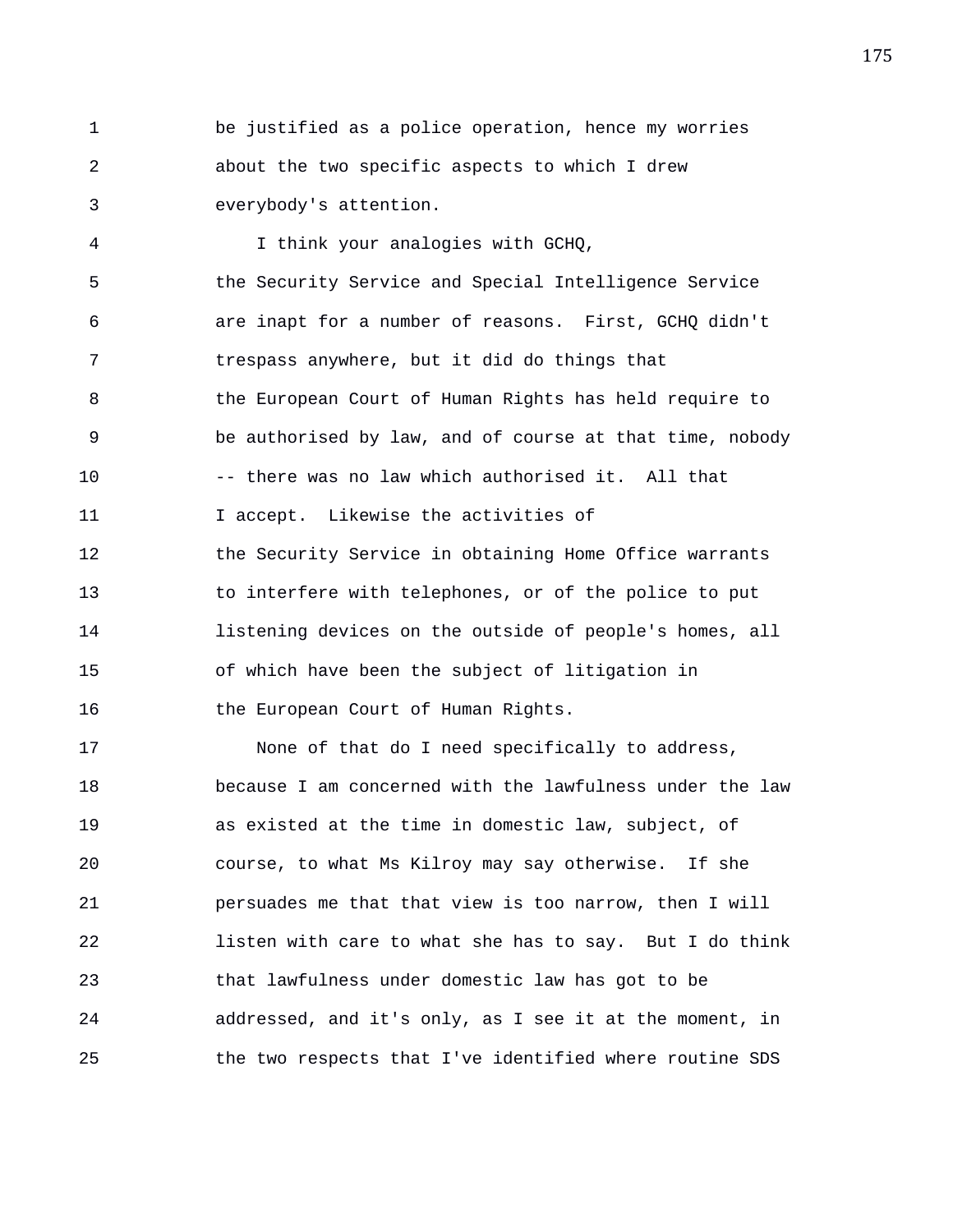1 activity might have been considered unlawful.

2 So I hope that partly puts your mind at rest, partly 3 focuses it, and leaves you with a question that I think, 4 in due course, you need to answer.

5 Now, can I deal with the other points.

6 I would be perfectly happy to have meetings attended 7 by all core participants to discuss issues as 8 the Inquiry goes along. You know the circumstances in 9 which that, which was my original proposal, came to an 10 end. I hope that those times have now passed and we can 11 engage in fruitful discussions. I am not closing 12 the door on that at all.

13 Secondly, I am happy to have suggested to me reading 14 matter that you think I ought to look at. I'm very 15 interested in the research that you've undertaken into 16 the use of deceased children's identities before the SDS 17 used it. I read that in your opening statement with 18 great interest, and if you come up with anything more 19 like that, please tell me.

20 I don't intend at the moment to have psychiatric or 21 psychologists' evidence, because there is in fact a very 22 clearly documented trail of what happened when it was 23 realised that these problems existed, and I've read 24 a great deal in the internal SDS management reports and 25 in what psychologists/psychiatrists said about it, and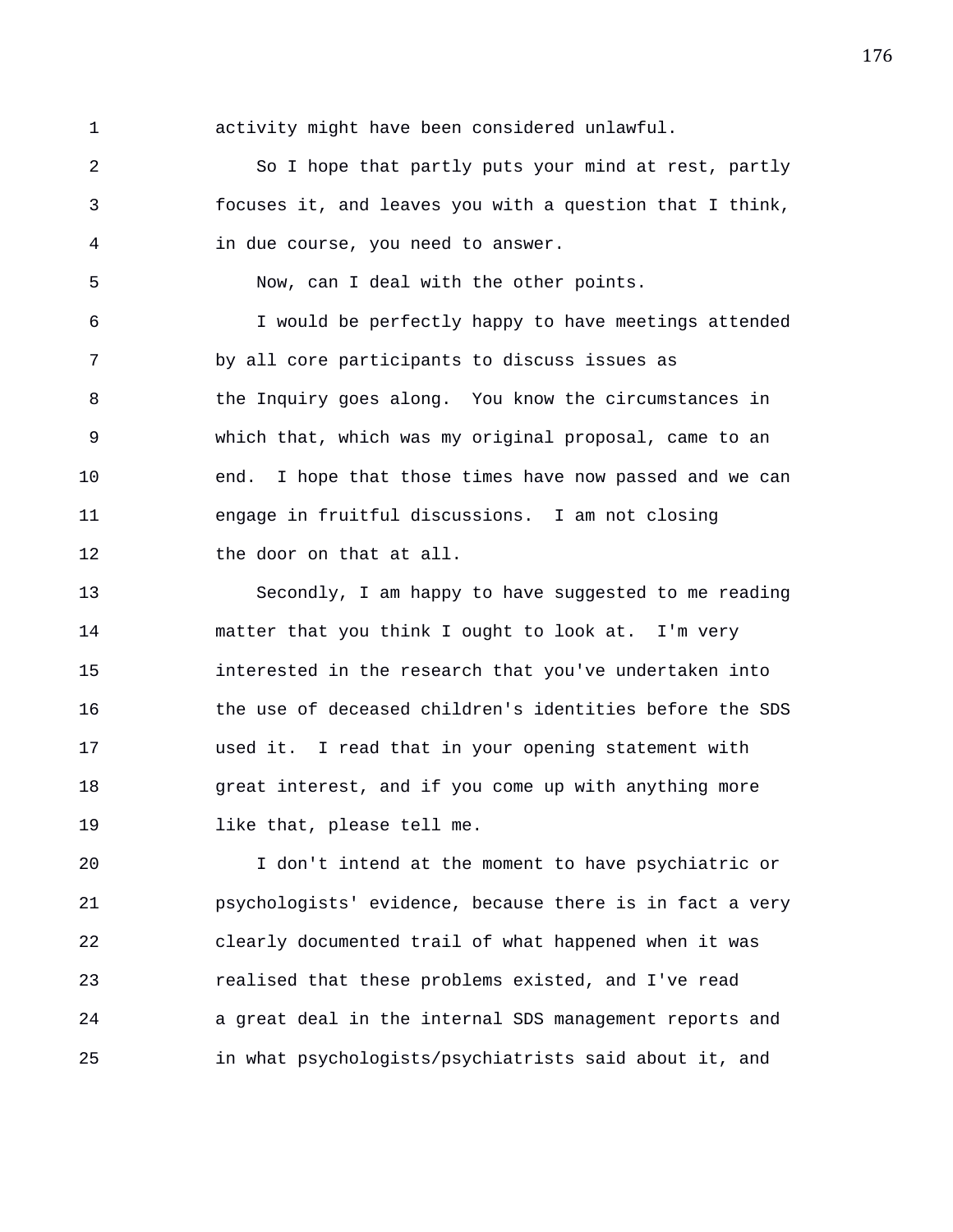1 I doubt that I need to know more about it than what I'm 2 told by those reports and by what

3 the psychiatrists/psychologists said at the time in 4 the 90s and early noughties. I have got to have regard 5 to the need to report within a reasonable time and at 6 reasonable cost, and engaging in all these interesting 7 byways is going to delay things and cost something, and 8 at the moment I don't see the need for it. 9 MR SANDERS: It's helpful and a good illustration of

10 the benefits of being able to speak to you face-to-face, 11 Sir.

12 THE CHAIRMAN: Yes.

13 MR SANDERS: I mean, in relation to the first point and 14 question of lawfulness or legality, in my submission, 15 there's an analytical issue here, which is, if one takes 16 the point standing back, you would say, well, you can't 17 justify something if it involved illegality. But that's 18 -- that really just sort of imports the question of 19 legality into the terms of reference in a way in which 20 they're not there.

21 When one talks about the justification for 22 the undercover reporting, the justification, in my 23 submission, must mean the justification in 24 practice: was there a need for public order 25 intelligence; was there a need or a perceived need for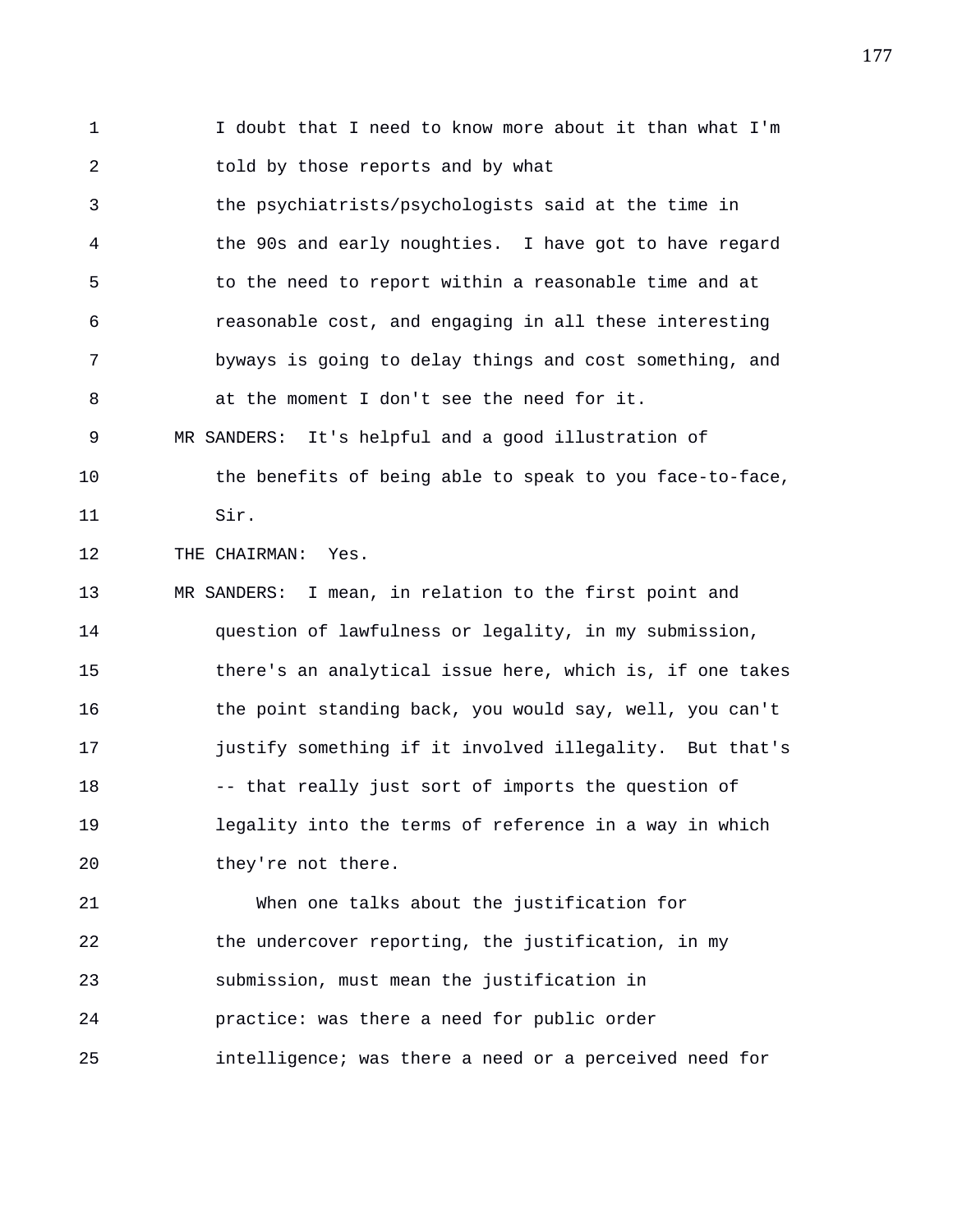1 intelligence about subversives. The justification for 2 using the undercover method as the means to the ends is 3 wrapped up in that. But to then say, well, you must 4 remember that you can't justify something that could or 5 would have been giving rise to a liability, immediately, 6 in my submission, one's into problems with section 2, 7 one's into problems with the scope of the terms of 8 reference and one's into the problems of drawing you 9 into making findings that you have no power to make, 10 that you're not competent to make -- I don't mean that 11 in the sense of -- 12 THE CHAIRMAN: I well understand the sense in which you're 13 using it. I don't take it as an insult. 14 MR SANDERS: And therefore it's pointless, because 15 the operation of the SDS, as a matter of law, it was 16 lawful. No court of competent jurisdiction has said 17 otherwise. And as I say, going into these questions 18 about, well, what would a court have made of a tort 19 claim or a breach of confidence claim, inevitably that 20 court would have been presented with different 21 submissions about the relevance of the policing context, 22 and the justification for it and so on, so it just 23 becomes, in my submission -- I see the logic of saying 24 it couldn't be justified if it involved illegality, but 25 then that just opens a door into something that, in my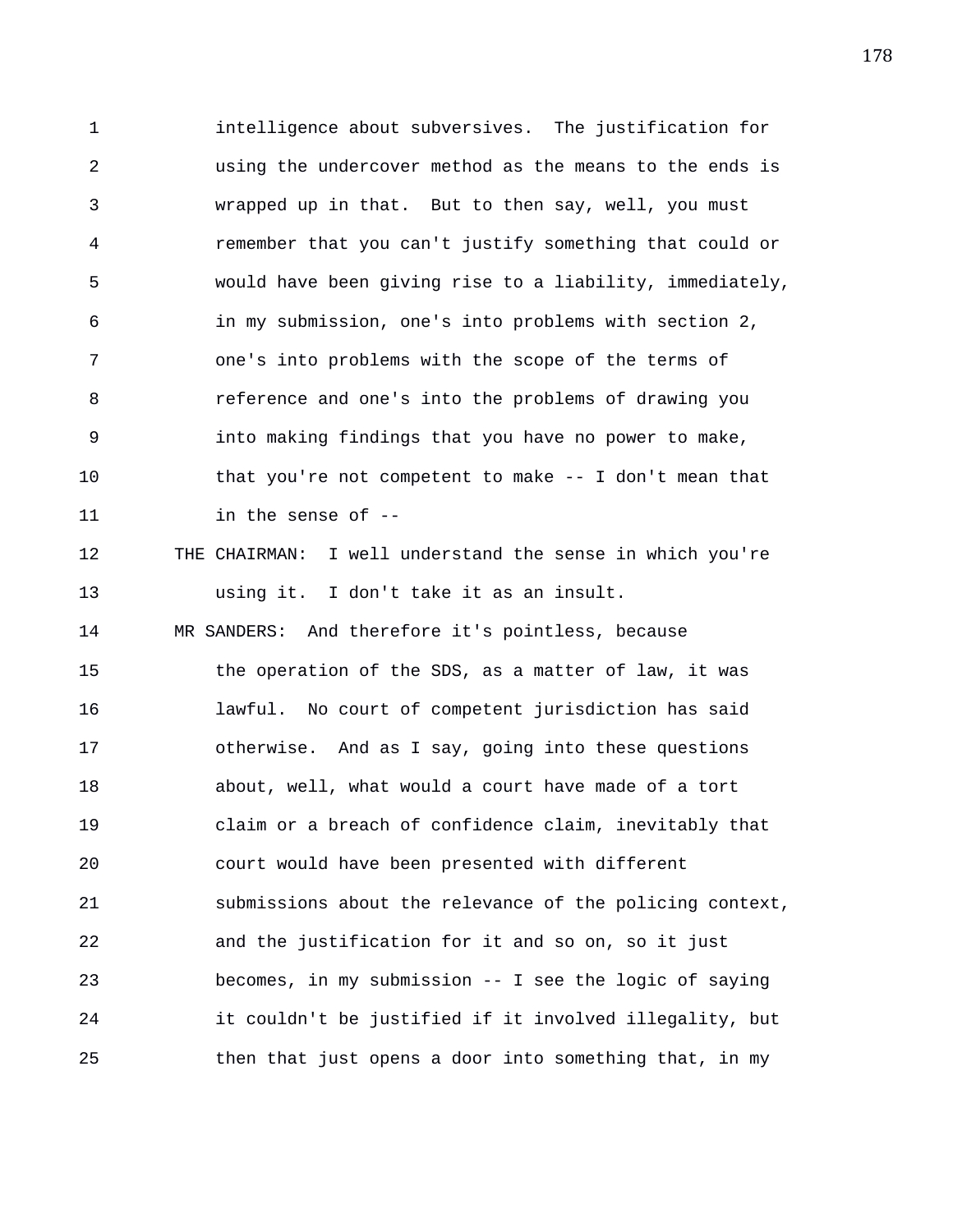1 submission, you -- into a territory you can't and 2 shouldn't go into.

3 In relation to the second point, Sir, we do think it 4 would assist to speak to a psychologist or a behavioural 5 scientist. We did take some steps to try and find one 6 who might be able to produce a helpful report. It's 7 very difficult to find one, because those 8 psychologists/behavioural scientists working in this 9 field are engaged by police services and 10 the Security Service, so (a) there's a difficulty with 11 their independence, and (b) they appear to be very 12 reluctant to disclose information or to talk about 13 things publicly that might be seen as trespassing into 14 sensitive matters. So we spoke to someone who was very 15 helpful, who was recommended by one of our clients, but 16 she just said she felt it wasn't something she can 17 assist with.

18 But some of the things she said went further than 19 what's in the papers from the 90s and noughties, and 20 I appreciate that they mirrored and they chimed with 21 a lot of that, but a report, again, by someone who can 22 then answer questions from all of the core participants 23 and from your team would be of much greater value. It 24 wouldn't, in my submission, cost a huge amount of money, 25 lead to any delay, because it can be done in parallel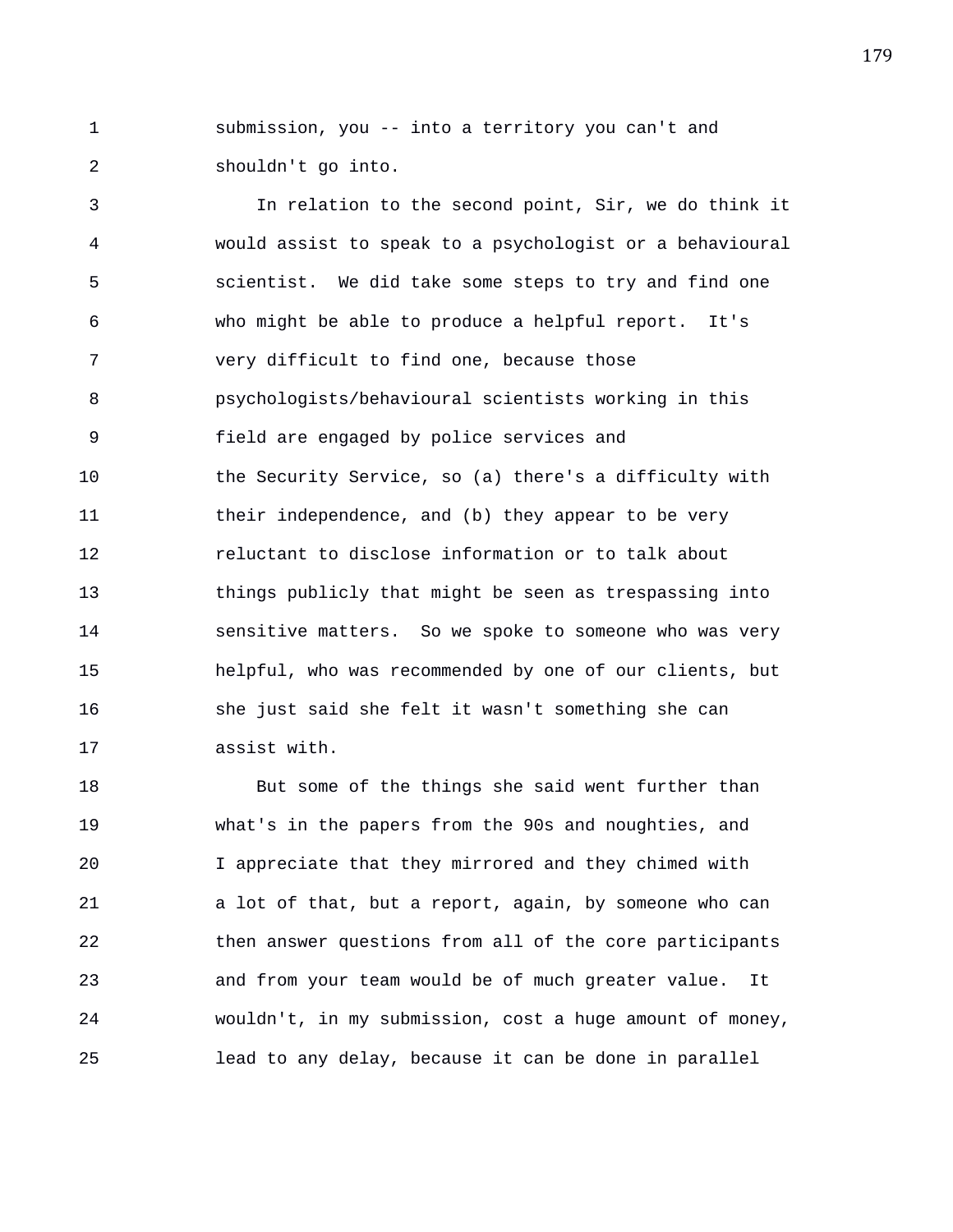1 with other matters, or require more than half a day of 2 hearing. It would assist greatly. There seem to be 3 issues to do with personality types, maintaining of 4 boundaries, the suitability and so on, and the effects 5 of this type of deployment on people, and some expert 6 evidence on that, in our submission, would assist you, 7 would assist you in making sound findings.

8 The other difficulty with saying, "Well, I've got 9 this material from the 90s with the introduction of 10 psychometric testing and so on, so I think I've got 11 enough there", is that, we would say, before you produce 12 a T1 interim report, it would assist you to have this 13 information, because you're going to be making findings 14 about the conduct of officers in the 70s without having, 15 or before hearing or considering evidence about 16 the stresses and strains they may have been under, 17 the things that certain personality types are inevitably 18 going to do in certain types of situation and so on. 19 And in terms of a fair set of findings about their 20 conduct, you know, this includes people who are no 21 longer with us, Rick Clark and so on, in fairness to an 22 understanding of what they did and how it falls to be 23 judged -- I'm not saying it's acceptable, but it needs 24 to be understood in context -- it would assist you, we 25 say, to hear some expert evidence. You can ask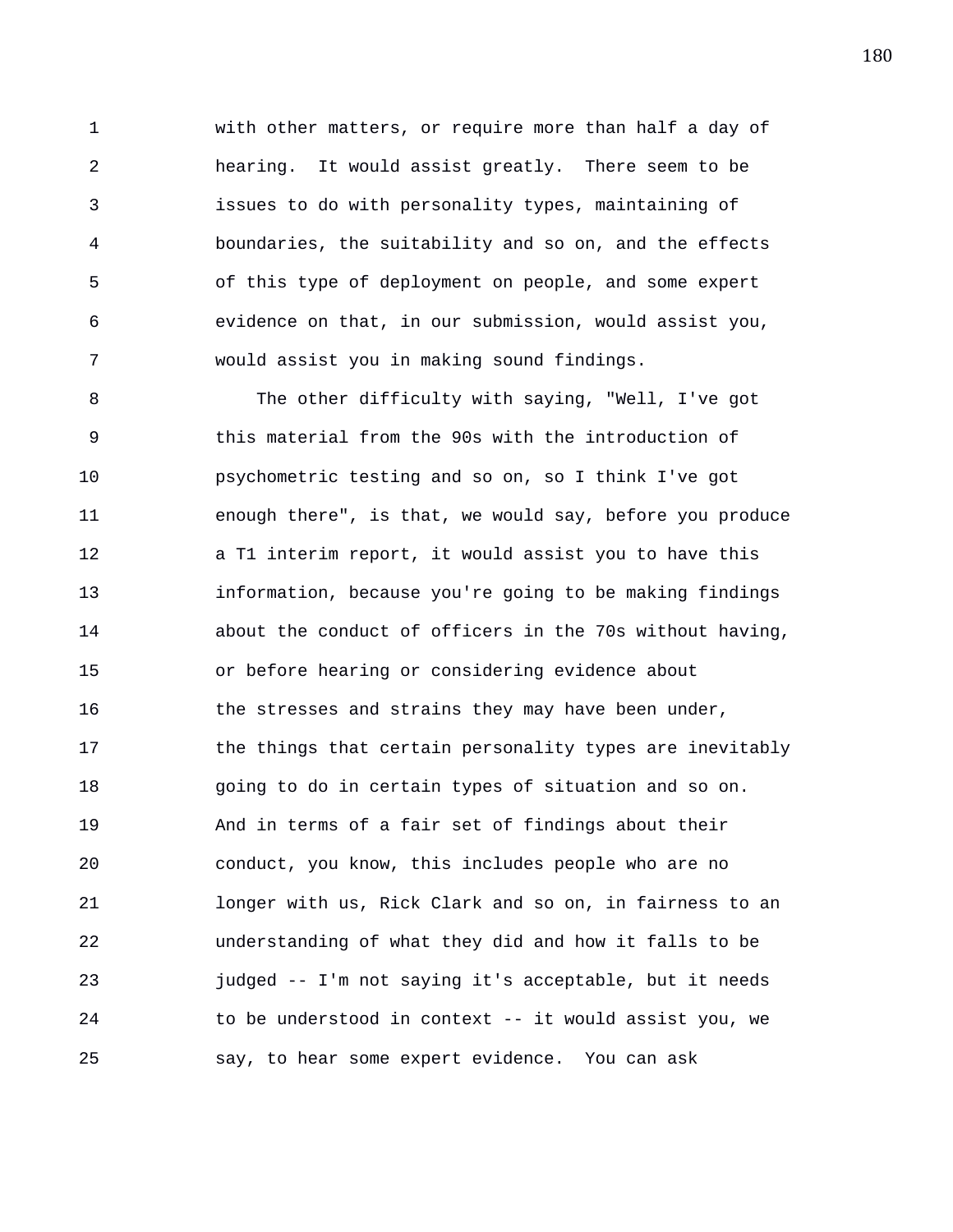1 questions and we can all ask questions.

2 THE CHAIRMAN: And then I would find it impossible, would 3 I not, to resist applications by those who have been 4 affected by undercover policing, to pay for them to have 5 psychiatric or psychological evidence of an expert kind 6 to support them? I'm afraid that I have got to do this 7 within a reasonable time and within reasonable cost 8 limits, and investigating something the outcome of which 9 has actually been demonstrated by facts is not 10 a particularly good idea.

11 Now, we can all read what happened to 12 undercover officers in the lifetime of the SDS, and 13 no one is going to suggest that it did not have an 14 adverse impact upon some of them, just as no one is 15 going to suggest that their conduct, not necessarily 16 the same individuals but the conduct of 17 undercover officers, had an adverse impact on the lives 18 of those with whom they interacted undercover. 19 I think there is a limit as to what I can be 20 reasonably required to investigate, and I think that

21 crosses it.

22 MR SANDERS: Well, Sir, I mean, I've said what I can from 23 our side about that. I wouldn't say that the fact that 24 hearing evidence about the impact on and the psychology 25 of being an undercover officer means that you would then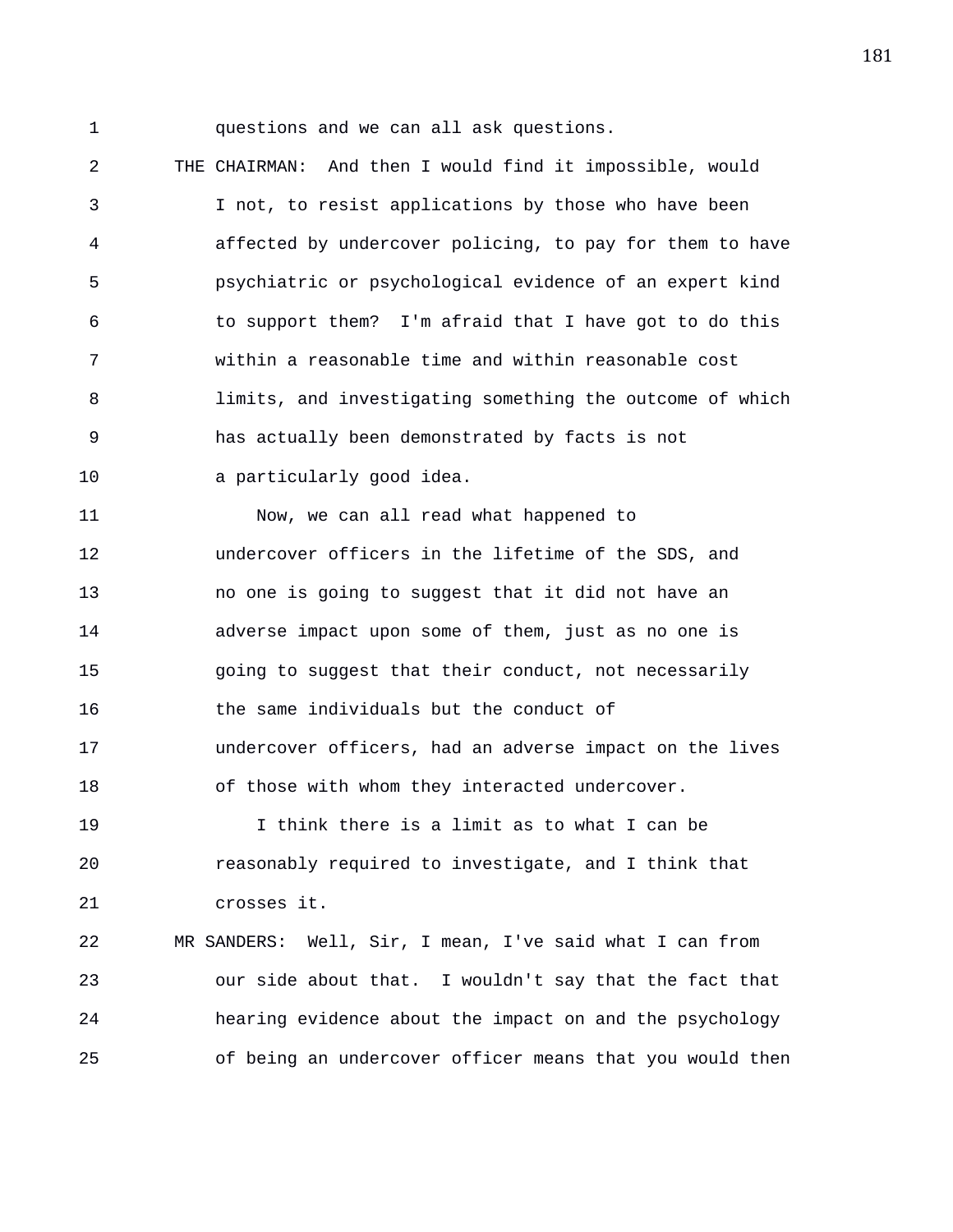1 have to hear evidence about the impact on those who were 2 affected by them and is a reason for not hearing that 3 evidence, and I certainly wouldn't say there's any 4 reason why you shouldn't hear evidence about the impact 5 on particularly the deceived women. There it is. 6 THE CHAIRMAN: I do not wholly rule it out. Of course, 7 I have to look at these issues as and when they arise in 8 practice, and I do not wholly rule it out, but I'm at 9 the moment unenthusiastic about it. Can we leave it 10 there? 11 MR SANDERS: That went without saying, Sir. 12 THE CHAIRMAN: But my request for a reading list is 13 genuinely meant, and also for any information that you 14 can put in that you think may help. The non-states do 15 this regularly, and I would encourage them to do it. 16 The encouragement goes both ways. Please do so. 17 MR SANDERS: We will do our best, Sir, thank you. 18 THE CHAIRMAN: Thank you. 19 I think that concludes business for today. If it 20 does, we're drawing stumps ten minutes early. Thank 21 you. 22 MR SANDERS: Thank you. 23 (4.19 pm) 24 (The hearing adjourned until 10.00 am on Tuesday, 25 10 May 2022)